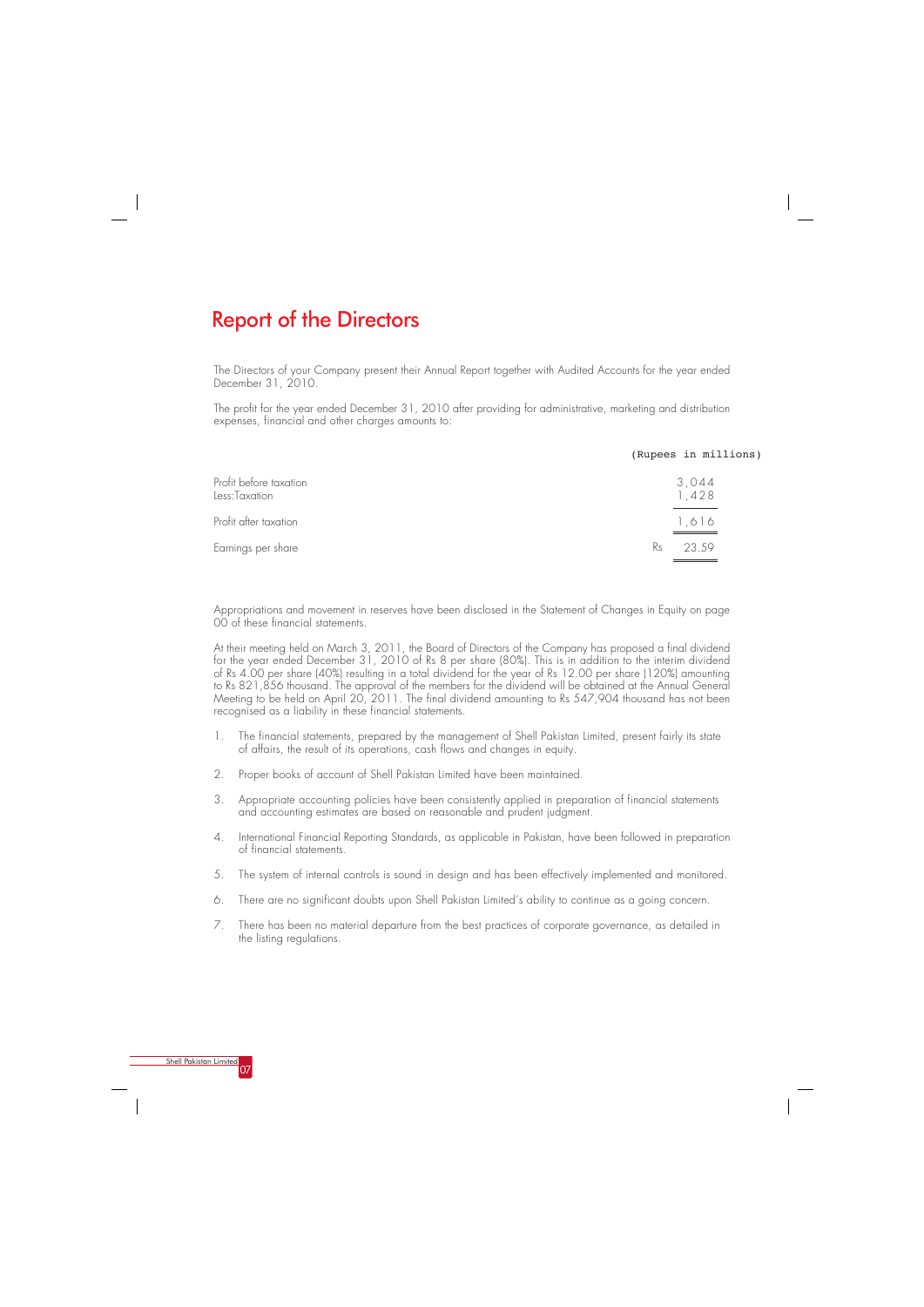

- 8. Key operating and financial data for the last 7 years in summarised form is given on page 00.
- 9. A statement as to the value of investments of provident, gratuity and pension funds on the basis of audited accounts as at December 31, 2009 is included in note 00.0 to the accounts.
- 10. During the period 6 board meetings were held and the attendance by each director is given on page 00.
- 11. The pattern of shareholding and additional information regarding pattern of shareholding is given on page 00. The Company is a subsidiary of Shell Petroleum Company Limited (holding company) incorporated in the United Kingdom.
- 12 The following changes occurred on the Board during the period under review:
	- a) Ms. Fawzia B. Kazmi resigned and Mr. Chong Keng Cheen was appointed Director in her place with effect from April 9, 2010.
	- b) Mr. Leon B. Menezes resigned and Mr. Gary J. Fisher was appointed Director in his place with effect from October 22, 2010.
	- c) Mr. Yousuf Ali resigned and Mr. Omer Yaqoob Sheikh was appointed Director in his place with effect from October 22, 2010.
- 13. The Auditors M/s A. F. Ferguson & Co. retired and being eligible offer themselves for re-appointment.
- 14. Detail of purchase/sale of shares by the directors, CEO, CFO, Company Secretary and their spouses and minor children are given on page 70.

**Zaiviji Ismail bin Abdullah** Chairman & Chief Executive

Karachi: March 3, 2011

On behalf of the Board

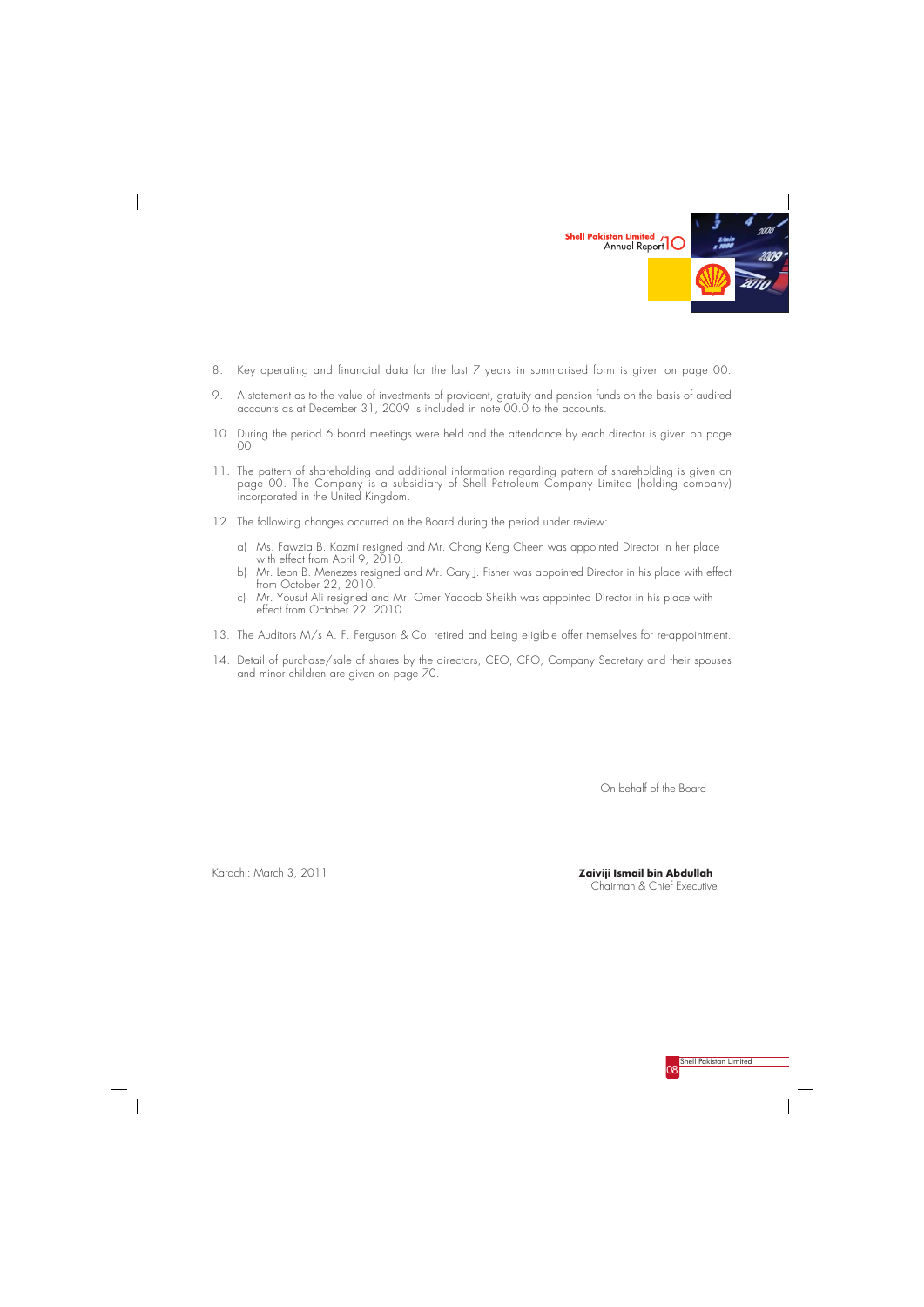# **Chairman's Review**

for the year ended December 31, 2010



On behalf of the Board of Directors of Shell Pakistan Limited, I share the results of the Company for the year ended December 31, 2010.

During the year the Company earned a profit after tax of Rs. 1.62 billion against a profit after tax of Rs 2.56 billion last year.

The Board of Directors has recommended a final cash dividend of Rs. 8 per share (80%). This, together with the interim dividend of Rs. 4 per share (40%), declared in August 2010, brings the total dividend for the year 2010 to Rs. 12 (120%).

2010 has been an exceptionally demanding year for the Company and the oil industry. The year saw the most catastrophic floods to ever hit the country leading to a significant decline in total consumption. We also witnessed a lower than expected GDP growth rate and rising inflation which impacted total demand and our bottom line. The profitability for this year was adversely affected due to reduction in margins of regulated and some non-regulated products as well as continued delays in the receipt of monies owed to us by the Government which put further pressure on our financial position.

During the year the Company has focused to grow business on more profitable segments such as supplying fuel to power producers. We have grown our portfolio to include two of the largest private power plants in the nation. We



The continued delay in recovery of Government receivables is one of the toughest challenges the Company faces at the moment and this has put immense burden on our borrowing costs. At present, Government receivables stand at Rs. 9 billion on account of Price Differential Claims and Sales Tax/Petroleum Development Levy refunds. Since the inception of the receivables, the delays in settlement have cost the Company approximately Rs. 3 billion in financing costs. An immediate settlement of these outstanding dues is critical and the Company's management team is vigorously pursuing this with concerned Government authorities.

We strongly believe it is imperative for the Government to urgently address the unfavorable impacts of reduction in Oil Marketing Company margins and delays in settlement of Government receivables, and we are hopeful that the Government will act quickly to create an environment conducive to long-term business continuity and growth in this key sector of the economy.

Despite these challenges we completed our accelerated streamline program designed to position your Company strongly for the future. We have taken significant steps towards creating a simpler, more accountable organization and your Company is headed in the right direction toward reaping its benefits.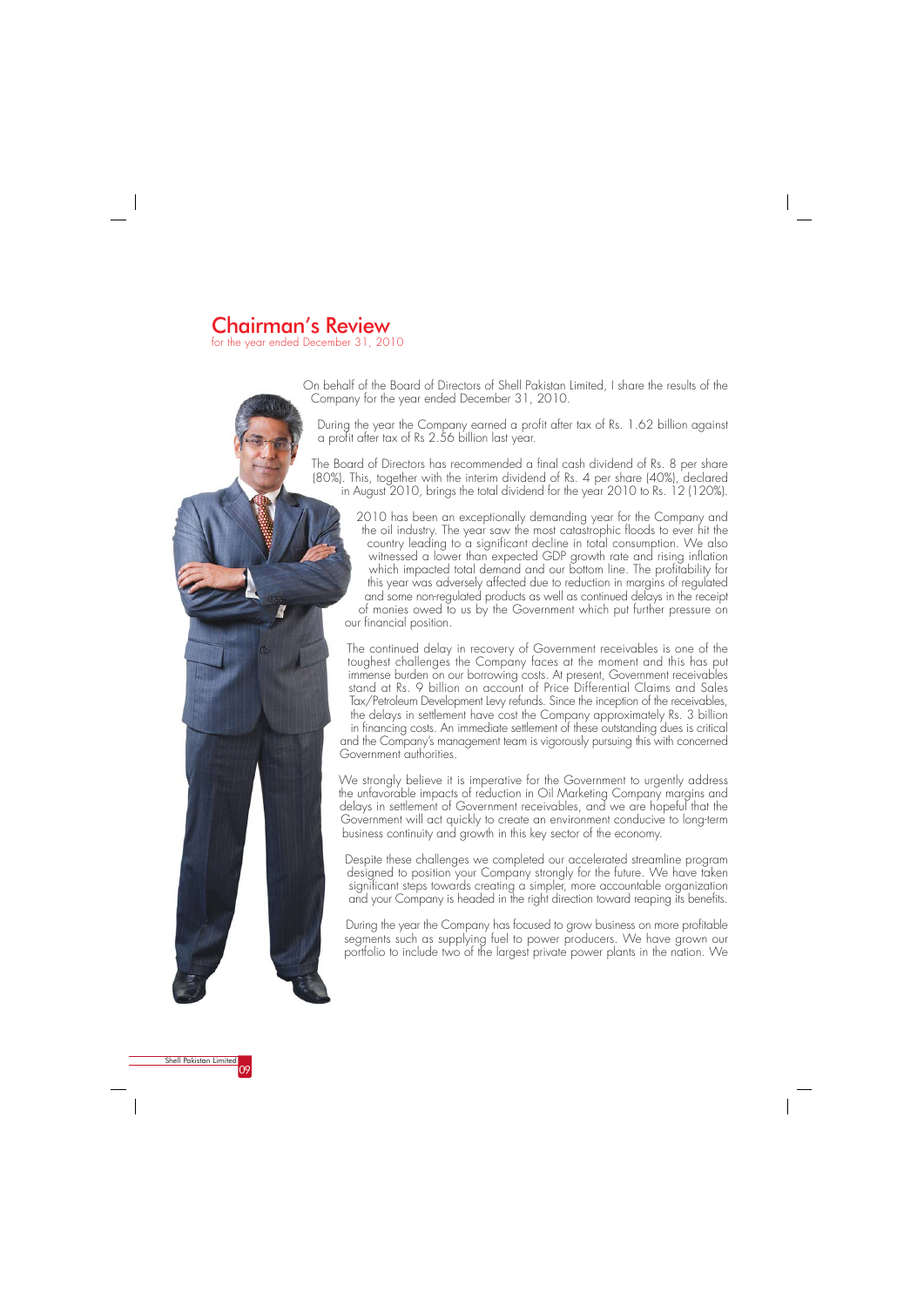



also witnessed exceptional growth in our Aviation business which increased its volume by 26% during the year.

Going forward we look to grow the more profitable segments of our business as quickly as possible. A review of opportunities for your Company indentified several market sectors which we have developed into a strategic plan for the Company.

Our Health, Safety, Security and Environment (HSSE) performance saw a reduction in the number of incidents, and we are proud to have achieved zero work related safety incidents or oil spills in 2010. We remain focused in our journey to achieve 15 million man hours without any incidents by early 2012, setting another milestone for your Company.

Your Company has made sure that its core values of honesty, integrity, and respect for people continued to remain central to our way of doing business.

We demonstrated our commitment to social investment by leading the oil sector through a structured community programme. Shell was one of the first companies to mobilize resources in the aftermath of the flood by distributing food rations and medical supplies to our fence-line communities. These efforts were sustained by Shell volunteers who donated personal time and resources to assist with relief work across the country. Through their exemplary generosity, our parent company, Royal Dutch Shell Plc., and other Shell Companies across the globe, we raised approximately Rs. 80 million to build new schools in flood affected areas and distribute more than 60,000 school books to children. We also continued our support for education by launching a new initiative to educate the children of our forecourt workers nationwide while we also continue to support four schools in earthquake affected Northern Areas which enroll 400 children from those communities.

Shell has been present in Pakistan and the region for more than 100 years, playing a key role in its economic and social development. We are hopeful that going forward, as the Country moves into the next phase of economic rehabilitation, we will be able to participate in increased demand for oil products in a more conducive economic environment, leading to improved performance in the coming years. On an ongoing basis your Company will continue to avail opportunities in growing the business.

We thank our shareholders, customers and staff for their constant support in ensuring the continued success of our Company and trusting Shell as their brand of choice.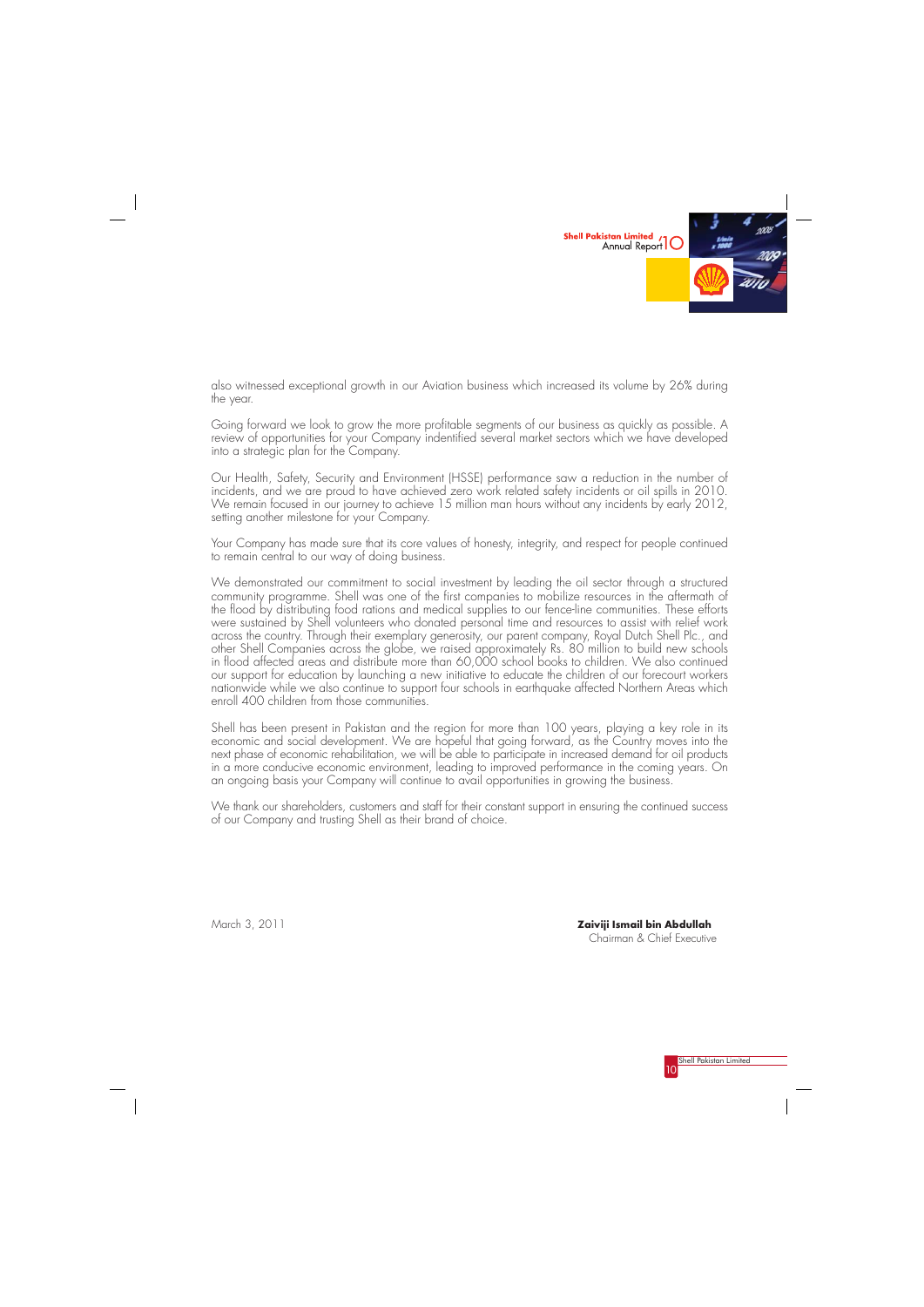



PROFITABILITY (Rs in million)

# Performance at a Glance





In 2008, the Company's financial year was changed from June to December

BREAK UP VALUE PER SHARE (Rs per share)



SHAREHOLDERS EQUITY (Rs in billion)



Shareholders' Equity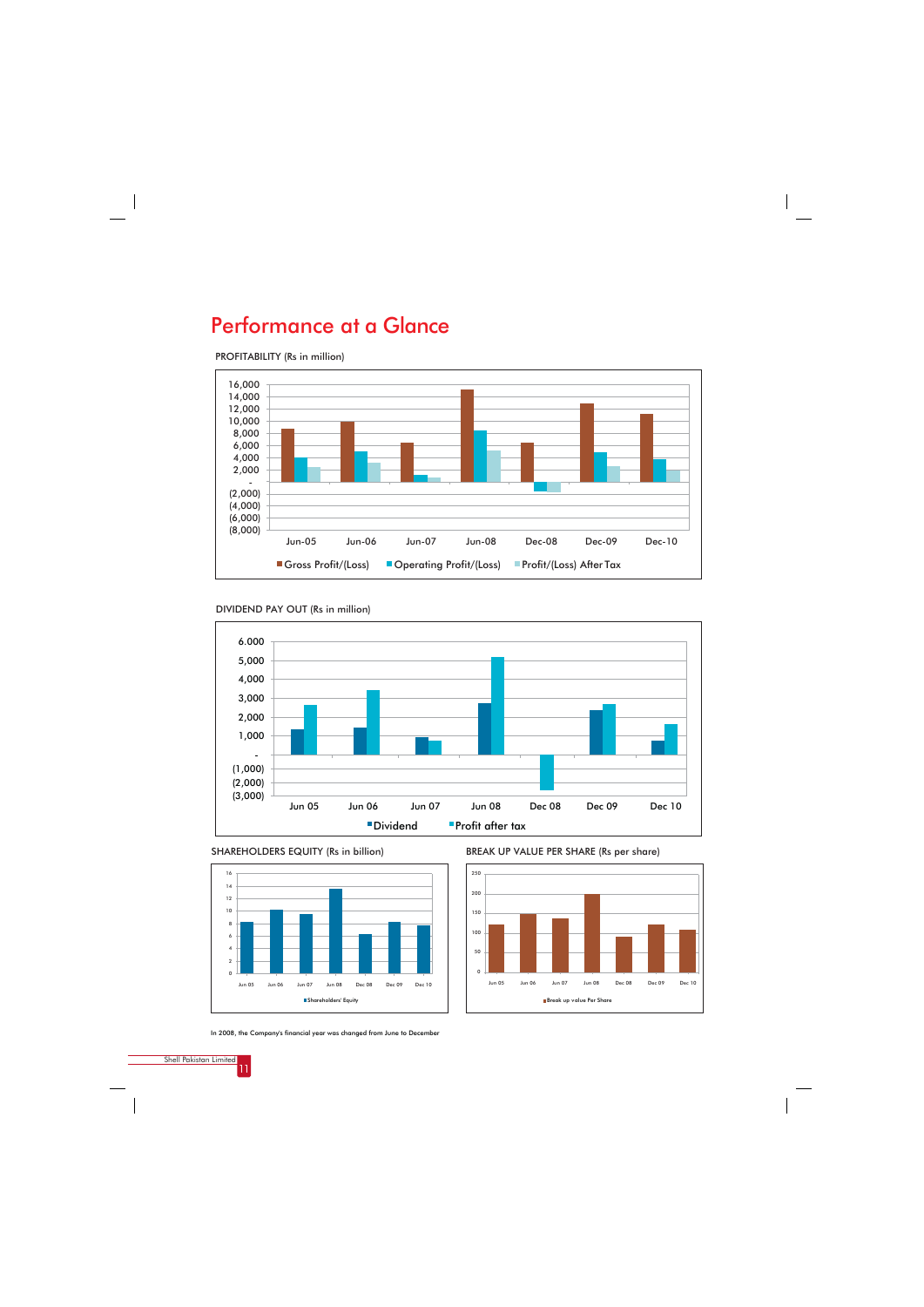





EARNINGS / (LOSS) PER SHARE (Rs per share)





In 2008, the Company's financial year was changed from June to December





RETAIL AVERAGE THROUGH PUT (ATP)

| Year | Outlet ME ATP |
|------|---------------|
|      |               |

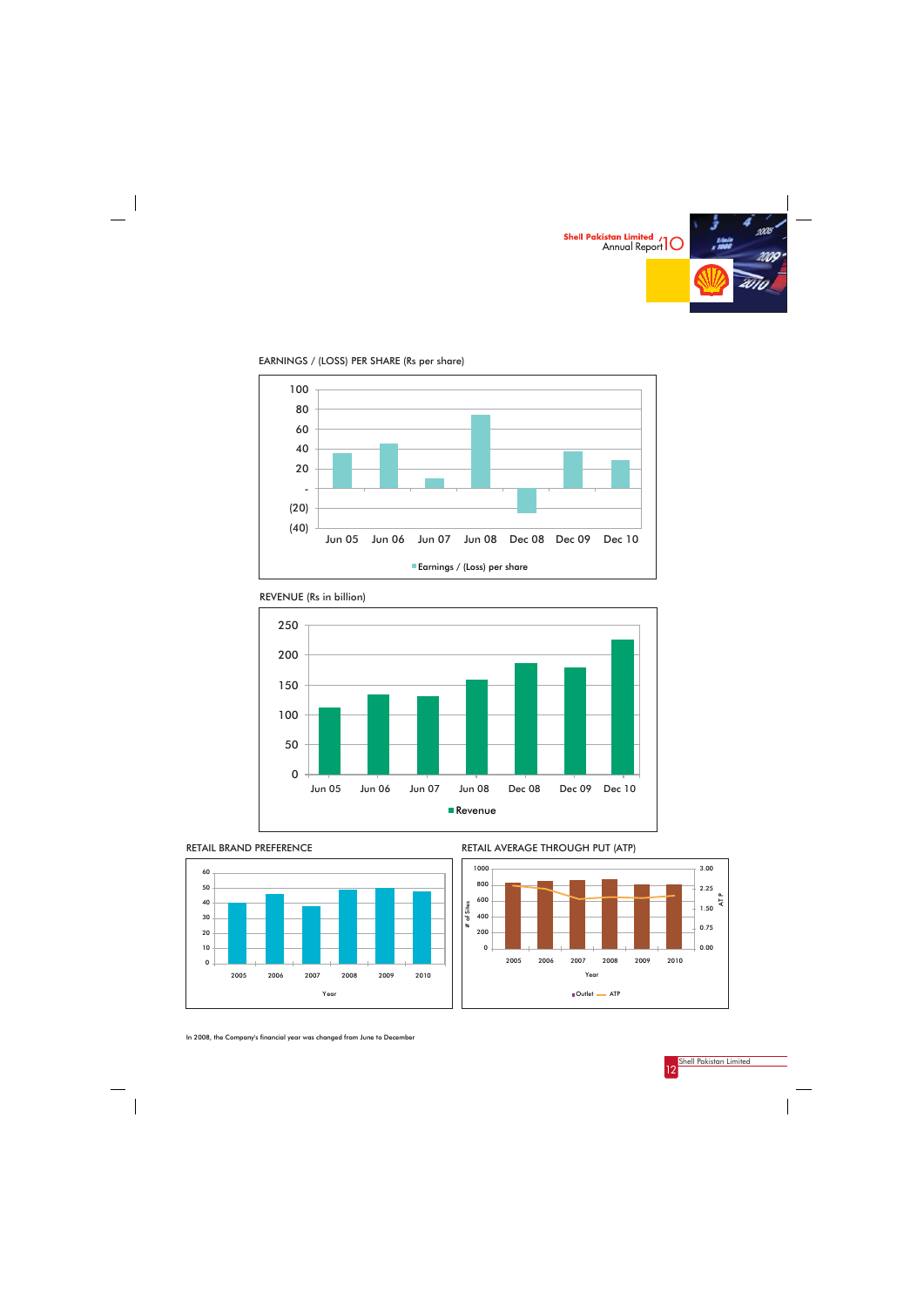

PRODUCT-WISE VOLUME (MTs) AND MARKET SHARE (%)





|                         |          | 2010      | 2009      |  |
|-------------------------|----------|-----------|-----------|--|
| Sales volume            | Tonnes   | 2,762,889 | 2,481,547 |  |
| Sales revenue           | Rs. / mn | 223,814   | 177,110   |  |
| Profit before taxation  | Rs. / mn | 3,044     | 3,910     |  |
| Profit after taxation   | Rs. / mn | 1,616     | 2,563     |  |
| New capital expenditure | Rs. / mn | 2,019     | 1,325     |  |
| Shareholders' equity    | Rs. / mn | 7,900     | 8,271     |  |



|                              |     |       | 2,260 |
|------------------------------|-----|-------|-------|
| Earnings per share - diluted | Ks. | 23.59 | 37.42 |

HIGH SPEED DIESEL





# Operating and financial highlights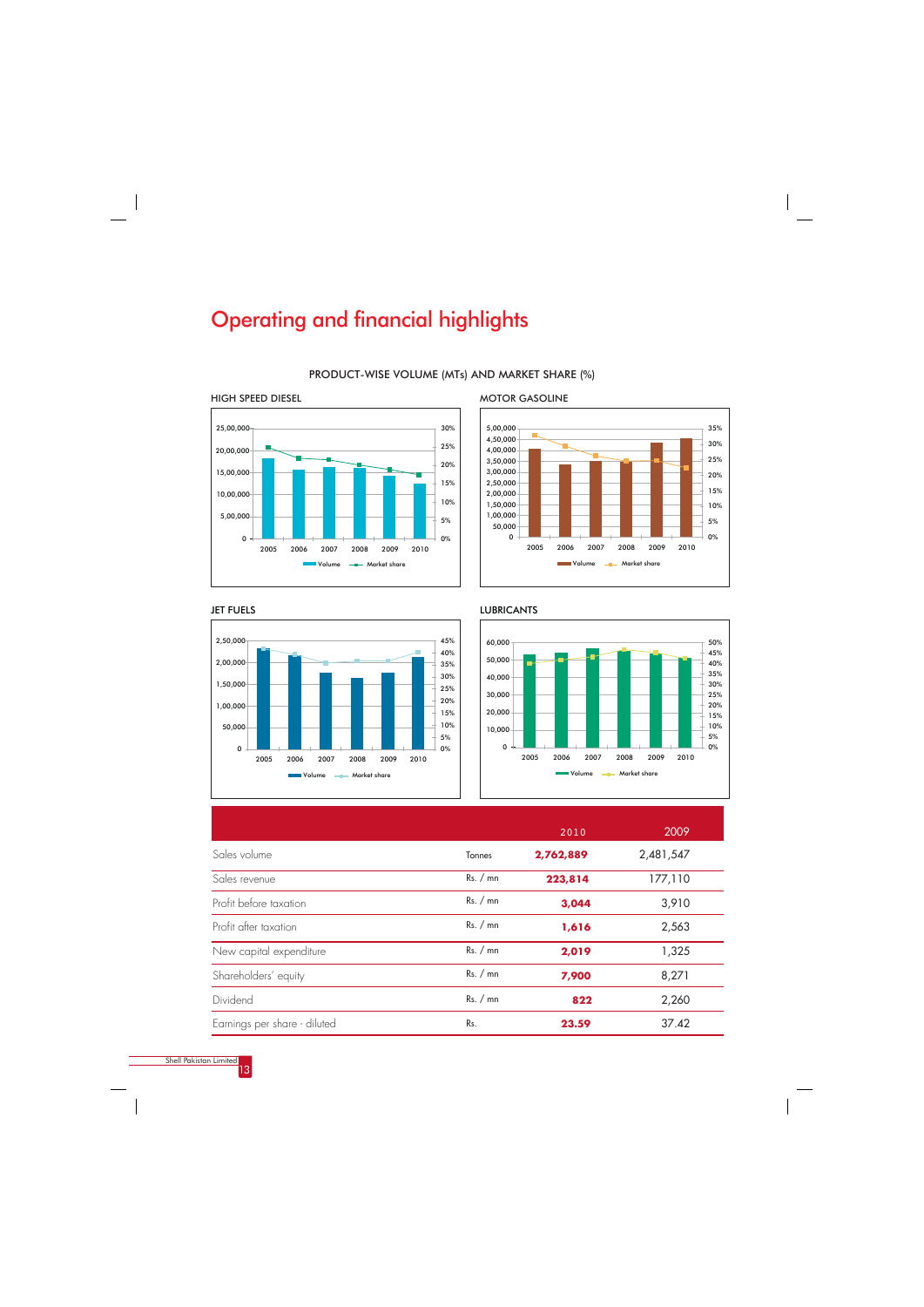



# Operating and financial highlights

 $\frac{1}{\sqrt{2}}$ 

|                                                                   |           |             |             | $-$ Year ended Dec 31 $  -$ |                    | Year ended June 30 |                   |        |       |  |  |  |  |
|-------------------------------------------------------------------|-----------|-------------|-------------|-----------------------------|--------------------|--------------------|-------------------|--------|-------|--|--|--|--|
|                                                                   |           | 2010        | 2009        | 2008                        | July - Dec<br>2008 | 2008               | 2007              | 2006   | 2005  |  |  |  |  |
| Share capital                                                     | $Rs.$ /mn | 685         | 685         | 685                         | 685                | 548                | 548               | 438    | 351   |  |  |  |  |
| Reserves                                                          | $Rs.$ /mn | 7,215 7,586 |             | 5,571                       | 5,571              | 13,064             | 8,913             | 9,718  | 7,952 |  |  |  |  |
| Shareholders' equity                                              | $Rs.$ /mn | 7,900 8,271 |             | 6,256                       | 6,256              | 13,612             | 9,461             | 10,157 | 8,303 |  |  |  |  |
| Break up value                                                    | Rs.       | 115         | 121         | 91                          | 91                 | 199                | 138               | 148    | 121   |  |  |  |  |
| Dividend per share                                                | Rs.       | 12          | 33          | $\overline{\phantom{0}}$    | -                  | 50.0               | 16.0              | 30.0   | 35.0  |  |  |  |  |
| Bonus                                                             |           |             |             |                             |                    | 1:4                | $\qquad \qquad -$ | 1:4    | 1:4   |  |  |  |  |
| Profit / (Loss) before tax                                        | $Rs.$ /mn | 3,044       | 3.910       | (3,048)                     | (8,420)            | 7,723              | 379               | 4.640  | 3,643 |  |  |  |  |
| Profit / (loss) after tax                                         | $Rs.$ /mn | 1,616 2,563 |             | (1,726)                     | (5, 164)           | 5,137              | 707               | 3,147  | 2,451 |  |  |  |  |
| Earnings / (Loss) per share of Rs. 10                             | Rs.       |             | 23.59 37.42 | (25.20)                     | (75.41)            | 75.01              | 10.32             | 45.95  | 35.79 |  |  |  |  |
| Price earnings ratio                                              |           | 8.83        | 6.7         | (12.3)                      | (4.1)              | 5.6                | 39.8              | 10.5   | 15.5  |  |  |  |  |
| Working Capital                                                   |           |             |             |                             |                    |                    |                   |        |       |  |  |  |  |
| Current assets to current liabilities                             |           |             |             |                             |                    |                    |                   |        |       |  |  |  |  |
|                                                                   |           | 0.84        | 0.85        | 0.9                         | 0.9                | 1.3                | 1.0               | 1.1    | 1.1   |  |  |  |  |
| Number of days stock                                              |           | 23          | 26          | 22                          | 26                 | 39                 | 31                | 28     | 22    |  |  |  |  |
| Number of days trade debts                                        |           | 3           | 3           | $\Diamond$                  | $\Diamond$         | 12                 | 13                | 14     | 10    |  |  |  |  |
| Performance                                                       |           |             |             |                             |                    |                    |                   |        |       |  |  |  |  |
| Profit / (Loss) after tax as %<br>of average shareholders' equity |           | 19.98       | 35.3        | (20.3)                      | (52.0)             | 44.5               | 7.2               | 34.1   | 31.8  |  |  |  |  |
| Cost of sales as % of sales                                       |           | 83          | 81          | 85                          | 91.4               | 79.1               | 94.5              | 91.5   | 91.0  |  |  |  |  |
| Profit / (Loss) before tax as % of sales                          |           | 1.36        | 2.2         | (1.7)                       | (8.8)              | 4.9                | 0.3               | 3.9    | 3.7   |  |  |  |  |
| Profit / (Loss) after tax as % of sales                           |           | 0.72        | 1.5         | (0.9)                       | (5.4)              | 3.3                | 0.6               | 2.7    | 2.5   |  |  |  |  |
| Total debt ratio %                                                |           | 1.27        | 1.0         | 2.6                         | 2.6                | 0.6                | 0.8               | 0.5    | 0.8   |  |  |  |  |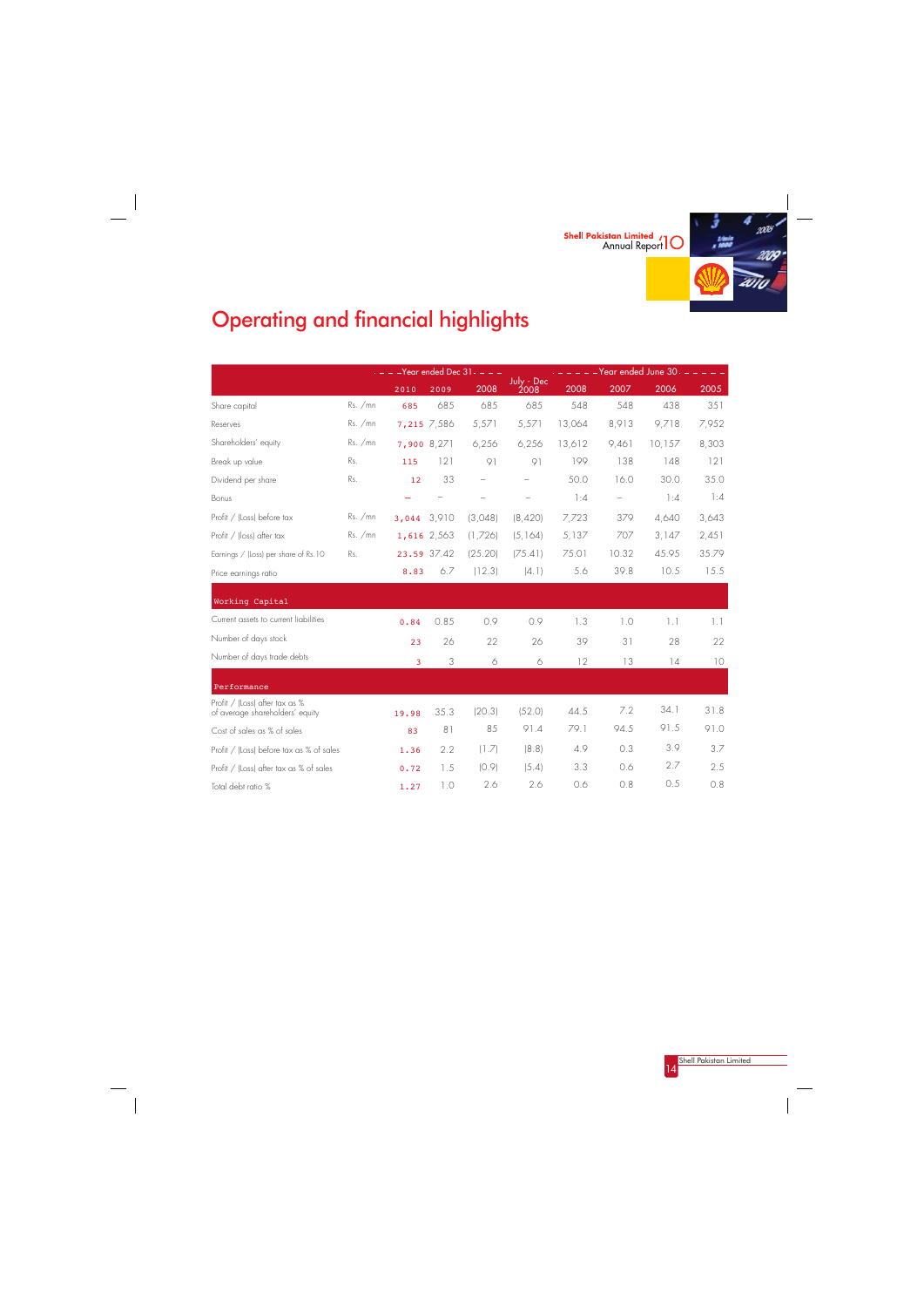# Statement of Compliance with the Code of Corporate Governance

1. The Company continues to encourage effective representation of independent non-executive Directors and Directors representing minority interests on its Board of Directors. At present the Board includes five independent non-executive Directors, two of whom represent minority shareholders.

The following changes occurred on the Board during the period under review:

- Ms. Fawzia B. Kazmi resigned and Mr. Chong Keng Cheen was appointed Director in her place with effect from April 9, 2010.
- Mr. Leon B. Menezes resigned and Mr. Gary J. Fisher was appointed Director in his place with effect from October 22, 2010.
- Mr. Yousuf Ali resigned and Mr. Omer Yaqoob Sheikh was appointed Director in his place with effect from October 22, 2010
- 2. The Directors have confirmed that none of them is serving as a director in more than ten listed companies, including this Company.
- 3. To the best of our knowledge all resident Directors of the Company are registered taxpayers and none of them has defaulted in payment of any loan to a banking company, a DFI or an NBFI or, being a member of stock exchange, has been declared as a defaulter by that stock exchange. None of the Directors or their spouses are engaged in the business of stock brokerage.
- 4. All casual vacancies occurring in the Board were filled up by the Directors within 30 days thereof.
- 5. The Company has prepared a 'Statement of Ethics and Business Practices', which has been received and acknowledged by the Directors and employees of the Company.
- 6. The Board has adopted a vision/mission statement and overall corporate strategy and has formulated significant policies of the Company. A record of the particulars of significant policies along with the dates on which they were approved or amended has been maintained.
- 7. All the powers of the Board have been duly exercised and decisions on material transactions, including appointment and determination of remuneration and terms and conditions of employment of the CEO and other executive Directors, have been taken by the Board.
- 8. The Board met at least once in every quarter and all its meetings were presided over by the Chairman. Written notices of the Board meetings, along with agenda, were circulated at least seven days before the meetings. The minutes of the meetings were appropriately recorded and circulated.
- 9. The Directors were apprised of their duties and responsibilities through in-house orientation courses. Further, two Directors have enrolled for the Board Development Series program conducted by the Pakistan Institute of Corporate Governance, Karachi.
- 10. The Board approved the appointment of Mr. Raza Hemani as Head of Internal Audit, including his remuneration and terms and conditions of employment, as determinated by the CEO. No change occured in the office of the Chief Financial Officer and the Company Secretary during the period under review.

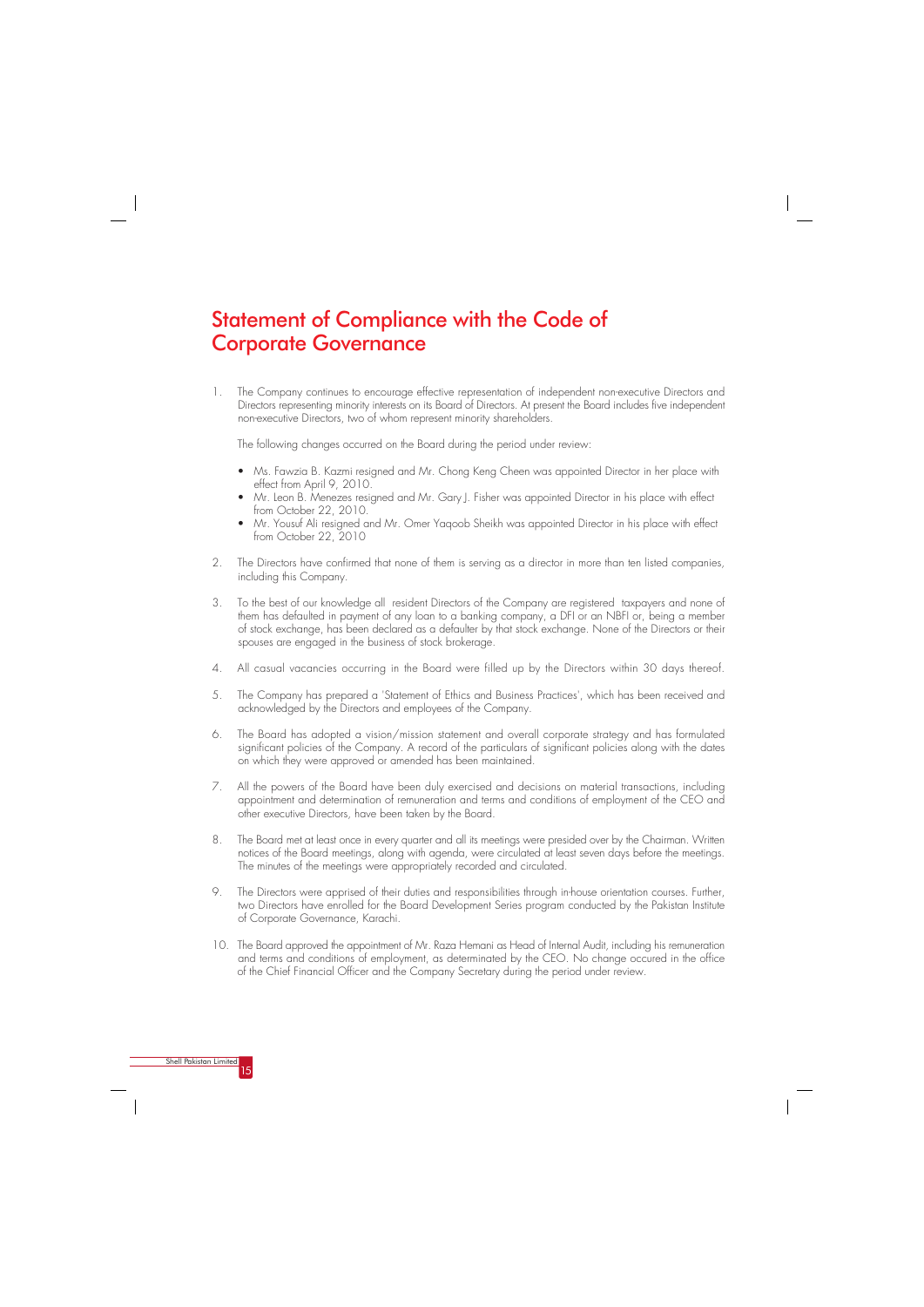



- 11. The Directors' Report for the year ended December 31, 2010 has been prepared in compliance with the requirements of the Code and it fully describes the salient matters required to be disclosed. Matters relating to the risks and uncertainties surrounding the Company and significant deviations, if any, in the financial statements from the previous period have been highlighted in the Chairman's review.
- 12. The financial statements of the Company were presented by the CEO and the CFO, duly endorsed under their respective signatures, for consideration and approval of the Board.
- 13. The Directors, CEO and executives do not hold any interest in the shares of the Company other than that disclosed in the pattern of shareholding.
- 14. The Company has complied with all the corporate and financial reporting requirements of the Code.
- 15. The Board has formed an Audit Committee. It comprises of three members, all of whom including the chairman are non-executive Directors.
- 16. The meetings of the Audit Committee were held at least once every quarter prior to approval of interim and final results of the Company as required by the Code. The terms of reference of the committee have been formulated and advised to the committee for compliance.
- 17. The Board has set-up an effective Internal Audit function. The reports for various internal audits conducted during the period under review were provided to the external auditors and discussed with the Audit Committee.
- 18. All related party transactions were placed before the Audit Committee and have been reviewed and approved by the Board of Directors in accordance with the requirement of the Code.
- 19. The statutory auditors of the Company have confirmed that they have been given a satisfactory rating under the quality control review programme of the Institute of Chartered Accountants of Pakistan, that they or any of the partners of the firm, their spouses and minor children do not hold shares of the Company and that the firm and all its partners are in compliance with International Federation of Accountants (IFAC) guidelines on code of ethics as adopted by Institute of Chartered Accountants of Pakistan.
- 20. The statutory auditors or the persons associated with them have not been appointed to provide other services except in accordance with the listing regulations and the auditors have confirmed that they have observed IFAC guidelines in this regard.
- 21. We confirm that all other material principles contained in the Code have been complied with.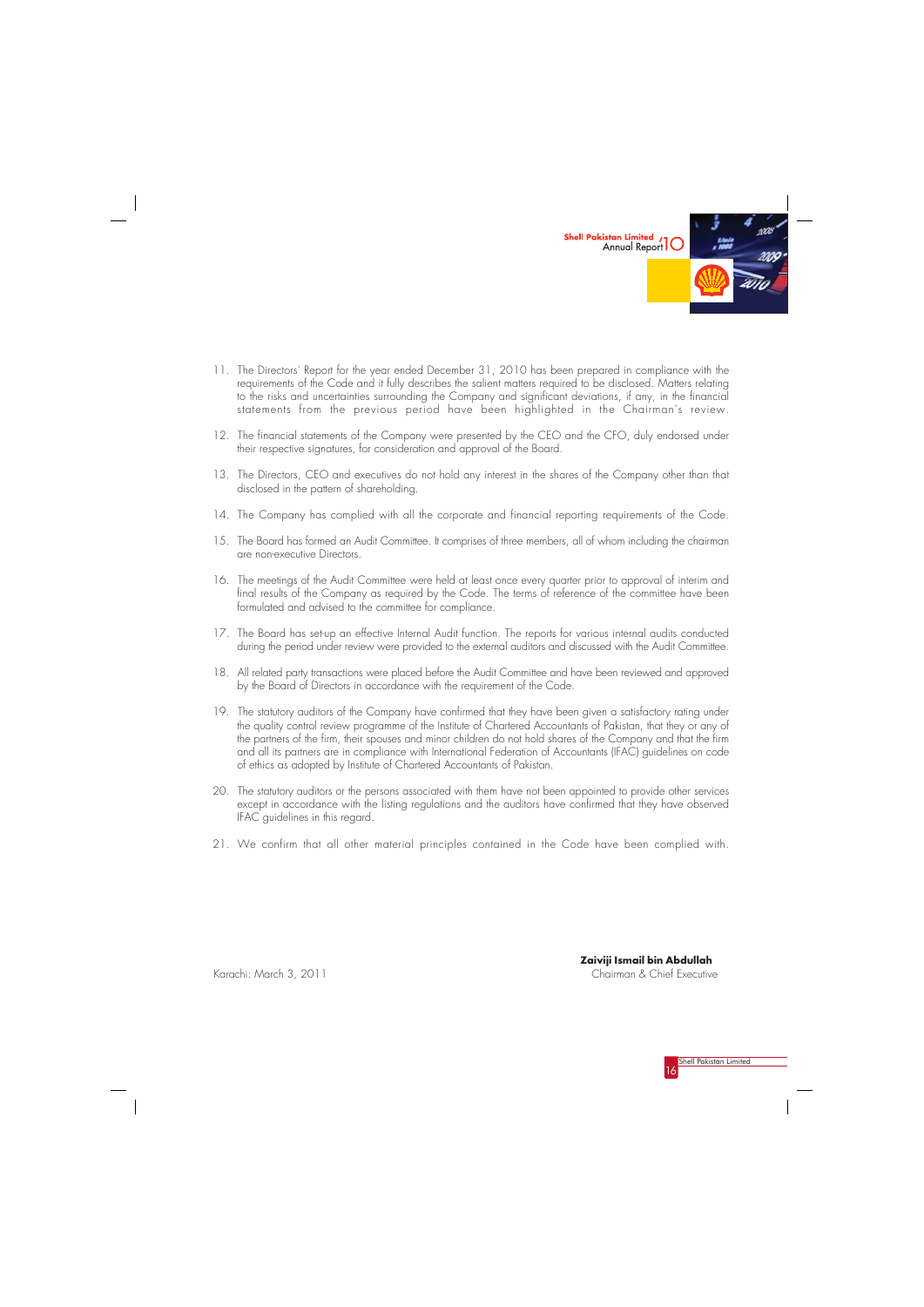#### To the Members on Statement of Compliance with the Best Practices of the Code of Corporate Governance

We have reviewed the Statement of Compliance with the best practices prepared by the Board of Directors of Shell Pakistan Limited for the year ended December 31, 2010 to comply with the requirements of the Code of Corporate Governance, as contained in the Listing Regulations issued by the Karachi and Lahore Stock Exchanges where the Company is listed.

The responsibility for compliance with the Code of Corporate Governance is that of the Board of Directors of the Company. Our responsibility is to review, to the extent where such compliance can be objectively verified, whether the Statement of Compliance reflects the status of the Company's compliance with the provisions of the Code of Corporate Governance and report if it does not. A review is limited primarily to inquiries of the Company's personnel and review of various documents prepared by the Company to comply with the Code.

As part of our audit of financial statements we are required to obtain an understanding of the accounting and internal control systems sufficient to plan the audit and develop an effective audit approach. We are not required to consider whether the Board's statement on internal control covers all risks and controls, or to form an opinion on the effectiveness of such controls, the Company's corporate governance procedures and risks.

Further, Listing Regulations of the Karachi and Lahore Stock Exchanges require the Company to place before the Board of Directors for their consideration and approval, related party transactions distinguishing between transactions carried out on terms equivalent to those that prevail in arm's length transactions and transactions which are not executed at arm's length price, recording proper justification for using such alternate pricing mechanism. Further, all such transactions are also required to be separately placed before the audit committee. We are only required and have ensured compliance of requirement to the extent of approval of related party transactions by the Board of Directors and placement of such transactions before the audit committee. We have not carried out any procedures to determine whether the related party transactions were undertaken at arm's length price or not.

Based on our review, nothing has come to our attention which causes us to believe that the Statement of Compliance does not appropriately reflect the Company's compliance, in all material respects, with the best practices contained in the Code of Corporate Governance.

## Review Report

A. F. Ferguson & Co. Chartered Accountants

Karachi: March 16, 2011 Audit engagement partner: Sohail Hasan

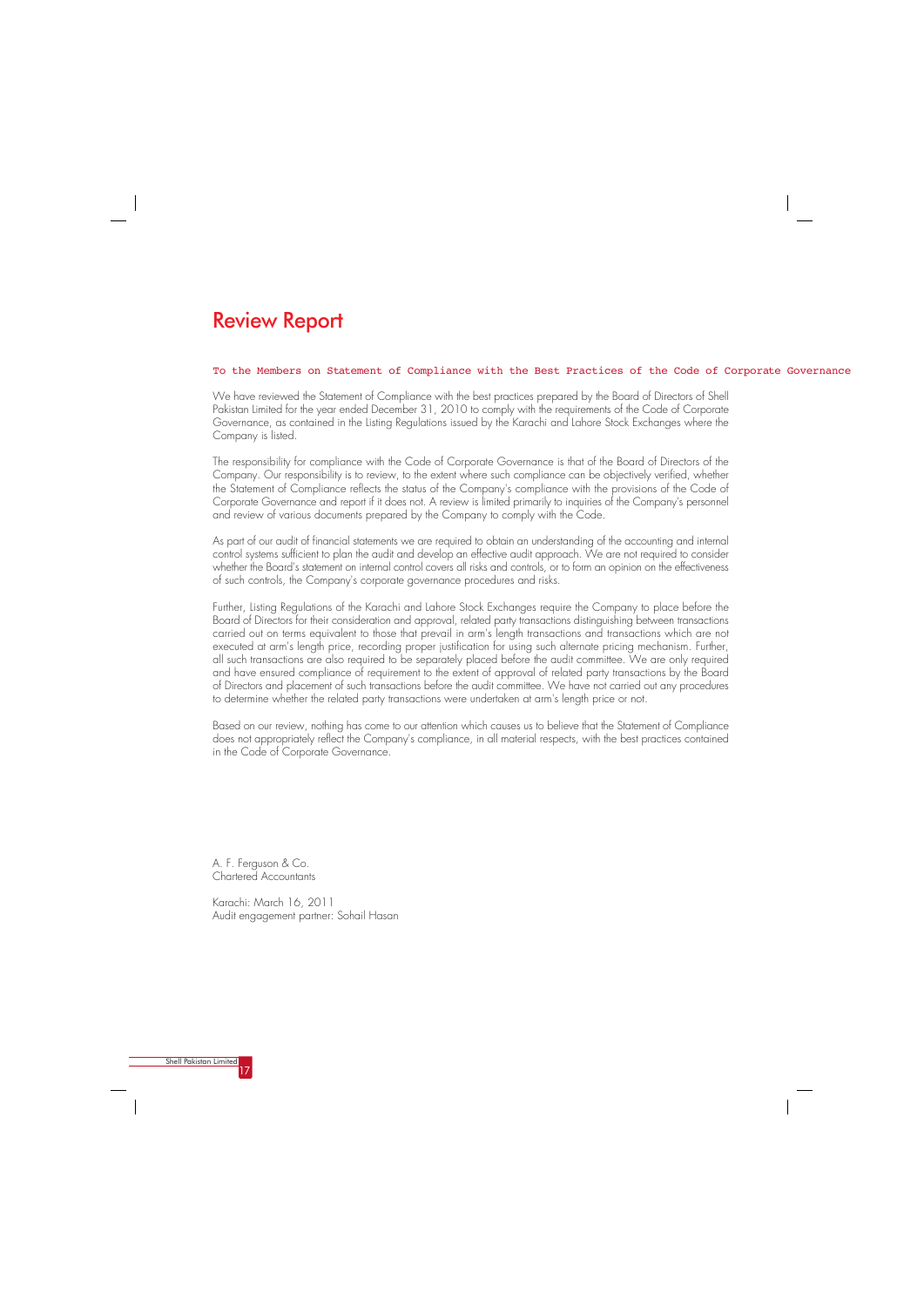

# Auditors» Report to the Members

We have audited the annexed balance sheet of Shell Pakistan Limited as at December 31, 2010 and the related profit and loss account, statement of changes in equity and statement of cash flows together with the notes forming part thereof, for the year then ended and we state that we have obtained all the information and explanations which, to the best of our knowledge and belief, were necessary for the purposes of our audit.

It is the responsibility of the Company's management to establish and maintain a system of internal control, and prepare and present the above said statements in conformity with the approved accounting standards and the requirements of the Companies Ordinance, 1984. Our responsibility is to express an opinion on these statements based on our audit.

We conducted our audit in accordance with the auditing standards as applicable in Pakistan. These standards require that we plan and perform the audit to obtain reasonable assurance about whether the above said statements are free of any material misstatement. An audit includes examining, on a test basis, evidence supporting the amounts and disclosures in the above said statements. An audit also includes assessing the accounting policies and significant estimates made by management, as well as, evaluating the overall presentation of the above said statements. We believe that our audit provides a reasonable basis for our opinion and, after due verification, we report that:

Karachi: March 16, 2011 Audit engagement partner: Sohail Hasan

- (a) in our opinion, proper books of account have been kept by the Company as required by the Companies Ordinance, 1984;
- (b) in our opinion:
	- (i) the balance sheet and profit and loss account together with the notes thereon have been drawn up in conformity with the Companies Ordinance, 1984, and are in agreement with the books of account and are further in accordance with accounting policies consistently applied;
	- (ii) the expenditure incurred during the year was for the purpose of the Company's business; and
	- (iii) the business conducted, investments made and the expenditure incurred during the year were in accordance with the objects of the Company;
- (c) in our opinion and to the best of our information and according to the explanations given to us, the balance sheet, profit and loss account, statement of changes in equity and statement of cash flows together with the notes forming part thereof conform with approved accounting standards as applicable in Pakistan, and give the information required by the Companies Ordinance, 1984, in the manner so required and respectively give a true and fair view of the state of the Company's affairs as at December 31, 2010 and of the profit, changes in equity and its cash flows for the year then ended; and
- (d) in our opinion, Zakat deductible at source under the Zakat and Ushr Ordinance, 1980, was deducted by the Company and deposited in the Central Zakat Fund established under Section 7 of that Ordinance.

Without qualifying our opinion we draw attention to:

- Note 16.4 to the financial statements. The Company considers the aggregate amount of Rs. 1,991,916 thousand, receivable from the Government of Pakistan in respect of price differential on imported motor gasoline as a good debt for reasons given in the note. The ultimate outcome of the matter cannot presently be determined.
- Notes 16.1 and 16.2 to the financial statements. The Company considers the amount of Rs. 2,070,888 thousand and Rs. 295,733 thousand due from the Government of Pakistan in respect of petroleum development levy and price differential on imported purchases respectively as current assets. The expected timing of the recoverability of these receivables and its consequential impact on their classification in the balance sheet cannot presently be determined.
- Note 10.1 to the financial statements. As explained in note, the Company has recognized deferred tax asset on unutilized tax losses based on projections of future taxable profits of the Company. The realizability of this asset is dependant on the underlying assumptions and business drivers materializing as projected.

A. F. Ferguson & Co. Chartered Accountants

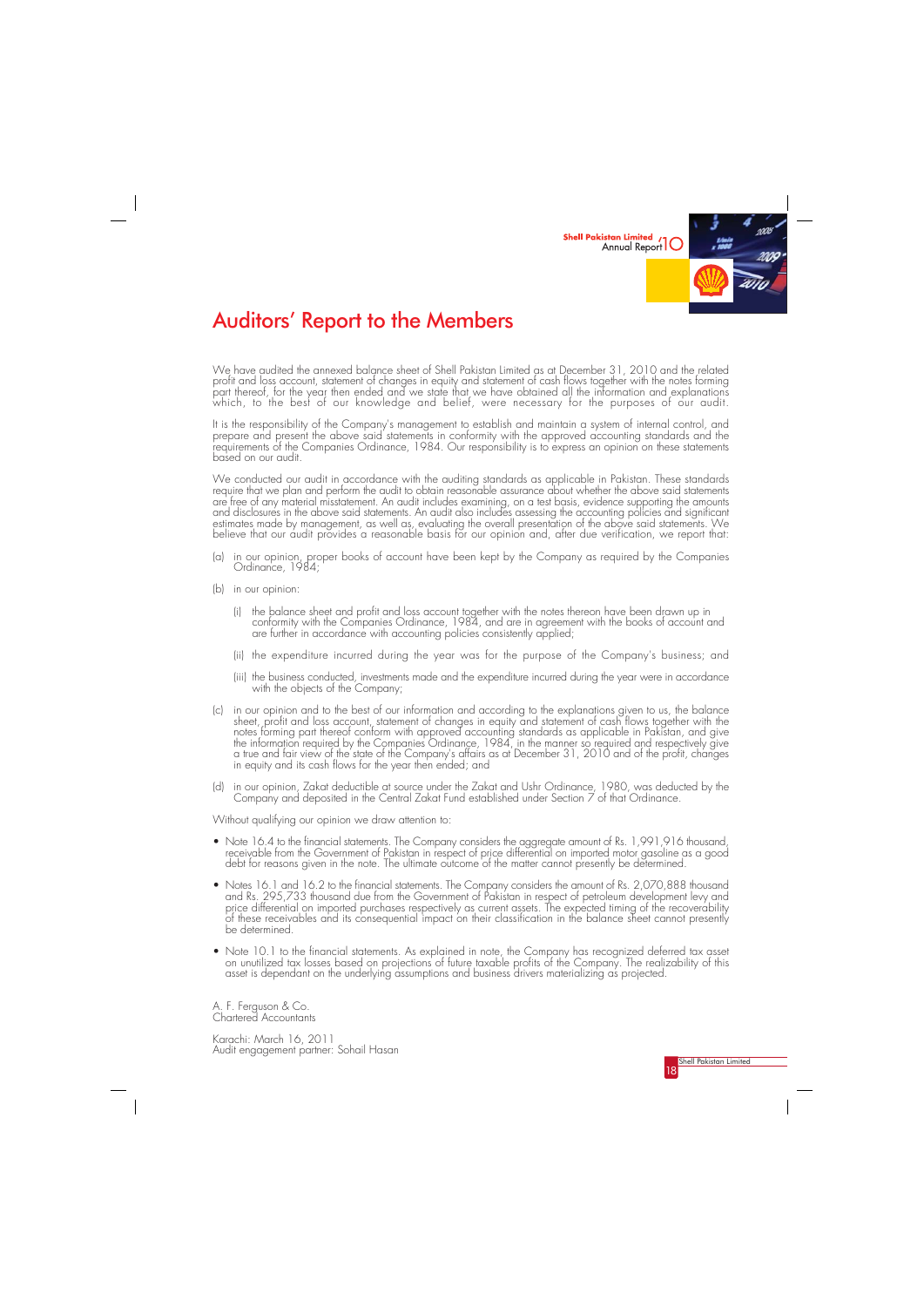

# Balance Sheet as at December 31, 2010

Contingencies and commitments

## **Zaiviji Ismail bin Abdullah**

|                                                                                                                                                                                                                   | Note                                                                      | 2010                                                                                                           | 2009                                                                                                       |
|-------------------------------------------------------------------------------------------------------------------------------------------------------------------------------------------------------------------|---------------------------------------------------------------------------|----------------------------------------------------------------------------------------------------------------|------------------------------------------------------------------------------------------------------------|
| <b>ASSETS</b>                                                                                                                                                                                                     |                                                                           | -------- (Rupees '000) --------                                                                                |                                                                                                            |
| Non-current assets<br>Property, plant and equipment<br>Intangible assets<br>Long-term investments<br>Long-term loans and advances<br>Long-term deposits and prepayments<br>Long-term debtors<br>Deferred taxation | 4<br>5<br>$\Diamond$<br>$\overline{z}$<br>8<br>$\circ$<br>10              | 6,502,773<br>1,679,707<br>2,547,853<br>81,960<br>190,666<br>11,442<br>1,993,350<br>13,007,751                  | 7,024,787<br>289,573<br>2,312,806<br>101,058<br>206,542<br>20,919<br>2,334,798<br>12,290,483               |
| Current assets<br>Stores and spares<br>Stock-in-trade<br>Trade debts<br>Loans and advances<br>Trade deposits and short-term prepayments<br>Other receivables<br>Cash and bank balances<br>Total assets            | $\begin{array}{c} \hline \end{array}$<br>12<br>13<br>14<br>15<br>16<br>17 | 14,502<br>12,348,438<br>2,013,358<br>76,187<br>305,384<br>9,686,866<br>1,045,025<br>25,489,760<br>38, 497, 511 | 15,719<br>13,076,718<br>1,239,213<br>60,283<br>250,050<br>5,851,644<br>869,623<br>21,363,250<br>33,653,733 |
| EQUITY AND LIABILITIES                                                                                                                                                                                            |                                                                           |                                                                                                                |                                                                                                            |
| <b>EQUITY</b>                                                                                                                                                                                                     |                                                                           |                                                                                                                |                                                                                                            |
| Share capital<br>Reserves<br>Unappropriated profit                                                                                                                                                                | 18                                                                        | 684,880<br>2,096,050<br>5, 119, 105<br>7,900,035                                                               | 684,880<br>2,096,050<br>5,489,673<br>8,270,603                                                             |
| LIABILITIES                                                                                                                                                                                                       |                                                                           |                                                                                                                |                                                                                                            |
| Non-current liabilities<br>Liabilities against assets subject to finance lease<br>Asset retirement obligation                                                                                                     | 19<br>20                                                                  | 2,662<br>187,104<br>189,766                                                                                    | 1,790<br>212,038<br>213,828                                                                                |
| Current liabilities<br>Trade and other payables<br>Accrued mark-up<br>Current maturity of liabilities against assets subject                                                                                      | 21<br>22                                                                  | 19,936,550<br>86,350                                                                                           | 15,970,996<br>200,038                                                                                      |
| to finance lease<br>Short-term running finances utilised under mark-up                                                                                                                                            | 19                                                                        | 15,550                                                                                                         | 38,808                                                                                                     |
| arrangements - secured<br>Short-term loans - secured<br>Taxation                                                                                                                                                  | 23<br>24                                                                  | 1,586,438<br>8,400,000<br>382,822<br>30,407,710<br>30,597,476                                                  | 2,453,001<br>6,000,000<br>506,459<br>25,169,302<br>25,383,130<br>33,653,733                                |
| Total Equity and Liabilities                                                                                                                                                                                      |                                                                           | 38, 497, 511                                                                                                   |                                                                                                            |

Chairman & Chief Executive



Director

The annexed notes 1 to 46 form an integral part of these financial statements.

25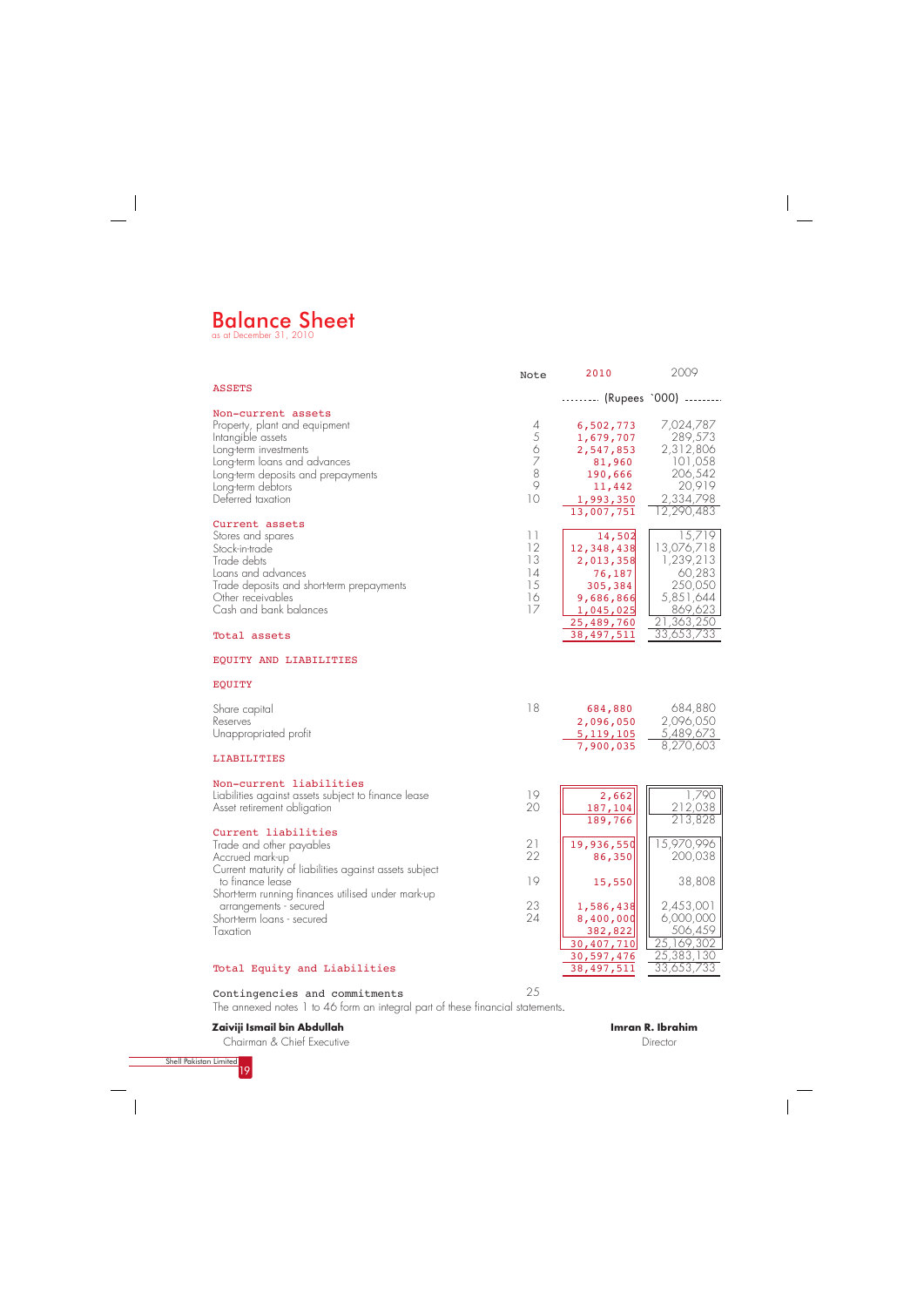

# Profit and Loss Account

for the year ended December 31, 2010



**Imran R. Ibrahim Director** 

Appropriations have been reflected in the statement of changes in equity.

The annexed notes 1 to 46 form an integral part of these financial statements.

## **Zaiviji Ismail bin Abdullah**

Chairman & Chief Executive

|                                           | Note | 2010                              | 2009          |
|-------------------------------------------|------|-----------------------------------|---------------|
|                                           |      | -------- (Rupees '000) --------   |               |
| Sales                                     | 26   | 223,813,592                       | 177, 110, 208 |
| Non-fuel retail<br>Sales                  |      |                                   | 5,356         |
| Others                                    |      | 1,255                             | 16,975        |
| Other revenue                             | 27   | 406,520                           | 486,980       |
|                                           |      | 224, 221, 367                     | 177,619,519   |
| Sales tax                                 |      | $(26, 690, 456)$ $(21, 619, 421)$ |               |
| Net revenue                               |      | 197,530,911                       | 156,000,098   |
| Cost of products sold                     | 28   | $(185, 403, 153)$ (143,097,916)   |               |
| Gross profit                              |      | 12, 127, 758                      | 12,902,182    |
| Distribution and marketing expenses       | 29   | (4, 524, 058)                     | (3, 376, 353) |
| Administrative expenses                   | 30   | (3, 679, 805)                     | (3,846,205)   |
|                                           |      | 3,923,895                         | 5,679,624     |
| Other operating income                    | 31   | 527,448                           | 492,001       |
|                                           |      | 4,451,343                         | 6,171,625     |
| Other operating expenses                  | 32   | (738, 589)                        | (1, 284, 990) |
| Operating profit                          |      | 3,712,754                         | 4,886,635     |
| Finance cost                              | 33   | (1, 264, 677)                     | (1,401,211)   |
|                                           |      | 2,448,077                         | 3,485,424     |
| Share of profit of associate - net of tax | 6    | 596,008                           | 424,585       |
| Profit before taxation                    |      | 3,044,085                         | 3,910,009     |
| Taxation                                  | 34   | (1, 428, 503)                     | (1, 347, 061) |
| Profit after taxation                     |      | 1,615,582                         | 2,562,948     |
| Other comprehensive income                |      |                                   |               |
|                                           |      | 1,615,582                         | 2,562,948     |
| Total comprehensive income for the year   |      |                                   |               |
|                                           |      | ---------- (Rupees) ------------- |               |
| Earnings per share                        | 35   | 23.59                             | 37.42         |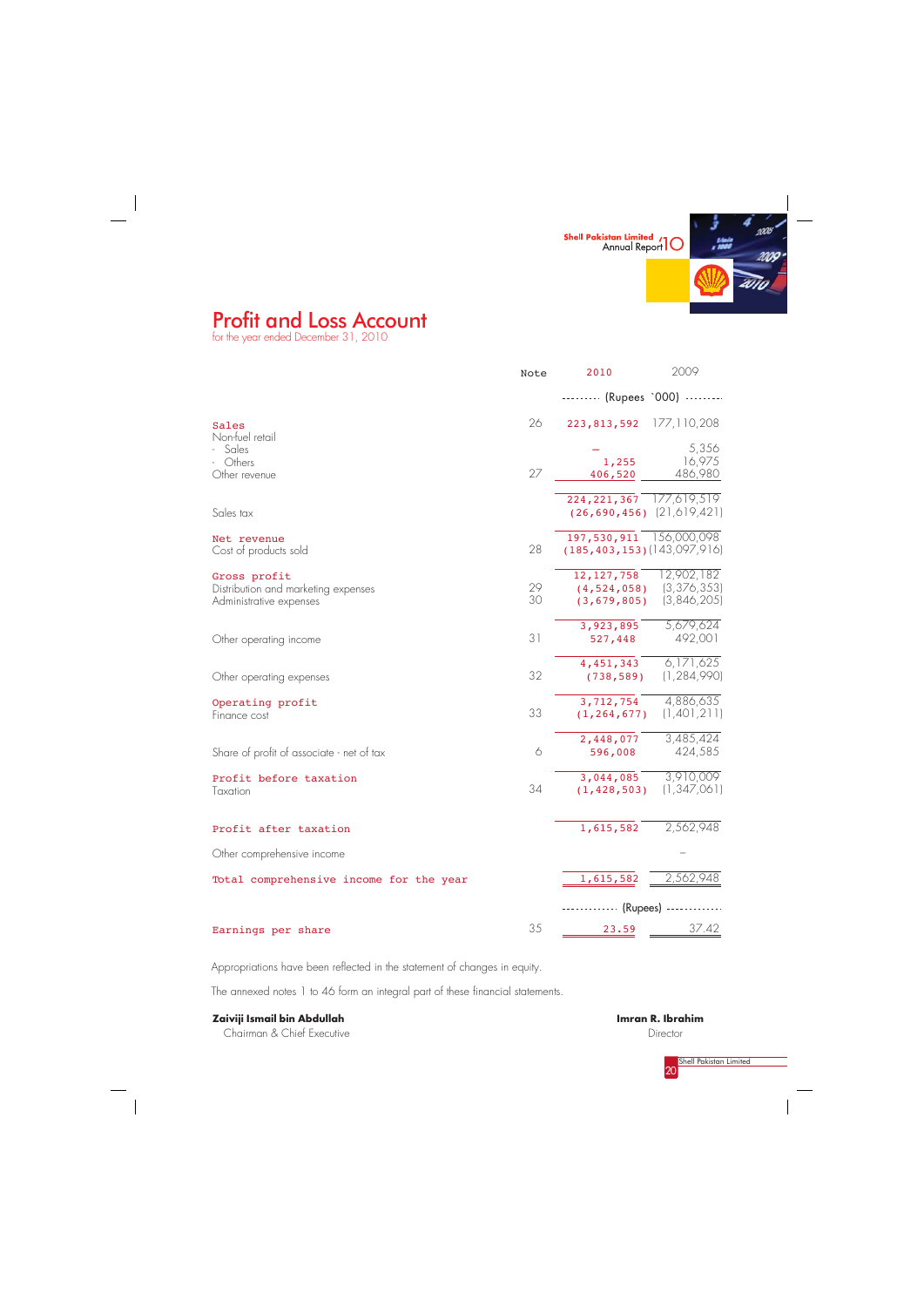## Cash Flow Statement

for the year ended December 31, 2010

|                                                                                                                                                                                                                                                          | Note         | 2010                                                                                             | 2009                                                                                        |
|----------------------------------------------------------------------------------------------------------------------------------------------------------------------------------------------------------------------------------------------------------|--------------|--------------------------------------------------------------------------------------------------|---------------------------------------------------------------------------------------------|
|                                                                                                                                                                                                                                                          |              | -------- (Rupees '000) --------                                                                  |                                                                                             |
| CASH FLOWS FROM OPERATING ACTIVITIES                                                                                                                                                                                                                     |              |                                                                                                  |                                                                                             |
| Cash generated from operations<br>Finance costs paid<br>Taxes paid<br>Long-term loans and advances<br>Long-term deposits and prepayments<br>Mark-up received on short-term deposits<br>Long-term debtors<br>Net cash generated from operating activities | $40^{\circ}$ | 4,514,858<br>(1, 179, 132)<br>(1, 210, 692)<br>19,098<br>15,876<br>50,380<br>28,117<br>2,238,505 | 5,656,154<br>(1,612,944)<br>(363, 543)<br>20,624<br>62,482<br>74,215<br>96,587<br>3,933,575 |
| CASH FLOWS FROM INVESTING ACTIVITIES                                                                                                                                                                                                                     |              |                                                                                                  |                                                                                             |
| Fixed capital expenditure<br>Proceeds from disposal of property, plant and equipment<br>Dividend received from associate<br>Net cash used in investing activities                                                                                        |              | (2,019,278)<br>100,007<br>360, 961<br>(1, 558, 310)                                              | (1, 324, 547)<br>69,074<br>129,977<br>(1, 125, 496)                                         |
| CASH FLOWS FROM FINANCING ACTIVITIES                                                                                                                                                                                                                     |              |                                                                                                  |                                                                                             |
| Dividends paid<br>Repayment of liability under finance lease<br>Repayment of current portion of long-term loan                                                                                                                                           |              | (1, 970, 324)<br>(67, 906)<br>2,500,000                                                          | (543, 923)<br>(63,955)                                                                      |
| Net cash used in financing activities                                                                                                                                                                                                                    |              | (4, 538, 230)                                                                                    | (607, 878)                                                                                  |
| Net (decrease) / increase in cash and cash equivalents $(3,858,035)$<br>Cash and cash equivalents at the beginning of the year                                                                                                                           |              | (5,083,378)                                                                                      | 2,200,201<br>(7, 283, 579)                                                                  |
| Cash and cash equivalents at the end of the year                                                                                                                                                                                                         | 41           | (8, 941, 413)                                                                                    | (5,083,378)                                                                                 |

The annexed notes 1 to 46 form an integral part of these financial statements.



 $\begin{array}{c} \begin{array}{c} \begin{array}{c} \begin{array}{c} \end{array} \\ \begin{array}{c} \end{array} \end{array} \end{array} \end{array}$ 

**Zaiviji Ismail bin Abdullah** Chairman & Chief Executive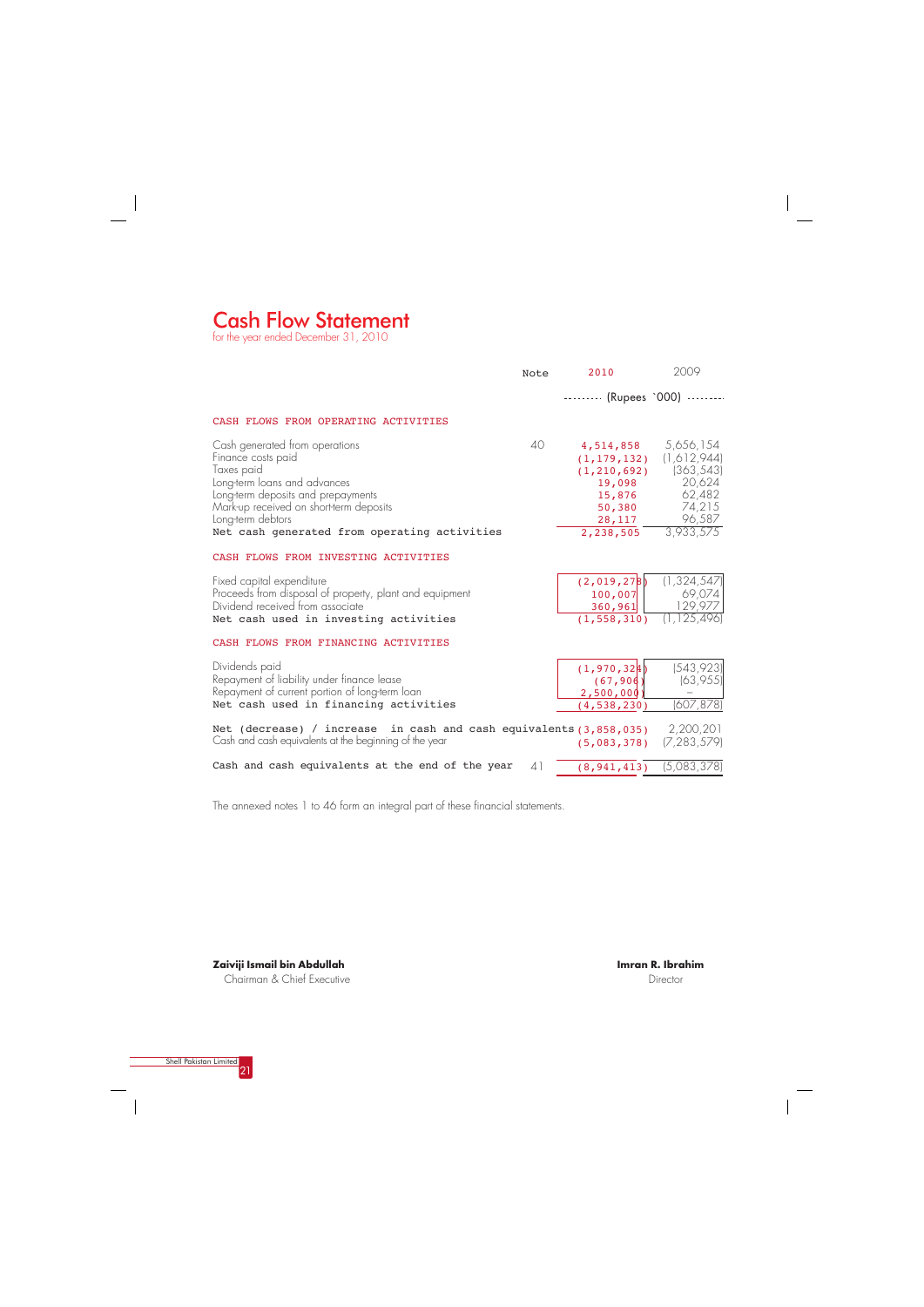



# Statement of Changes in Equity

for the year ended December 31, 2010

 $\overline{\phantom{a}}$ 

|                                                                             | Share<br>capital | Capital<br>reserves -<br>share<br>premium | revenue<br>reserves                  | General Unappropriated Total<br>profit |            |
|-----------------------------------------------------------------------------|------------------|-------------------------------------------|--------------------------------------|----------------------------------------|------------|
|                                                                             |                  |                                           | $- - - - -$ (Rupees 000+ - - - - - - |                                        |            |
| Balance as at January 1, 2009                                               | 684,880          | 1,889,048                                 | 207,002                              | 3,474,628                              | 6,255,558  |
| Interim dividend for the year ended<br>December 31, 2009 at Rs. 8 per share |                  |                                           |                                      | (547,903)                              | (547,903)  |
| Total comprehensive income for the year                                     |                  |                                           |                                      | 2,562,948                              | 2,562,948  |
| Balance as at December 31, 2009                                             | 684,880          | 1,889,048                                 | 207,002                              | 5,489,673                              | 8,270,603  |
| Final dividend for the year ended<br>December 31, 2009 at Rs. 25 per share  |                  |                                           |                                      | $(1,712,198)$ $(1,712,198)$            |            |
| Interim dividend for the year ended<br>December 31, 2010 at Rs. 4 per share |                  |                                           |                                      | (273, 952)                             | (273, 952) |
| Total comprehensive income for the year                                     |                  |                                           |                                      | 1,615,582 1,615,582                    |            |
| Balance as at December 31, 2010                                             | 684,880          | 1,889,048                                 | 207,002                              | 5, 119, 105 7, 900, 035                |            |

Appropriations and transfers between reserves mode subsequent to the year ended December 31, 2010 are disclosed in not 43 to these financial statements.

The annexed notes 1 to 46 form an integral part of these financial statements.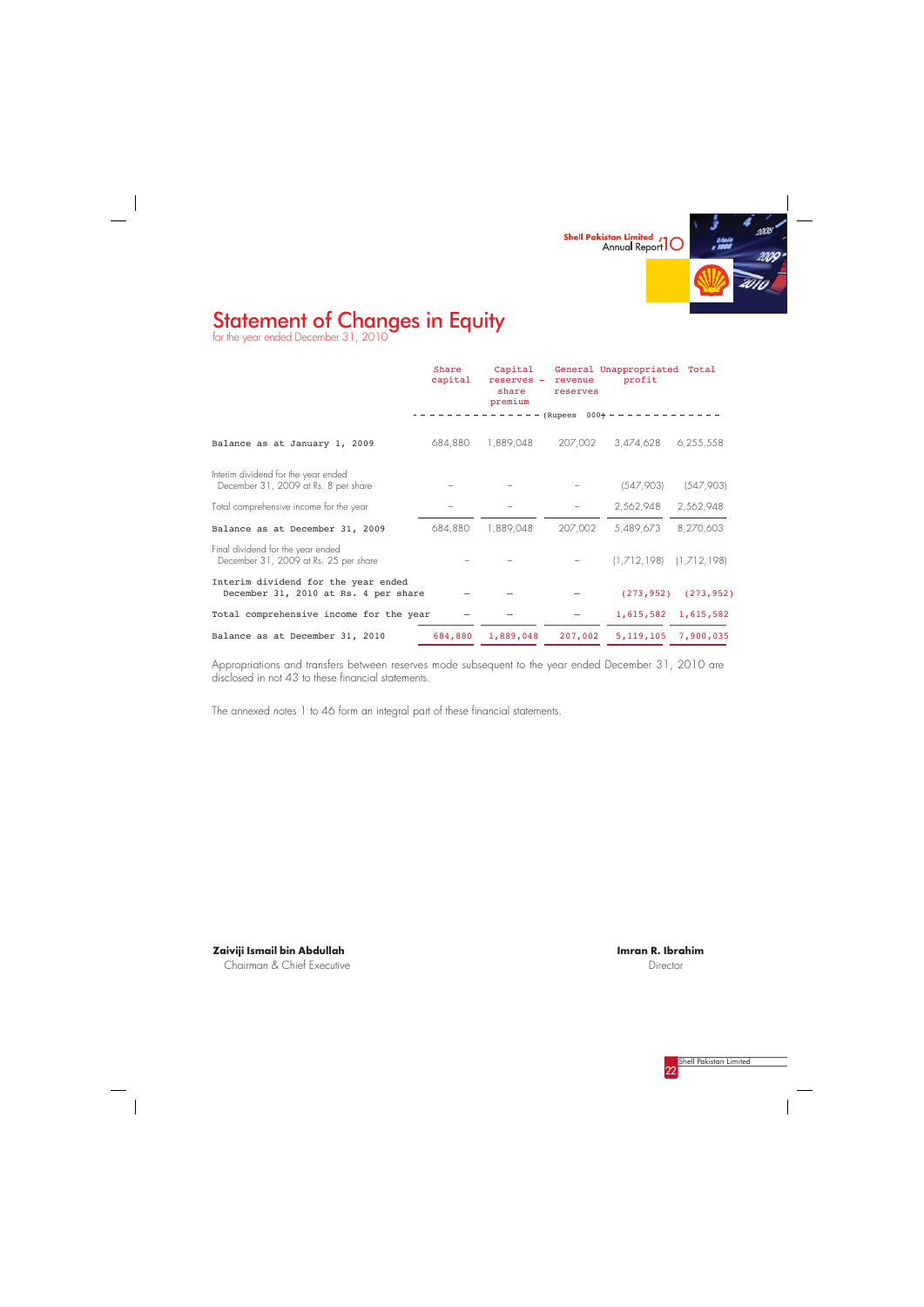for the year ended December 31, 2010

### **1. THE COMPANY AND ITS OPERATIONS**

The Company is a limited liability Company incorporated in Pakistan and is listed on the Karachi and Lahore Stock Exchanges. The registered office of the Company is located at Shell House, 6, Ch. Khaliquzzaman Road, Karachi-75530, Pakistan.

The Company markets petroleum products and compressed natural gas. It also blends and markets various kinds of lubricating oils.

### **2. SUMMARY OF SIGNIFICANT ACCOUNTING POLICIES**

The significant accounting policies applied in the preparation of these financial statements are set out below. These policies have been consistently applied to all the years presented, unless otherwise stated.

#### **2.1 Basis of preparation**

- 2.1.1 These financial statements have been prepared under the historical cost convention, as modified by remeasurement of certain financial assets and financial liabilities at fair value and recognition of certain staff retirement and other service benefits at present value.
- 2.1.2 These financial statements have been prepared in accordance with the requirements of the Companies Ordinance, 1984 (the Ordinance), directives issued by the Securities and Exchange Commission of Pakistan (SECP) and the approved accounting standards as applicable in Pakistan. Approved accounting standards comprise of such International Financial Reporting Standards (IFRS) issued by the International Accounting Standards Board (IASB) as are notified under the provisions of the Ordinance. Wherever, the requirements of the Ordinance or directives issued by the SECP differ with the requirements of these standards, the requirements of the Ordinance or the requirements of the said directives have been followed.
- **2.1.3** The preparation of financial statements in conformity with the above requirements requires the use of certain critical accounting estimates. It also requires management to exercise its judgment in the process of applying the Company's accounting policies. The areas involving high degree of judgment or complexity, or areas where assumptions and estimates are significant to the financial statements are disclosed in note 3.

#### **2.1.4 Initial application of a Standard, Amendment or Interpretation to an existing Standard**

#### **a) Standards, amendments to published standards and interpretations effective in 2010 and relevant**

The following amendments to published standards are mandatory for the financial year beginning January 1, 2010:

- IAS 17 (Amendment) 'Classification of leases of land and buildings'. The amendment deletes the specific guidance regarding classification of leases of land, so as to eliminate inconsistency with the general guidance on lease classification. As a result, leases of land should be classified as either finance or operating, using the general principles of IAS 17. There is no effect of this amendment on the Company's financial statements.

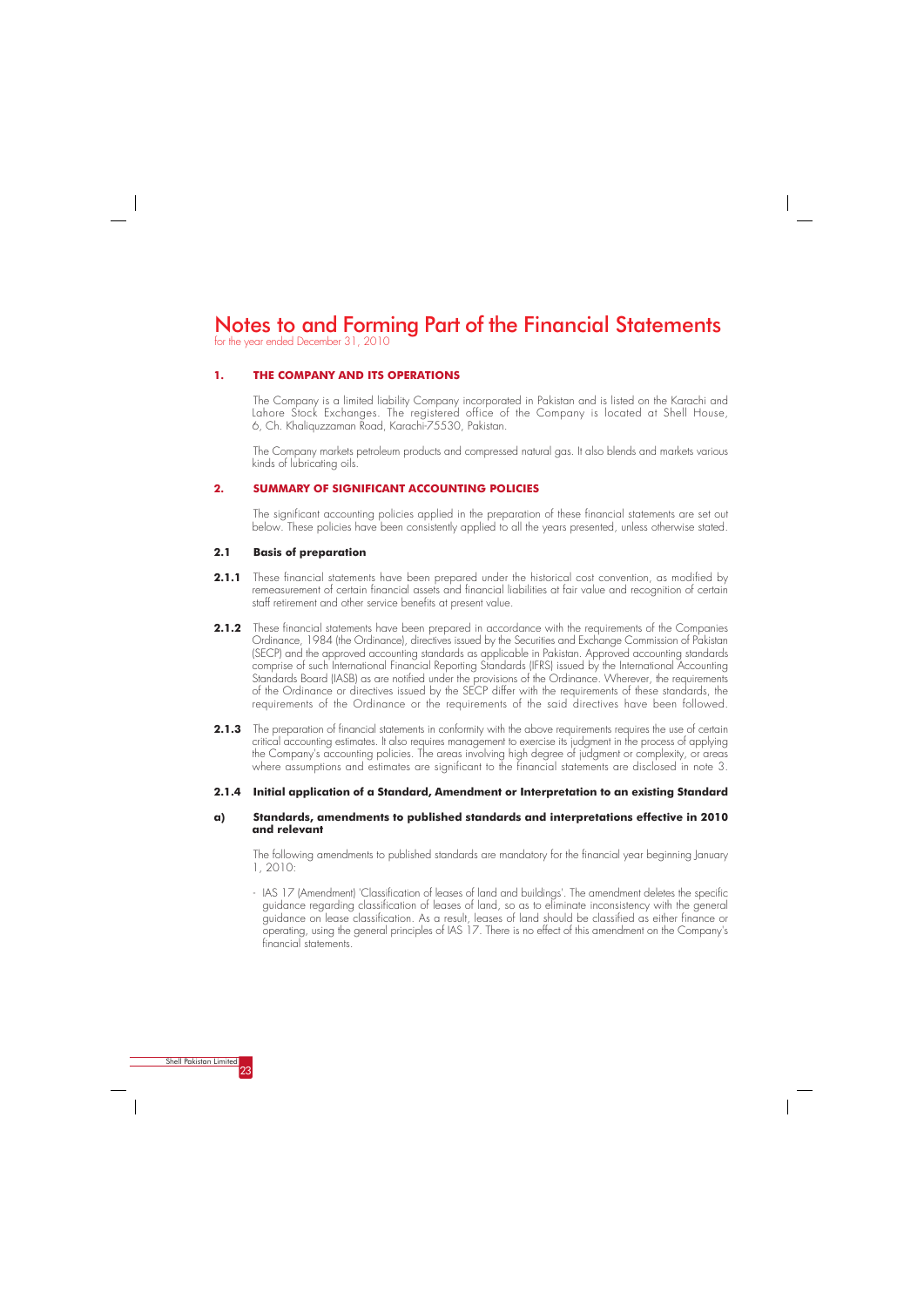

### **b) Standards, amendments to published standards and interpretations effective in 2010 but not relevant**

The other new standards, amendments and interpretations that are mandatory for accounting periods beginning on or after January 1, 2010 are considered not to be currently relevant as these do not have any significant effect on the Company's current financial reporting and operations though these may affect the accounting for future transactions and events.

#### **c) Standards, amendments to published standards and interpretations that are not yet effective and have not been early adopted by the Company**

Following new standards, amendments and interpretations to existing standards have been issued but are not effective for the financial year beginning January 1, 2010 and have not been early adopted by the Company:

- IAS 24 (Revised), 'Related party disclosures' (effective from January 1, 2011). The revised standard supersedes IAS 24, 'Related party disclosures', issued in 2003. The revised standard clarifies and simplifies the definition of a related party. Application of the revised standard will only impact the format and extent of disclosures presented in the Company's financial statements.
- IFRIC 14 (Amendment) 'Prepayments of a minimum funding requirement' (effective for periods beginning on or after January 1, 2011). The amendments correct an unintended consequence of IFRIC 14, 'IAS 19 - The limit on a defined benefit asset, minimum funding requirements and their interaction'. Without the amendments entities are not permitted to recognize as an asset some voluntary prepayments for minimum funding contributions. This was not intended when IFRIC 14 was issued, and the amendment corrects this. The Company's retirement benefit funds are not subject to any minimum funding requirement, hence, these amendments will have no impact on the Company's financial statements.
- Amendments to following standards as a result of improvements to International Financial Reporting Standards 2010, issued by IASB in May 2010:
	- IFRS 7 (Amendment), 'Financial instruments: Disclosures' (effective for periods beginning on or after January 1, 2011). The amendment emphasizes the interaction between quantitative and qualitative disclosures about the nature and extent of risks associated with financial instrument. The amendment will only affect the disclosures in the Company's financial statements.
	- IAS 1 (Amendment) 'Presentation of financial statements' (effective for periods beginning on or after January 1, 2011). The amendment clarifies that an entity will present an analysis of other comprehensive income for each component of equity, either in the statement of changes in equity or in the notes to the financial statements. The amendment will only affect the disclosures in the Company's financial statements.
	- IAS 34 (Amendment) 'Interim financial reporting' (effective for periods beginning on or after January 1, 2011). This amendment provides guidance to illustrate how to apply disclosure principles in IAS 34 and add disclosure requirements around the circumstances likely to affect fair values of financial instruments and their classification, transfers of financial instruments between different levels of the fair value hierarchy, changes in classification of financial assets, changes in contingent liabilities and assets.

There are a number of other minor amendments and interpretations to other published standards that are not yet effective, and are also not relevant to the Company and therefore have not been presented here.



# Notes to and Forming Part of the Financial Statements

for the year ended December 31, 2010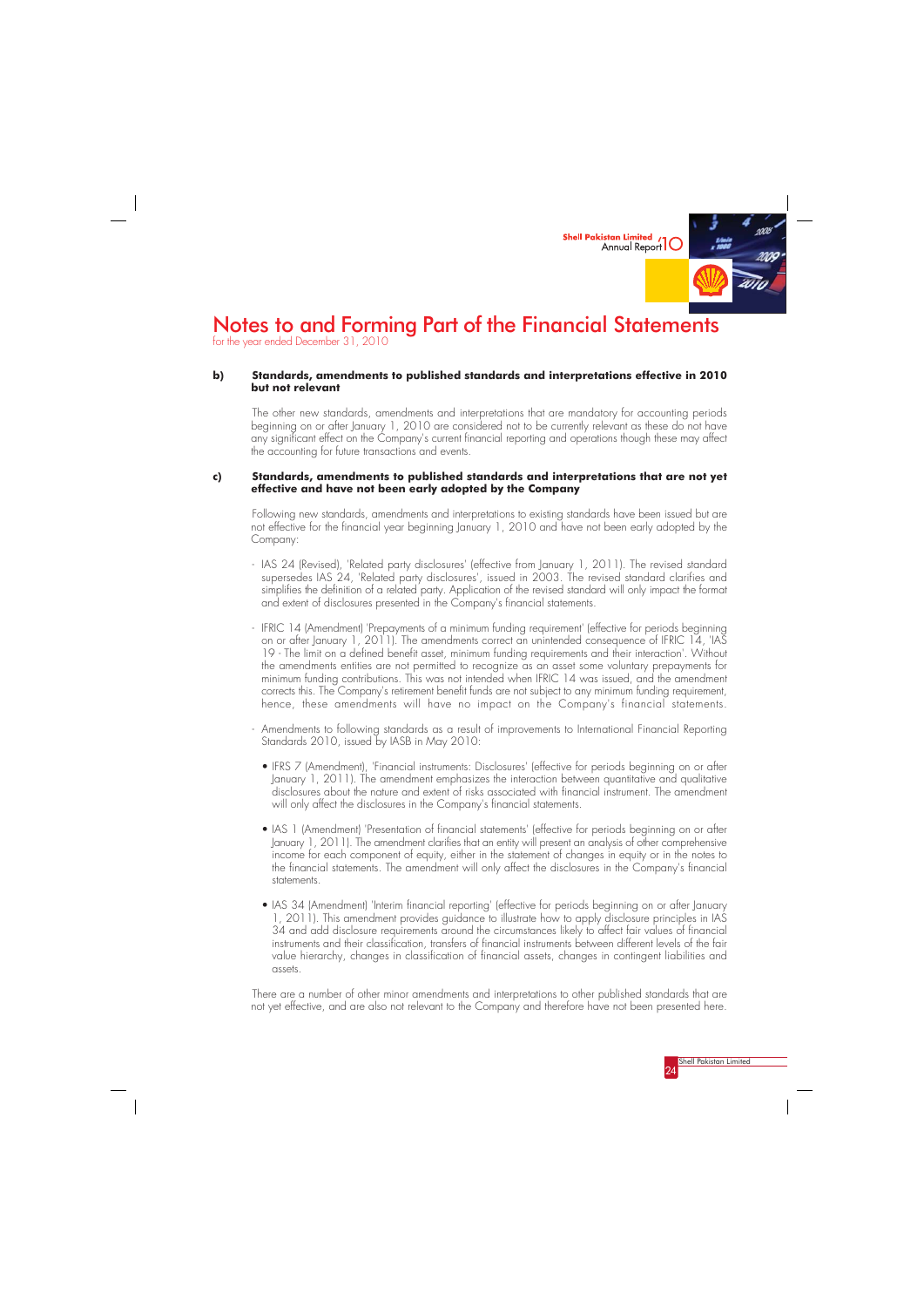

for the year ended December 31, 2010

## **2.2 Property, plant and equipment**

Property, plant and equipment are initially stated at cost and subsequently carried at cost less accumulated depreciation and accumulated impairment losses, if any, except freehold land and capital work-in-progress which are stated at cost less impairment losses, if any. All expenditure connected with specific assets incurred during installation and construction period are carried under capital work-in-progress. These are transferred to specific assets as and when these are available for use.

Subsequent costs are included in the asset's carrying amounts or recognised as a separate asset, as appropriate, only when it is probable that future economic benefits associated with the item will flow to the Company and the cost of the item can be measured reliably. All other repairs and maintenance are charged to the profit and loss account as and when incurred.

Depreciation is charged to income applying the straight-line method, whereby the depreciable amount of an asset is written off over its estimated useful economic life at the rates given in note 4.1. The residual values, useful lives and depreciation methods are reviewed and adjusted, if appropriate, at each balance sheet date.

Depreciation on additions is charged from the month in which an asset is available for use while no depreciation is charged for the month in which an asset is disposed of.

Gains / losses arising on disposal of property, plant and equipment are included in profit and loss account in the period of disposal.

An asset's carrying amount is written down immediately to its recoverable amount if the asset's carrying amount is greater than its estimated recoverable amount.

#### **2.3 Intangible assets - Computer software**

Intangible assets are initially stated at cost and subsequently carried at cost less accumulated amortisation and accumulated impairment losses, if any.

Costs associated with maintaining computer software programmes are recognised as an expense as incurred. Costs directly associated with acquiring software that have probable economic benefits exceeding one year, are recognised as an intangible asset. Direct costs include the purchase cost of software and related overhead cost. Subsequent directly attributable costs are included in the asset's carrying amount or recognized as a separate asset, as appropriate, only when it is probable that future economic benefits associated with the item will flow to the Company and the cost of the item can be measured reliably.

Computer software costs are amortised from the month when such assets are available for use on a straightline basis over the asset's useful economic life, at the rate given in note 5.1.

The assets carrying amount is written down immediately to its recoverable amount if the carrying amount is greater than its estimated recoverable amount.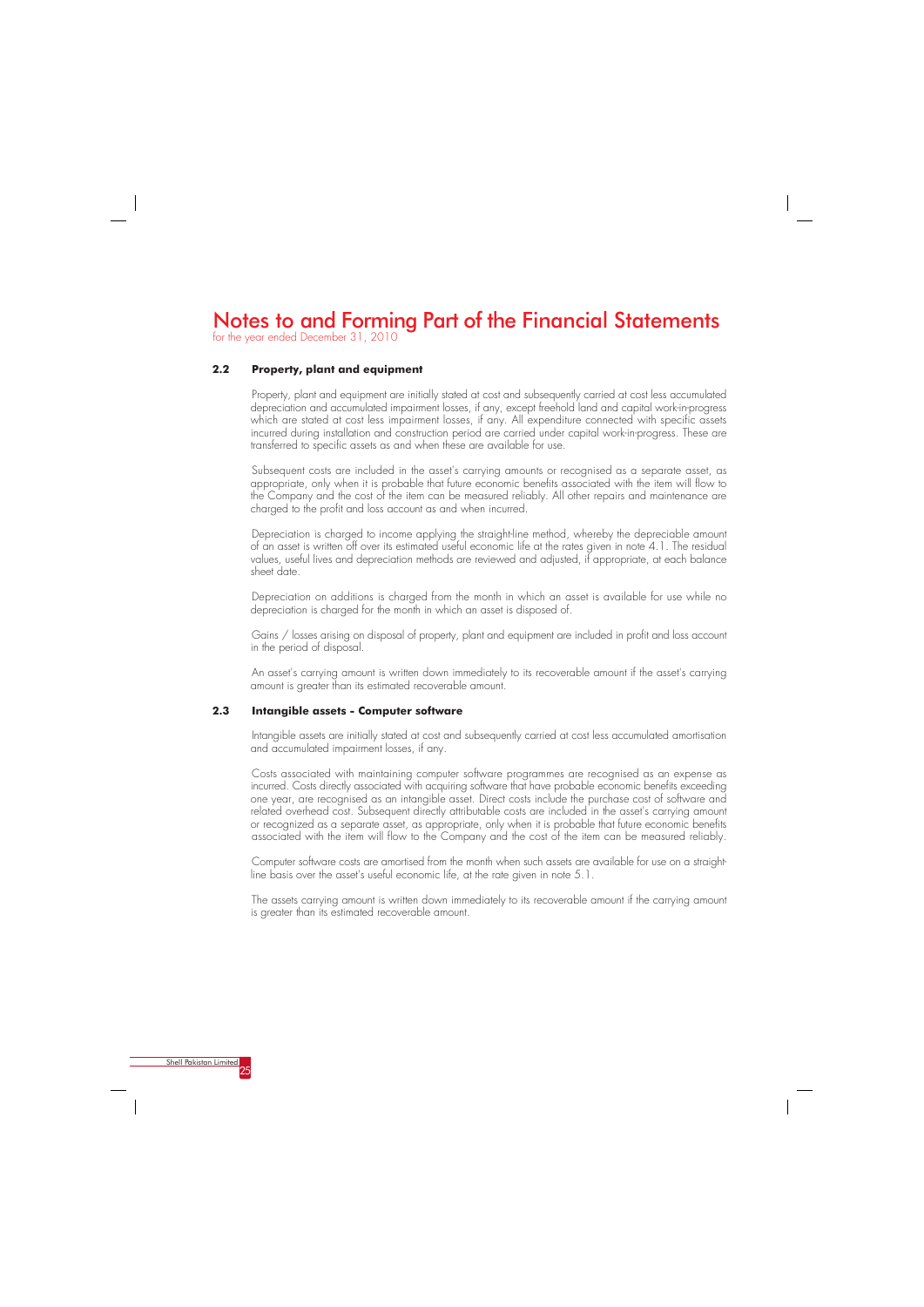

### **2.4 Investments in associates**

Associates are all entities over which the Company has significant influence but no control, generally represented by a shareholding of 20% to 50% of the voting rights. Investment in associates are accounted for using the equity method of accounting and are initially recognised at cost in accordance with the requirements of IAS 28, 'Investments in Associates'.

The Company's share of an associate's post acquisition profits or losses is recognised in the profit and loss account and its share in the post acquisition movement of reserves is recognised in reserves. The cumulative post acquisition movements are adjusted against the carrying value of the investment. When the Company's share of losses in an associate equals or exceeds its interest in the associate, including any other unsecured receivables, the Company does not recognize future losses, unless it has incurred obligations or made payments on behalf of the associate.

Unrealized gains on transactions between the Company and its associate are eliminated to the extent of the Company's interest in the associate.

### **2.5 Financial instruments**

### **2.5.1 Financial assets**

The Company classifies its financial assets in the following categories: at fair value through profit or loss, loans and receivables, available for sale and held to maturity. The classification depends on the purpose for which the financial assets were acquired. The management determines the classification of its financial assets at the time of initial recognition.

### **a) Financial assets at fair value through profit or loss**

Financial assets at fair value through profit or loss are financial assets held for trading and financial assets designated upon initial recognition as at fair value through profit or loss. A financial asset is classified as held for trading if acquired principally for the purpose of selling in the short term. Assets in this category are classified as current assets.

#### **b) Loans and receivables**

Loans and receivables are non-derivative financial assets with fixed or determinable payments that are not quoted in an active market. They are included in current assets, except for maturities greater than twelve months after the balance sheet date, which are classified as non-current assets. The Company's loans and receivables comprise 'trade debts', 'loans, deposits and other receivables' and 'bank balances' in the balance sheet.

### **c) Available-for-sale financial assets**

Available-for-sale financial assets are non-derivatives that are either designated in this category or not classified in any of the other categories. They are included in non-current assets unless the investment matures or management intends to dispose of the investments within twelve months of the balance sheet date.



# Notes to and Forming Part of the Financial Statements

for the year ended December 31, 2010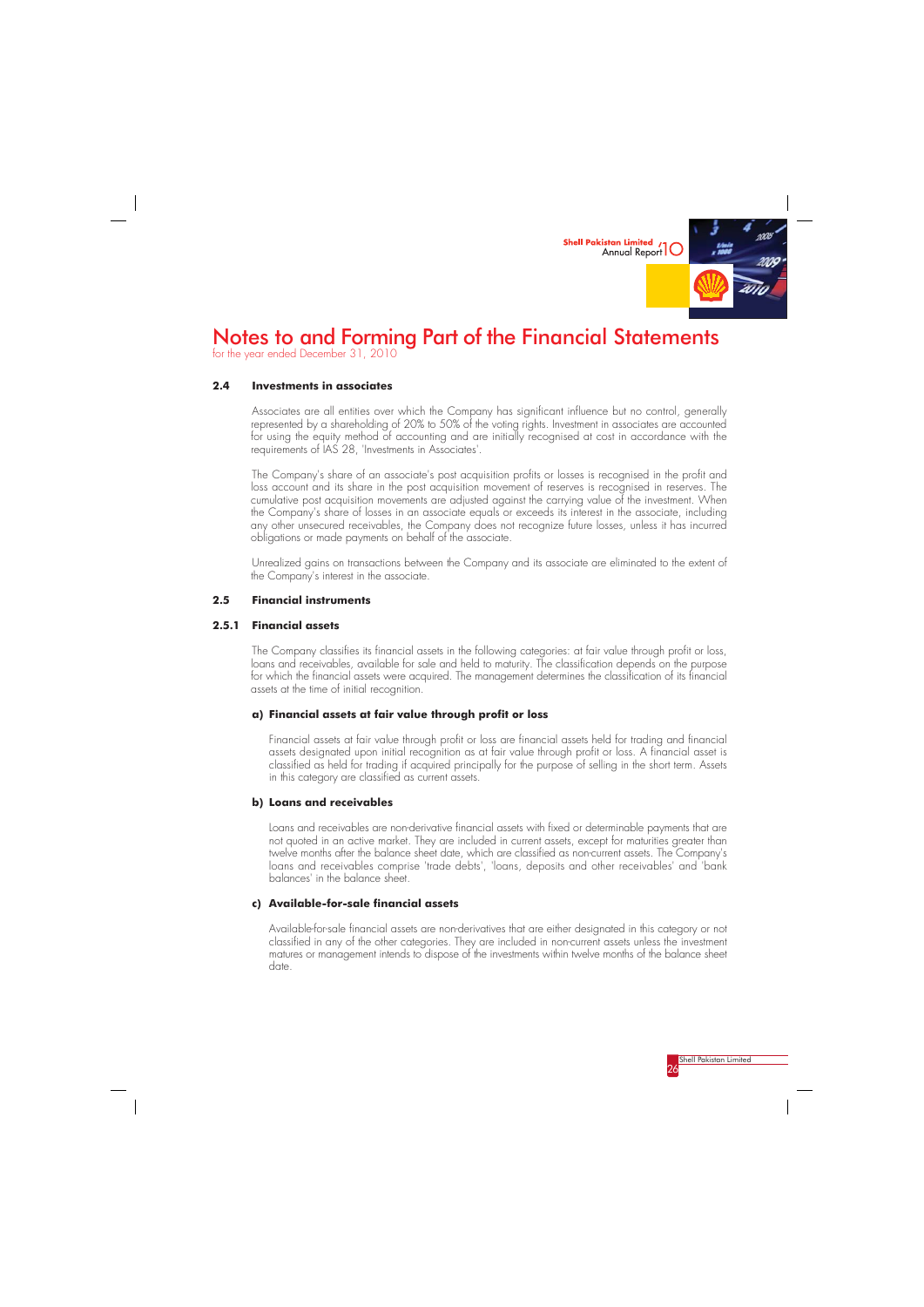for the year ended December 31, 2010

#### **d) Held to maturity financial assets**

Financial assets with fixed or determinable payments and fixed maturity, where management has the intention and ability to hold till maturity are classified as held to maturity.

Regular way purchases and sales of financial assets are recognized on the trade date - the date on which the Company commits to purchase or sell the asset. Financial assets are initially recognized at fair value plus transaction costs for all financial assets not carried at fair value through profit or loss. Financial assets carried at fair value through profit or loss are initially recognized at fair value and transaction costs are expensed in the profit and loss account. Financial assets are derecognized when the rights to receive cash flows from the investments have expired or have been transferred and the Company has transferred substantially all risks and rewards of ownership. Available-for-sale financial assets and financial assets at fair value through profit or loss are subsequently carried at fair value. Loans and receivables and held to maturity financial assets are carried at amortized cost using the effective interest method.

Gains or losses arising from changes in the fair value of the 'financial assets at fair value through profit or loss' category are presented in the profit or loss account within 'other operating income/expenses' in the period in which they arise. Dividend income from financial assets at 'fair value through profit or loss' is recognized in the profit and loss account as part of 'other operating income' when the Company's right to receive payments is established. Gain or loss on sale of investments at 'fair value through profit or loss' are recognized in the profit and loss account as 'gains and losses from investment securities'.

When securities classified as available for sale are sold or impaired, the accumulated fair value adjustments recognized in equity are included in the profit or loss account as 'gains and losses from investment securities'. Interest on available-for-sale securities calculated using the effective interest method is recognized in the profit and loss account as part of 'other operating income'. Dividends on availablefor-sale equity instruments are recognized in the profit and loss account as part of 'other operating income' when the Company's right to receive payments is established.

The fair values of quoted investments are based on current bid prices. If the market for a financial asset is not active (and for unlisted securities), the Company measures the investments at cost less impairment in value, if any.

The Company assesses at each balance sheet date whether there is objective evidence that a financial asset or a Group of financial assets is impaired. In the case of equity securities classified as availablefor-sale, a significant or prolonged decline in the fair value of the security below its cost is considered as an indicator that the securities are impaired. If any such evidence exists for available-for-sale financial assets, the cumulative loss - measured as the difference between the acquisition cost and the current fair value, less any impairment loss on that financial asset previously recognized in profit or loss - is removed from equity and recognized in the profit and loss account. Impairment losses recognized in profit and loss on equity instruments are not reversed through profit and loss. Impairment testing of trade debts and other receivables are described in note 2.8.

#### **2.5.2 Financial liabilities**

All financial liabilities are recognised at the time when the Company becomes a party to the contractual provisions of the instrument.

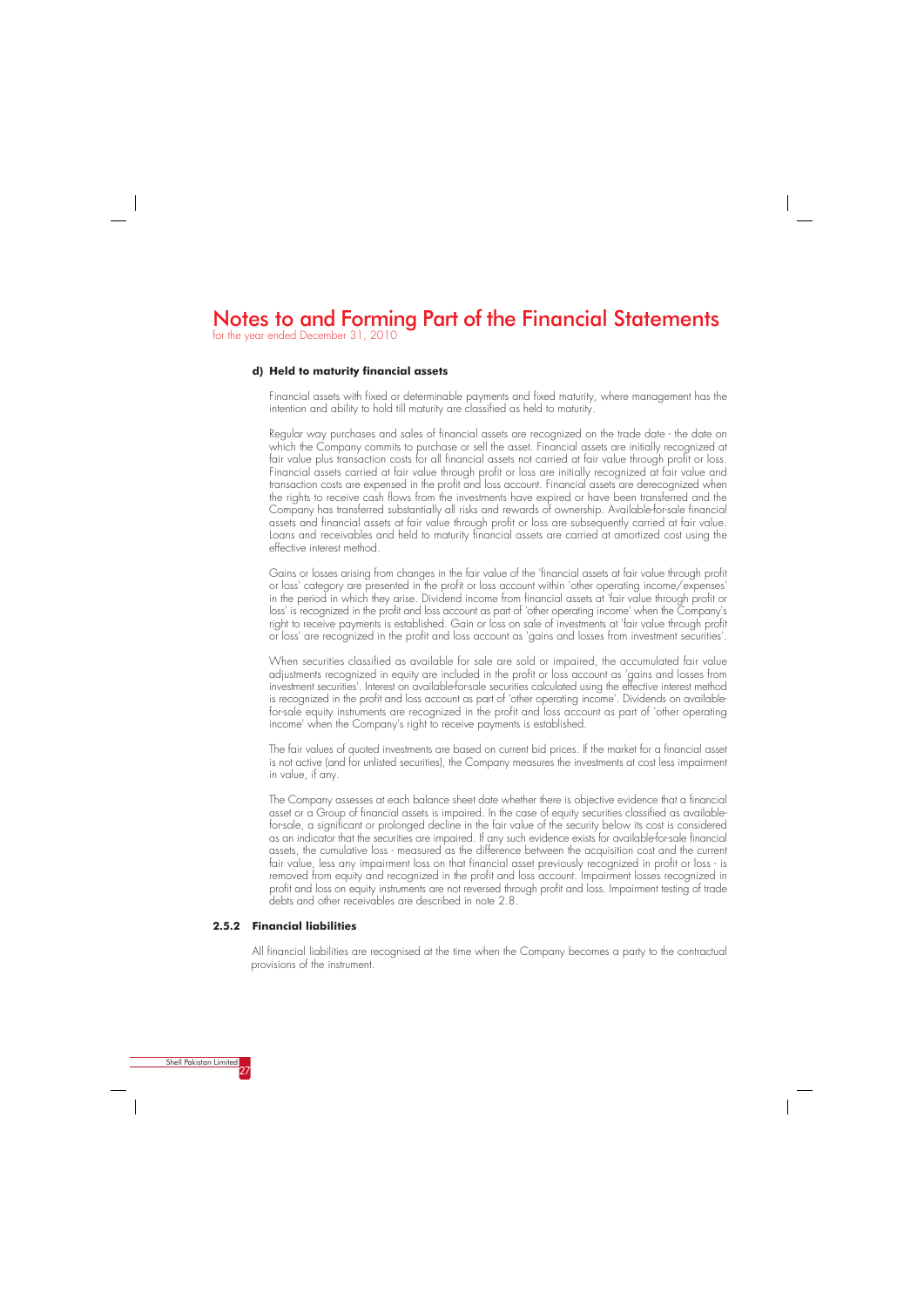

for the year ended December 31, 2010



A financial liability is derecognised when the obligation under the liability is discharged or cancelled or expired. Where an existing financial liability is replaced by another from the same lender on substantially different terms, or the terms of an existing liability are substantially modified, such an exchange or modification is treated as a derecognition of the original liability and the recognition of a new liability, and the difference in respective carrying amounts is recognised in the profit and loss account.

### **2.5.3 Offsetting of financial assets and liabilities**

A financial asset and a financial liability are offset and the net amount is reported in the balance sheet if the Company has a legally enforceable right to set-off the recognised amounts and intends either to settle on a net basis or to realise the asset and settle the liability simultaneously.

#### **2.6 Stock-in-trade**

Stock-in-trade is valued at the lower of cost, calculated on a first-in first-out basis, and net realizable value. Cost comprises invoice value, charges like customs duties and similar levies and other direct costs but excludes borrowing cost. Cost for bonded stock, of finished goods comprises invoice value and costs incurred to date.

Net realizable value signifies the estimated selling price in the ordinary course of business less costs necessary to make the sale.

Stock-in-transit is valued at cost comprising invoice value plus other charges incurred thereon. Provision is made for obsolete and slow moving stock-in-trade based on management's best estimate and is recognized in the profit and loss account.

### **2.7 Impairment of non-financial assets**

The carrying amounts of the Company's assets are reviewed at each balance sheet date to determine whether there is any indication of impairment loss. If any such indication exists, the asset's recoverable amount is estimated in order to determine the extent of the impairment loss, if any. An impairment loss is recognised for the amount by which the assets carrying amount exceeds its recoverable amount. The recoverable amount is the higher of an asset's fair value less cost to sell and value in use. Impairment losses are charged to the profit and loss account.

#### **2.8 Trade debts and other receivables**

Trade debts and other receivables are recognised initially at invoice value, which approximates fair value, and subsequently measured at amortised cost using the effective interest method, less provision for impairment. A provision for impairment of trade debts and other receivables is established when there is objective evidence that the Company will not be able to collect all the amount due according to the original terms of the receivable. Significant financial difficulties of the debtors, probability that the debtor will enter bankruptcy and default or delinquency in payments are considered indicators that the trade debt is impaired. The amount of provision is charged to income. Trade debts and other receivables considered irrecoverable are written-off.

Exchange gains and losses arising on translation in respect of trade debts and other receivables in foreign currency are added to the carrying amount of the respective receivables.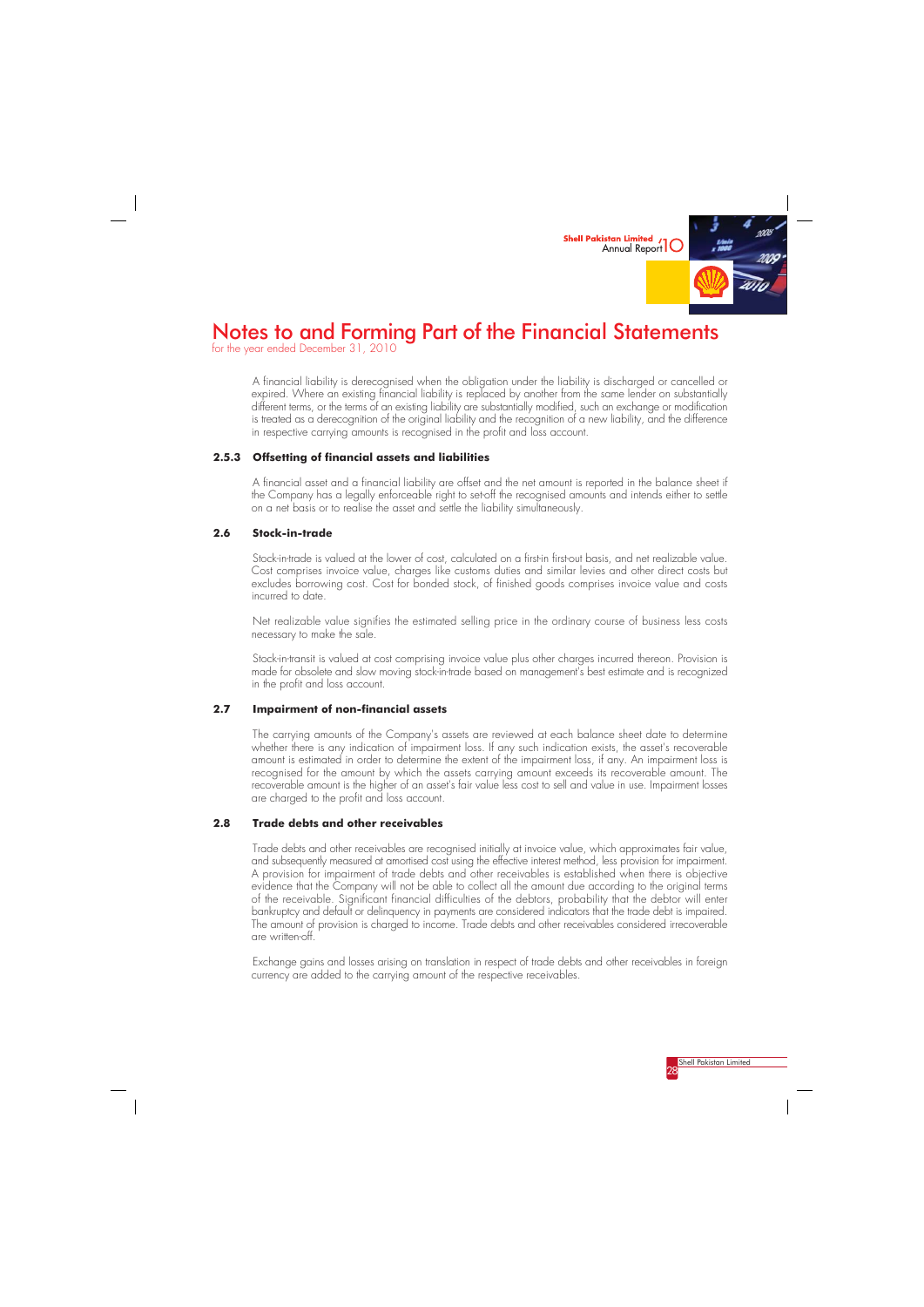for the year ended December 31, 2010

#### **2.9 Cash and cash equivalents**

Cash and cash equivalents are carried in the balance sheet at cost. For the purposes of the cash flow statement, cash and cash equivalents include cash in hand, balances with banks, short-term loans and short-term running finances utilised under mark-up arrangements.

#### **2.10 Provisions**

Provisions are recognised when the Company has a present legal or constructive obligation as a result of past events, and it is probable that an outflow of resources will be required to settle the obligation and a reliable estimate can be made of the amount of obligation. Provisions are reviewed at each balance sheet date and adjusted to reflect the current best estimate.

Provision for asset retirement obligation is based on current requirements, technology and price levels and the present value is calculated using amounts discounted over useful economic life of the assets. The liability is recognized (together with a corresponding amount as part of the related property, plant and equipment) once an obligation crystallizes in the period when a reasonable estimate can be made. The effects of changes resulting from revisions to the timing or the amount of the original estimate of the provision are incorporated on a prospective basis.

### **2.11 Leases**

#### **2.11.1 Finance leases**

Liabilities against assets subject to finance lease are accounted for at the lower of present value of minimum lease payments and fair value of the assets acquired on lease. Outstanding obligations under the lease less finance costs allocated to future periods are shown under liability.

Finance costs are allocated to the periods of the lease term so as to produce a constant periodic rate of financial cost on the remaining balance of principal liability for each period.

#### **2.11.2 Operating leases**

Leases in which a significant portion of the risks and rewards of ownership are retained by the lessor are classified as operating leases. Payments made under operating leases are charged to the profit and loss account on a straight-line basis over the period of the lease.

### **2.12 Trade and other payables**

Trade and other payables are recognised initially at fair value and subsequently measured at amortised cost, using the effective interest method. Exchange gains and losses arising on translation in respect of liabilities in foreign currency are added to the carrying amount of the respective liabilities.

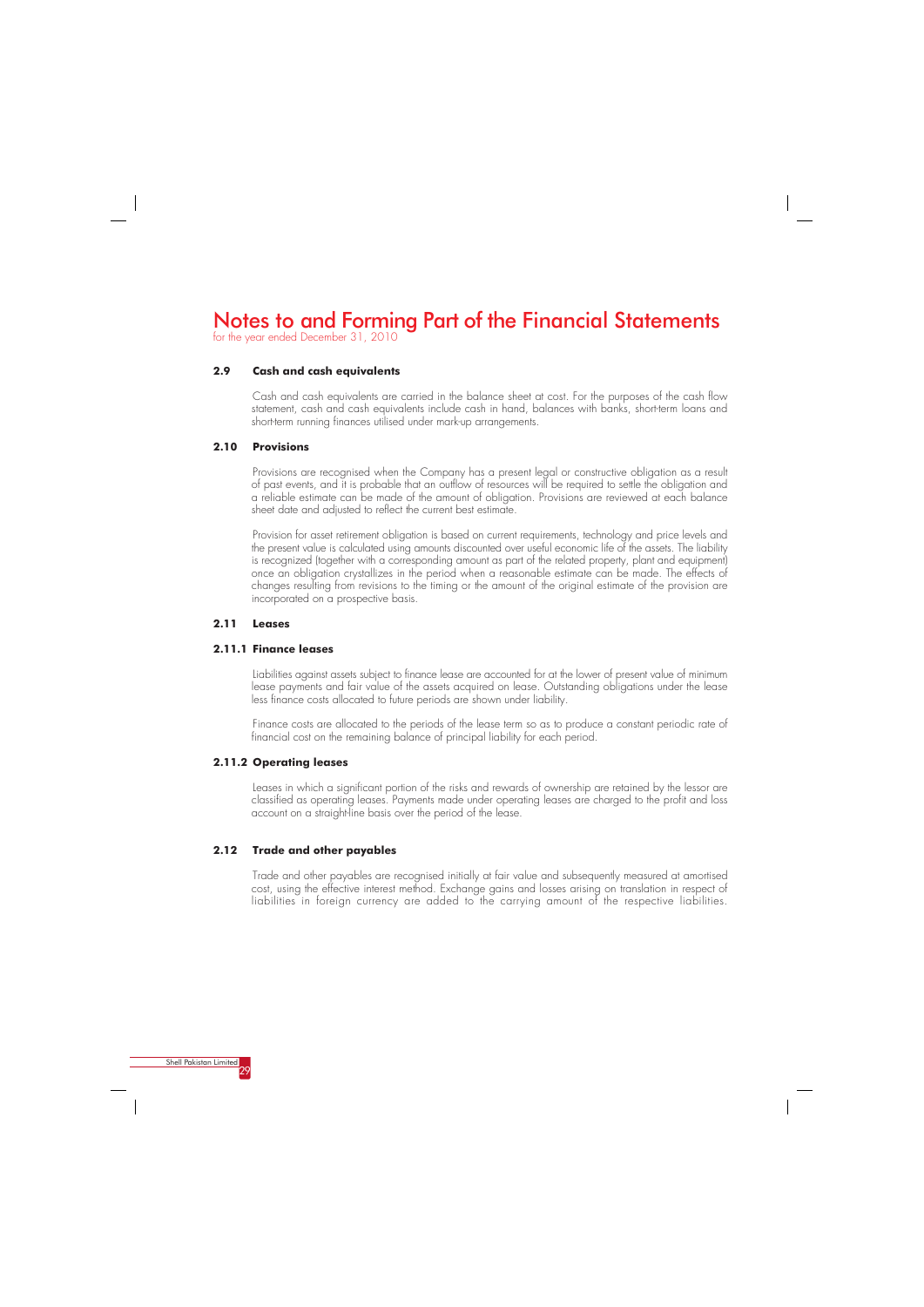

for the year ended December 31, 2010



### **2.13 Borrowings**

Borrowings are recognised initially at fair value, net of transaction costs incurred. Borrowings are subsequently stated at amortised cost, any difference between the proceeds (net of transaction costs) and the redemption value is recognised in the profit and loss account over the period of the borrowings using the effective interest method.

Borrowings are classified as current liabilities unless the Company has an unconditional right to defer settlement of the liability for at least twelve months after the balance sheet date.

Borrowing costs incurred for the construction of any qualifying asset are capitalised during the period of time that is required to complete and prepare the asset for its intended use. Other borrowing costs are charged in the profit and loss account in the period in which they arise.

### **2.14 Retirement and other service benefits**

### **2.14.1 Retirement benefits**

Except for certain expatriates for whom benefits are provided by membership of their respective Shell retirement benefit funds, staff retirement benefits include:

### **i) Approved funded gratuity and pension schemes**

Approved funded gratuity schemes for management and unionized staff and contributory pension scheme for management and non-contributory pension scheme for unionized staff. Contributions are made to these schemes on the basis of actuarial recommendations. The actuarial valuations are carried out using the Projected Unit Credit Method. Actuarial gains and losses are accounted for using the corridor method. Under this method, to the extent that any cumulative unrecognized actuarial gain or loss exceeds 10% of the greater of the present value of the defined benefit obligation and the fair value of plan assets, that portion is recognised in income over the expected average remaining working lives of the employees participating in the plan;

### **ii) Approved contributory provident fund**

Approved contributory provident funds for all employees. Equal monthly contributions are made both by the Company and the employee at the rate of 4.5% of basic salary; and

#### **iii) Un-funded post retirement medical benefits**

Un-funded post retirement medical benefits for all management staff. Annual provision is made in the financial statements for this scheme on the basis of actuarial recommendations. The actuarial valuation is carried out annually using the Projected Unit Credit Method. Actuarial gains and losses are accounted for using the corridor method. Under this method, to the extent that any cumulative unrecognized actuarial gain or loss exceeds 10% of the greater of the present value of the defined benefit obligation and the fair value of plan assets, that portion is recognised in income over the expected average remaining working lives of the employees participating in the plan.

Retirement benefits are payable to staff on completion of prescribed qualifying periods of service under these schemes.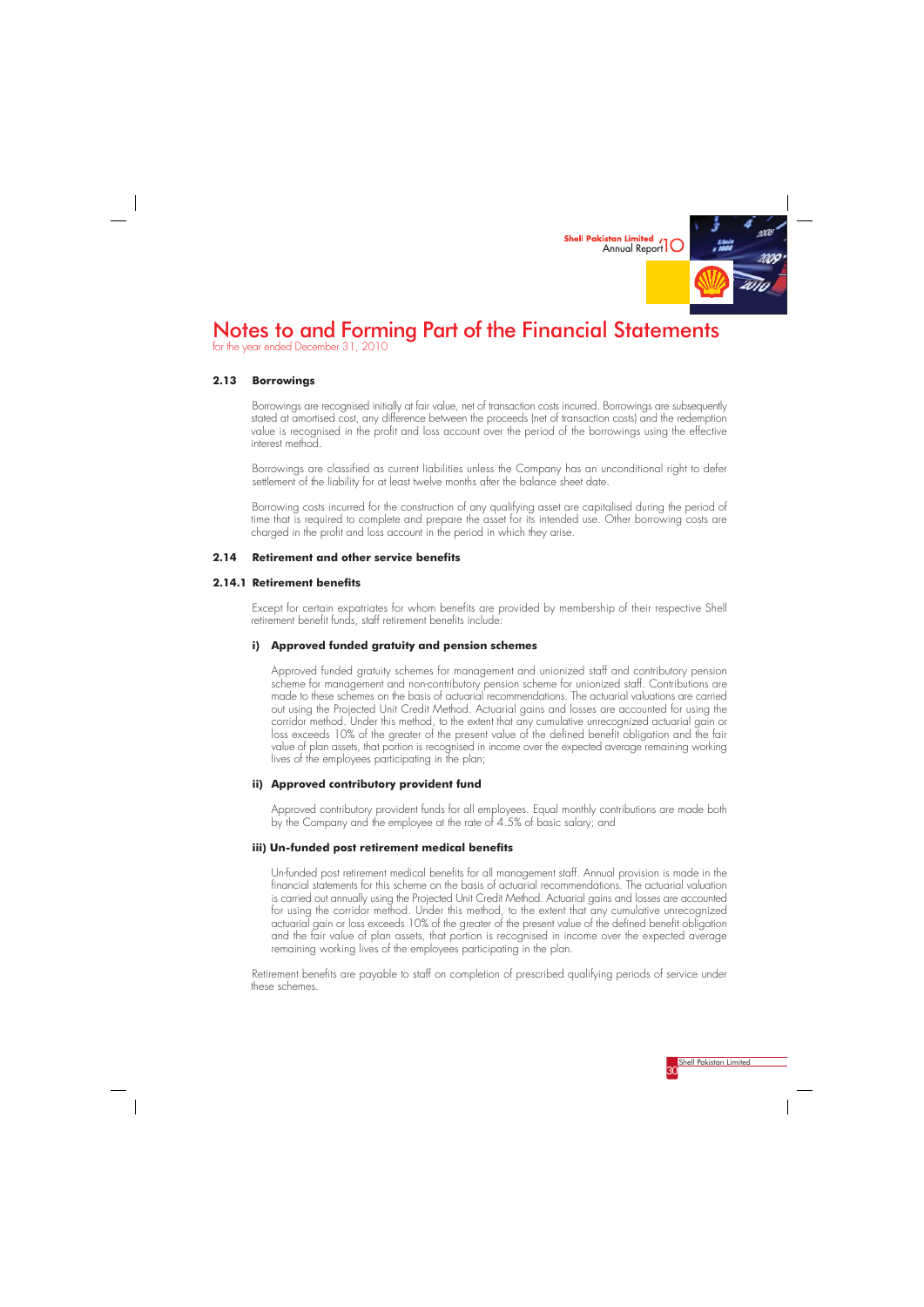for the year ended December 31, 2010

#### **2.14.2 Employees' compensated absences**

The Company accounts for the liability in respect of employees' compensated absences in the year in which these are earned. Provision to cover the obligation under the scheme is made based on the current leave entitlements of employees and by using the current salary levels of employees.

#### **2.15 Taxation**

### **2.15.1 Current**

Provision for current taxation is based on the taxable income for the year, determined in accordance with the prevailing law for taxation on income, using prevailing tax rates. The charge for current tax also includes tax credits and adjustments, where considered necessary, for prior years determined during the year or otherwise considered necessary for such years.

### **2.15.2 Deferred**

Deferred income tax is recognized using the liability method on all temporary differences between the carrying amounts of assets and liabilities for the financial reporting purposes and the amounts used for taxation purposes.

Deferred tax asset is recognized for all the deductible temporary differences only to the extent that it is probable that future taxable profits will be available against which the deductible temporary differences, unused tax losses and tax credits can be utilized. Deferred tax asset is reduced to the extent that it is no longer probable that the related tax benefit will be realized. Deferred tax liabilities are recognized for all the taxable temporary differences.

Deferred tax assets and liabilities are measured at the tax rates that are expected to apply to the period when the asset is realized or the liability is settled, based on the tax rates that have been enacted or substantively enacted by the balance sheet date. Deferred tax is charged or credited in the profit and loss account.

#### **2.16 Foreign currencies**

Transactions in foreign currencies are accounted for in Pakistani Rupees at the rates prevailing on the date of transaction. Monetary assets and liabilities in foreign currencies are translated into Rupees at the rates of exchange which approximate those prevailing at the balance sheet date. Exchange differences are taken to the profit and loss account.

#### **2.17 Revenue recognition**

Revenue is recognised to the extent that it is probable that the economic benefits will flow to the Company and the revenue can be measured reliably. Revenue is measured at the fair value of consideration received or receivable on the following basis:

- Sales are recorded when significant risks and rewards of ownership of goods have passed to customers which coincides with dispatch of goods to customers.
- Non-fuel retail income and other revenue (including license fee) is recognised on an accrual basis.

- Dividend income is recognised when the Company's right to receive the dividend is established.

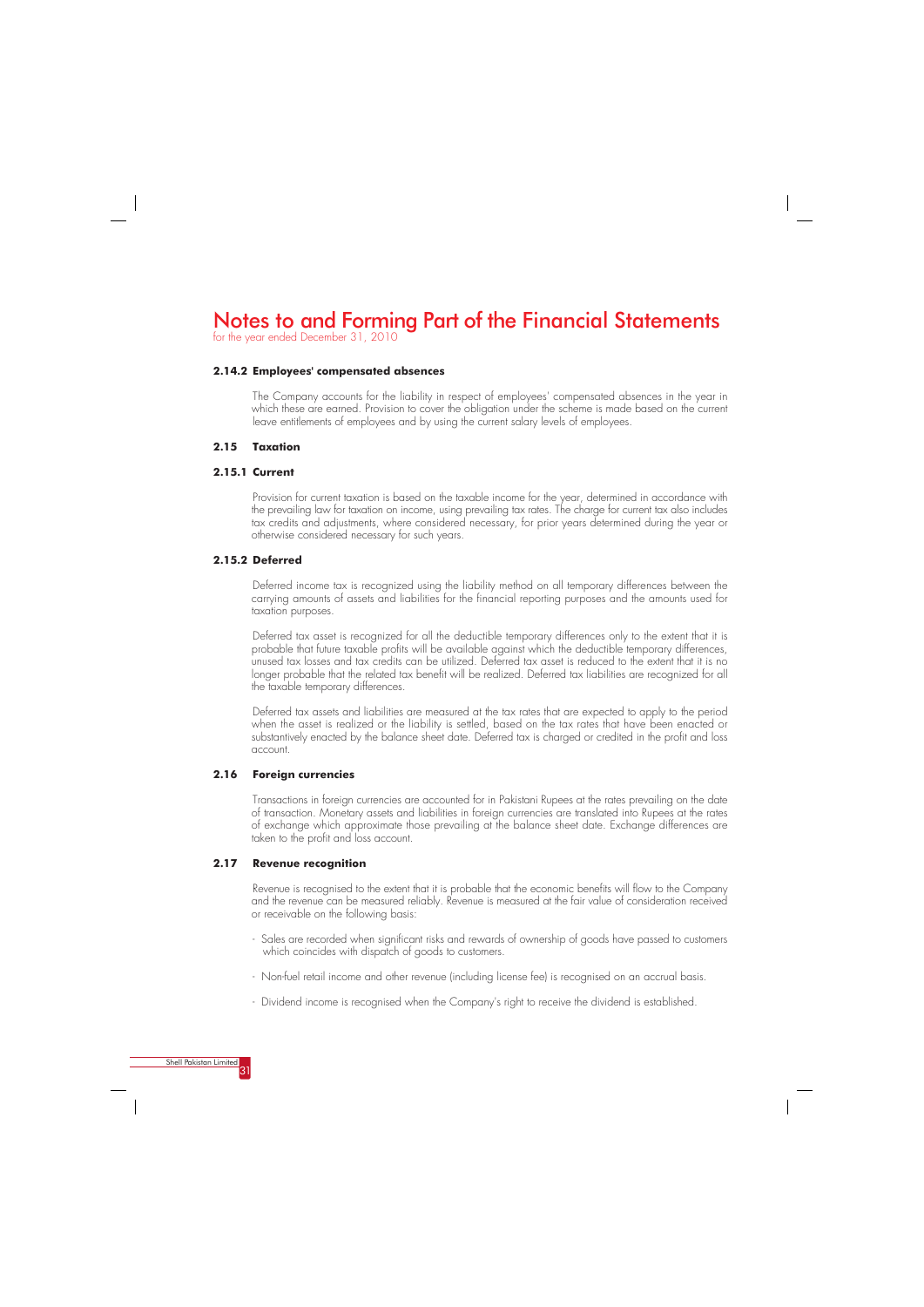

for the year ended December 31, 2010



### **2.18 Functional and presentation currency**

Items included in the financial statements are measured using the currency of the primary economic environment in which the Company operates. The financial statements are presented in Pakistani Rupees, which is the Company's functional and presentation currency.

### **2.19 Dividend distribution and appropriation to reserves**

Dividend distribution and appropriation to reserves are recognized in the financial statements in the period in which these are approved.

### **3. CRITICAL ACCOUNTING ESTIMATES AND JUDGEMENTS**

Estimates and judgments are continually evaluated and are based on historical experience and other factors, including expectations of future events that are believed to be reasonable under the circumstances. The Company makes estimates and assumptions concerning the future. The resulting accounting estimates will, by definition, seldom equal the related actual results. The estimates and assumptions that have a significant risk of causing a material adjustment to the carrying amounts of assets and liabilities within the next financial year are as follows:

### **3.1 Property, plant and equipment and intangible assets**

The Company reviews appropriateness of the useful life and residual value used in the calculation of depreciation / amortization. Further, where applicable, an estimate of recoverable amount of assets is made for possible impairment on an annual basis.

#### **Change in estimates**

Effective from current year, the Company has revised the annual rates of depreciation for certain operating assets as it would result in a more accurate reflection of depreciation charge over the useful lives of the related assets. Such revision is summarized as follows:

| Asset category<br>Lifts<br>Dispensing pumps | Rates - %   |          |  |  |
|---------------------------------------------|-------------|----------|--|--|
|                                             | Revised     | Previous |  |  |
| Tanks and pipelines                         | 3-4         |          |  |  |
|                                             |             | 6.67     |  |  |
|                                             | 6.67 and 20 | 6.67     |  |  |
| Computers auxiliaries                       | 20-25       | 33.3     |  |  |
| Plant and machinery                         | $3-10$      |          |  |  |

The aforementioned change has been accounted for as a change in accounting estimate in accordance with the provisions of IAS-8 'Accounting Policies, Changes in Accounting Estimates and Errors' by adjusting the depreciation charge for current and future periods. Had there been no change in the accounting estimates, the profit after tax for the year would have been higher by Rs. 77,350 thousand.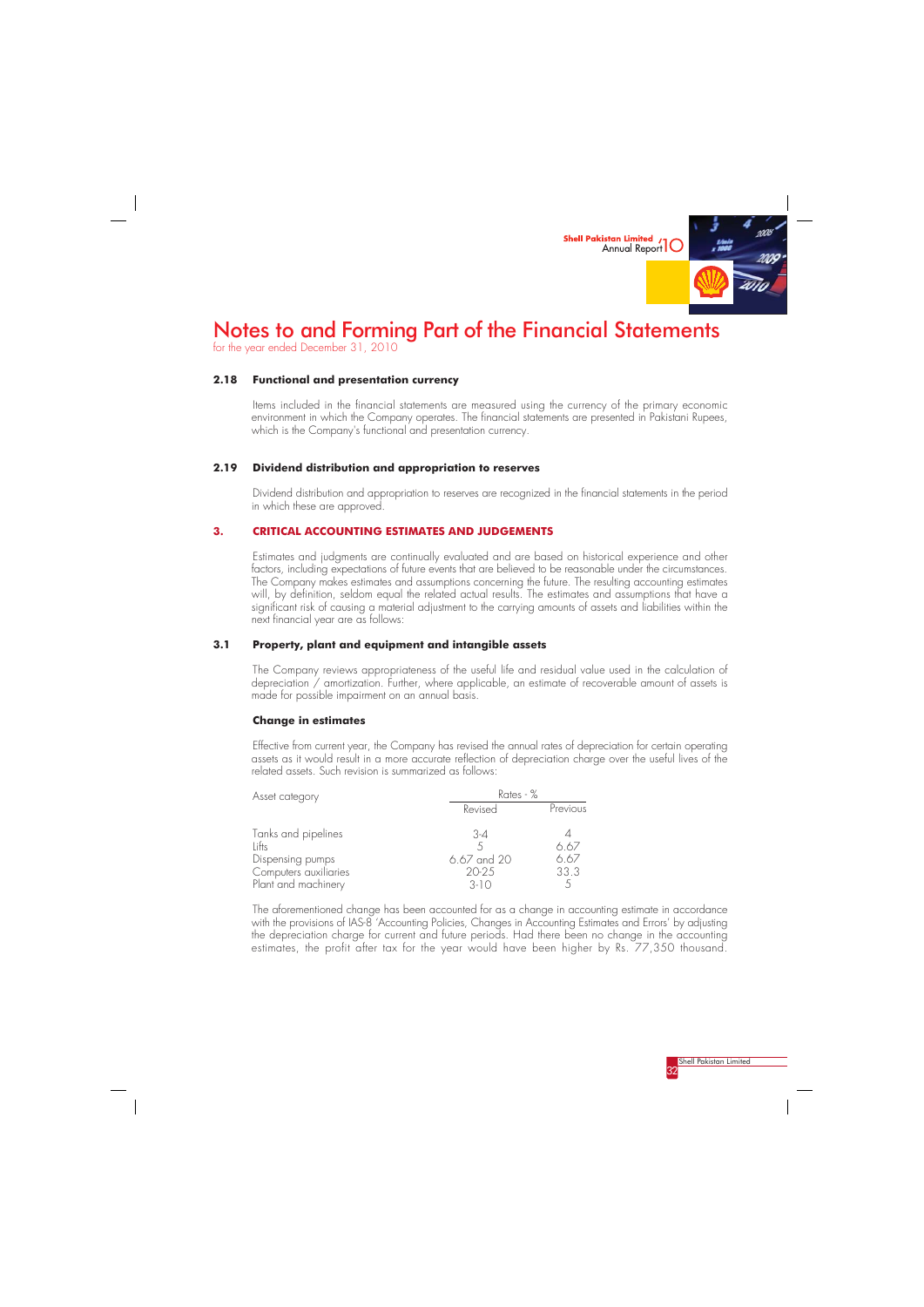for the year ended December 31, 2010



#### **3.2 Stock-in-trade**

The Company reviews the net realizable value of stock-in-trade to assess any diminution in the respective carrying values. Net realizable value is determined with reference to estimated selling price less estimated expenditures to make the sales.

### **3.3 Income taxes**

In making the estimates for income taxes payable by the Company, the management looks at the applicable law and the decisions of appellate authorities on certain issues in the past. Further, the Company uses financial projections, which are prepared using assumptions for key economic and business drivers, to assess realizability of deferred tax assets.

### **3.4 Provision for retirement and other service benefit obligations**

The present value of these obligations depends on a number of factors that are determined on actuarial basis using a number of assumptions. Any changes in these assumptions will impact the carrying amount of these obligations. The present values of these obligations and the underlying assumptions are disclosed in notes 36.1.1 and 36.2.1 respectively.

### **3.5 Provision for impairment of trade debts and other receivables**

The Company assesses the recoverability of its trade debts and other receivables if there is objective evidence that the Company will not be able to collect all the amount due according to the original terms. Significant financial difficulties of the debtors, probability that the debtor will enter bankruptcy and default or delinquency in payments are considered indicators that the trade debt is impaired.

### **3.6 Asset retirement obligation**

The Company reviews the timing and amount of future expenditures annually together with the interest rate to be used to discount the future cash flows. The estimated future expenditure is determined in accordance with local conditions and requirements and on the basis of estimates provided by the Parent Company's technical staff.

|    |                                                                 | <b>Note</b> | 2010                                                            | 2009      |
|----|-----------------------------------------------------------------|-------------|-----------------------------------------------------------------|-----------|
| 4. | PROPERTY, PLANT AND EQUIPMENT                                   |             | $\cdots$ $\cdots$ (Rupees `000) $\cdots$                        |           |
|    | Operating assets, at net book value<br>Capital work-in-progress | 4.1<br>47   | 6,202,640 6,372,690<br>344,304                                  | 740,908   |
|    | Provision for impairment                                        |             | $6, 546, 944$ $7, 113, 598$<br>(44, 171)<br>6,502,773 7,024,787 | (88, 811) |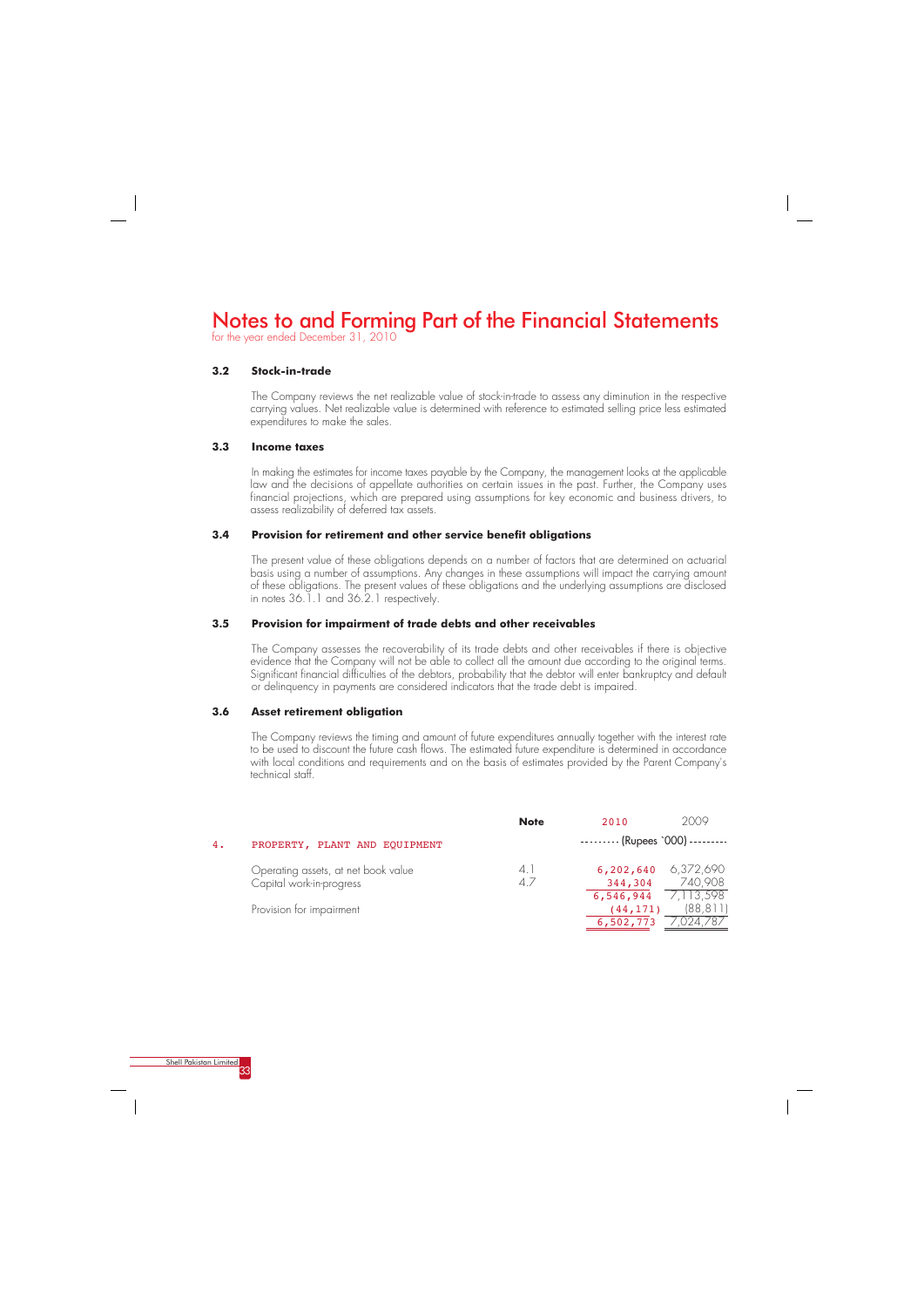



for the year ended December 31, 2010

 $\frac{1}{\sqrt{2}}$ 

| $\frac{1}{2}$ $\frac{22}{25}$                                                                     | $\frac{238}{482}$<br>$\frac{345}{377}$<br>960'<br>722                                                                                                        | $\frac{823}{841}$                                           | .E. 5<br>5<br>ased<br>чā | o II                                                                | ◡<br>.U1<br>ᡐ<br>ق                                                                                                                             | $\frac{3}{2465}$<br>્ખ                        | .<br>Leased<br>ery<br>Pub |  |
|---------------------------------------------------------------------------------------------------|--------------------------------------------------------------------------------------------------------------------------------------------------------------|-------------------------------------------------------------|--------------------------|---------------------------------------------------------------------|------------------------------------------------------------------------------------------------------------------------------------------------|-----------------------------------------------|---------------------------|--|
| $\begin{array}{r l} 255,019 \\ 255,512 \\ \hline 119,502 \\ 20 \\ \hline \end{array}$             | ⊫<br>$\frac{3}{2}$<br>$\overline{\phantom{a}}$<br>$\overline{z}$<br>87,<br><u>ທ່ລັ</u><br>437<br>$626$<br>237<br>$\overline{212}$<br>$rac{5511}{909}$<br>460 | $\frac{171,616}{167,626}$<br>339<br>$\sim$<br>$\frac{4}{5}$ | æ<br>set<br>in.          | $\begin{array}{r l}\n242,501 \\ 113,972 \\ \hline\n20\n\end{array}$ | $\overline{\phantom{a}}$<br>135,5<br>53,312<br>(44,778)<br>$\frac{53,805}{13,972}$<br>$\infty$<br>ಜ<br>∽<br>┙<br>$\overline{\phantom{a}}$<br>4 | $\frac{119,502}{202,517}$<br>255<br>$\bar{c}$ | assets                    |  |
| $\sim$ $\sim$<br>$\frac{1}{1}$ , 194, 008<br>4,762,008<br><u>5,372,690</u><br>$\circ$<br>$\infty$ | $\frac{(2.022)}{363}$<br>2,385,<br>6,125,982<br>1,353,199<br>$\sim$<br>-272,690<br>743<br>$rac{1}{100}$<br>431<br>$\rightarrow$<br>$\sigma$<br>Ō.            | 12,1 do,<br>6,040,982<br>6,125,982<br>$6,125,982$           |                          | $\overline{\phantom{a}}$<br>11,539,373<br>5,336,733<br>6,202,640    | 799,176<br>6,202,640<br>$\frac{472,072}{(224,451)}$<br>$372$<br>876<br>247<br>$\sim 5$<br>621<br>8 A                                           | 4,762,008<br>6,372,690<br>ω<br>869            |                           |  |

| 4.1<br>The tollowing is a statement of operating tangible and intangible fixed assets:                                              |                               |                                 |                                     |                                                                                                                |                                 |                                          |                                   |                                  | Year ended December 31, 2010          |                               |                                                    |                                                                            |                                                                                                                                                                                   |                                       |                              |                                              |                               |
|-------------------------------------------------------------------------------------------------------------------------------------|-------------------------------|---------------------------------|-------------------------------------|----------------------------------------------------------------------------------------------------------------|---------------------------------|------------------------------------------|-----------------------------------|----------------------------------|---------------------------------------|-------------------------------|----------------------------------------------------|----------------------------------------------------------------------------|-----------------------------------------------------------------------------------------------------------------------------------------------------------------------------------|---------------------------------------|------------------------------|----------------------------------------------|-------------------------------|
|                                                                                                                                     |                               |                                 |                                     |                                                                                                                |                                 |                                          | Owned assets                      |                                  |                                       |                               |                                                    |                                                                            |                                                                                                                                                                                   |                                       | ased                         | assets                                       |                               |
|                                                                                                                                     |                               |                                 | land                                | Freehold Leasehold Buildings Buildings<br>Land Land freehold leasehold<br>Land land freehold leasehold<br>land | Tanks and<br>pipelines          | Plant and<br>machinery                   | Air<br>conditioning<br>plant      | Lifts                            | Dispensing Rolling<br>sdund           |                               |                                                    |                                                                            | <i>j</i> Rolling ElectricalBurnitureComputers<br>stock and and fire equipment<br>wehicles and fire equipment<br>wehicles and fire equipment<br>figures assets<br>equipment assets | Main<br>frame                         | Plant and<br>machinery       | Vehicle                                      | Tota                          |
| At January 01,<br>2010                                                                                                              |                               |                                 |                                     |                                                                                                                |                                 |                                          |                                   | -- (000, seedny)                 |                                       |                               |                                                    | $\frac{1}{1}$                                                              |                                                                                                                                                                                   |                                       |                              |                                              |                               |
| Net book value<br>Accumulated depreciation<br>Cost                                                                                  | 600'Z6<br>600'Z6              | 19,952<br>69,556<br>49,604      | 46,198<br>51,330<br>825'28          | 2,350,485<br>3,607,494<br>257,009                                                                              | 1,576,629<br>779,663<br>796,966 | 140,772<br>92,646<br>48,126              | 21,806<br>6,247<br>28,053         | 2,764<br>1,569                   | 4,333 1,067,816<br>501,328<br>566,488 | 200,651<br>170,044            | 370,695 2,519,531 1,010,314<br>26r'S L'<br>804,034 | $\frac{378,187}{378,187}$<br>632,127                                       | 102,663<br>135,359<br>32,696                                                                                                                                                      | 35,488<br>38,393<br>$\frac{2,905}{2}$ | 116,197<br>60,732<br>55,465  | 135,517<br>119,502<br>255,019 11,134,6       | 6,372,6<br>4,762,00           |
| Opening net book value<br>Year ended December 31,<br>Disposals / write offs (Note 4.6)<br>Transfers in / (out)<br>Additions<br>2010 | 600'Z6                        | 19,952<br>3,967                 | 46,198<br>7.597                     | 2,350,485<br>209,605                                                                                           | 779,663<br>686'LZ               | 162,969<br>55,465<br>48,126              | 1,534<br>6,247                    | 2,764<br>$\mathbf{r}=\mathbf{r}$ | 501,328<br>22,095                     | 19,535                        | 200,651 1,715,497<br>92,217                        | 227,787<br>378,187                                                         | 16,658<br>32,696                                                                                                                                                                  | 2,905<br>×.                           | 55,465<br>55,465             | 135,517<br>40,794                            | 6,372,<br>876,7               |
| Accumulated depreciation<br>Cost                                                                                                    |                               |                                 |                                     | (10,946)<br>38,614<br>27,668                                                                                   | (34,266)<br>76,934<br>42,668    | 15,144<br>23,997<br>(8, 853)             | $\bar{\Gamma}$                    | $\bar{\mathbf{r}}$               | (37,740)<br>67,395<br>29,655          | (12,578)<br>44,500<br>31,922  | 141,930<br>(57, 220)<br>84,710                     | (18,070)<br>25,390<br>7,320                                                | $\bar{\mathbf{r}}$<br>$\blacksquare$<br>$\mathbf{r}$                                                                                                                              | $\mathbf{r}$                          |                              | (44,778)<br>53,312<br>8,534                  | (224, 4)<br>472,0<br>247,6    |
| Closing net book value<br>Depreciation charge for the year - (Note 4.2)<br>Transfers out                                            | 600'Z6                        | 19,446<br>4,473                 | 51,308<br>2,487                     | 2,353,145<br>179,277                                                                                           | 753,137<br>55,847               | 229,408<br>22,008                        | 4,109<br>3,672                    | 2,571<br>193                     | 337,606<br>156,162                    | 126,821<br>61,443             | 1,580,460<br>142,544                               | 491,049<br>309'201                                                         | 40,090<br>9,264                                                                                                                                                                   | 2,509<br>396<br>×                     | $\bar{1}$                    | 113,972<br>53,805                            | 6,202,6<br>799,1              |
| At December 31, 2010                                                                                                                | 600'Z6                        |                                 |                                     |                                                                                                                | 1,571,684                       |                                          |                                   |                                  | 4,333 1,022,516                       |                               |                                                    |                                                                            |                                                                                                                                                                                   |                                       |                              |                                              |                               |
| Depreciation rate % per annum<br>Accumulated depreciation<br>Cost<br>Net book value                                                 | 600'Z6                        | 19,446<br>54,077<br>73,523<br>S | 105,125<br>51,308<br>53,817<br>2.50 | 2,353,145<br>3,778,485<br>1,425,340<br>C,                                                                      | 753,137<br>242, 547<br>3 to 4   | 229,408<br>166,533<br>3 to 10<br>395,941 | 6.67<br>25,478<br>29,587<br>4,109 | 2,571<br>1,762<br>G              | 6.67 & 20<br>337,606<br>684,910       | 126,821<br>218,909<br>5 to 20 | 345,730 2,469,818<br>1,580,460<br>889,358<br>5610  | 1,212,711<br>721,662<br>5 to 20<br>491,049                                 | 111,927<br>20 to 25<br>152,017<br>40,090                                                                                                                                          | 35,884<br>38,393<br>2,509<br>25       | Ch<br>$\bar{\phantom{a}}$    | 113,972<br>128,529<br>242,501 11,539,3<br>SO | 6,202,6<br>5,336,7            |
|                                                                                                                                     |                               |                                 |                                     |                                                                                                                |                                 |                                          |                                   | Year ended                       | December 31, 2009                     |                               |                                                    |                                                                            |                                                                                                                                                                                   |                                       |                              |                                              |                               |
|                                                                                                                                     |                               |                                 |                                     |                                                                                                                |                                 |                                          | Owned assets                      |                                  |                                       |                               |                                                    |                                                                            |                                                                                                                                                                                   |                                       | Leased                       | assets                                       |                               |
|                                                                                                                                     | Freehold<br>land              |                                 |                                     | Leasehold Buildings Buildings<br>land computer on<br>land freehold leasehold<br>land land<br>land land         | Tanks and<br>pipelines          | Plant and<br>machinery                   | Air<br>conditioning<br>plant      | Lifts                            |                                       |                               |                                                    |                                                                            | Dispension Rolling Electrical orritore<br>Spension Rolling Electrical orritore<br>Spension School and fire equipment<br>spension School and fire equipment<br>spension section    | Main<br>frame                         | Plant and<br>machinery       | Vehicle                                      | Tota                          |
| At January 01,<br>Cost<br>600Z                                                                                                      | 820'28                        | 69,556                          | 104,604                             | 3,541,242                                                                                                      | 1,675,152                       | 225,839                                  | 40,854                            | $- - 1000$ , seedn $\lambda$     | 8,256 1,304,039                       |                               |                                                    | 401,602 2,422,066 1,337,851                                                | 354,726                                                                                                                                                                           | 91,034                                | 153,823                      | 339,242 12,166,9                             |                               |
| Net book value<br>Accumulated depreciation                                                                                          | 820'28                        | 40,989<br>28,567                | 56,670<br>47,934                    | 1,276,100<br>$\frac{2,265,142}{2}$                                                                             | 856,346<br>818,806              | 191,784<br>34,055                        | 33,231<br>7,623                   | 3,135<br>5,121                   | 753,537<br>255,502                    | 195,144<br>206,458            | $=$ $\frac{1}{2}$ $\frac{499}{235}$                | $\frac{922,831}{\sqrt{499,235}} \frac{1,043,581}{294.270}$<br>$\mathbf{I}$ | 325,228<br>29,498                                                                                                                                                                 | 83,963<br>7,071                       | 84,841<br>68,982             | 171,616<br>167,626                           | 6,125,98<br>6,040,98          |
| Additions<br>Disposals / write offs (Note 4.6)<br>Opening net book value<br>Year ended December 31,<br>600Z                         | 87.078                        | 28,567                          | 47,934                              | 2,265,142<br>415,766                                                                                           | 818,806<br>68,964               | 34,055                                   | 7,623                             | 3,135                            | S50,502<br>42,418                     |                               | 206,458 1,499,235<br>55,809 490,105<br>490,105     | 203,770<br>294,270                                                         | 29,498<br>16,656                                                                                                                                                                  | $7.071$                               | 286'89<br>4,096              | 167,626<br>37,237                            | 1,353,1<br>6,125,98           |
| Accumulated depreciation<br>Cost                                                                                                    | 69<br>SS                      |                                 | (6869)<br>7,076<br>$^{28}$          | (218,631)<br>130,883<br>349,514                                                                                | (112, 157)<br>167,487<br>55,330 | (101,662<br>103,445<br>1,783             | (12,627)<br>12,801<br>174         | (3,837)<br>3,923<br>98           | (242, 184)<br>278,641<br>36,457       | (81, 167)<br>86,716<br>9,549  | (296,286)<br>392,640<br>96,354                     | (904,679)<br>531,307<br>26,628                                             | 236,023<br>(235,649)<br>374                                                                                                                                                       | (52,641)<br>52,641                    | (38, 345)<br>41,722<br>3,377 | (115,55.1)<br>121,460<br>5,909               | 2,385,4<br> 2,022,4<br>363,0e |
| Closing net book value<br>Depreciation charge for the year - (Note 4.2)                                                             | 600'Z6<br>$\bar{\phantom{a}}$ | 19,952<br>8.615                 | 46,198<br>1,649                     | 2,350,485<br>199,540                                                                                           | 779,663<br>52,777               | 48,126<br>2,524                          | 6,247<br>1,202                    | 2,764<br>285                     | 501,328<br>55,135                     | 200,651<br>56,067             | $\frac{1}{7715}$<br>177,489                        | 378,187<br>93,225                                                          | 13,084<br>32,696                                                                                                                                                                  | 2,905<br>4,166                        | 14,236<br>55,465             | 135,517<br>63,437                            | 6,372,69<br>743,40            |
| At December 31, 2009                                                                                                                |                               |                                 |                                     |                                                                                                                |                                 |                                          |                                   |                                  |                                       |                               |                                                    |                                                                            |                                                                                                                                                                                   |                                       |                              |                                              |                               |
| Net book value<br>Accumulated depreciation<br>Cost                                                                                  | 600'Z6                        | 19,952<br>49,604<br>69,556      | 51,330<br>825'66                    | 1,257,009<br>3,607,494                                                                                         | 1,576,629<br>796,966            | 140,772<br>92,646<br>48,126              | 21,806<br>28,053<br>6,247         | 2,764<br>1,569                   | 4,333 1,067,816<br>501,328<br>566,488 | 170,044<br>200,651            | 804,034                                            | 370,695 2,519,531 1,010,314<br>632,127                                     | 102,663<br>135,359<br>32,696                                                                                                                                                      | 35,488<br>38,393<br>2,905             | 116,197<br>60,732<br>55,465  | 119,502<br>255,019 11,134,69                 | 4,762,00                      |
| Depreciation rate % per annum                                                                                                       | 600'Z6                        | U                               | 46,198<br>2.50                      | 2,350,485<br>U1                                                                                                | 779,663<br>3 to 4               | 3 to 10                                  | 6.67                              | ΟJ,                              | 6.67 & 20                             | 5 to 20                       | $267^{\prime}$ SIZ <sup>'</sup> I<br>5 to 10       | 378,187<br>5 to 20                                                         | 20 to 25                                                                                                                                                                          | 25                                    | Ch                           | 135,517<br>SO                                | 6,372,69                      |
|                                                                                                                                     |                               |                                 |                                     |                                                                                                                |                                 |                                          |                                   |                                  |                                       |                               |                                                    |                                                                            |                                                                                                                                                                                   |                                       |                              |                                              |                               |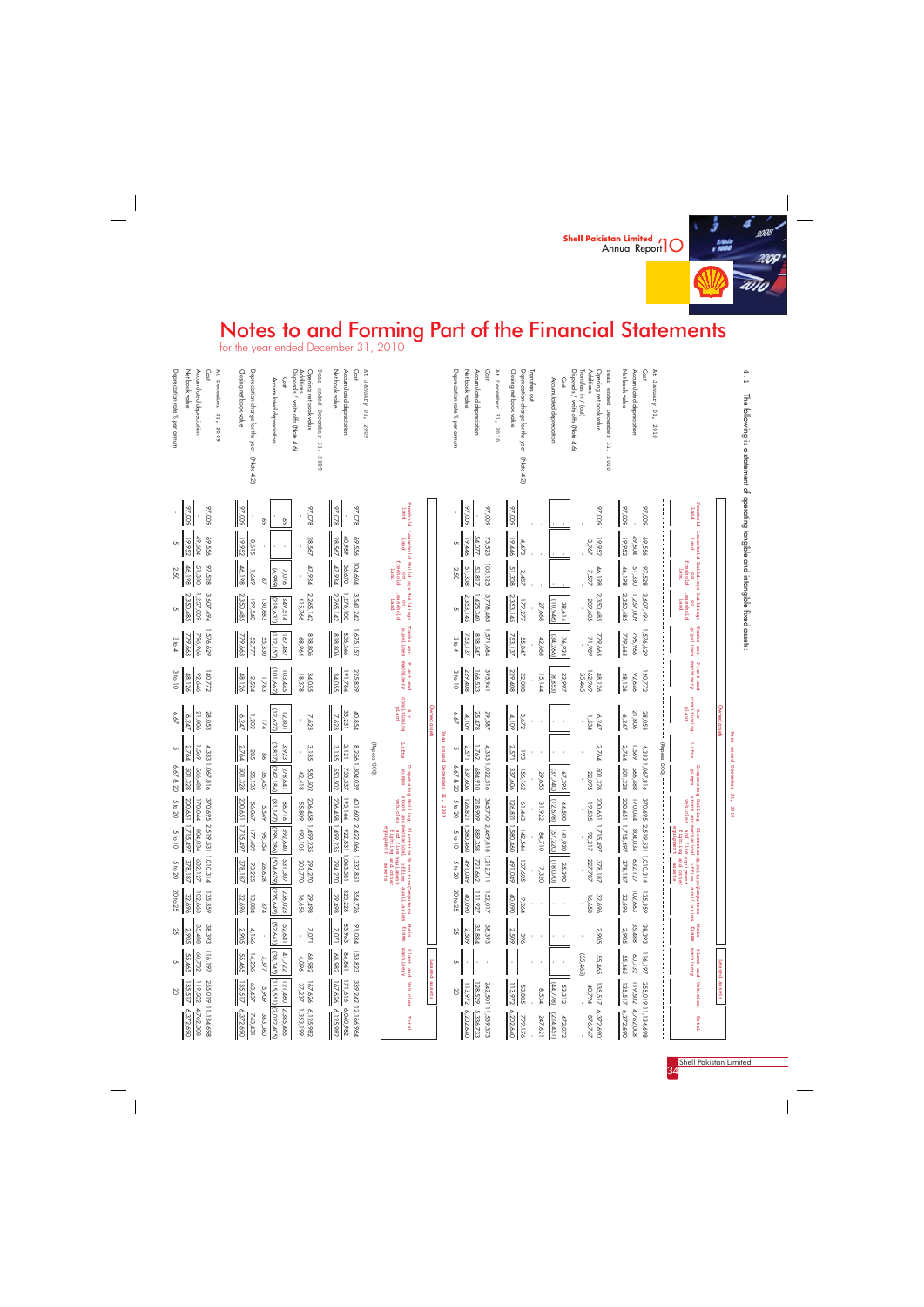for the year ended December 31, 2010



4.2 The depreciation charge for the year has been allocated as follows:

|                                                                | Note | 2010                         | 2009                                     |
|----------------------------------------------------------------|------|------------------------------|------------------------------------------|
|                                                                |      |                              | $\cdots$ $\cdots$ (Rupees `000) $\cdots$ |
| Cost of products sold<br>Administrative and marketing expenses | 30   | 21,759<br>777,417<br>799,176 | 18.543<br>724,888<br>743,431             |

 925 881 1,809 658 473 408 780 1,029 1,357 267 543 873 Company Policy Company Policy Company Policy Muhammad Farooq Ayyub (Executive) EFU General Insurance Saleem Paracha (Executive)

|                                                     |                                                                                            |                                                                                           | Accumulated Net<br>Value                                                              | Cost DepreciatioBook Proceeds                                                                 |                                                                                                                                                                                                                                         | Sales Mode of Disposal Particulars of Buyers                                                                                                                                                                                                                                                                                                                                             |
|-----------------------------------------------------|--------------------------------------------------------------------------------------------|-------------------------------------------------------------------------------------------|---------------------------------------------------------------------------------------|-----------------------------------------------------------------------------------------------|-----------------------------------------------------------------------------------------------------------------------------------------------------------------------------------------------------------------------------------------|------------------------------------------------------------------------------------------------------------------------------------------------------------------------------------------------------------------------------------------------------------------------------------------------------------------------------------------------------------------------------------------|
|                                                     |                                                                                            |                                                                                           | ----------- (Rupees `000)--                                                           |                                                                                               |                                                                                                                                                                                                                                         |                                                                                                                                                                                                                                                                                                                                                                                          |
| Buildings on leasehold land369                      | 22,844                                                                                     | 212<br>2,973                                                                              | 157<br>19,871                                                                         | 260<br>9,365                                                                                  | Negotiation<br>Negotiation                                                                                                                                                                                                              | Tariq Saeed Filling Station<br>Note $4.5$                                                                                                                                                                                                                                                                                                                                                |
| Tanks and pipelines                                 | 137<br>287<br>393                                                                          | 44<br>28<br>$\overline{\phantom{a}}$                                                      | 93<br>259<br>393                                                                      | 181<br>150<br>208                                                                             | Negotiation<br>Negotiation<br>Negotiation                                                                                                                                                                                               | Badin Petroleum Service<br>Rewaz Filling Station<br>Note $4.5$                                                                                                                                                                                                                                                                                                                           |
| Dispensing pumps                                    | 335<br>1,180                                                                               | 34<br>814                                                                                 | 301<br>366                                                                            | 386<br>317                                                                                    | Negotiation<br>Negotiation                                                                                                                                                                                                              | Badin Petroleum Service<br>Rewaz Filling Station                                                                                                                                                                                                                                                                                                                                         |
| Assets held under finance 1,002<br>lease - vehicles | 1,005<br>835<br>925<br>1,568<br>879<br>879<br>1,506<br>1,269<br>873<br>873<br>879<br>1,564 | 805<br>523<br>685<br>366<br>577<br>678<br>759<br>1,130<br>555<br>813<br>813<br>696<br>921 | 197<br>482<br>150<br>559<br>991<br>201<br>120<br>376<br>714<br>60<br>60<br>183<br>643 | 388<br>691<br>334<br>717<br>1,398<br>472<br>429<br>847<br>1,198<br>338<br>338<br>483<br>1,011 | Company Policy<br>Company Policy<br>Company Policy<br>Company Policy<br>Company Policy<br>Company Policy<br>Company Policy<br>Company Policy<br>Insurance Claim<br>Company Policy<br>Company Policy<br>Company Policy<br>Company Policy | Rasheed Ahmad (Executive)<br>Ejaz Alam (Executive)<br>Tariq Hameed (Executive)<br>Badiuzzaman (Executive)<br>Amjad Shahabuddin (Executive)<br>Sajid Ayub (Executive)<br>Sadqain Khoja (Executive)<br>Salman Pervez (Executive)<br><b>EFU General Insurance</b><br>Kashif Khan (Executive)<br>Hassan Bokhari (Executive)<br>Khurram Baghpatti (Executive)<br>Ms. Gulzar Khoja (Executive) |
|                                                     | 915<br>969<br>969<br>879<br>2,750<br>925<br>879<br>915                                     | 539<br>868<br>848<br>769<br>2,148<br>677<br>625<br>651                                    | 376<br>101<br>121<br>110<br>602<br>248<br>254<br>264                                  | 580<br>1,052<br>545<br>440<br>1,705<br>1,148<br>538<br>560                                    | Company Policy<br>Negotiation<br>Company Policy<br>Company Policy<br>Company Policy<br>Company Policy<br>Company Policy<br>Company Policy                                                                                               | Fareed Khatri (Executive)<br>Munir Ahmed (Vendor)<br>Imran Alim Mufti (Executive)<br>Syed Arif Abbas Naqvi (Executive)<br>Yousuf Ali (Executive)<br><b>EFU General Insurance</b><br>Mian Mehmood Ahmed Khan (Executive)<br>Asfandyar Ali Khan (Executive)                                                                                                                                |

- 4.3 Company assets include tanks, dispensing pumps and electrical equipment having a cost of Rs. 722,633 thousand (2009: Rs. 822,591 thousand) which have been installed at dealer sites. Due to the significant number of dealers involved, the particulars of the assets not in the possession of the Company as required by the Fourth Schedule to the Companies Ordinance, 1984 have not been disclosed here.
- 4.4 The following assets with a net book value exceeding Rs 50,000 were disposed off during the year: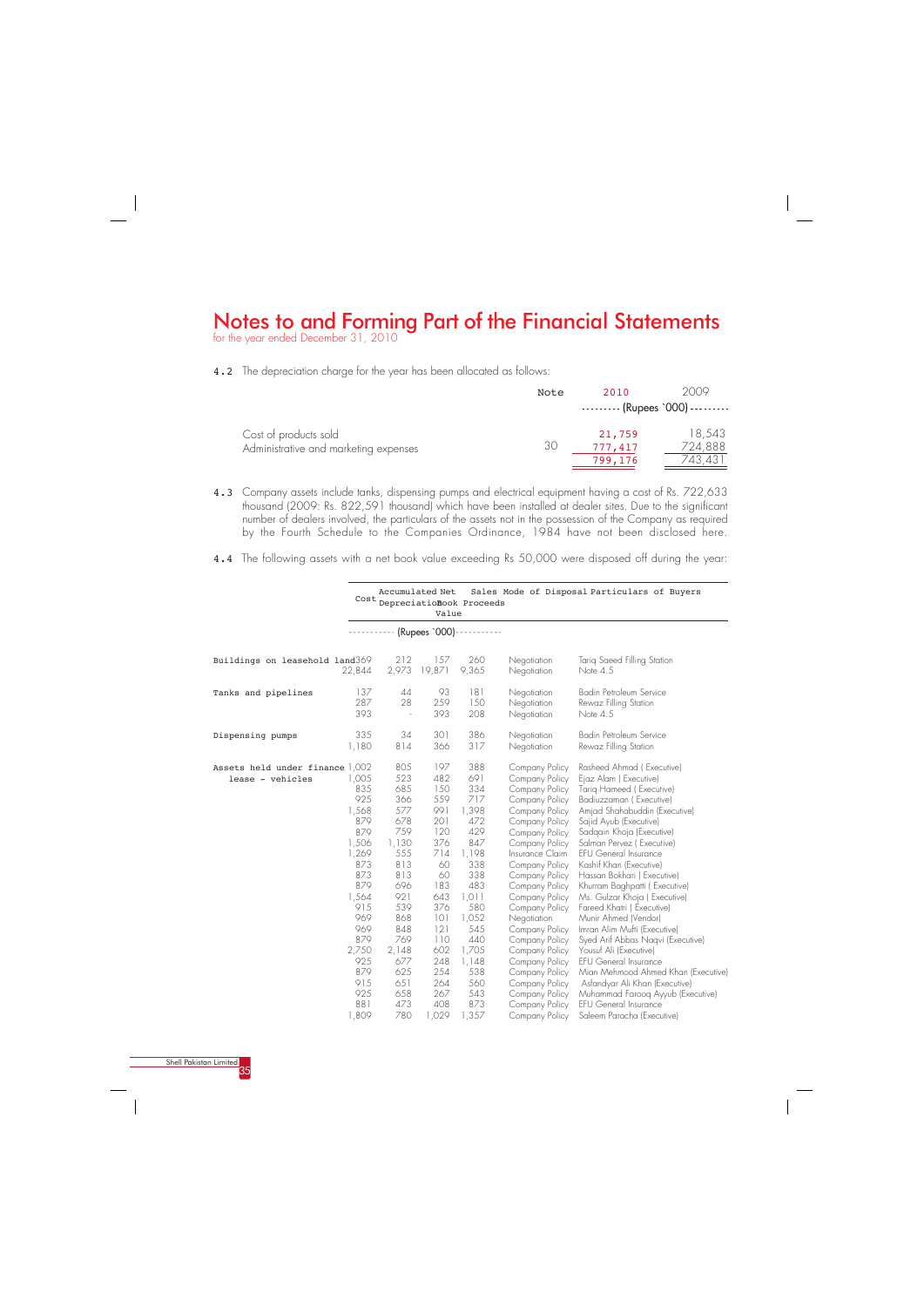

for the year ended December 31, 2010

 $\frac{1}{\sqrt{2}}$ 



|                                                                                                               | Cost           | Accumulated<br>Depreciation Book Proceeds    | Net<br>Value                      | Sales       |                                                                                              | Mode of DisposaParticulars of Buyers                                                                                                                |
|---------------------------------------------------------------------------------------------------------------|----------------|----------------------------------------------|-----------------------------------|-------------|----------------------------------------------------------------------------------------------|-----------------------------------------------------------------------------------------------------------------------------------------------------|
|                                                                                                               |                | $\cdots$ $\cdots$ $\cdots$ (Rupees `000) - - |                                   | ----------- |                                                                                              |                                                                                                                                                     |
| Rolling stock and vehicle 239                                                                                 | 1,354<br>1,354 | 173<br>284<br>284                            | 1,066<br>1,070<br>1,070           |             |                                                                                              | 1, 115 Company Policy Kashif Arshad (Executive)<br>1,252 Company Policy Imdad Afzal (Executive)<br>1,194 Company Policy Mukhtar A. Khan (Executive) |
| Electrical, mechanical $\frac{d\mathbf{\vec{\alpha}}}{d\mathbf{\vec{\alpha}}}$<br>fire fighting equipment 322 | 490<br>291     | 5,460<br>178<br>73,155 19,566 53,589         | 1,303<br>159 163<br>44 446<br>113 |             | 50 Negotiation<br>338 Negotiation<br>580 Negotiation<br>63 Negotiation<br>28,333 Negotiation | Polwel Faisalabad<br>Badin Petroleum Service<br>Badin Petroleum Service<br>Rewaz Filling Station<br>Note $4.5$                                      |
| Furniture, office equipment<br>and other assets                                                               | 1.597          | 705                                          | 892                               |             | 50 Negotiation                                                                               | Asif Iqbal (Vendor)                                                                                                                                 |
| Plant and machinery                                                                                           | 20,503         |                                              | $6,255$ 14,248                    |             | 7,533 Negotiation                                                                            | Note $4.5$                                                                                                                                          |

- 4.5 These represent disposals to various retail site dealers. Due to the significant number of dealers involved, particulars of the disposal above Rs 50,000 as required by the Fourth Schedule of the Companies Ordinance, 1984 have not been disclosed here.
- 4.6 Disposal / write offs of fixed assets include assets written off having a cost of Rs. 285,163 thousand (2009: Rs. 2,362,289 thousand) and a net book value of Rs. 143,447 thousand (2009: Rs. 282,487 thousand). Due to the significant number of line items involved, particulars of the write offs, above Rs. 50,000 as required by the Fourth Schedule of the Companies Ordinance, 1984 have not been disclosed here.

| 4.7 Capital work-in-progress                       | 2010            | 2009    |
|----------------------------------------------------|-----------------|---------|
|                                                    | (Rupees `000) - |         |
| Buildings on leasehold land                        | 50,252          | 253,671 |
| Tanks and pipelines                                | 126,333         | 41,637  |
| Plant and machinery                                | 7,545           | 1,620   |
| Air-conditioning plant                             |                 | 1,028   |
| Dispensing pumps                                   | 2,091           | 6,650   |
| Rolling stock and vehicles                         | 17,975          | 37,238  |
| Electrical, mechanical and fire fighting equipment | 136,883         | 219,233 |
| Furniture, office equipment and other assets       | 1,221           | 163,915 |
| Computer auxiliaries                               |                 | 11,630  |
| Capital stores and spares                          | 2,004           | 4,286   |
|                                                    | 344,304         | 740,908 |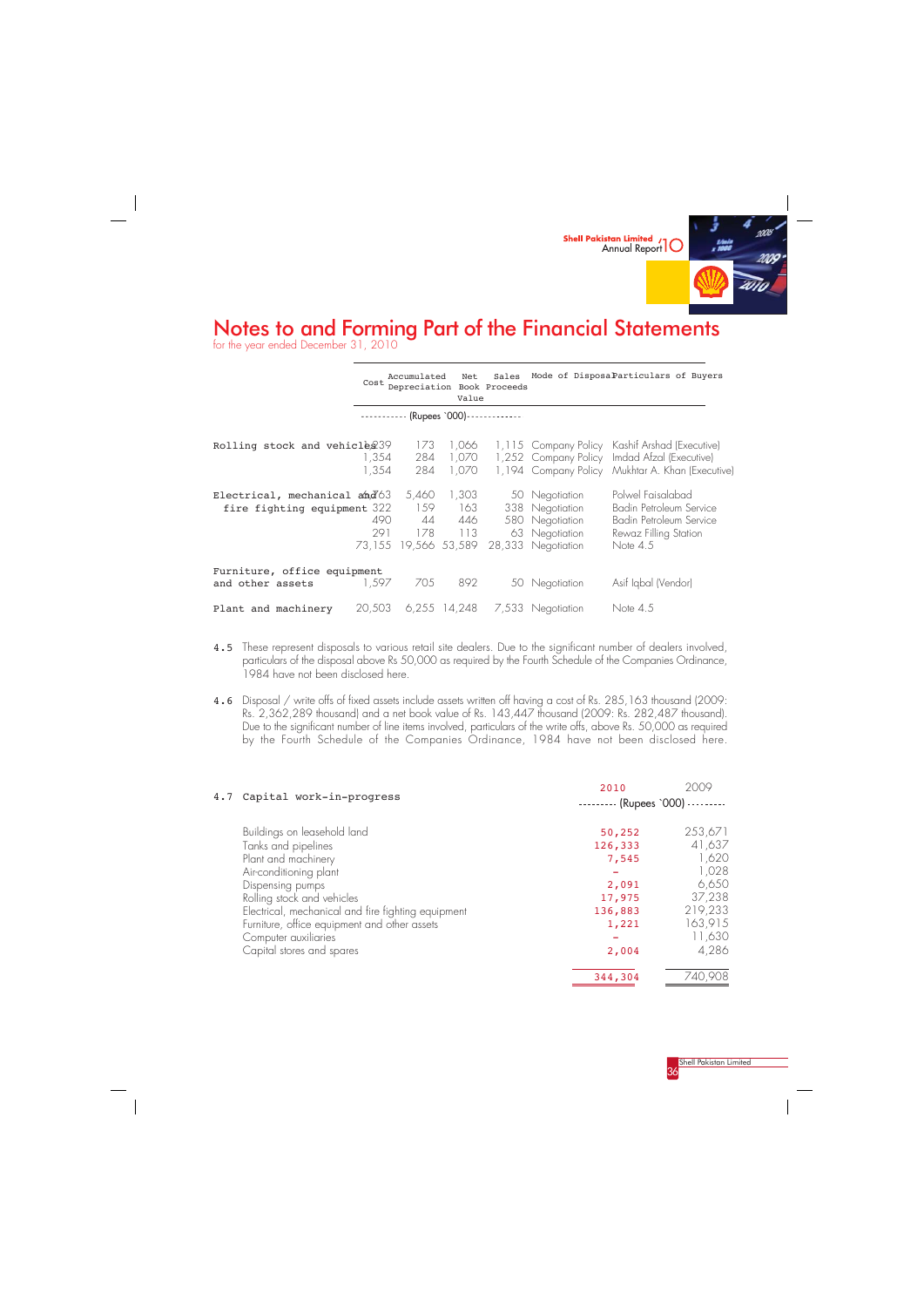for the year ended December 31, 2010



5.1 The cost is being amortised over a period of 5 years.

5.2 This represents amounts incurred by the Company in respect of implementation and deployment of its Enterprise Resource Planning (ERP) system as part of its business process transformation and streamline project.

|                                          | Note | 2010              | 2009                |
|------------------------------------------|------|-------------------|---------------------|
| 5. INTANGIBLE ASSETS - Computer software |      | - (Rupees `000) - |                     |
| As at January 1<br>Cost                  |      | 353,568           | 288,010             |
| Accumulated amortization                 |      | (63, 995)         | (275,139)           |
| Net book value                           |      | 289,573           | 12,871              |
| Year ended December 31                   |      |                   |                     |
| Opening net book value                   |      | 289,573           | 12,871              |
| Additions at cost                        | 5.2  | 1,579,929         | 283,295             |
| Disposals:                               |      |                   |                     |
| Cost                                     |      |                   | 217,737             |
| Accumulated amortization                 |      |                   | (217, 430)<br>(307) |
| Amortization charge                      | 30   | (189, 795)        | (6, 286)            |
| Closing net book value                   |      | 1,679,707         | 289,573             |
|                                          |      |                   |                     |
| As at December 31                        |      |                   |                     |
| Cost                                     |      | 1,933,497         | 353,568             |
| Accumulated amortization                 |      | (253, 790)        | (63,995)            |
| Net book value                           |      | 1,679,707         | 289,573             |
|                                          |      |                   |                     |

| 6. | LONG-TERM INVESTMENTS                                                                                            |                   |                      |       |            |                                                       |
|----|------------------------------------------------------------------------------------------------------------------|-------------------|----------------------|-------|------------|-------------------------------------------------------|
|    |                                                                                                                  | 2010              |                      |       |            | 2009                                                  |
|    |                                                                                                                  | Percentage Amount |                      |       | Percentage | Amount<br>Holding (Rupees '000) Holding (Rupees '000) |
|    | Investment in associate - unquoted<br>Pak-Arab Pipeline Company Limited (PAPCO)<br>18,720,000 (2009: 18,720,000) |                   |                      |       |            |                                                       |
|    | ordinary shares of Rs 100 each - note 6.1                                                                        | 26                | 2,542,853 26         |       |            | 2,307,806                                             |
|    | Others - held as available-for-sale - at cost                                                                    |                   |                      |       |            |                                                       |
|    | Arabian Sea Country Club Limited 500,000<br>(2009: 500,000) ordinary                                             |                   |                      | 5,000 |            | 5,000                                                 |
|    | shares of Rs 10 each                                                                                             |                   | 2,547,853            |       |            | 2,312,806                                             |
|    | 6.1 Movement of investment in associate                                                                          |                   | 2010                 |       |            | 2009<br>(Rupees `000) --------                        |
|    | Balance at the beginning of the year<br>Share of profit<br>$\sim$ $\sim$ $\sim$ $\sim$ $\sim$                    |                   | 2,307,806<br>916,887 |       |            | 2,013,198<br>655,621<br>10010011                      |

| Share of taxation              | (320, 879) | (231, 036) |
|--------------------------------|------------|------------|
|                                | 596,008    | 424,585    |
| Dividend received              | (360, 961) | (129.977)  |
| Balance at the end of the year | 2,542,853  | 2,307,806  |

 $\overline{\phantom{a}}$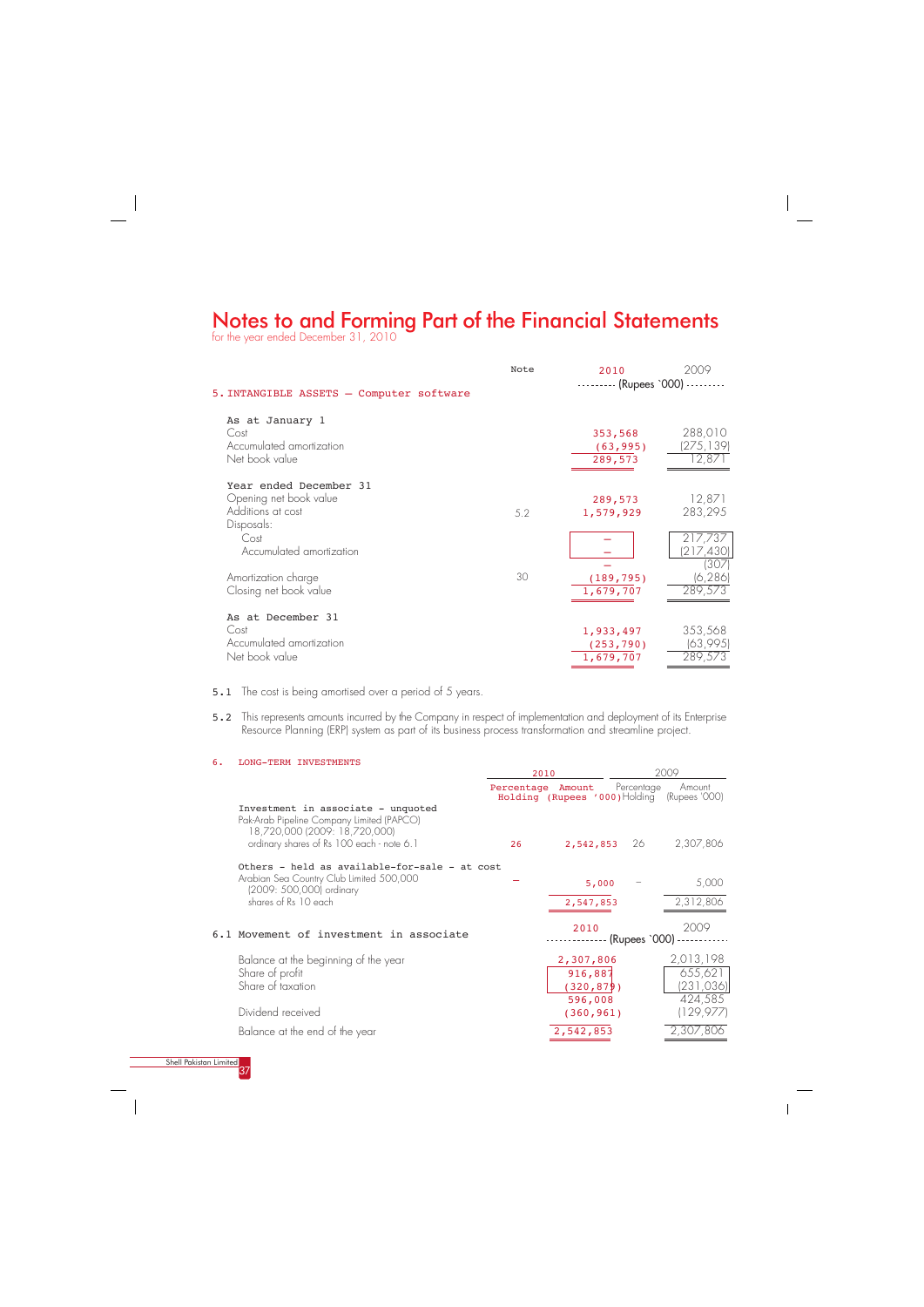

for the year ended December 31, 2010

Pak-Arab Pipeline Company Limited (PAPCO) commenced its commercial operations in Pakistan in March 2005 as a joint venture between PARCO and oil marketing companies to provide transportation services of petroleum products through the white oil pipeline.

The financial year end for PAPCO is June 30. Summarised financial information of PAPCO based on the latest unaudited financial statements for the six months ended December 31, 2010 and the six months ended December 31, 2009, is as follows:

|                   | 2010                                     | 2009 |
|-------------------|------------------------------------------|------|
|                   | $\cdots$ $\cdots$ (Rupees `000) $\cdots$ |      |
| Total assets      | 22,405,025 23,267,999                    |      |
| Total liabilities | 12,624,824 14,391,825                    |      |

Share of the contingent liabilities based on the latest financial statements of PAPCO for the six months ended December 31, 2010 amounts to Rs. 10,061 thousand (December 31, 2009: Rs. 22,875 thousand).

### 7. LONG TERM LOANS AND ADVANCES - Considered good

|                                           | <b>Six months</b> Six months<br>ended<br>December 31, December 31,<br>2010<br>$\cdot$ (Rupees `000) - - | ended<br>2009 |
|-------------------------------------------|---------------------------------------------------------------------------------------------------------|---------------|
| Revenues                                  | 3, 192, 712                                                                                             | 3,156,128     |
| Total comprehensive income for the period | 1,198,071                                                                                               | 889,034       |
|                                           | 2010<br>(Rupees `000)                                                                                   | 2009          |

| Due from Directors - notes 7.1 and 7.2<br>Less: Receivable within one year - note 14 |            | 465<br>(372)           |
|--------------------------------------------------------------------------------------|------------|------------------------|
|                                                                                      |            | 93                     |
| Due from Executives - notes 7.1 and 7.2                                              | 126,005    | 135,222                |
| Less: Receivable within one year - note 14                                           | (48, 75)9) | (52, 975)              |
|                                                                                      | 77,246     | 82,247                 |
| Due from Employees - note 7.2                                                        | 4,06       | 617                    |
| Less: Receivable within one year - note 14                                           | (3, 92 8)  | (247)                  |
|                                                                                      | 139        | 370.                   |
| Advances to contractors                                                              | 4,575      | 18,348                 |
|                                                                                      | 01000      | $1 \cap 1 \cap F \cap$ |



<mark>Shell Pakistan Limited</mark><br>38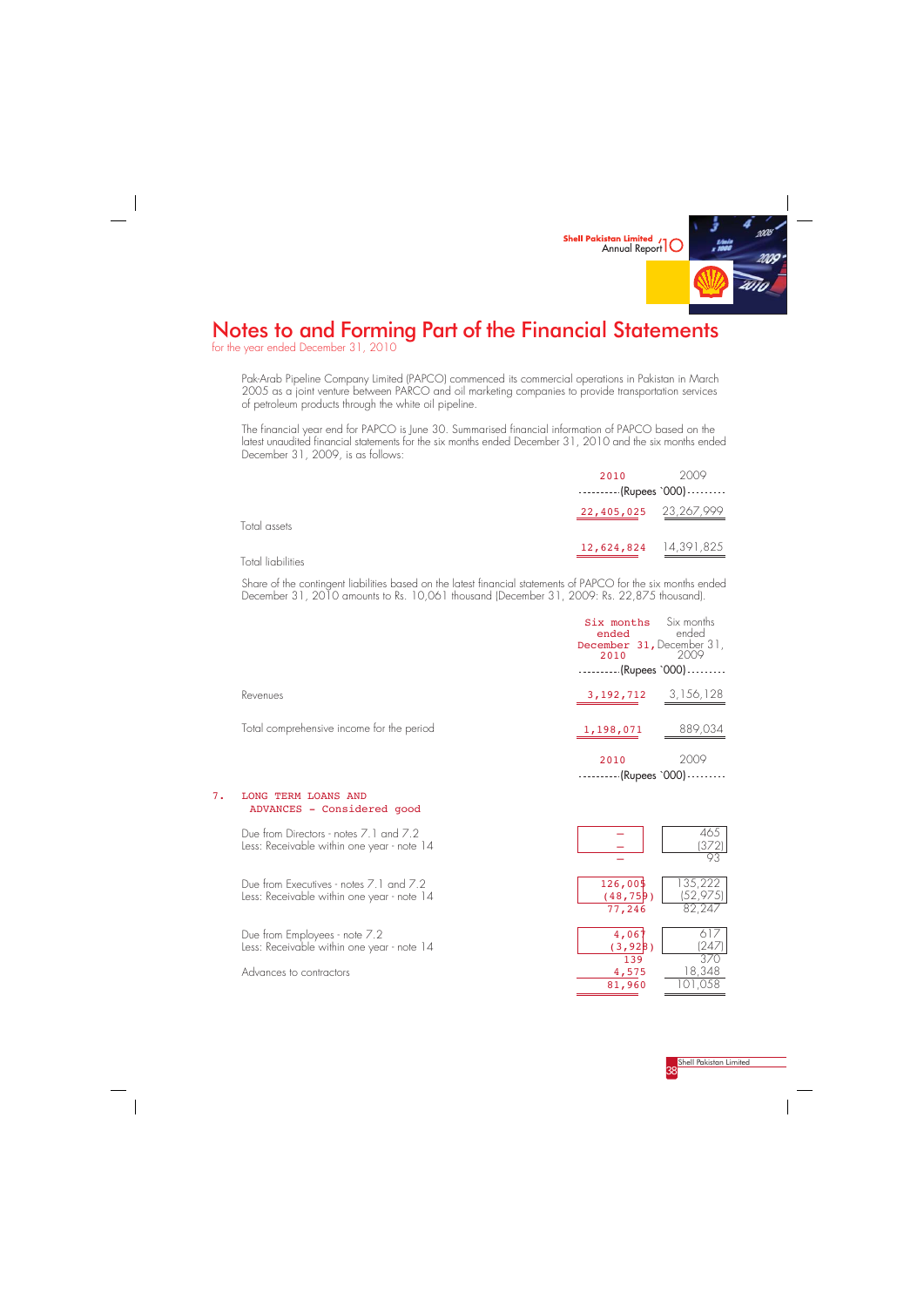for the year ended December 31, 2010

Shell Pakistan Limited 39

### 7.1 Reconciliation of the carrying amount of loans and advances to executives and directors

The maximum aggregate amounts due from Chief Executive, Directors and Executives at the end of any month during the year were Nil (2009: Nil), Rs. 465 thousand (2009: Rs. 1,033 thousand) and Rs. 126,005 thousand (2009: Rs. 138,874 thousand) respectively. The loans to Directors represent key management personnel loans outstanding at year end 2010 2009  $N \cap \neg \neg$ 

7.2 Loans to staff are unsecured and are given for housing, purchase of motor cars / motorcycles and for other general purpose in accordance with the Company's policy and are repayable over a period of two to five years. Interest is charged on loans given for housing and purchase of motor cars at 1% per annum.

|                                      | 2010                   |                      | 2009                                     |            |
|--------------------------------------|------------------------|----------------------|------------------------------------------|------------|
|                                      |                        | Directors Executives | Directors                                | Executives |
|                                      | ---------------------- |                      | (Rupees '000) -------------------------- |            |
| Balance at the beginning of the year | 465                    | 135,222              | 1,120                                    | 116,633    |
| <b>Disbursements</b>                 |                        | 195,360              |                                          | 92,565     |
| Repayments                           | (465)                  | (204, 577)           | (655)                                    | (73,976)   |
| Balance at the end of the year       |                        | 126,005              | 465.                                     | 35.222     |

9.1 These represent amounts due from customers in respect of which the Company has entered into agreements for recovery of outstanding balances over a period of 1 to 6 years.

| 8. | LONG-TERM DEPOSITS AND PREPAYMENTS                  | <b>NOLE</b> | 2. V I V<br>--------- (Rupees '000) --------- | ノマリマ                         |
|----|-----------------------------------------------------|-------------|-----------------------------------------------|------------------------------|
| 9. | Deposits<br>Prepayments<br><b>LONG-TERM DEBTORS</b> |             | 75,564<br>115,102<br>190,666                  | 72,278<br>134,264<br>206,542 |
|    | Long-term debtors                                   | 9.1813      | 11,442                                        | 20,919                       |

10.1 Deferred income tax asset is recognized for tax losses available for carry-forward to the extent that the realization of the related tax benefit through future taxable profits is probable. The aggregate unutilized tax losses as at December 31, 2010 amount to Rs. 7,296,481 thousand (2009: Rs. 7,923,691 thousand), out of which deferred income tax asset has been recognized on tax losses amounting to Rs. 6,967,734 (2009: Rs. 7,923,691) thousand, based on projections of future taxable profits of the Company.

|     |                                                                                                                                                                                                                                  | Note | 2010                                 | 2009                                 |
|-----|----------------------------------------------------------------------------------------------------------------------------------------------------------------------------------------------------------------------------------|------|--------------------------------------|--------------------------------------|
| 10. | DEFERRED TAXATION<br>NET                                                                                                                                                                                                         |      | --------- (Rupees '000) -            |                                      |
|     | This is composed of the following:                                                                                                                                                                                               |      |                                      |                                      |
|     | Taxable temporary difference arising in respect of<br>accelerated tax depreciation<br>$\overline{\phantom{a}}$<br>investment in associate<br>assets subject to finance lease<br>$\overline{\phantom{a}}$                         |      | (748, 048)<br>(66, 605)<br>(45, 872) | (823, 643)<br>(43, 581)<br>(66, 844) |
|     | Deductible temporary difference arising in respect of<br>short-term provisions<br>carry forward tax losses<br>$\overline{\phantom{a}}$<br>liabilities against assets subject<br>$\qquad \qquad \blacksquare$<br>to finance lease | 10.1 | 410,416<br>2,438,707<br>4,752        | 481,365<br>2,773,292<br>14,209       |
|     |                                                                                                                                                                                                                                  |      | 1,993,350                            | 2,334,798                            |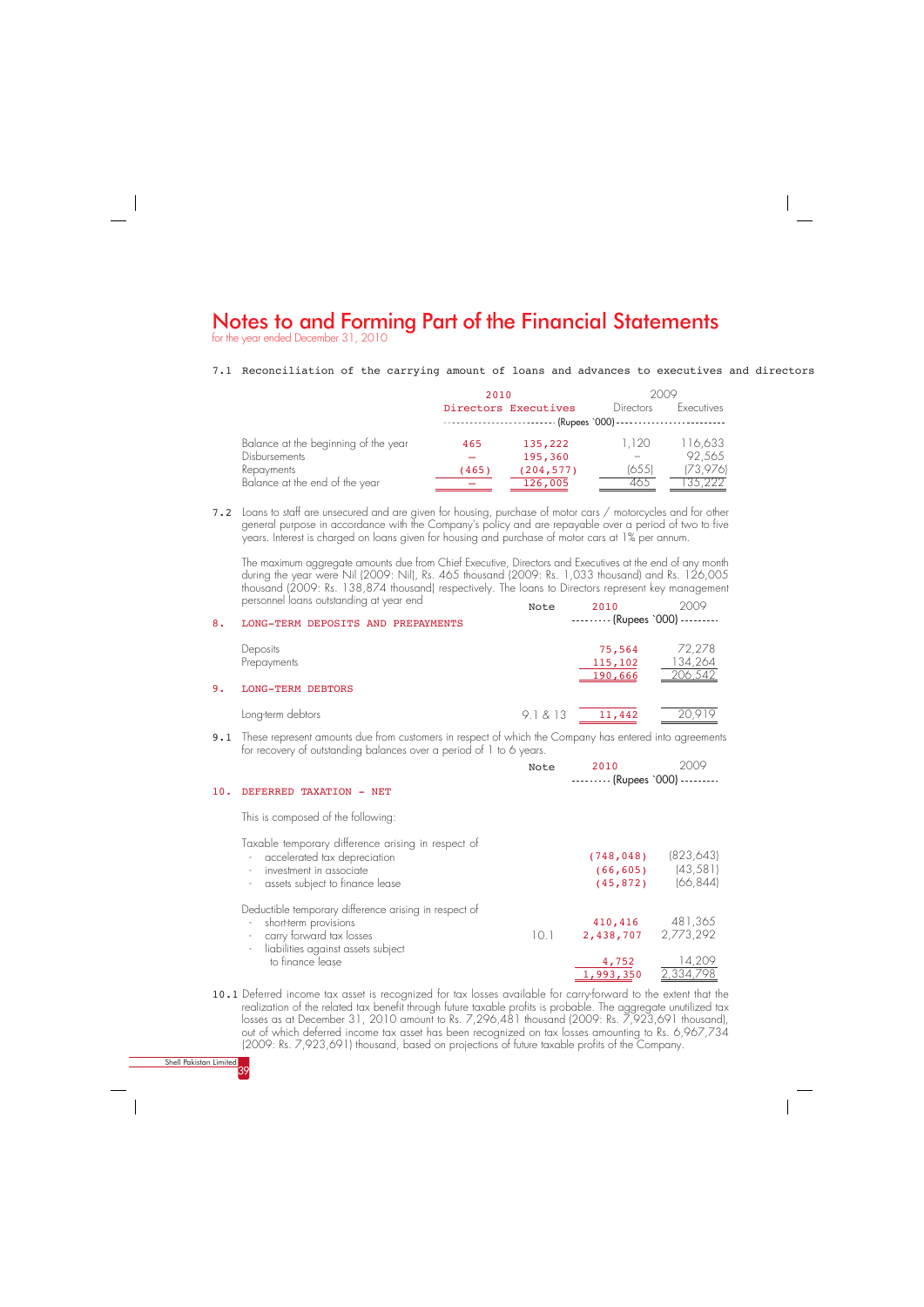

for the year ended December 31, 2010



|                                                         | Note                | 2010                                   | 2009                                |
|---------------------------------------------------------|---------------------|----------------------------------------|-------------------------------------|
| 11. STORES AND SPARES                                   |                     | -- (Rupees `000) -                     |                                     |
| Stores<br>Spares                                        |                     | 20,328<br>52                           | 20,971<br>626                       |
| Less: Provision for obsolete stores                     |                     | 20,380<br>(5, 878)<br>14,502           | 21,597<br>(5,878)<br>5,719          |
| 12. STOCK-IN-TRADE                                      |                     |                                        |                                     |
| Raw and packing materials                               | 12.1                | 1,000,955                              | 818,939                             |
| Finished products                                       |                     |                                        |                                     |
| In hand and in pipeline system<br>In White Oil Pipeline | 12.1<br>12.2 & 12.3 | 5,813,090<br>5,542,310<br>11, 355, 400 | 7,618,435<br>4,651,123<br>2,269,558 |
| Less: Provision for impairment                          | 12.5                | (7, 917)<br>11,347,483                 | ,779)<br>12,257,779                 |
|                                                         |                     | 12,348,438                             | 13,076,718                          |

- 12.1 Includes, Rs. 797,375 thousand (2009: Rs. 143,019 thousand) in respect of stock-in-transit as at December 31, 2010.
- 12.2 Stock in White Oil Pipeline includes 43,750 MT (2009: 55,750 MT) of High Speed Diesel which has been maintained as line fill necessary for the pipeline to operate.
- 12.3 Finished goods include debonded inventory amounting to Rs. 4,892,863 thousand (2009: Rs. 3,743,318 thousand).
- 12.4 The above balance includes items costing Rs. 1,441,913 thousand (2009: Rs. 577,441 thousand) which have been valued at their net realizable value amounting to Rs. 1,426,142 thousand (2009: Rs. 564,386 thousand).
- 12.5 The movement in the provision for expired/obsolete stock is as follows:

|                                                                   | 2010                                     | 2009    |
|-------------------------------------------------------------------|------------------------------------------|---------|
|                                                                   | $\cdots$ $\cdots$ (Rupees `000) $\cdots$ |         |
| Balance at beginning of the year                                  | 11,779                                   | 12,368  |
| Add: Recognized during the year<br>Less: Reversed during the year | 7,917<br>(11, 779)                       | 9,547   |
| Less: Written-off during the year                                 |                                          | 10, 136 |
| Balance at end of the year                                        | 7,917                                    |         |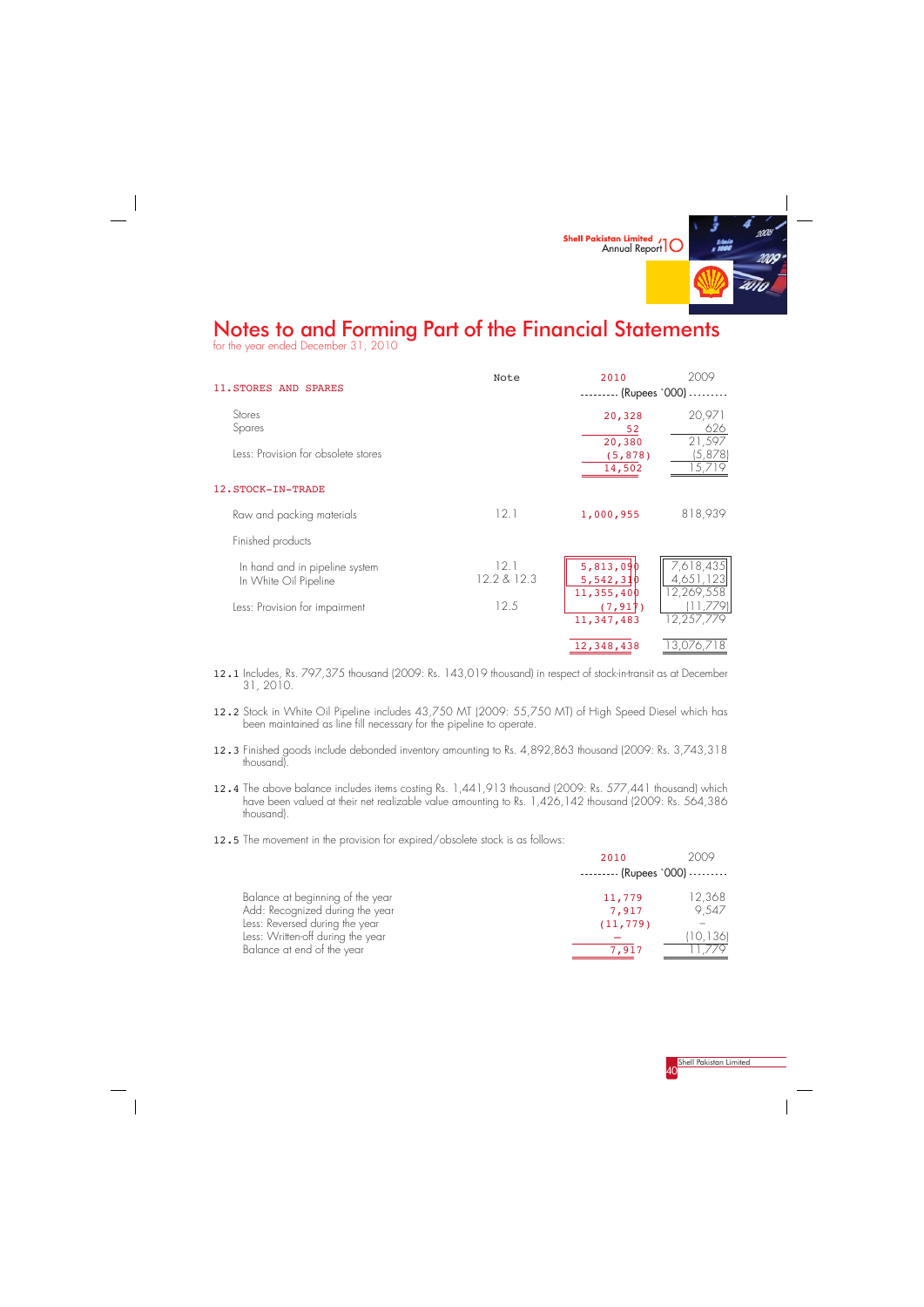for the year ended December 31, 2010



13.2 Amounts due from related parties, included in trade debts, are as follows:

### The above trade debts are classified as follows:

2010

13.1 These debts are secured by way of letters of credit, bank guarantees and security deposits.

| Note                                                                          | Long-term<br>(note 9)         | Short-term<br>(Rupees `000) -        | Total                                |
|-------------------------------------------------------------------------------|-------------------------------|--------------------------------------|--------------------------------------|
| Trade debts - gross<br>Less: Provision for impairment of trade debts 13.3     | 27,917<br>(16, 475)<br>11,442 | 2,668,272<br>(654, 914)<br>2,013,358 | 2,696,189<br>(671, 389)<br>2,024,800 |
|                                                                               |                               | 2009                                 |                                      |
|                                                                               | Long-term<br> note 9          | Short-term                           | Total                                |
|                                                                               |                               | (Rupees '000) -                      |                                      |
| Trade debts - gross<br>Less: Provision for impairment of trade debts<br>-13.3 | 56,034<br>(35,115)<br>20,919  | 1,859,270<br>(620,057<br>,239,213    | 1,915,304<br>(655,172)<br>260,132    |

| 13. | <b>TRADE DEBTS</b>                                                                                | Note         | 2010<br>$-----$ (Rupees `000)                   | 2010                                      |
|-----|---------------------------------------------------------------------------------------------------|--------------|-------------------------------------------------|-------------------------------------------|
|     | Considered good<br>- Secured<br>- Unsecured                                                       | 13.1<br>13.2 | 255, 269<br>1,769,531<br>2,024,800              | 65,980<br>194,152<br>,260,132             |
|     | Considered doubtful<br>Trade debts - gross<br>Less: Provision for impairment<br>Trade debts - net | 13.3         | 671,389<br>2,696,189<br>(671, 389)<br>2,024,800 | 655,172<br>1,915,304<br>(655, 172)<br>260 |

|                                                                        | Note | 2010<br>$------$ (Rupees `000) --------- | 2009               |
|------------------------------------------------------------------------|------|------------------------------------------|--------------------|
| Shell Aviation                                                         |      | 101,235                                  | 185,338            |
| 13.3 Provision for impairment                                          |      |                                          |                    |
| Balance at the beginning of the year<br>Provision made during the year | 32   | 655,172<br>173,712                       | 816,100<br>124,907 |

| Amounts reversed during the year    | (79, 571) | (161, 595) |
|-------------------------------------|-----------|------------|
| Amounts written off during the year | (77, 924) | (124, 240) |
| Balance at the end of the year      | 671,389   | 655,172    |
|                                     |           |            |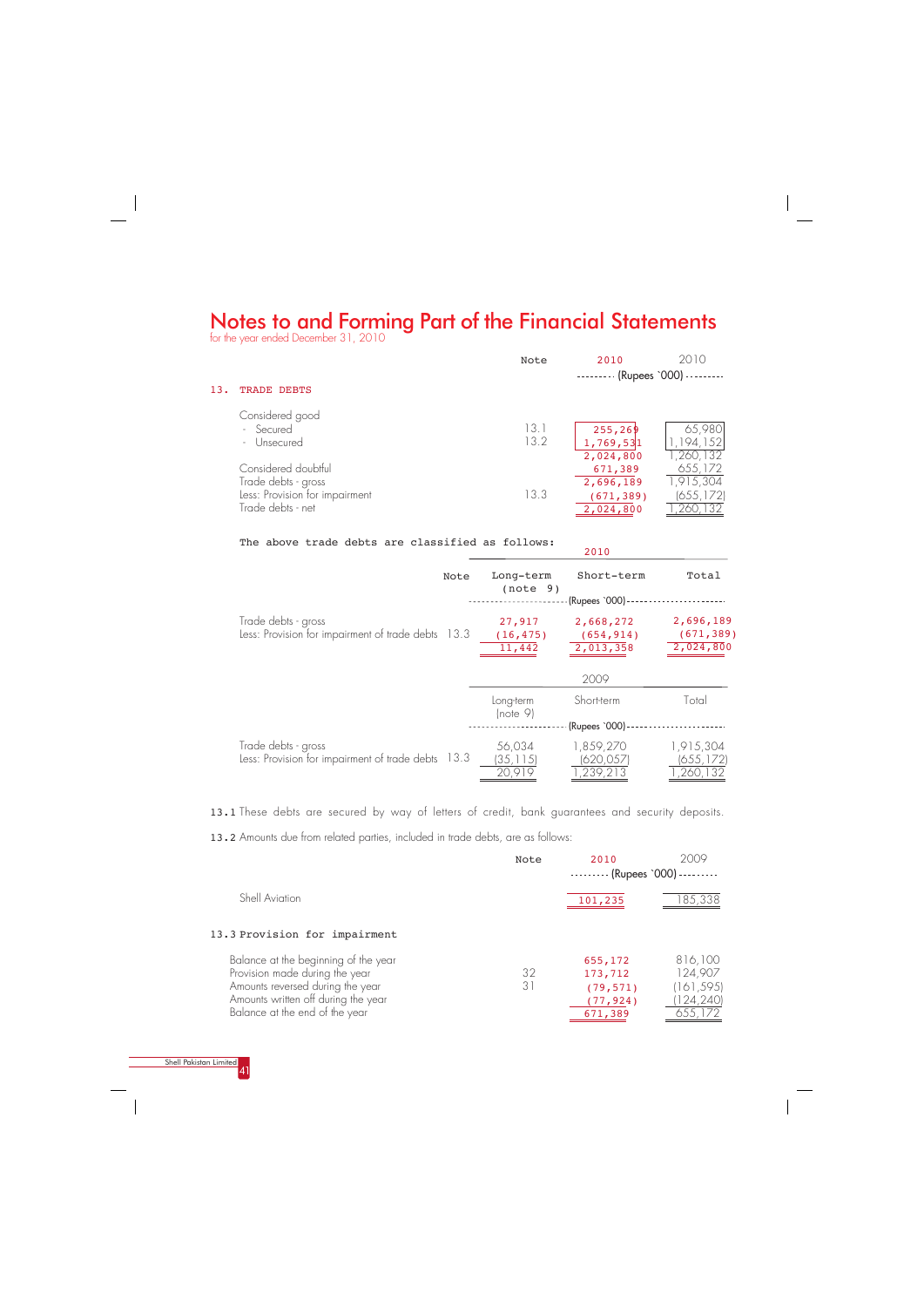

for the year ended December 31, 2010



13.4 As at December 31, 2010, trade receivables aggregating to Rs. 525,770 thousand (2009: Rs. 904,135 thousand) were past due but not impaired. These relate to a number of independent customers for whom there is no recent history of default. The ageing analysis of these trade receivables is as follows:

13.5 As at December 31, 2010, trade receivables of Rs. 671,389 thousand (2009: Rs. 655,172 thousand) were impaired and provided for. The ageing of these receivables is as follows:

|                                | 2010<br>$\cdots$ $\cdots$ (Rupees `000) $\cdots$ | 2009    |
|--------------------------------|--------------------------------------------------|---------|
| Upto 1 month                   | 386,394                                          | 508,314 |
| 1 to 6 months                  | 69,409                                           | 265,643 |
| More than 6 months             | 69,967                                           | 130,178 |
| Balance at the end of the year | 525,770                                          |         |

|     |                                                | Note | 2010<br>-------- (Rupees '000) --------- | 2009                         |
|-----|------------------------------------------------|------|------------------------------------------|------------------------------|
|     | 1 to 6 months<br>6 months and over             |      | 17,832<br>653,557<br>671,389             | 99,252<br>555,920<br>655,172 |
| 14. | LOANS AND ADVANCES - Considered good           |      |                                          |                              |
|     | Current portion of long term loans<br>due from |      |                                          |                              |
|     | Directors                                      | 7    |                                          | 372                          |
|     | Executives<br>$\overline{\phantom{a}}$         |      | 48,759                                   | 52,975                       |
|     | Employees                                      |      | 3,928                                    | 247                          |
|     |                                                |      | 52,687                                   | 53,594                       |
|     | Advances to employees                          |      | 23,500                                   | 6,689                        |
|     |                                                |      | 76,187                                   | 60,283                       |
| 15. | TRADE DEPOSITS AND SHORT-TERM PREPAYMENTS      |      |                                          |                              |
|     | Balances with statutory authorities            |      |                                          |                              |
|     | - Customs duty                                 |      |                                          | 65,239                       |
|     | - Excise duty                                  |      |                                          | 3,133                        |
|     |                                                |      |                                          | 68,372                       |
|     | Short-term prepayments                         |      | 305,384                                  | 181,678                      |
|     |                                                |      | 305,384                                  | 250,050                      |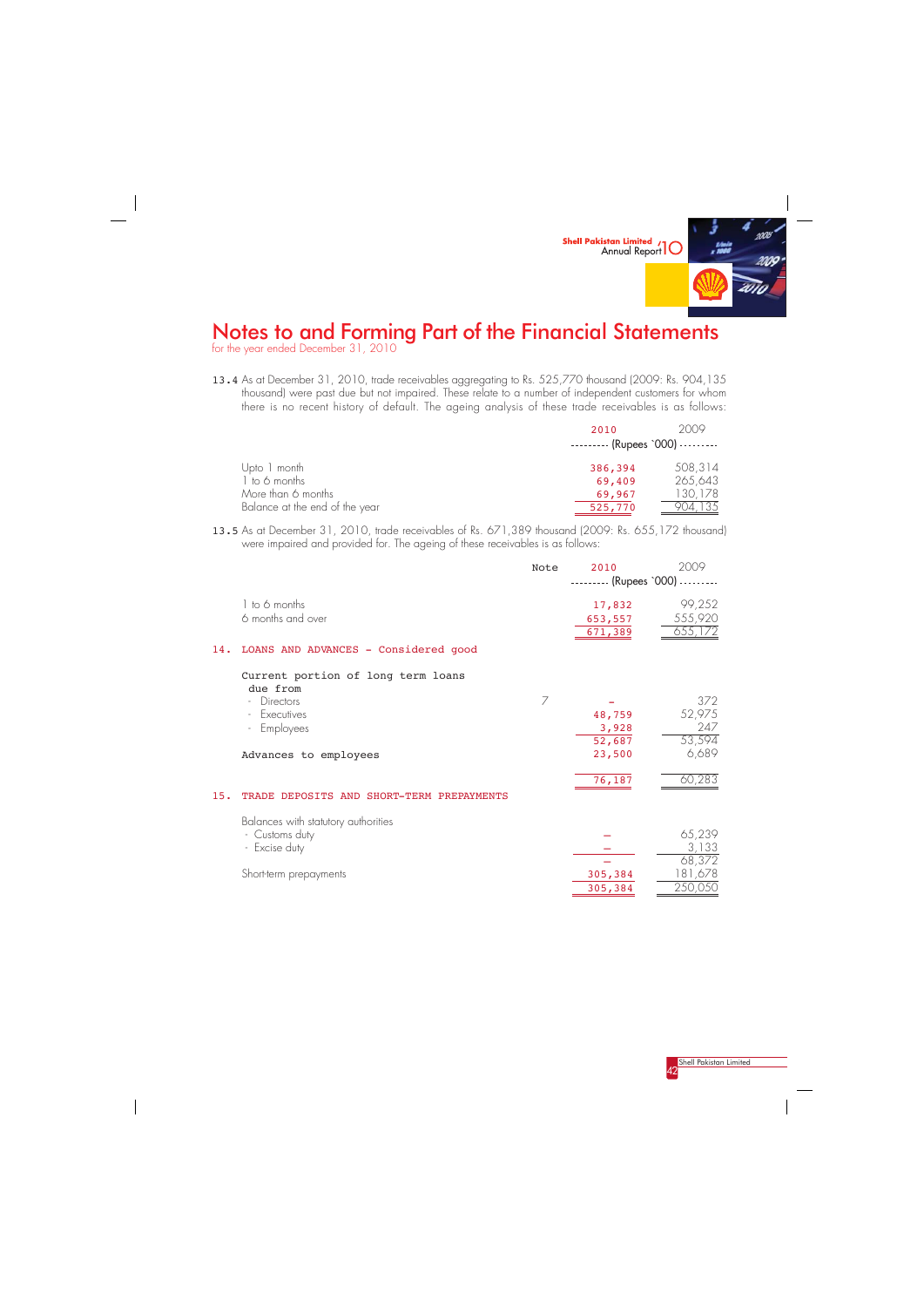- 16.1 This includes Petroleum development levy recoverable amounting to Rs. 2,070,888 thousand (2009: Rs. 1,332,207 thousand) from the Federal Board of Revenue on account of export sales. The Company has not received any settlement against this receivable during the period and is actively pursuing the matter with the Federal Board of Revenue.
- 16.2 This represents amount receivable on account of price differential on imports and the ex-refinery price on direct and retail sales during the period 1990-2002.
- 16.3 This represents price differential claims receivable from the Government of Pakistan (GoP). From time to time the GoP agrees to subsidise the petroleum prices by restricting the increase in prices of various petroleum products in order to reduce the burden of rising oil prices on the end consumers.
- 16.4 This represents price differential claims on account of import of motor gasoline by the Company, being the difference between their landed cost and ex-refinery prices announced by Oil and Gas Regulatory Authority (OGRA). In 2007, the Company as well as other oil marketing companies were asked in a meeting chaired by Director General Oil to import motor gasoline to meet the increasing local demand. Accordingly, oil marketing companies approached the Ministry of Petroleum and Natural Resources (MoPNR) with a proposal for pricing mechanism whereby end consumer price of motor gasoline was proposed to be fixed at weighted average of ex-refinery (import parity) price and landed cost of imported product. Although no response was received from the MoPNR, the Company alongwith another oil marketing company continued to import motor gasoline on behalf of the industry being confident that price differential on motor gasoline, will be settled

 $(206, 006)$ 9,686,866

as per previous practice i.e. based on the differential between ex-refinery and import cost at the time of filing of cargo with Customs, as imports were being made on MoPNR instructions.

During 2009, oil marketing companies approached the MoPNR requesting an expeditious settlement of these claims. Further, the Company along with other affected oil marketing companies also approached MoPNR

# Notes to and Forming Part of the Financial Statements

for the year ended December 31, 2010



company - PAPCO

Inland freight equalisation mechanism Staff retirement benefit schemes

| 16. | OTHER RECEIVABLES                                                                                                                |                      | - (Rupees `000)                  |                                  |
|-----|----------------------------------------------------------------------------------------------------------------------------------|----------------------|----------------------------------|----------------------------------|
|     | Due from Government of Pakistan (GoP) on account of:<br>Petroleum development levy and other duties<br>Price differential claims | 16.1                 | 2, 143, 552                      | 1,392,797                        |
|     | - on imported purchases<br>- on certain POL products<br>- on imported motor gasoline                                             | 16.2<br>16.3<br>16.4 | 295,733<br>747,490<br>1,991,916  | 295,733<br>910,958<br>878,128    |
|     | Sales tax<br>Inland freight equalisation mechanism                                                                               |                      | 3,823,001<br>98,796<br>9,100,488 | 1,993,702<br>98,796<br>5,570,114 |
|     | Service cost receivable from related parties<br>Service cost receivable from associate                                           | 16.5                 | 129,604                          | 80,890                           |

Mark-up receivable on short term deposits

Less: Provision for impairment

**Others** 

2010 2009

 3,495 383,104 192,658 2,955 80,568 9,892,872

 3,263 287,530 52,862 864 62,127 6,057,650

 (206,006) 5,851,644

36.1.10

Note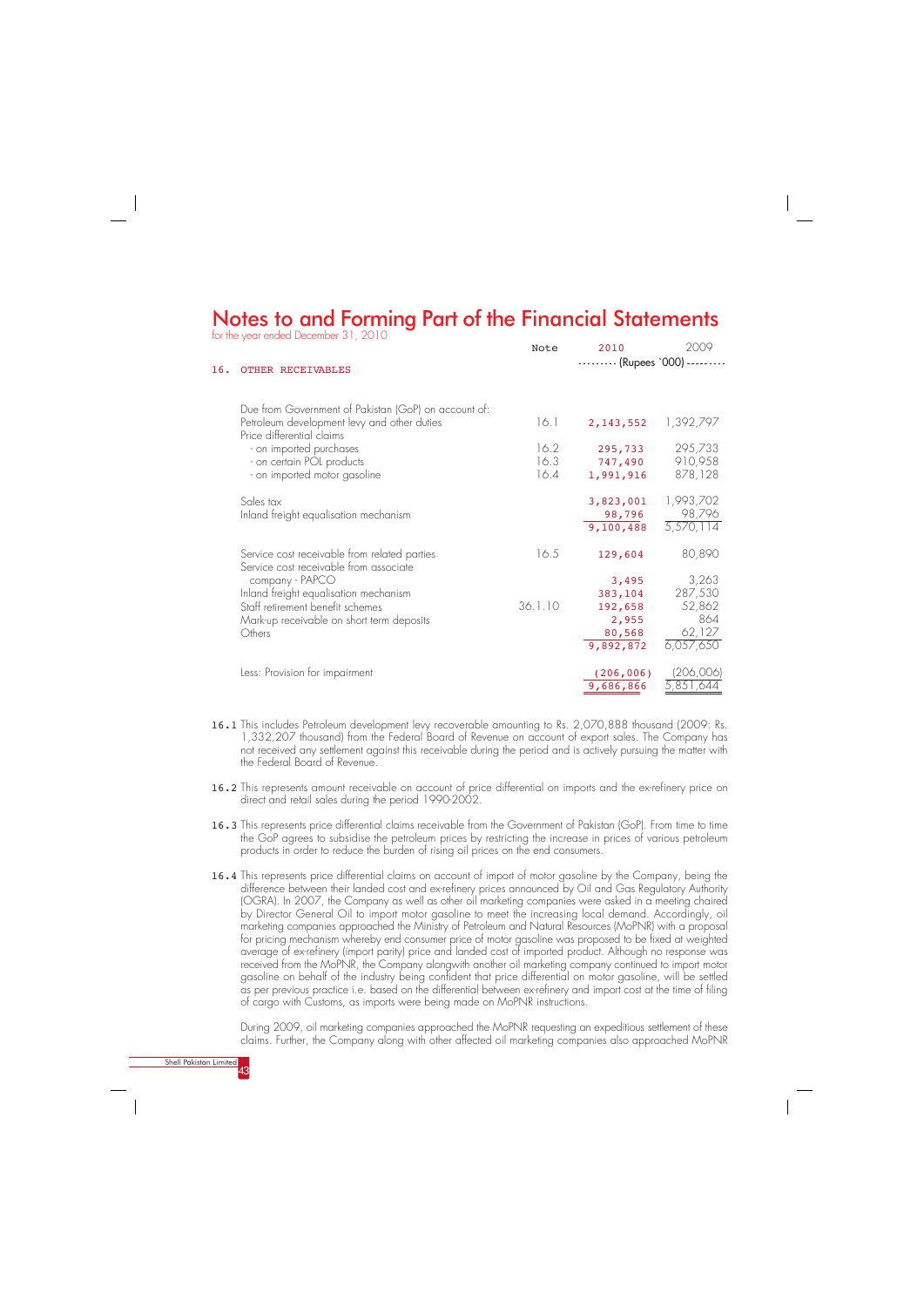through letter dated July 23, 2009 requesting for an early settlement of these claims. On October 2, 2009, MoPNR requested that an audited claim be submitted to allow further consideration and resolution of the matter. In December 2009 and March 2010, audits covering the claims for the period October 2007 to September 2009 and October 2009 to December 2009 respectively were completed and the audit reports were forwarded to MoPNR as per their request. Further, on November 24, 2010 audit reports for the period upto July 31, 2010 were submitted by the Company to MoPNR as per their request.

Subsequent to balance sheet date, the Company has received an amount of Rs. 454,000 thousand from GoP in respect of these claims. The Company along with other oil marketing companies and Oil Companies Advisory Committee (OCAC) continues to follow up this matter with MoPNR and is confident of recovering this amount in full. The receivable represents the Company's share of differential claim on shared import cargoes of motor gasoline.



# Notes to and Forming Part of the Financial Statements

(Number of shares) 100,000,000 100,000,000 Ordinary shares of Rs. 10 each 100,000,000 100,000,000 -------- (Rupees `000) ---------

for the year ended December 31, 2010



#### 17. CASH AND BANK BALANCES

|                                                                                                                                                                                                                                                                                                                                                                                    | Note | 2010                                                                                       | 2009                                                                |
|------------------------------------------------------------------------------------------------------------------------------------------------------------------------------------------------------------------------------------------------------------------------------------------------------------------------------------------------------------------------------------|------|--------------------------------------------------------------------------------------------|---------------------------------------------------------------------|
|                                                                                                                                                                                                                                                                                                                                                                                    |      | --------- (Rupees '000) ---------                                                          |                                                                     |
| Shell International Petroleum Company Limited<br>Shell International Limited<br>Shell Netherlands BV<br>Shell Development & Offshore Pakistan<br>Shell Markets (Middle East) Limited<br>Shell Eastern Petroleum (Pte) Limited<br>Shell People Services UK<br>Shell Marketing (Oman)<br>Shell Gas and Power International BV<br>Shell Polska Limited<br>Shell & Turcas Petrol A. S. |      | 14,037<br>17,054<br>31,208<br>7,216<br>3,235<br>16,024<br>3,976<br>7,108<br>4,239<br>4,987 | 31,144<br>4,994<br>2,982<br>2,436<br>2,135<br>2,132<br>1,071<br>756 |
| Others                                                                                                                                                                                                                                                                                                                                                                             |      | 20,520                                                                                     | 33,240                                                              |
|                                                                                                                                                                                                                                                                                                                                                                                    |      | 129,604                                                                                    | 80,890                                                              |

| Balances with banks |     |           |         |
|---------------------|-----|-----------|---------|
| - current account   |     | 985,847   | 149,210 |
| - savings account   | 171 | 43,903    | 695,109 |
|                     |     | 1,029,750 | 844,319 |
| Cash in hand        |     | 15,275    | 25,304  |
|                     |     | 1,045,025 | 869.623 |

16.5 Amounts due from related parties, included in other receivables, are as follows:

17.1 Balances with banks carry interest at the rate of 5.5% (2009: 4.65% to 6.0%) per annum.

## 18. SHARE CAPITAL

### 18.1 Authorised capital

| 2010 | 2009  | 2010 | 2009                                                            |
|------|-------|------|-----------------------------------------------------------------|
|      | _____ |      |                                                                 |
|      |       |      | the contract of the contract of the contract of the contract of |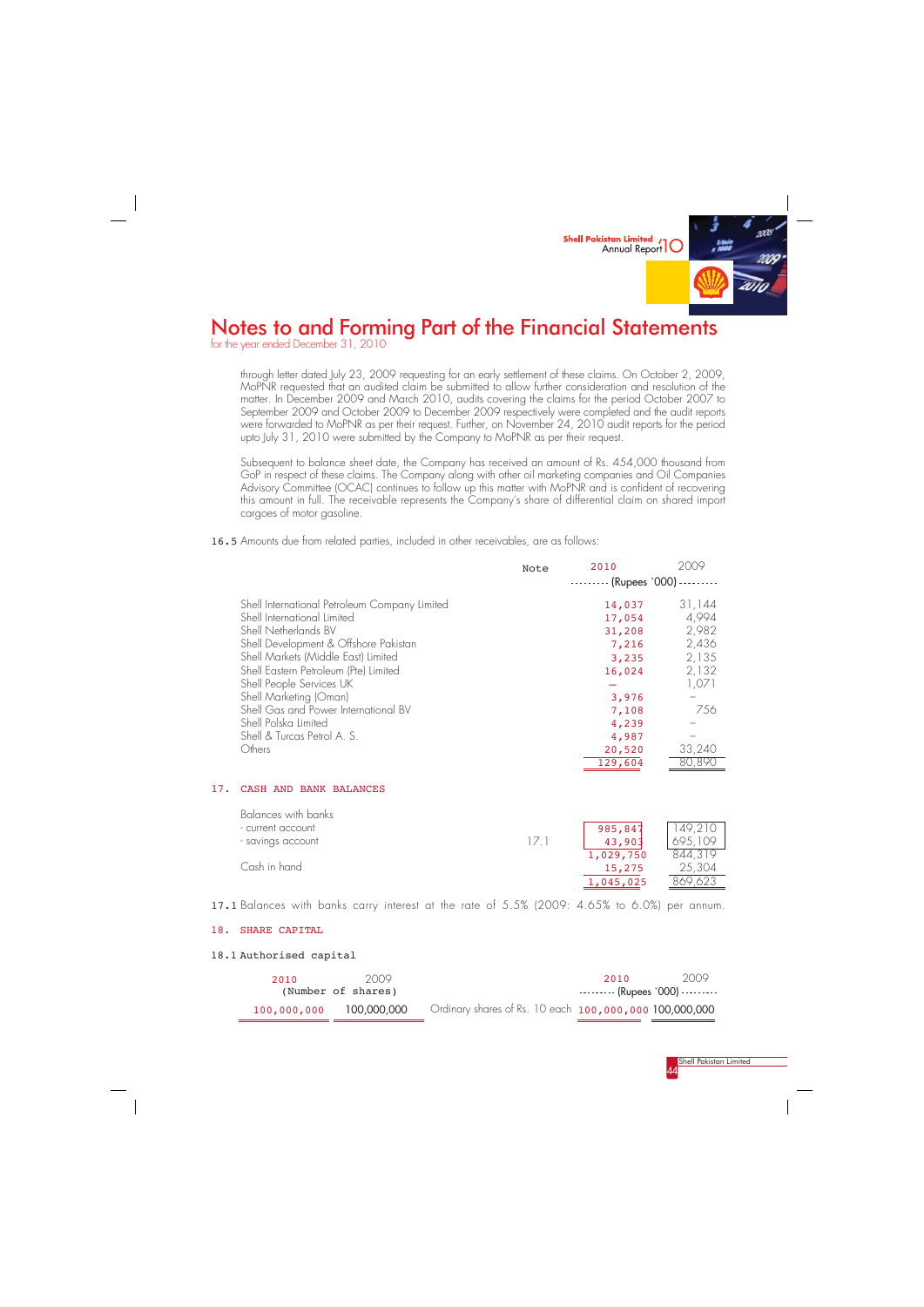for the year ended December 31, 2010



18.3 The Shell Petroleum Company Limited, United Kingdom (immediate parent), a subsidiary of Royal Dutch Shell Plc. (ultimate parent), held 52,123,970 (2009: 52,123,970) ordinary shares of Rs. 10 each at December 31, 2010.

### 19. LIABILITIES AGAINST ASSETS SUBJECT TO FINANCE LEASE

- 19.1 The Company has entered into lease agreements with various leasing companies for lease of motor vehicles including transport vans. The liability under these agreements are payable by the year 2012 and is subject to finance charge at rates ranging from 12.75% to 19.84% (2009: 14.80% to 19.84%) per annum. An additional charge of 20% is also leviable on overdue rentals.
- 19.2 The Company intends to exercise its options to purchase the leased assets for Rs. 2,238 thousand (2009: Rs. 2,840 thousand) upon completion of the lease period.
- 19.3 The amount of future payments for the finance lease and the period in which these payments will become due are as follows:

|                                                        | 2010            | 2009      |
|--------------------------------------------------------|-----------------|-----------|
| Year                                                   | (Rupees `000) - |           |
| 2010                                                   |                 | 40,146    |
| 2011                                                   | 17,219          | 1,393     |
| 2012                                                   | 1,266           | 696       |
| 2013                                                   | 994             |           |
|                                                        | 19,479          | 42,235    |
| Less: Finance charge not due                           | (1, 267)        | (1,637)   |
| Present value of minimum lease payments                | 18,212          | 40,598    |
| Less: Current maturity shown under current liabilities | (15, 550)       | (38, 808) |
|                                                        | 2,662           |           |

### 18.2 Issued, subscribed and paid-up capital

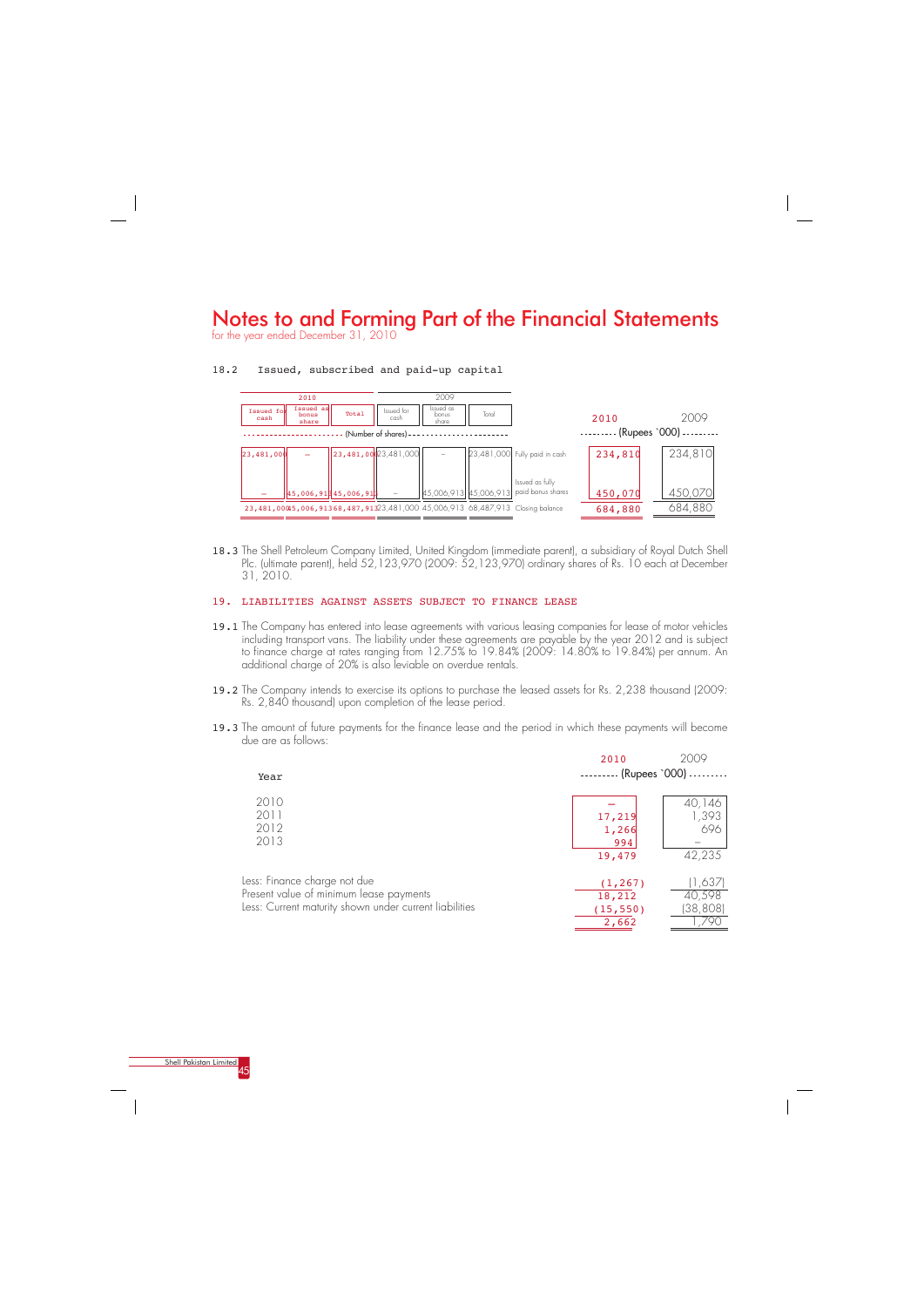

for the year ended December 31, 2010

 $\frac{1}{\sqrt{2}}$ 



 $\begin{array}{c} \hline \end{array}$ 

| 20. | ASSET RETIREMENT OBLIGATION                                 | Note     | 2010<br>--------- (Rupees '000) --- | 2009                |
|-----|-------------------------------------------------------------|----------|-------------------------------------|---------------------|
|     | Balance at the beginning of the year<br>Liabilities settled |          | 212,038                             | 181,544<br>(2, 419) |
|     | Reversal of liability<br>Accretion expense                  | 31<br>33 | (32, 65]1)<br>7,717                 | 32,913              |
|     | Balance at the end of the year                              |          | (24, 934)<br>187,104                | 212,038             |
| 21. | TRADE AND OTHER PAYABLES                                    |          |                                     |                     |
|     | Creditors                                                   | 21.1     | 14,031,120                          | 10,820,007          |
|     | Oil marketing companies                                     |          | 7,607                               | 2,105               |
|     | <b>Accrued liabilities</b><br>Excise and customs duties and |          | 2,247,815                           | 2,294,878           |
|     | development surcharge                                       |          | 106,586                             | 23,341              |
|     | Dealers' and cartage contractors'                           |          |                                     |                     |
|     | security deposits                                           | 21.2     | 407,129                             | 331,481             |
|     | Security deposits from customers                            |          | 244,011                             | 310,908             |
|     | Provision for post retirement<br>medical benefits           | 36.2.2   | 36,873                              | 31,107              |
|     | Workers' welfare fund                                       |          | 201,025                             | 151,168             |
|     | Workers' profit participation fund                          | 21.3     | 4,193                               | 9,909               |
|     | Unclaimed dividends                                         |          | 112,639                             | 96,813              |
|     | Payable to the Earthquake Relief Fund                       |          | 948                                 | 872                 |
|     | Advances received from customers                            |          | 2,340,451                           | 1,617,458           |
|     | Other liabilities                                           | 21.4     | 196,153                             | 280,949             |
|     |                                                             |          | 19,936,550                          | 15,970,996          |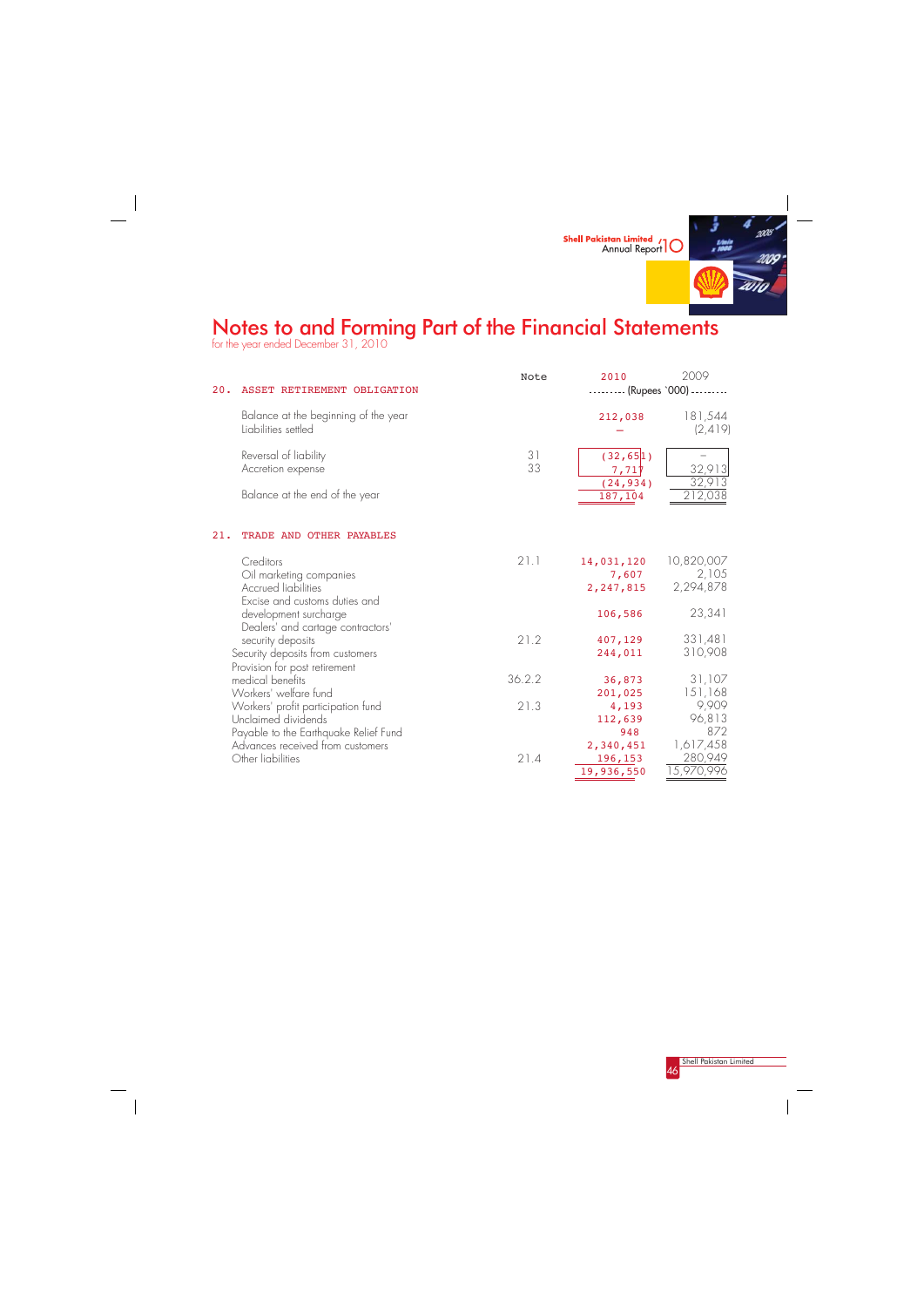for the year ended December 31, 2010



21.1 Amounts due to related parties at the year end aggregated to Rs. 7,792,990 thousand (2009: Rs. 3,538,649 thousand). Particulars of the amounts due to related parties are as follows:

|                                                                                                                                                                                                                                                                                                                                                                                                                                                                | 2010                                                                                                                                                                      | 2009                                                                                                          |
|----------------------------------------------------------------------------------------------------------------------------------------------------------------------------------------------------------------------------------------------------------------------------------------------------------------------------------------------------------------------------------------------------------------------------------------------------------------|---------------------------------------------------------------------------------------------------------------------------------------------------------------------------|---------------------------------------------------------------------------------------------------------------|
| Pak-Arab Pipeline Company<br>Limited (Associated Company)<br>Shell International Petroleum Company Limited<br>Shell International Trading Middle East<br>Shell Lubricants Supply Company<br>Shell Brands International AG<br>Shell International BV<br>Shell Information Technology<br>Shell Business Service Centre<br>Shell International Ltd - SRES<br>Shell Shared Services (Asia) BV<br>Shell & Turcas Petrol A. S.<br>Shell People Services Asia SDN BHD | $\cdots$ $\cdots$ (Rupees `000) $\cdots$<br>35,490<br>3,772,932<br>2,345,283<br>946,061<br>292,086<br>139,445<br>111,242<br>45,264<br>39,809<br>15,150<br>12,141<br>9,475 | 29,526<br>1,679,684<br>861,930<br>190,568<br>453,493<br>73,165<br>86,476<br>72,808<br>2,233<br>4,446<br>8,727 |
| Other related parties                                                                                                                                                                                                                                                                                                                                                                                                                                          | 28,612<br>7,792,990                                                                                                                                                       | 75,593<br>3,538,649                                                                                           |

21.2 The security deposits are non-interest bearing and are refundable on termination of contracts.

21.4 Other liabilities include Rs. 130,421 thousand (2009: Rs. 191,730 thousand) in respect of termination benefits payable to employees under a staff redundancy plan finalised during 2009. Termination benefits to be paid through post retirement benefit funds have been accounted for in the funds valuation as disclosed in note 36 to the financial statements.

| 22. | <b>ACCRUED MARK-UP</b>                                              | 2010                                     | 2009   |
|-----|---------------------------------------------------------------------|------------------------------------------|--------|
|     |                                                                     | $\cdots$ $\cdots$ (Rupees `000) $\cdots$ |        |
|     | Mark-up accrued on:<br>- short term running finances utilised under |                                          |        |
|     | mark-up arrangements                                                | 54,576                                   | 62.057 |
|     | - short term loans                                                  | 31,774                                   | ' 98 i |
|     |                                                                     |                                          |        |



| 21.3 Workers' profit participation fund                                     | Note | 2010<br>$\cdots$ $\cdots$ (Rupees `000) $\cdots$ | 2009                           |
|-----------------------------------------------------------------------------|------|--------------------------------------------------|--------------------------------|
| Balance at the beginning of the year<br>Allocation for the year             | 32   | 9,909<br>131,476<br>141,385                      | (7, 269)<br>209,906<br>202,637 |
| Add: Amount received<br>Less: Amount paid<br>Balance at the end of the year |      | (137, 192)<br>4,193                              | 7,272<br>[200,000]<br>9 909    |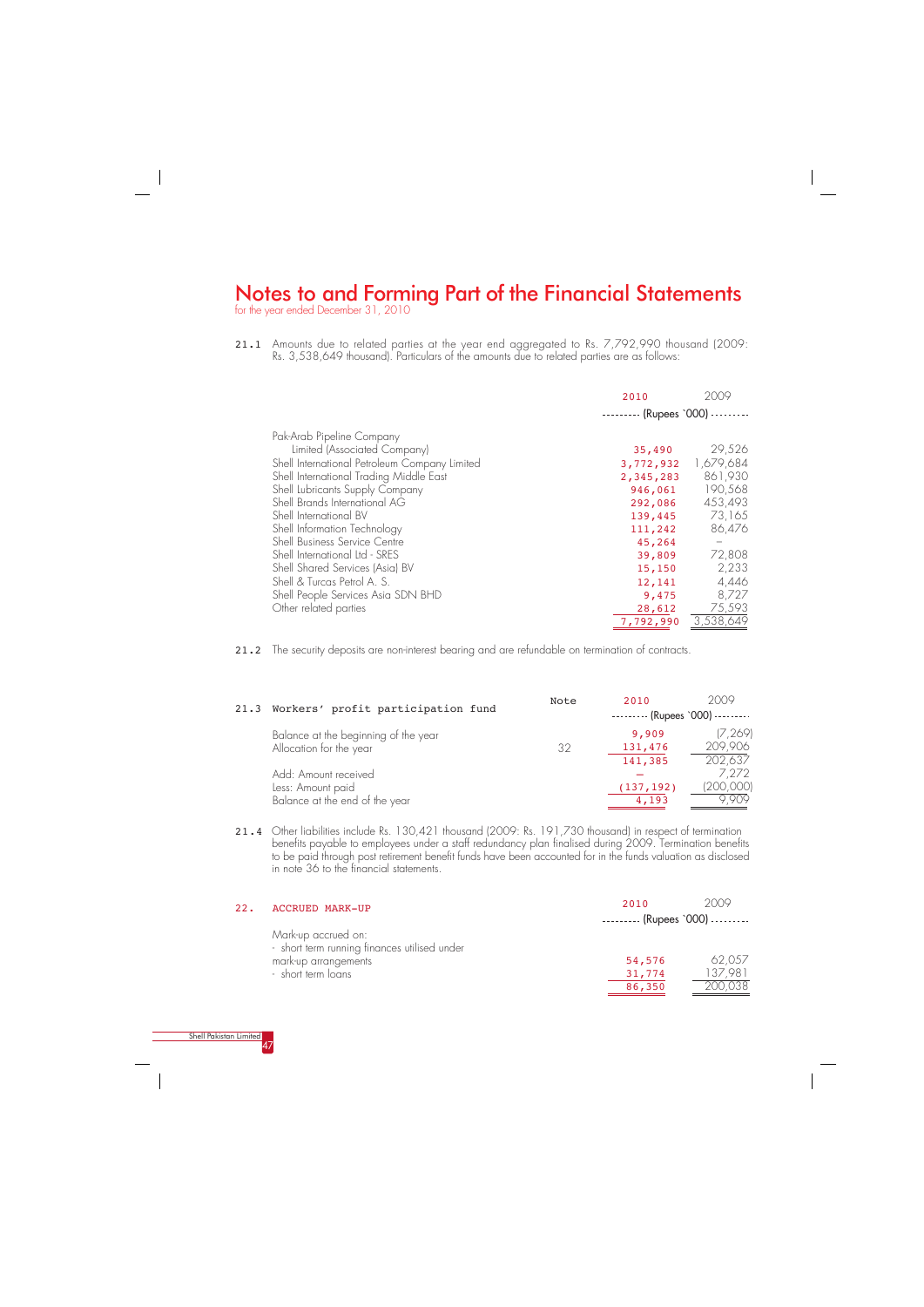

### 23. SHORT TERM RUNNING FINANCES UTILISED UNDER MARK-UP ARRANGEMENTS - Secured

for the year ended December 31, 2010

**Shell Pakistan Limited** 48

23.1 The facilities for short term running finances available from various banks aggregate to Rs. 19,890,000 thousand (2009: Rs 19,650,000 thousand). The rates of mark-up range from Re 0.3937 to Re 0.4485 per Rs 1,000 per day (2009: Re 0.3789 to Re 0.4383 per Rs 1,000 per day). The purchase prices are payable on various dates by October 31, 2011. These arrangements are secured by hypothecation of the Company's stockin-trade, trade debts and other receivables.

24.1 The above loans have been obtained from various banks and carry mark-up at rates ranging from 13.70% to 14.00% (2009: 13.04% to 15.70%) per annum. The loans are repayable by January 31, 2011. These loans are secured by hypothecation of the Company's stock-in-trade, trade debts and other receivables.

#### 25. CONTINGENCIES AND COMMITMENTS

#### 25.1 Contingencies

#### 25.1.1Infrastructure fee

The Sindh Finance Act 1994, prescribed the imposition of an infrastructure fee at the rate of 0.5% of the C&F value of all goods entering or leaving the province of Sindh via sea or air.

The Ministry of Petroleum and Natural Resources (MoPNR) has made a claim relating to the loan arranged by the Government of Pakistan (GoP) to the Company to finance the initial fill of the Pak-Arab Refinery Limited (PARCO) Pipeline. MoPNR has calculated the Company's liability by applying the price prevailing on August 11, 2000 to the quantity of fuel supplied at the time of initial fill.

The Company and several others challenged the levy in constitutional petitions before the High Court of Sindh. These petitions were dismissed as, during their pendency, the nature of the levy was changed by the Government of Sindh through an Ordinance. The Company and others therefore filed civil suits in the High Court of Sindh challenging the amending Ordinance. However, these suits were also dismissed in October 2003. All the plaintiffs preferred intra-court appeals against the dismissal. The intra-court appeals were decided by the High Court in September 2008 wherein it was held that the levy is valid and collectable only from December 12, 2006 onwards and not prior to this date. Being aggrieved by the said judgment, both the Company and the Government of Sindh filed separate appeals before the Supreme Court of Pakistan.

The accumulated levy upto December 12, 2006 (held to be invalid by the High Court) amounts to Rs. 603,000 thousand and from then onwards upto December 31, 2010 amounts to Rs. 1,117,842 thousand (Total Rs. 1,720,842 thousand) (2009: Rs. 1,432,721 thousand). However, based on the legal advice obtained, no provision has been made in these financial statements against the levy as the Company's management expects a favourable outcome.

### 25.1.2PARCO pipeline fill

The Company maintains that its liability is limited only to the extent of Rs. 78,164 thousand (2009: Rs. 78,164 thousand) which is based on the price prevailing at the time of the initial fill and has been fully paid in March 2007.

|     |                                     | Note | 2010                                     | 2009      |
|-----|-------------------------------------|------|------------------------------------------|-----------|
|     |                                     |      | $\cdots$ $\cdots$ (Rupees `000) $\cdots$ |           |
| 24. | SHORT TERM LOANS - Secured          |      |                                          |           |
|     | Short term loans                    | 24 1 | 8,400,000                                | 3,500,000 |
|     | Current maturity of long term loans |      |                                          | 2,500,000 |
|     |                                     |      | 8,400,000                                | 6,000,000 |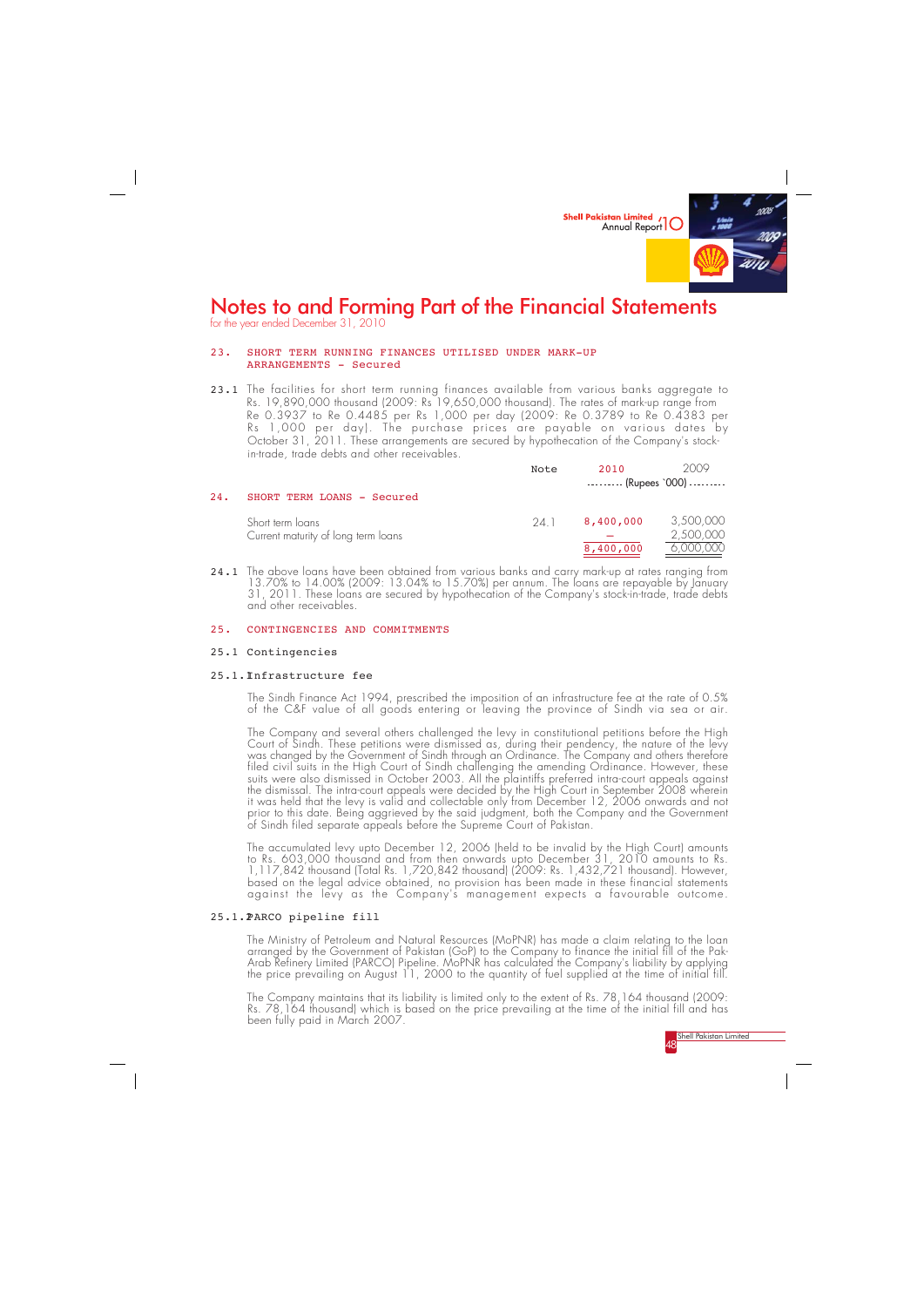for the year ended December 31, 2010



The claim, if calculated on the August 11, 2000 price as indicated by MoPNR, would amount to Rs.294,000 thousand. Based on legal advice obtained, the management is confident that its exposure in this respect amounted to Rs. 78,164 thousand and consequently no provision has been made for the additional demand raised by MoPNR

#### 25.1.3 Others

The aggregate amount of other claims against the Company not acknowledged as debt as at December 31, 2010 amounted to approximately Rs. 1,921,096 thousand (2009: Rs. 1,777,315 thousand).This includes claims by refineries, amounting to Rs. 996,554 thousand (2009: Rs 991,566 thousand) in respect of delayed payment charges. The Company does not acknowledge the claim including for late payment charges as the delayed payment to refineries arose due to the liquidity crisis faced by oil marketing companies over the past few years caused by nonsettlement of price differential claims by the Government of Pakistan.

#### 25.2 Commitments

- a) Capital expenditure contracted for but not incurred as at December 31, 2010 amounted to approximately Rs.196,710 thousand (2009: Rs. 2,372,504 thousand).
- b) Commitments for rentals of assets under operating lease agreements as at December 31, 2010 amounted to Rs. 2,361,356 thousand (2009: Rs. 2,500,559 thousand) payable as follows:

- c) Post-dated cheques have been deposited with the Collector of Customs Port Qasim and Karachi Port Trust in accordance with the Customs' Act 1969 as an indemnity to adequately discharge the liability for the duties and taxes leviable on imports, as required under the Finance Bill 2005. As at December 31, 2010 the value of these cheques amounts to Rs. 6,657,745 thousand (2009: Rs. 9,718,828 thousand). The maturity dates of these cheques extend to June 27, 2011 (2009: June 19, 2010).
- d) Letters of credit and bank guarantees outstanding as at December 31, 2010 amounts to Rs. 4,220,825 thousand (2009: Rs. 2,851,360 thousand).

Less: Trade discounts and rebates

 1,097,243 1,270,508 223,813,592 177,110,208

|     |                                            | 2010                                               | 2009                    |
|-----|--------------------------------------------|----------------------------------------------------|-------------------------|
| 26. | <b>SALES</b>                               | $\cdots$ $\cdots$ (Rupees `000) $\cdots$           |                         |
|     | Local sales<br>Export sales<br>Gross sales | $197,597,00$ 863,727,802<br>224,910,835 78,380,716 | $27,313,827$ 14,652,914 |
|     |                                            |                                                    |                         |

|                                                                                                       | 2010                                                   | 2009                            |
|-------------------------------------------------------------------------------------------------------|--------------------------------------------------------|---------------------------------|
|                                                                                                       | $\cdots$ $\cdots$ (Rupees `000) $\cdots$               |                                 |
| Not later than one year<br>Later than one year and not later than five years<br>Later than five years | 147,548<br>584,816<br>1,628,992<br>2,361,356 2,500,559 | 151,042<br>581,997<br>1,767,520 |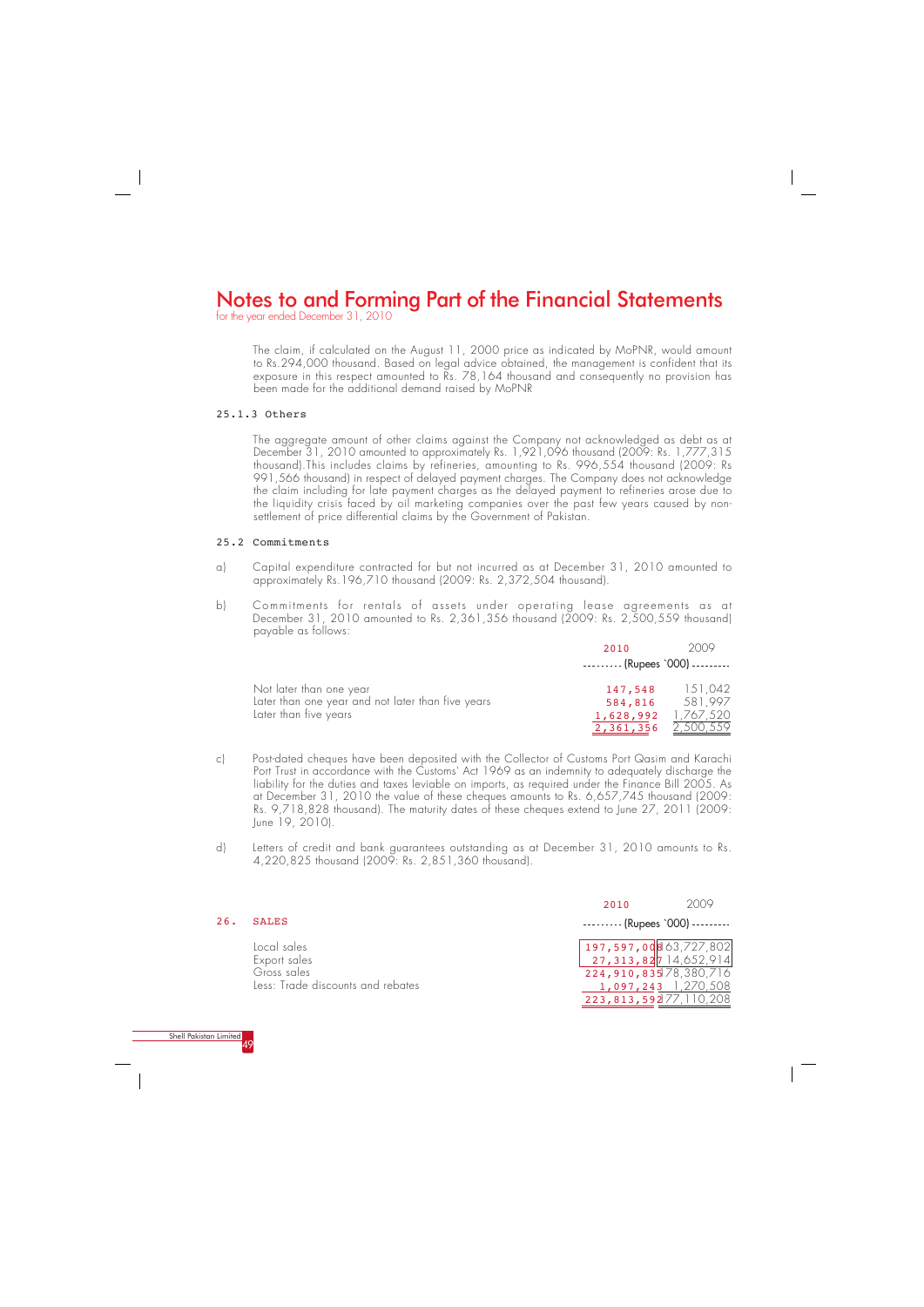

for the year ended December 31, 2010

Shell Pakistan Limited 50

Less: Handling and storage charges recovered Secondary transportation expenses

 $\frac{1}{\sqrt{2}}$ 

|     |                                                                                                                                                                                                                                                                                                                                                                                                                   | Note             | 2010                                                                                                                                                                                                 | 2009                                                                                                                                                                             |
|-----|-------------------------------------------------------------------------------------------------------------------------------------------------------------------------------------------------------------------------------------------------------------------------------------------------------------------------------------------------------------------------------------------------------------------|------------------|------------------------------------------------------------------------------------------------------------------------------------------------------------------------------------------------------|----------------------------------------------------------------------------------------------------------------------------------------------------------------------------------|
|     |                                                                                                                                                                                                                                                                                                                                                                                                                   |                  | -------- (Rupees '000) ---------                                                                                                                                                                     |                                                                                                                                                                                  |
| 27. | <b>OTHER REVENUE</b>                                                                                                                                                                                                                                                                                                                                                                                              |                  |                                                                                                                                                                                                      |                                                                                                                                                                                  |
|     | Licence fee charged to dealers                                                                                                                                                                                                                                                                                                                                                                                    |                  | 406,520                                                                                                                                                                                              | 486,980                                                                                                                                                                          |
| 28. | COST OF PRODUCTS SOLD                                                                                                                                                                                                                                                                                                                                                                                             |                  |                                                                                                                                                                                                      |                                                                                                                                                                                  |
|     | Opening stock of raw and packing materials<br>Raw and packing materials purchased<br>Less: Closing stock of raw and packing materials<br>Raw and packing materials consumed<br>Add: Manufacturing expenses<br>Cost of products manufactured<br>Non-fuel retail purchases<br>Opening stock of finished products<br>Finished products purchased<br>Duties and levies<br>Less: Closing stock of finished<br>products | 12<br>28.1<br>12 | 6, 117, 414 4, 819, 071<br>$(1,000,955)$ $(818,939)$<br>12, 257, 779 8, 122, 434<br>153, 358, 68107, 202, 694<br>24,997,124 34,966,188<br>$(11, 347, 483)$ 2, 257, 779<br>185, 403, 153 43, 097, 916 | 818,939 881,871<br>$\overline{5,935,398}$ 4,882,003<br>$\frac{201,654}{6,137,052}$ $\frac{176,433}{5,058,436}$<br>5,943                                                          |
|     | 28.1 Duties and levies                                                                                                                                                                                                                                                                                                                                                                                            |                  |                                                                                                                                                                                                      |                                                                                                                                                                                  |
|     | Petroleum development levy<br>Carbon duty<br>Customs and excise duty<br>Inland freight equalisation margin<br>Others                                                                                                                                                                                                                                                                                              |                  | 17,744,710 25,248,981<br>24,997,124 34,966,188                                                                                                                                                       | 301,524<br>1,886,442 4,903,360<br>5, 321, 917 4, 346, 010<br>44,055 166,313                                                                                                      |
| 29. | DISTRIBUTION AND MARKETING EXPENSES                                                                                                                                                                                                                                                                                                                                                                               |                  |                                                                                                                                                                                                      |                                                                                                                                                                                  |
|     | Salaries, wages and benefits<br>Staff training<br>Stores and materials<br>Fuel and power<br>Rent, taxes and utilities<br>Repairs and maintenance<br>Insurance<br>Travelling<br>Advertising and publicity<br>Legal and professional charges<br>Communication and stationery<br>Computer expenses<br>Storage and other charges<br>Others                                                                            | 29.1             | 1,160,149<br>44,271<br>63,218<br>291,192<br>293,193<br>91,791<br>182,578<br>185,485<br>107,303<br>24,929<br>21,050<br>98,529<br>41, 174<br>2,614,664                                                 | 902,672<br>9,802 15,380<br>44,988<br>70,177<br>291,107<br>365,369<br>79,660<br>128,656<br>401,551<br>53,209<br>17,681<br>18,806<br>29,364<br>54,533<br>$\overline{2}$ , 473, 153 |

| (30, 968)           | (40,995) |
|---------------------|----------|
| 1,940,362           | 944,195  |
| 4,524,058 3,376,353 |          |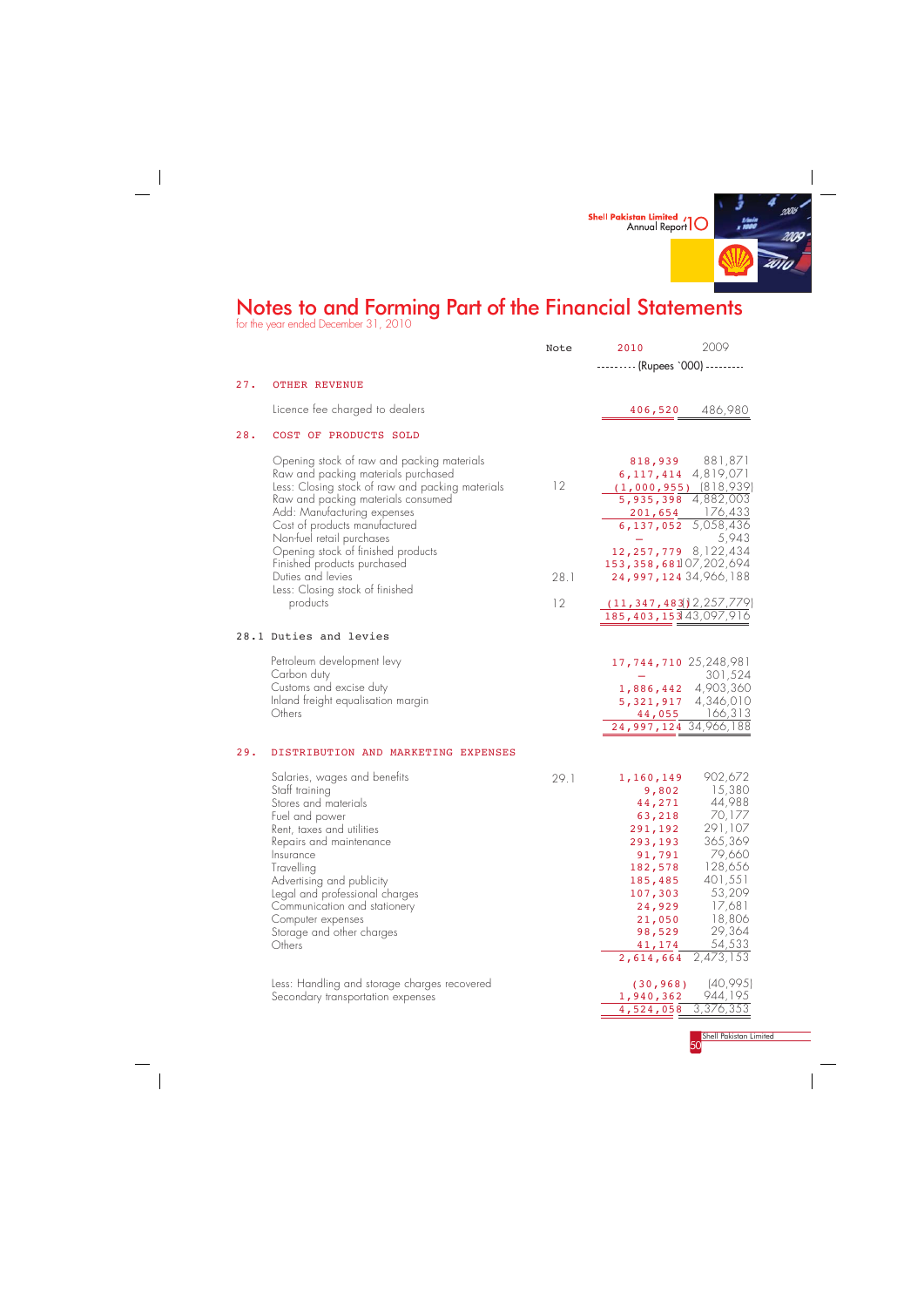for the year ended December 31, 2010



29.1 Salaries, wages and benefits include Rs. 66,439 thousand (2009: Rs. 113,818 thousand) in respect of staff retirement benefits.

|                                | Note                                                                                                                                                                                                                                                                                                                                          | 2010                      | 2009                                                                                                                      |
|--------------------------------|-----------------------------------------------------------------------------------------------------------------------------------------------------------------------------------------------------------------------------------------------------------------------------------------------------------------------------------------------|---------------------------|---------------------------------------------------------------------------------------------------------------------------|
|                                |                                                                                                                                                                                                                                                                                                                                               | --------- (Rupees '000) - |                                                                                                                           |
| ADMINISTRATIVE EXPENSES        |                                                                                                                                                                                                                                                                                                                                               |                           |                                                                                                                           |
| Salaries, wages and benefits   | 30.1                                                                                                                                                                                                                                                                                                                                          | 556,974                   | 708,272                                                                                                                   |
|                                |                                                                                                                                                                                                                                                                                                                                               |                           | 8,986                                                                                                                     |
|                                |                                                                                                                                                                                                                                                                                                                                               |                           | 189                                                                                                                       |
|                                |                                                                                                                                                                                                                                                                                                                                               |                           | 27,319                                                                                                                    |
|                                |                                                                                                                                                                                                                                                                                                                                               |                           | 54,617                                                                                                                    |
|                                |                                                                                                                                                                                                                                                                                                                                               |                           | 21,155                                                                                                                    |
|                                |                                                                                                                                                                                                                                                                                                                                               |                           | 4,781                                                                                                                     |
|                                |                                                                                                                                                                                                                                                                                                                                               |                           | 57,896                                                                                                                    |
|                                |                                                                                                                                                                                                                                                                                                                                               |                           | 22,311                                                                                                                    |
|                                |                                                                                                                                                                                                                                                                                                                                               |                           |                                                                                                                           |
|                                |                                                                                                                                                                                                                                                                                                                                               |                           |                                                                                                                           |
|                                |                                                                                                                                                                                                                                                                                                                                               | 183,880                   | 157,969                                                                                                                   |
| Legal and professional charges |                                                                                                                                                                                                                                                                                                                                               | 232,214                   | 212,806                                                                                                                   |
| Communication and stationery   |                                                                                                                                                                                                                                                                                                                                               | 378,314                   | 224,164                                                                                                                   |
| Computer expenses              |                                                                                                                                                                                                                                                                                                                                               |                           | 187,717 121,968                                                                                                           |
| Depreciation - tangible assets |                                                                                                                                                                                                                                                                                                                                               | 777,417                   | 724,888                                                                                                                   |
|                                |                                                                                                                                                                                                                                                                                                                                               | 189,795                   | 6,286                                                                                                                     |
|                                |                                                                                                                                                                                                                                                                                                                                               | 3,695,715 3,854,721       |                                                                                                                           |
|                                |                                                                                                                                                                                                                                                                                                                                               |                           |                                                                                                                           |
| from related parties           |                                                                                                                                                                                                                                                                                                                                               | (15, 910)                 | (8, 516)                                                                                                                  |
|                                |                                                                                                                                                                                                                                                                                                                                               |                           |                                                                                                                           |
|                                | Staff training<br>Stores and materials<br>Fuel and power<br>Rent, taxes and utilities<br>Repairs and maintenance<br>Insurance<br>Travelling<br>Advertising and publicity<br>Technical service fee<br>Trade marks and manifestations<br>licence fee<br>Amortisation - intangible assets<br>Less: Costs recovered under Service Level Agreement | 4.2<br>5                  | 3,978<br>19,088<br>33,584<br>18,592<br>33,014<br>5,278<br>41,228<br>2,419<br>$1,032,223$ 1,501,114<br>3,679,805 3,846,205 |

 $\frac{527,448}{\ }$ 492,001

31.1 During the year, management conducted a detailed review of old outstanding liabilities. After due verification, liabilities not deemed as payable were written back in the profit and loss account.

30.1 Salaries, wages and benefits include Rs. 29,898 thousand (2009: Rs. 125,372 thousand) in respect of staff retirement benefits and Rs. 105,276 thousand (2009: Rs. 191,730 thousand) in respect of termination benefits payable to employees under a staff redundancy plan finalized during the year.  $2000$ **Note**

|     |                                                                                       | <b>Note</b> | 2010                                   | 2009              |
|-----|---------------------------------------------------------------------------------------|-------------|----------------------------------------|-------------------|
|     |                                                                                       |             | --------- (Rupees '000) ---------      |                   |
| 31. | OTHER OPERATING<br>INCOME                                                             |             |                                        |                   |
|     | Income from financial assets / liabilities                                            |             |                                        |                   |
|     | Reversal of provision for impairment<br>of trade debts                                | 13.3        | 79,571                                 | 161,595           |
|     | Reversal of asset retirement obligation<br>Liabilities no longer payable written back | 20<br>31.1  | 32,651<br>213,355                      | 241,834           |
|     | Mark-up on short-term deposits<br>Mark-up on delayed payments                         |             | 52,471                                 | 30,380<br>4,126   |
|     | Income from non-financial assets                                                      |             |                                        |                   |
|     | Sundries                                                                              |             | 149,400<br>$\sim$ $\sim$ $\sim$ $\sim$ | 54,066<br>100.001 |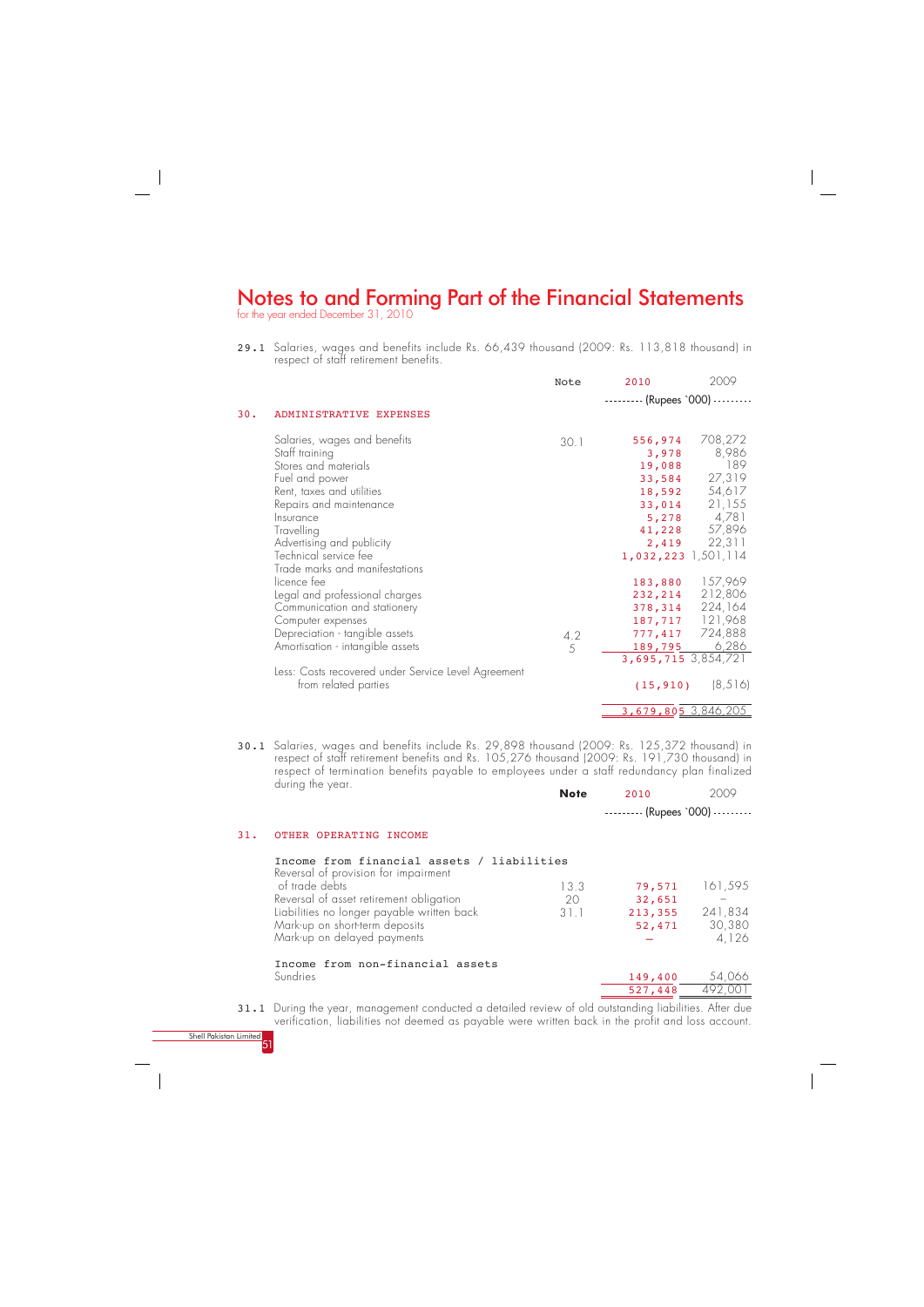

for the year ended December 31, 2010

Shell Pakistan Limited 52

<u>261</u> 3,479

|      |                                                                                                                             | Note | 2010                         | 2009                         |  |
|------|-----------------------------------------------------------------------------------------------------------------------------|------|------------------------------|------------------------------|--|
|      |                                                                                                                             |      | -- (Rupees `000) -           |                              |  |
| 32.  | OTHER OPERATING EXPENSES                                                                                                    |      |                              |                              |  |
|      | Workers' profit participation fund<br>Workers' welfare fund<br>Exchange loss                                                | 21.3 | 131,476<br>49,961<br>245,078 | 209,906<br>78,200<br>418,327 |  |
|      | Provision for impairment of trade debts<br>Other receivables written off                                                    | 13.3 | 173,712                      | 124,907<br>15,104            |  |
|      | Provision for impairment of operating assets<br>Auditors' remuneration<br>Loss on disposal of property, plant and equipment | 32.1 | 4,693<br>4,052               | 88,811<br>3,479<br>11,814    |  |
|      | Write off of operating assets<br>Donations<br>Others                                                                        | 32.2 | 98,922<br>30,695             | 282,487<br>27,055<br>24,900  |  |
|      |                                                                                                                             |      | 738,589                      | ,284,990                     |  |
|      |                                                                                                                             |      |                              |                              |  |
| 32.1 | Auditors<br>remuneration                                                                                                    |      |                              |                              |  |
|      | Audit fee<br>Fee for substantiating Inland Freight                                                                          |      | 2,700                        | 2,300                        |  |
|      | Equalisation Margin<br>Audit of Provident, Pension, Gratuity                                                                |      | 540                          | 313                          |  |
|      | and Workers' profit participation funds<br>Special certifications and sundry                                                |      | 190                          | 255                          |  |
|      | advisory services<br>Out of pocket expenses                                                                                 |      | 903<br>360                   | 350<br>261                   |  |

32.2 Interest of the Directors or their spouses in the donations made during the year is as follows:

The Aga Khan University Hospital and Medical College

| Name of Donee and address                                                                         | Names of interested Directors and<br>nature of interest                                                                | 2010<br>$---(Rupees '000)$ |       |
|---------------------------------------------------------------------------------------------------|------------------------------------------------------------------------------------------------------------------------|----------------------------|-------|
| Shell LiveWIRE Trust<br>(Shell House, 6 Ch.<br>Khaliguzzaman Road,<br>Karachil                    | Mr. Zaiviji Ismail bin Abdullah -<br>Chairman Board of Trustees<br>Mr. Yousuf Ali - Trustee<br>Mr. Gary Fisher Trustee | 2,000                      | 2,000 |
| The Layton Rahmatulla<br>Benevolent Trust<br>(37-C, Phase II, Sunset<br>Lane No. 4, DHA, Karachi) | Mr. Rafi H. Basheer - Trustee<br>Mr. Zaiviji Ismail bin Abdullah - Trustee<br>Mr. Farrokh K. Captain - Trustee         | 3,000                      | 3,000 |
| The Kidney Centre Post<br>Graduate Training Institute<br>172/R, Rafiqui Shaheed<br>Road, Karachil | Mr. Zaiviji Ismail bin Abdullah<br>- Member, Board of Governors                                                        | 6,000                      | .000  |

 $^{-}$ 

Mr. Zaiviji Ismail bin Abdullah - Member, Resource Development Committee



 $\frac{4,693}{\frac{4}{\sqrt{21}}}}$ 

—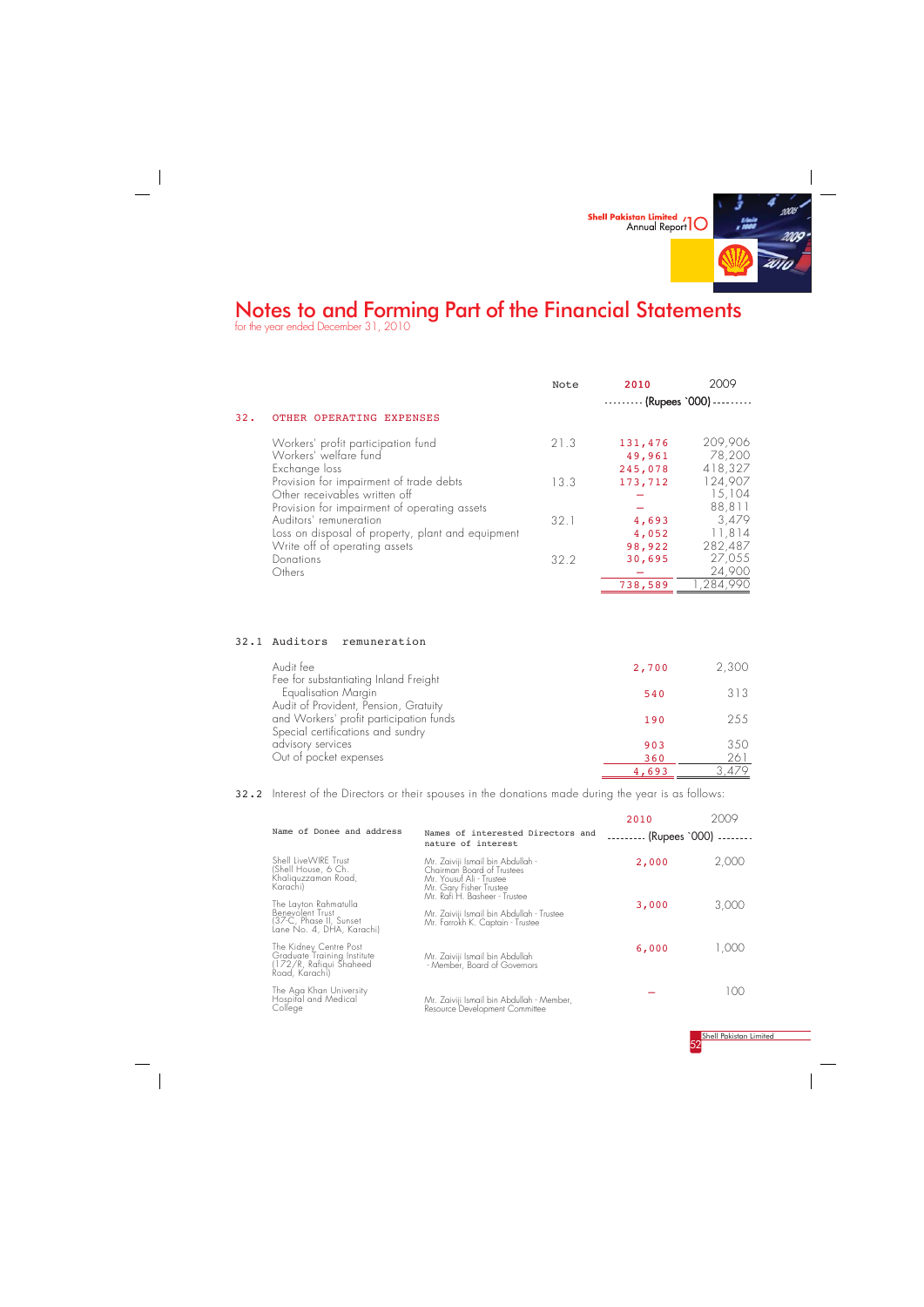for the year ended December 31, 2010

#### 33. FINANCE COSTS Bank charges Accretion expense Mark-up on short-term running finances, short-term loans and long-term loans Finance charge on liabilities against assets subject to finance lease 34. TAXATION Current - for the period - for prior periods **Deferred** 34.1 Relationship between tax expense and accounting profit Accounting profit before taxation Tax rate Tax on accounting profit Tax effect of lower tax on certain income of the Company Tax impact on account of lower tax rate on share of profit of associate Current tax reversal in respect of prior years Deferred tax charge in respect of prior years Minimum tax Write-off of carry forward losses **Others** Tax expense for the year Note 186,790 7,717 1,065,444 1,243,998 4,726 1,264,677 1,401,211 1,087,055 778,934 — 341,448 1,428,503 1,347,061 118,341 32,913 5,959 (187,173) 755,300 3,044,085 3,910,009 35% 1,065,430 1,368,503 (353,998) (510,892) (149,002) (106,146) — — 751,011 115,062 — 1,428,503 35% (187,173) 213,298 568,179 √ 1,292 1,347,061 20 35. EARNINGS PER SHARE

|                        | $--- - - -$ Rupees ------ |       |
|------------------------|---------------------------|-------|
| Earnings per share     | 23.59                     | 37.42 |
| Shell Pakistan Limited |                           |       |
|                        |                           |       |

### 35.1 Basic

 Weighted average number of ordinary shares in issue during the year

| Profit after taxation attributable to ordinary |                           |                     |
|------------------------------------------------|---------------------------|---------------------|
| shareholders                                   |                           | 1,615,582 2,562,948 |
|                                                | $--- No.$ of Shares $---$ |                     |
| Weighted average number of ordinary shares     | 68,487,913 68,487,913     |                     |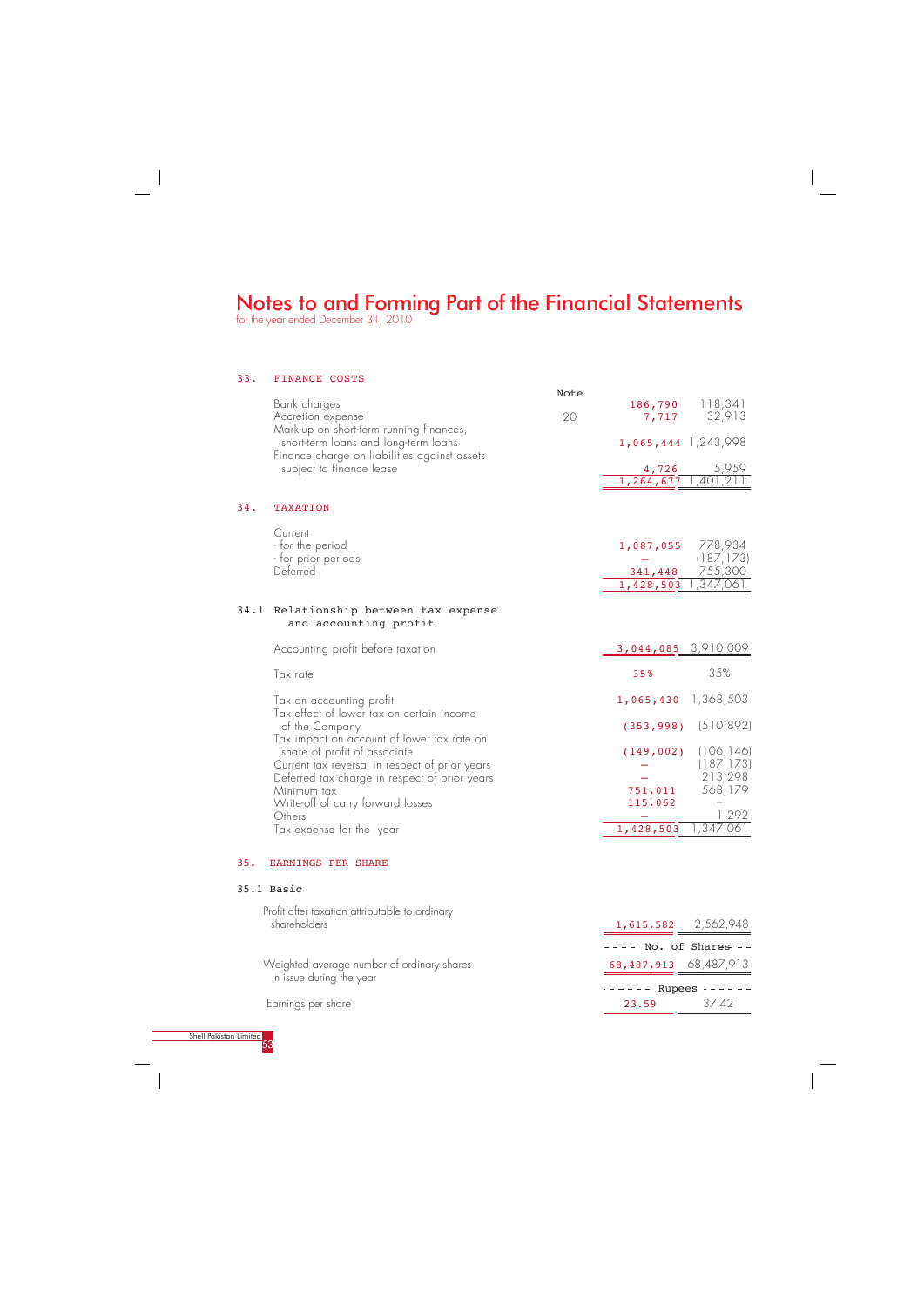

for the year ended December 31, 2010

There were no convertible potential ordinary shares in issue as at December 31, 2010 and December 31, 2009.

#### 35.2 Diluted

 $\overline{\phantom{a}}_1$ 

### 36. EMPLOYEE BENEFITS

### 36.1 Pension & Gratuity

As mentioned in note 2.14, the Company operates funded gratuity and pension schemes for all its employees. Contributions are made to these schemes on the basis of actuarial recommendations. The latest actuarial valuation was carried out as at December 31, 2010.

### 36.1.1Actuarial assumptions

The following significant assumptions were used in the valuation of these schemes:

|                                                          | 2010                 | 2009  |
|----------------------------------------------------------|----------------------|-------|
|                                                          | $\ldots$ % per annum |       |
| - Expected per annum rate of increase in future salaries | 12.00                | 1060  |
| - Discount rate                                          | 14,25                | 12.75 |
| - Expected per annum rate of return on plan assets       | 14,25                | 12.75 |

#### 36.1.2 Balance sheet reconciliation

|                                                                                                                           | Note |         | 2010                                                                     |       |                               |                            |                                      |                 |                                                      |          | 2009                 |  |  |  |
|---------------------------------------------------------------------------------------------------------------------------|------|---------|--------------------------------------------------------------------------|-------|-------------------------------|----------------------------|--------------------------------------|-----------------|------------------------------------------------------|----------|----------------------|--|--|--|
|                                                                                                                           |      |         | Management<br>Non-Management                                             |       |                               | Total<br>Management        |                                      | Non-Management  |                                                      | Total    |                      |  |  |  |
|                                                                                                                           |      |         | Pension GratuityPension Gratuity<br>------------- (Rupees                |       | $000 - - - - - - - - - - - -$ |                            | Pension                              |                 | Gratuity Pension Gratuity<br>(Rupees '000) - - - - - |          |                      |  |  |  |
| Fair value of plan assets                                                                                                 |      |         | $36.1.3$ 1,805,018 (22,20210,036                                         |       |                               | 85,266 1,878,118 1,611,406 |                                      | 73,814 8,700    |                                                      | 83,741   | 1.777.661            |  |  |  |
| Tess: Present value of<br>defined benefit obligation                                                                      |      |         | $36.1.4$ (1,639,691)(312,376) (4) (61,08102,013,152)(1,504,137)(347,424) |       |                               |                            |                                      |                 | (4)                                                  |          | (52,298) (1,903,863) |  |  |  |
| Surplus / (deficit)                                                                                                       |      |         | 165, 327 (334, 578) 10, 032                                              |       | 24,185                        |                            | $(135, 034)$ 107,269 (273,610) 8,696 |                 |                                                      | 31.443   | (126, 202)           |  |  |  |
| Actuarial losses / (gains) to be<br>recognised in future periods<br>in accordance with the<br>Company's accounting policy |      | 74,012  | 37,719                                                                   | (285) | (3, 250)                      | 108,196                    | 102.808                              | 67,778          | $\qquad \qquad -$                                    | (10.794) | 159,792              |  |  |  |
| Asset / (liability) in respect of<br>staff retirement benefit schemes                                                     |      | 239,339 | (296.859)9,747                                                           |       | 20,935                        |                            | $(26, 838)$ 210,077                  | (205,832) 8,696 |                                                      | 20.649   | 33,590               |  |  |  |

Shell Pakistan Limited<br>54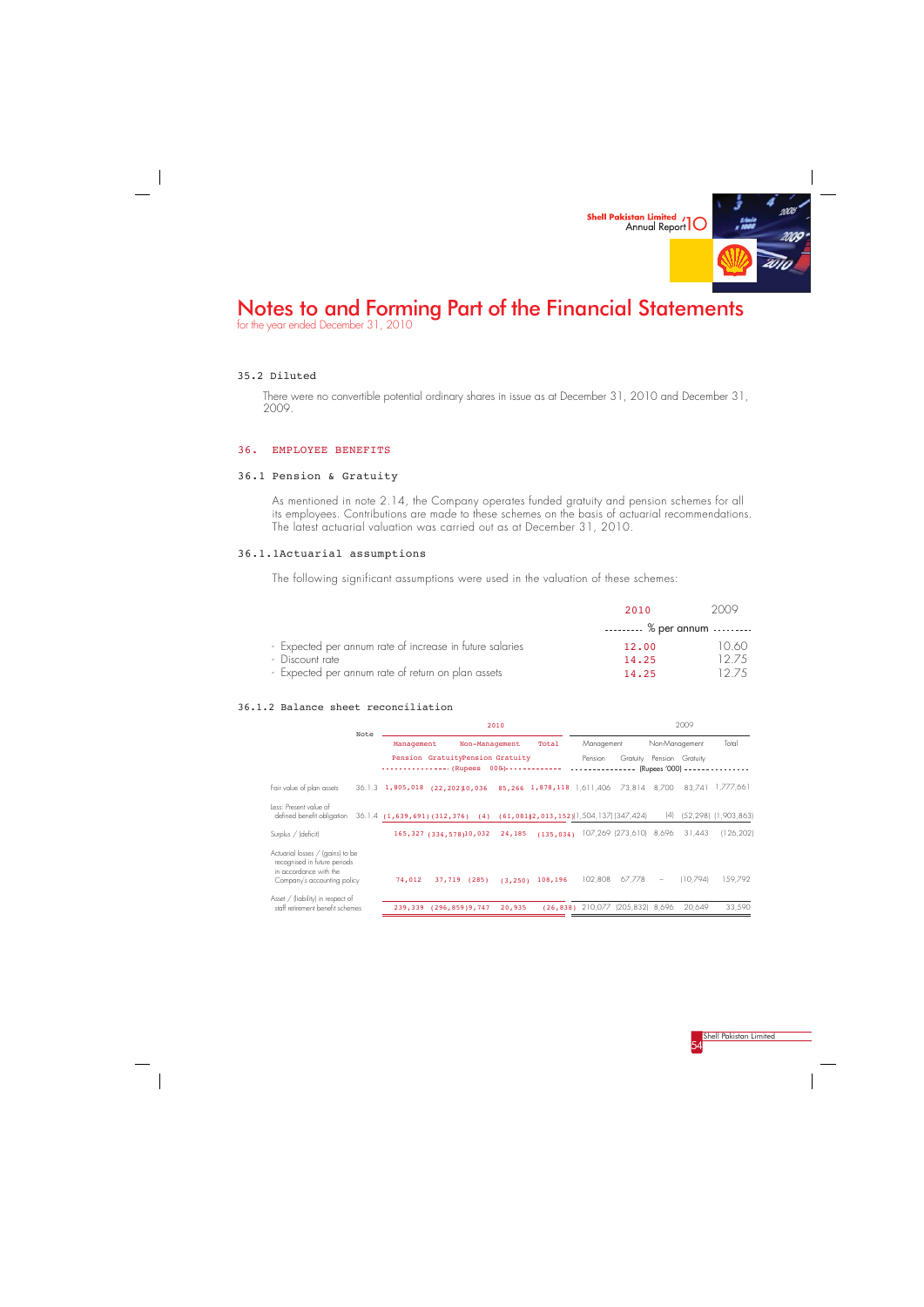## Notes to and Forming Part of the Financial Statements for the year ended December 31, 2010



### 36.1.3 Movement in the fair value of plan assets

|                                                           | 2010                                                                                       | 2009                                                                         |
|-----------------------------------------------------------|--------------------------------------------------------------------------------------------|------------------------------------------------------------------------------|
|                                                           | Non-Management<br>Total<br>Management                                                      | Non-Management<br>Total<br>Management                                        |
|                                                           | Pension GratuityPensionGratuity                                                            | Gratuity Pension<br>Gratuity<br>Pension                                      |
|                                                           | ---------------- (Rupees 000)------------- ----------------- (Rupees '000) --------------- |                                                                              |
| Fair value of plan assets at the<br>beginning of the year | 1,611,406 73,814 8,700 83,741 1,777,661                                                    | 1,334,453 59,856 6,620<br>59,551<br>1.460.480                                |
| Expected return on plan assets                            | 1,900 1,051 9,747<br>176,140<br>188,838                                                    | 5,695<br>1,008<br>199.363<br>10.319<br>216,385                               |
| Contribution by the Company                               | 98,018<br>22,467<br>69<br>120,554<br>$\overline{\phantom{a}}$                              | 784<br>77,685 21,875<br>100,344<br>$\hspace{0.1mm}-\hspace{0.1mm}$           |
| Contribution by the employees                             | 11,772<br>11,772                                                                           | $11.319 -$<br>11,319                                                         |
| Benefits paid during the year                             | $(115, 583)(146, 231)$ $(3)$ $(2, 406)$ $(264, 223)$                                       | $(69, 393)$ $(36, 356)$<br>(2,406)<br>(108, 155)<br>$\overline{\phantom{a}}$ |
| Actuarial gains / (losses)<br>on plan assets              | 23,265<br>25,848<br>288<br>(5, 885)<br>43,516                                              | 97,288<br>57,979 22,744 1,072<br>15.493                                      |
| Fair value of plan assets at the<br>end of the year       | 1,805,018 (22,20210,036 85,266 1,878,118                                                   | 83,741 1,777,661<br>8,700<br>1,611,406 73,814                                |

## 36.1.4 Movement in the present value of defined benefit obligation

|                                                             |                   |                           | 2010                         |                                 |                                                                                     |                     |           | 2009                     |                           |                       |
|-------------------------------------------------------------|-------------------|---------------------------|------------------------------|---------------------------------|-------------------------------------------------------------------------------------|---------------------|-----------|--------------------------|---------------------------|-----------------------|
|                                                             |                   | Management Non-Management |                              |                                 | Total                                                                               | Management          |           |                          | Non-Management            | Total                 |
|                                                             |                   |                           |                              | Pension GratuityPensionGratuity |                                                                                     | Pension             |           |                          | Gratuity Pension Gratuity |                       |
|                                                             |                   |                           |                              |                                 | -------------- (Rupees 000)------------- --------------- (Rupees '000) ------------ |                     |           |                          |                           |                       |
| Present value of obligation at the<br>beginning of the year | 1,504,137 347,424 |                           |                              |                                 | 4 52,298 1,903,863                                                                  | 1,301,260 169,793   |           | $\overline{\phantom{a}}$ |                           | 47,507 1,518,560      |
| Current service cost                                        |                   | 88,787 17,250             | $\overline{\phantom{m}}$     | 2,177                           | 108,214                                                                             | 82,743              | 17,716    | $\overline{\phantom{m}}$ | 2,108                     | 102,567               |
| Interest cost                                               |                   | 193,138 21,270            | $\qquad \qquad \blacksquare$ | 6,519                           | 220,927                                                                             | 202,856             | 24,366    | $\overline{\phantom{a}}$ | 7,416                     | 234,638               |
| Benefits paid during the year                               |                   |                           |                              |                                 | $(115, 583)(146, 231)$ (3) $(2, 406)$ (264, 223)                                    | (69, 393)           | (36, 356) | $\overline{\phantom{m}}$ |                           | $(2,406)$ $(108,155)$ |
| Past service cost                                           |                   |                           |                              | 1,970                           | 1,970                                                                               |                     |           |                          |                           |                       |
| Actuarial losses / (gains) on obligation                    | 8,045             | 7,633                     | 3                            | 523                             | 16,204                                                                              | 99,893              | 663       | $\Delta$                 | (2.327)                   | 98,233                |
| Settlements                                                 |                   |                           |                              |                                 |                                                                                     | (9,606)             | 11.685    | $\overline{\phantom{a}}$ |                           | 2,079                 |
| Curtailments                                                |                   | $(38, 833)$ 65,030        |                              |                                 | 26,197                                                                              | $(103,616)$ 159,557 |           |                          |                           | 55,941                |
| Present value of obligation                                 |                   |                           |                              |                                 |                                                                                     |                     |           |                          |                           |                       |
| at the end of the year                                      | 1,639,691 312,376 |                           | 4                            |                                 | 61,081 2,013,152                                                                    | 1,504,137 347,424   |           | 4                        |                           | 52,298 1,903,863      |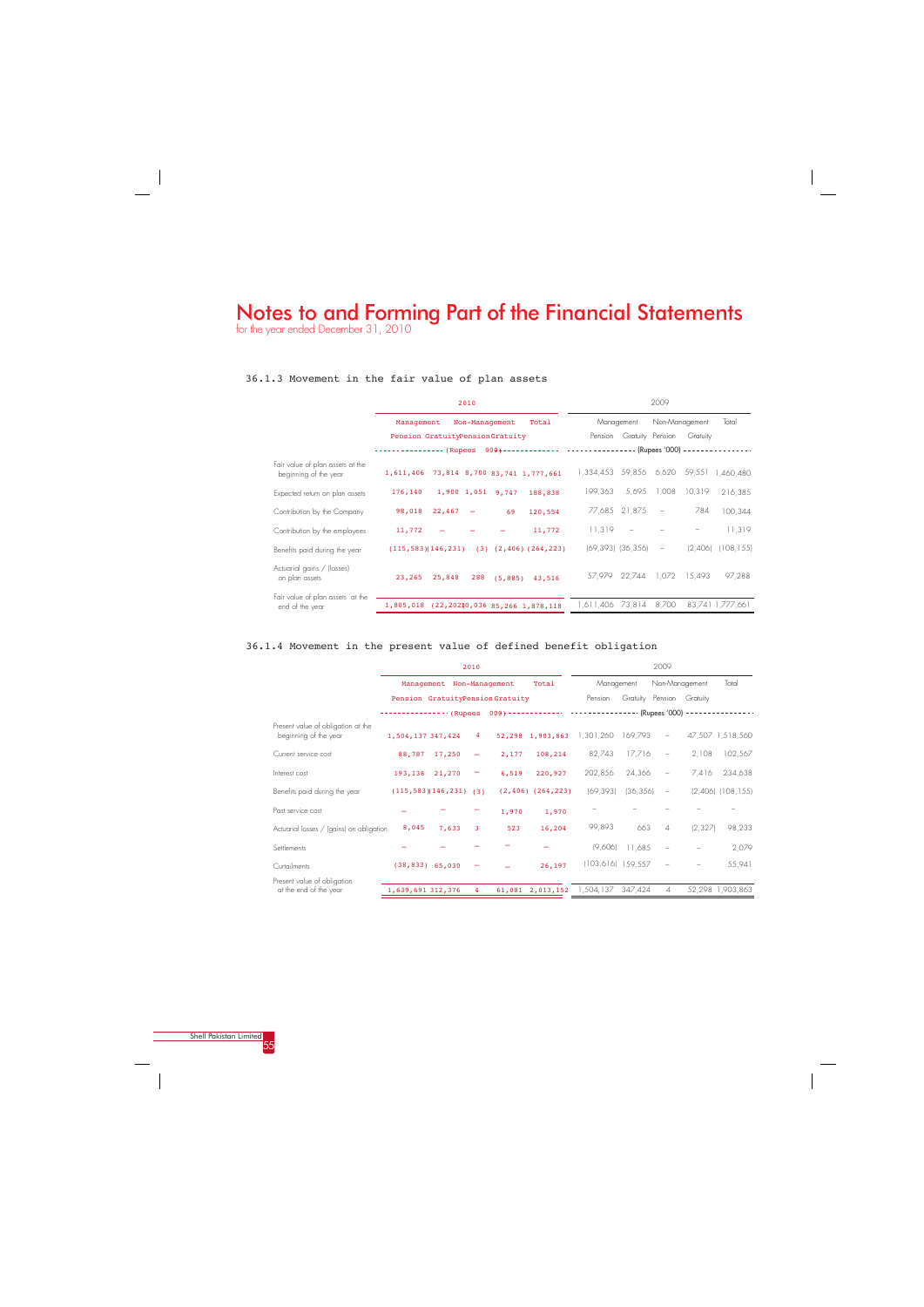

For the Year Ended December 31, 2010

 $\overline{\phantom{a}}$ 

### 36.1.5 Amount recognised in the profit and loss account

| Total                                                                                                                                          |
|------------------------------------------------------------------------------------------------------------------------------------------------|
|                                                                                                                                                |
|                                                                                                                                                |
|                                                                                                                                                |
| 102,567                                                                                                                                        |
| 234,638                                                                                                                                        |
| (216, 385)                                                                                                                                     |
|                                                                                                                                                |
| 2,079                                                                                                                                          |
| 55,941                                                                                                                                         |
| 36,347                                                                                                                                         |
| (11, 319)                                                                                                                                      |
| 203,868                                                                                                                                        |
| 313,673                                                                                                                                        |
| Pension Gratuity<br>--------------- (Rupees 000)------------- ----------------- (Rupees '000) ------<br>$(5,695)$ $(1,008)$ $(10,319)$<br>(31) |

## 36.1.6 Movement in the asset / (liability) recognised in the balance sheet

|                                                                     | 2010                                 |                   |            |                   | 2009                            |            |
|---------------------------------------------------------------------|--------------------------------------|-------------------|------------|-------------------|---------------------------------|------------|
|                                                                     | Non-Management<br>Management         | Total             | Management |                   | Non-Management                  | Total      |
|                                                                     | Pension GratuityPensionGratuity      |                   | Pension    | Gratuity          | Pension<br>Gratuity             |            |
|                                                                     | $--------- (Rupees 000)------------$ |                   |            |                   | -- (Rupees '000) ---------      |            |
| Balance at the beginning of year                                    | $(205, 832)8, 696$ 20,649<br>210,077 | 33,590            | 104,862    | 4,689             | 7,729 19,834                    | 137,114    |
| Net (charge)/reversal for the year                                  | (68, 756) (113, 494)1, 051           | (180, 982)<br>217 | 27,530     | (232, 396)        | 31<br>967                       | (203, 868) |
| Contributions by the Company                                        | 98,018<br>22,467                     | 120,554<br>69     | 77,685     | 21,875            | 784<br>$\overline{\phantom{m}}$ | 100,344    |
| Asset/(liability) in respect of staff<br>retirement benefit schemes | (296, 859)9, 747, 20, 935<br>239,339 | (26, 838)         |            | 210,077 (205,832) | 8,696 20,649                    | 33,590     |
| Current account balance with funds                                  | 37,181 104,946                       | 142,127           | (25)       | 18,402            |                                 | 18,377     |
|                                                                     | (191, 913)9, 747, 20, 935<br>276,520 | 115,289           |            | 210,052 (187,430) | 8,696 20,649                    | 51,967     |

<mark>Shell Pakistan Limited</mark><br>56

 $\frac{1}{\sqrt{2}}$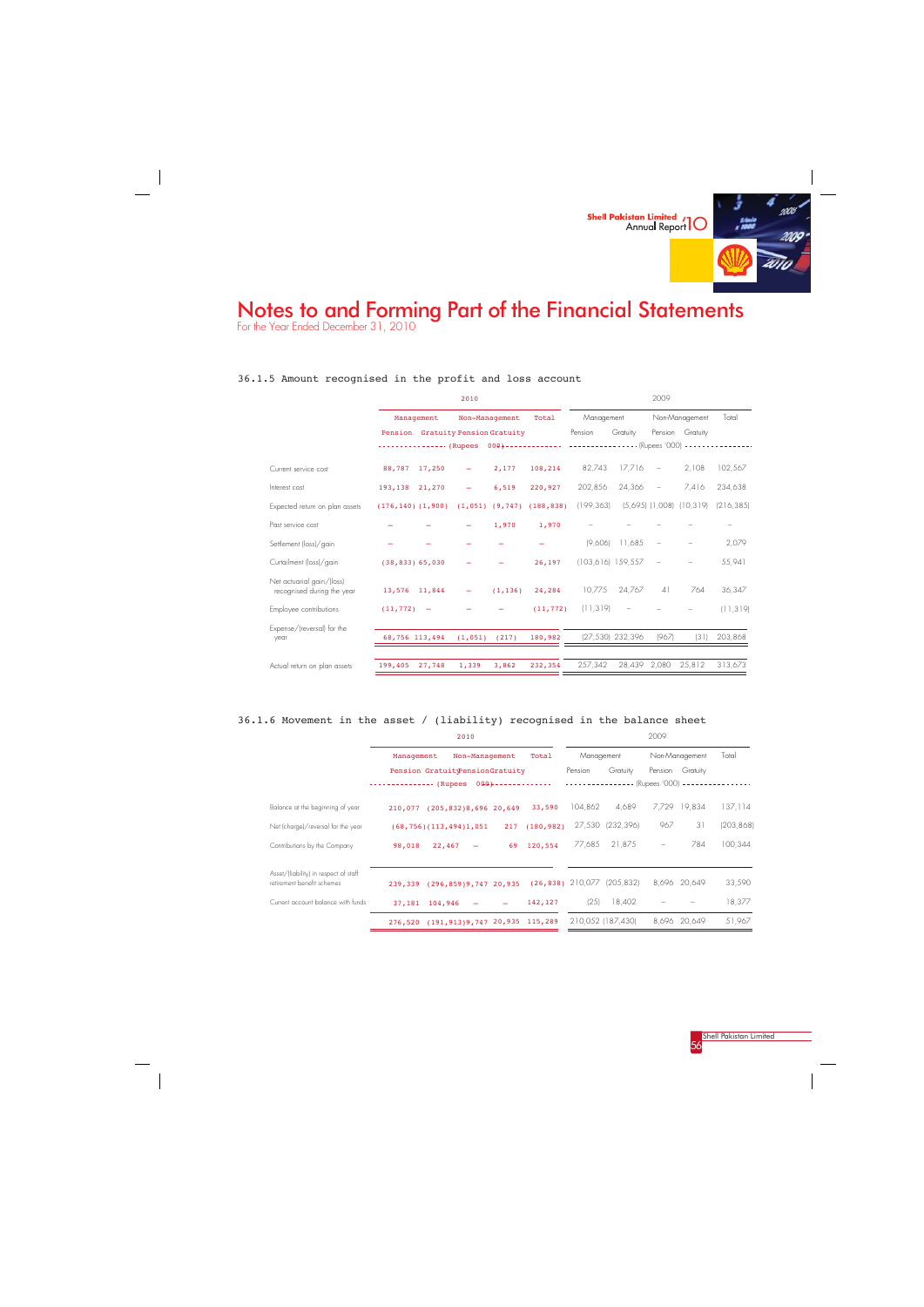36.1.8 Expected contributions to the above schemes for the year ending December 31, 2011 is Rs. 133,000 thousand.

36.1.9 The balances due from / payable to the funds are interest free and repayable on demand.

36.1.10The break-up of balance receivable from staff retirement benefit schemes is:

# Notes to and Forming Part of the Financial Statements

for the year ended December 31, 2010



### 36.1.7 Plan assets comprised of the following

|                                   | 2010                                                                                       |                                 |                |  | 2009                                   |                |           |       |                  |                        |
|-----------------------------------|--------------------------------------------------------------------------------------------|---------------------------------|----------------|--|----------------------------------------|----------------|-----------|-------|------------------|------------------------|
|                                   | Management                                                                                 |                                 | Non-Management |  | Total                                  | Management     |           |       | Non-Management   | Total                  |
|                                   |                                                                                            | Pension GratuityPensionGratuity |                |  |                                        | Pension        | Gratuity  |       | Pension Gratuity |                        |
|                                   | ---------------- (Rupees 000)------------- ----------------- (Rupees '000) --------------- |                                 |                |  |                                        |                |           |       |                  |                        |
| PIB's. TFC's etc                  | 970,792                                                                                    |                                 |                |  | 38,898 5,958 40,3441,055,992           | 982.672 47.572 |           |       |                  | 7.746 67.410 1.105.400 |
| Mutual Fund Units                 | 141,346                                                                                    | 43,033 697 11,413 196,489       |                |  |                                        | 132.576        | 40.091    | 681   | 11.930           | 185.278                |
| Cash                              | 730,061                                                                                    |                                 |                |  | 813 3,381 33,509 767,764               | 496.158        | 4.556     | 273   | 4.401            | 505.388                |
| Receivable and (payable) balances |                                                                                            |                                 |                |  | $(37, 181)(104, 946)$ - $(142, 127)$ - |                | (18, 405) | $ -$  |                  | (18, 405)              |
|                                   | 1,805,018 (22,202)10,036 85,2661,878,118 1.611.406                                         |                                 |                |  |                                        |                | 73.814    | 8.700 |                  | 83.741 1.777.661       |

|                                                                                                                                       | 2010                                     | 2009           |
|---------------------------------------------------------------------------------------------------------------------------------------|------------------------------------------|----------------|
|                                                                                                                                       | $\cdots$ $\cdots$ (Rupees `000) $\cdots$ |                |
| Total balance receivable in respect of defined benefit schemes<br>Total balance receivable in respect of defined contribution schemes | 115,289<br>77,369                        | 51,967<br>89.5 |
|                                                                                                                                       | 192,658                                  | 52,862         |

### 36.2 Post retirement medical benefits

The Company also provides post retirement medical benefits to its management staff. Actuarial valuation of the scheme is carried out annually. The amount recognized in the balance sheet is based on a valuation carried out as at the balance sheet date and is as follows:

|                                                                                     | 2010                               | 2009  |
|-------------------------------------------------------------------------------------|------------------------------------|-------|
| 36.2.1 Actuarial assumptions                                                        | ---------- (Percentage) ---------- |       |
| The following significant assumptions were used in the<br>valuation of this scheme: |                                    |       |
| Discount rate<br>$\overline{\phantom{a}}$                                           | 14.25                              | 12.75 |
| - Expected long-term rate of increase in medical cost                               | 8.75                               | 7.38  |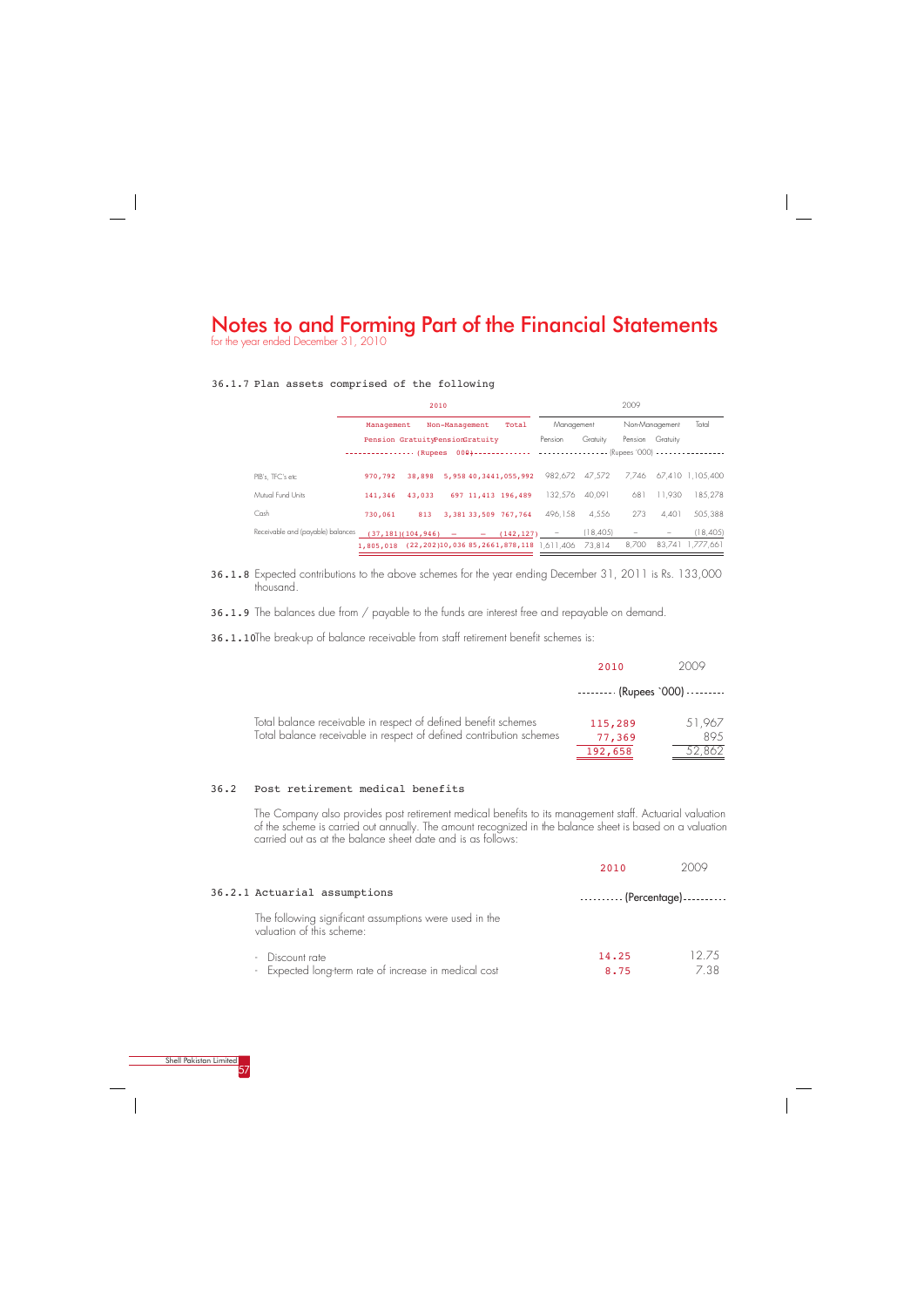

for the year ended December 31, 2010

 $\sim$  1



### 36.2.3Movement in the liability recognised in the balance sheet

|                                                                                                           | 2010      | 2009                            |
|-----------------------------------------------------------------------------------------------------------|-----------|---------------------------------|
| 36.2.2Amount recognised in the balance sheet                                                              |           | (Rupees `000) - - - - - - - - - |
| Present value of defined benefit obligation                                                               | 58,302    | 53,814                          |
| Less: Fair value of plan assets                                                                           | 58,302    | 53,814                          |
| Actuarial losses to be recognised in future periods in accordance<br>with the Company's accounting policy | (21, 429) | 22,707                          |
| Liability recognised at the end of the year                                                               | 36,873    |                                 |

## 36.2.4Amount recognised in the profit and loss account

| Balance at the beginning of the year | 31,107  | 29,287   |
|--------------------------------------|---------|----------|
| Add: Charge for the year             | 10,387  | 6.003    |
| Less: Payments during the year       | (4,621) | (4, 183) |
| Balance at the end of the year       | 36,873  | 31,107   |

| Current service cost                      | 1,315  | 1,172   |
|-------------------------------------------|--------|---------|
| Interest cost                             | 6,576  | 6,279   |
| Settlement gain                           |        | (238)   |
| Curtailment gain                          |        | (3,168) |
| Actuarial loss recognised during the year | 2,496  | .958    |
|                                           | 10,387 | .UU.    |

36.2.5The effect of a 1% movement in the assumed medical cost trend rate is as follows:

|                                                                    | Increase Decrease                        |       |
|--------------------------------------------------------------------|------------------------------------------|-------|
| Additional expense                                                 | $of 1$ %                                 | of 1% |
|                                                                    | $\cdots$ $\cdots$ (Rupees `000) $\cdots$ |       |
| - Effect on the aggregate of the current service cost and interest |                                          |       |
| cost for the year                                                  | 1,306                                    | 1,033 |
| - Effect on the defined benefit obligation at the end of the year  | 5,927                                    | 7,204 |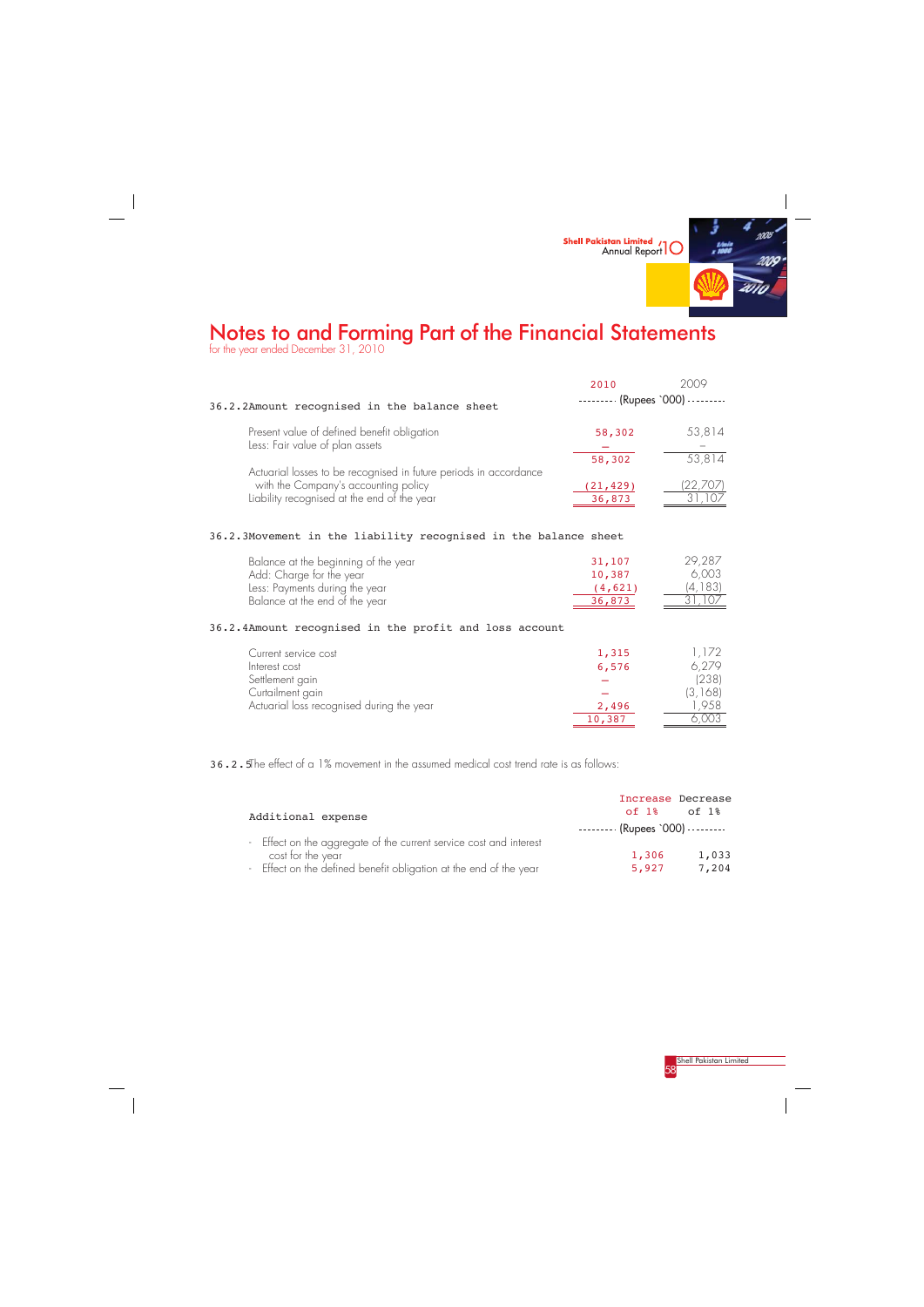

for the year ended December 31, 2010

## 36.3 Five year data on surplus / deficit of the plans and experience adjustments

The Company amortizes gains and losses over the expected remaining service of current plan members. The following table shows the total pension, gratuity and post retirement medical benefit obligation at the end of each year and the proportion thereof resulting from experience loss during the year, similarly, it shows the total pension and gratuity plan assets at the end of each year and the proportion thereof resulting from experience gain during the year.

36.4 The value of investments made by the staff retirement funds operated by the Company as per their last audited financial statements are as follows:

|                                                                                          | 2010                    | <b>December 31 December 31, December 31, June 30,</b><br>2009 | 2008                                          | 2008                | June 30,<br>2007                 |
|------------------------------------------------------------------------------------------|-------------------------|---------------------------------------------------------------|-----------------------------------------------|---------------------|----------------------------------|
| Present value of defined                                                                 |                         |                                                               | - (Rupees `000) -                             |                     |                                  |
| benefit obligation<br>Fair value of plan assets<br>(Deficit) $/$ surplus                 | 1,878,118<br>(193, 336) | $2,071,454$ 1,957,677<br>1,777,661<br>(180,016)               | 1,559,628 1,481,487<br>1,460,480<br>(99, 148) | 1,500,515<br>19,028 | 1,325,527<br>1,371,199<br>45,672 |
|                                                                                          |                         |                                                               | - (Percentage) - -                            |                     |                                  |
| Experience adjustments:<br>$(Gain)$ / loss on obligation<br>Gain / (loss) on plan assets | (2)                     | (3)<br>5                                                      |                                               |                     |                                  |

|                                                        | 2009                             | 2008      |
|--------------------------------------------------------|----------------------------------|-----------|
|                                                        | $------$ (Rupees `000) --------- |           |
| Shell Pakistan Management Staff Provident Fund         | 499,357                          | 384,818   |
| Shell Pakistan Staff Provident Fund                    | 3,691                            | 3,300     |
| Shell Pakistan Labour Provident Fund                   | 90,981                           | 80,913    |
| Shell Pakistan Management Staff Gratuity Fund          | 76,386                           | 60,521    |
| Shell Pakistan Labour and Clerical Staff Gratuity Fund | 82,029                           | 69,753    |
| Shell Pakistan Management Staff Pension Fund           | 1,570,307                        | 1,279,781 |
| Shell Pakistan Staff Pension Fund                      | 8.197                            | 5,867     |
|                                                        | 2,330,948                        | 1,884,953 |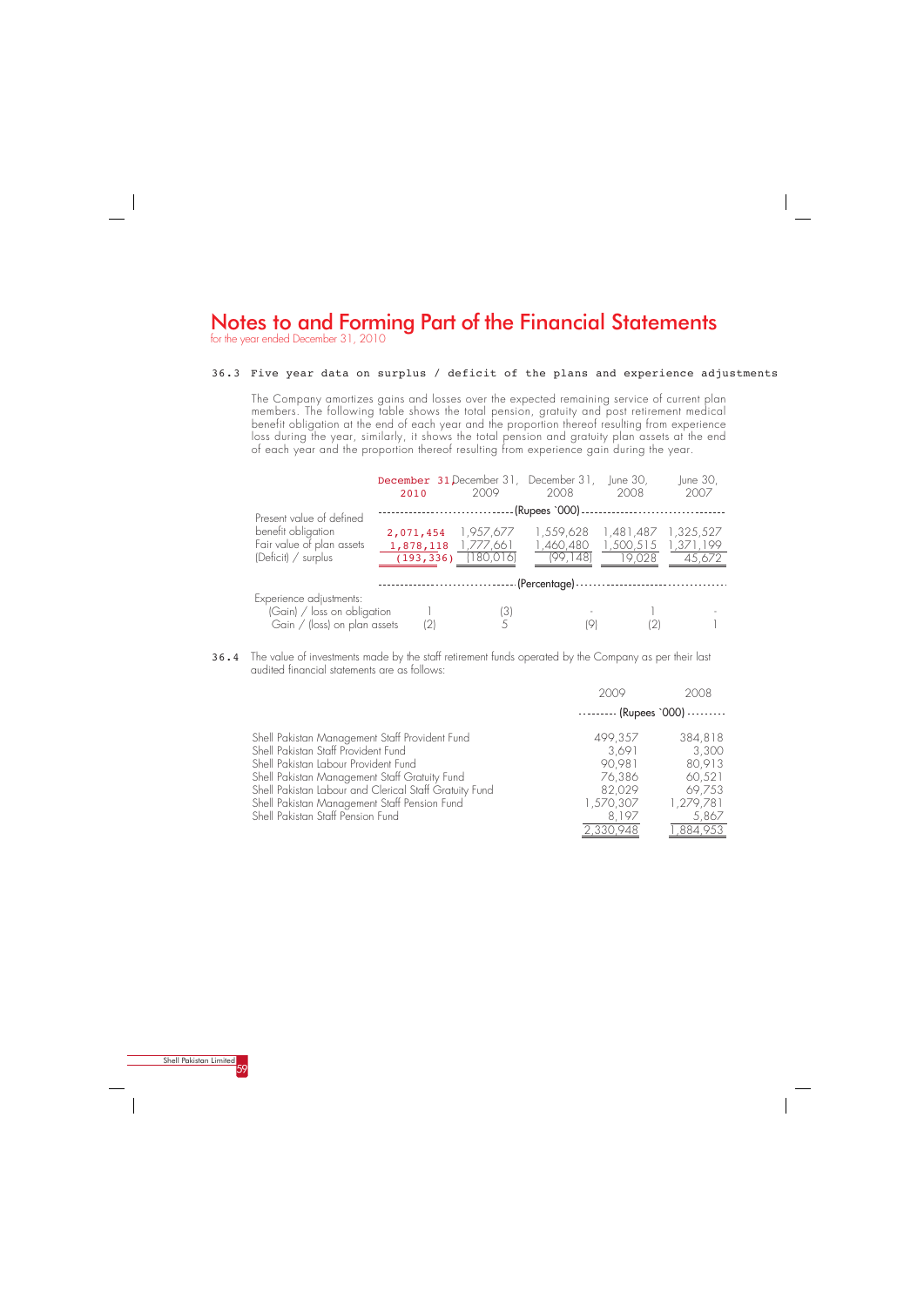

for the year ended December 31, 2010

 $\frac{1}{\sqrt{2}}$ 



36.5 Aggregate amount charged in these financial statements in respect of the staff retirement benefit schemes are as follows: 2010 2009

|                                                      | 20 L O                                   | 7 N JY  |
|------------------------------------------------------|------------------------------------------|---------|
|                                                      | $\cdots$ $\cdots$ (Rupees `000) $\cdots$ |         |
| in respect of pension and gratuity schemes           | 180,982                                  | 203,868 |
| in respect of provident funds                        | 32,224                                   | 29,319  |
| in respect of post retirement medical benefit scheme | 10,387                                   | 6,003   |
|                                                      | 223,593                                  |         |

### 37. REMUNERATION OF CHIEF EXECUTIVE, DIRECTORS AND EXECUTIVES

|                                                                      | 2010                 |                   |                      |                         | 2009       |                   |  |
|----------------------------------------------------------------------|----------------------|-------------------|----------------------|-------------------------|------------|-------------------|--|
|                                                                      | Chief<br>Executive   |                   | Directors Executives | Chief<br>Executive      | Directors  | <b>Fxecutives</b> |  |
|                                                                      |                      | $000+$<br>(Rupees |                      |                         | (Rupees    | $000+$            |  |
| Short-term employee benefits                                         |                      |                   |                      |                         |            |                   |  |
| Managerial remuneration<br>(including bonus)                         | 30,802               | 29,293            | 934,421              | 22,493                  | 27,515     | 870,221           |  |
| Housing:<br>- Rent<br>- Utilities<br>- Other items                   | 4,650<br>1,123<br>72 | 498<br>144        | 23,511<br>6,900      | 4,200<br>1,225<br>1,928 | 578<br>175 | 32,461<br>6,265   |  |
| Medical expenses                                                     | 54                   | 421               | 26,593               | 62                      | 510        | 27,835            |  |
|                                                                      | 36,701               | 30, 356           | 991,425              | 29,908                  | 28,778     | 936,782           |  |
| Post-employment benefits                                             |                      |                   |                      |                         |            |                   |  |
| Company's contribution to<br>pension, gratuity and<br>provident fund |                      | 4,210             | 119,037              |                         | 3,497      | 106,436           |  |
| <b>Termination benefits</b>                                          |                      |                   |                      |                         |            | 191,157           |  |
|                                                                      | 36,701               |                   | 34,566 1,110,462     | 29,908                  | 32,275     | 1,234,375         |  |
| Number of persons at year end                                        | $\mathbf{1}$         | 4                 | 467                  |                         | 3          | 504               |  |

- 37.1 Aggregate amount charged in the financial statements for the year for fee to 5 Non-Executive Directors was Rs 1,080 thousand (2009: 7 Non-Executive Directors Rs 650 thousand).
- 37.2 In addition, the Chief Executive, Executive Directors and some of the Executives were also provided with free use of Company maintained cars and the Chief Executive was also provided with company furnished accommodation.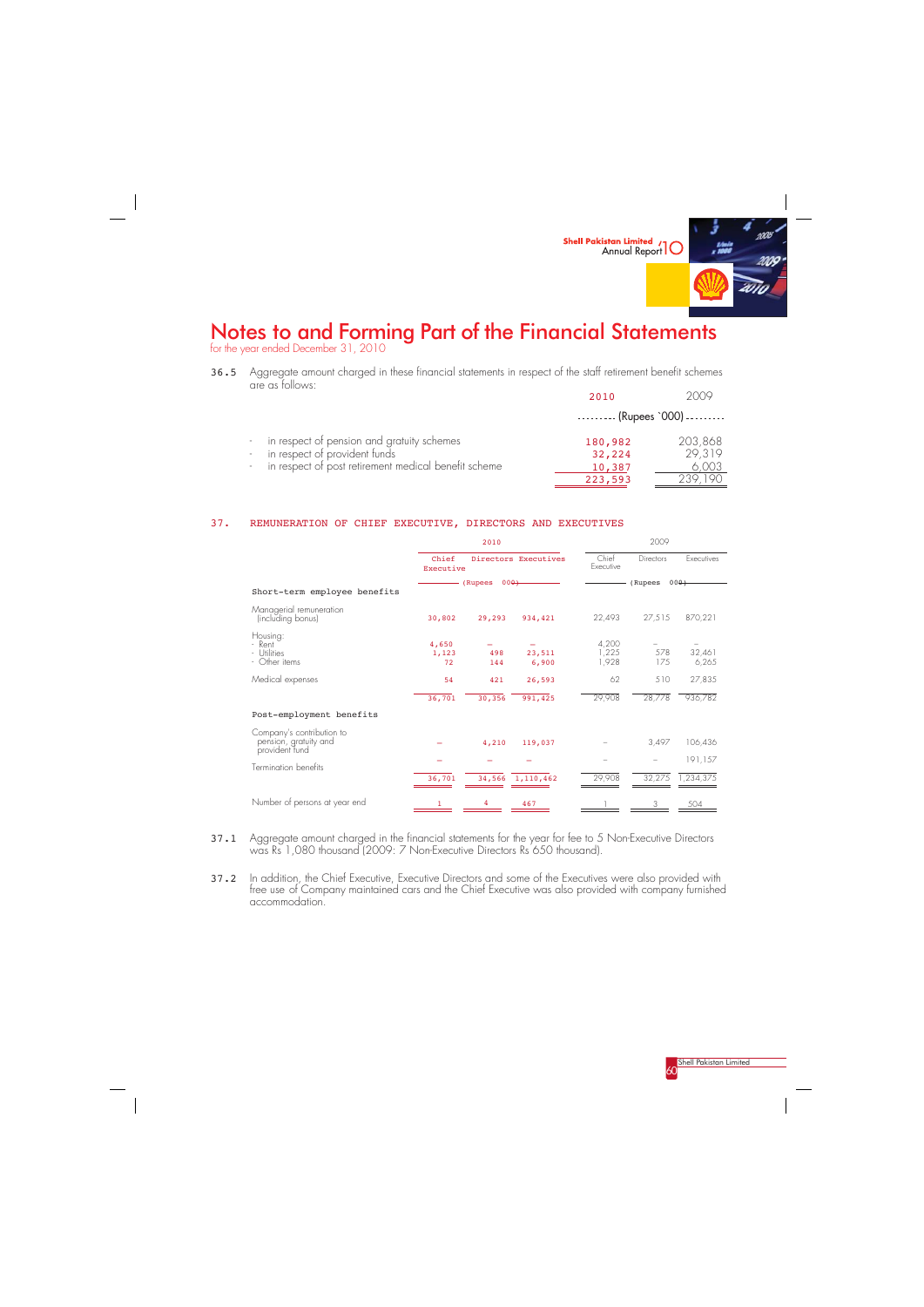

for the year ended December 31, 2010

#### 38. RELATED PARTY TRANSACTIONS

Significant transactions entered by the Company with related parties are as follows:

- 38.1 Technical services include advice and assistance to the Company in its operations. The fee for these services have been determined on the basis of an agreement between the Company and a related Shell Group Company based on an agreed methodology.
- 38.2 Trade marks and manifestations licence fee and Global Infrastructure Desktop charges are based on the agreements entered into by the Company with Shell Group companies.
- 38.3 These represent charges in respect of implementation of Company's Enterprise Resource Planning (ERP) system as mentioned in note 5.2 to these financial statements.
- 38.4 Key management personnel are those persons having authority and responsibility for planning, directing and controlling the activities of the Company directly or indirectly. The Company considers its Chief Executive and Executive Directors to be key management personnel. Particulars of transactions entered into with key management personnel are as per their terms of employment as are disclosed in note 4.4, 7 and 37 to these financial statements.
- 38.5 Transactions and outstanding balance in respect of the workers' profit participation fund are disclosed in note 21.3 to these financial statements.

|                                                                    | Nature of relationsNatpure of transactions                          | Note | 2010                                | 2009                       |
|--------------------------------------------------------------------|---------------------------------------------------------------------|------|-------------------------------------|----------------------------|
| Associate                                                          |                                                                     |      | ---------- (Rupees '000) ---------- |                            |
| Pak Arab Pipeline<br>Company Ltd.                                  | Pipeline charges                                                    |      | 813,495                             | 1,145,556                  |
| Contribution to staff<br>retirement benefit /<br>contribution fund | Pension Fund<br>Gratuity Fund<br>Provident Fund                     |      | 98,018<br>22,536<br>30,353          | 77,685<br>22,659<br>29,469 |
| Other related partfex hases                                        |                                                                     |      | 88,527,179                          | 62,306,713                 |
|                                                                    | Sales                                                               | 38.1 | 1,113,071                           | 1,954,661                  |
|                                                                    | Technical service fee charged                                       | 38.2 | 1,032,223                           | 1,501,114                  |
|                                                                    | Trade marks and manifestations<br>license fee charged               | 38.2 | 183,880                             | 157,969                    |
|                                                                    | Computer expenses charged (Global Infrastruture<br>Desktop charges) | 38.3 | 146,482                             | 76,668                     |
|                                                                    | ERP implementation charges                                          |      | 1,270,668                           |                            |
|                                                                    | Expenses recovered from related parties                             |      | 352,075                             | 202,463                    |
|                                                                    | Other expenses charged by related parties                           |      | 244,407                             | 50,697                     |
|                                                                    | Legal charges                                                       |      | 38                                  | 1,024                      |
|                                                                    | Gain on disposal of fixed assets<br>to key management personnel     |      | 1,705                               | 1,768                      |

38.6 Expenses recovered from / charged by related parties are based on actuals. The related outstanding balances have been disclosed in notes 13, 16 and 21 to these financial statements.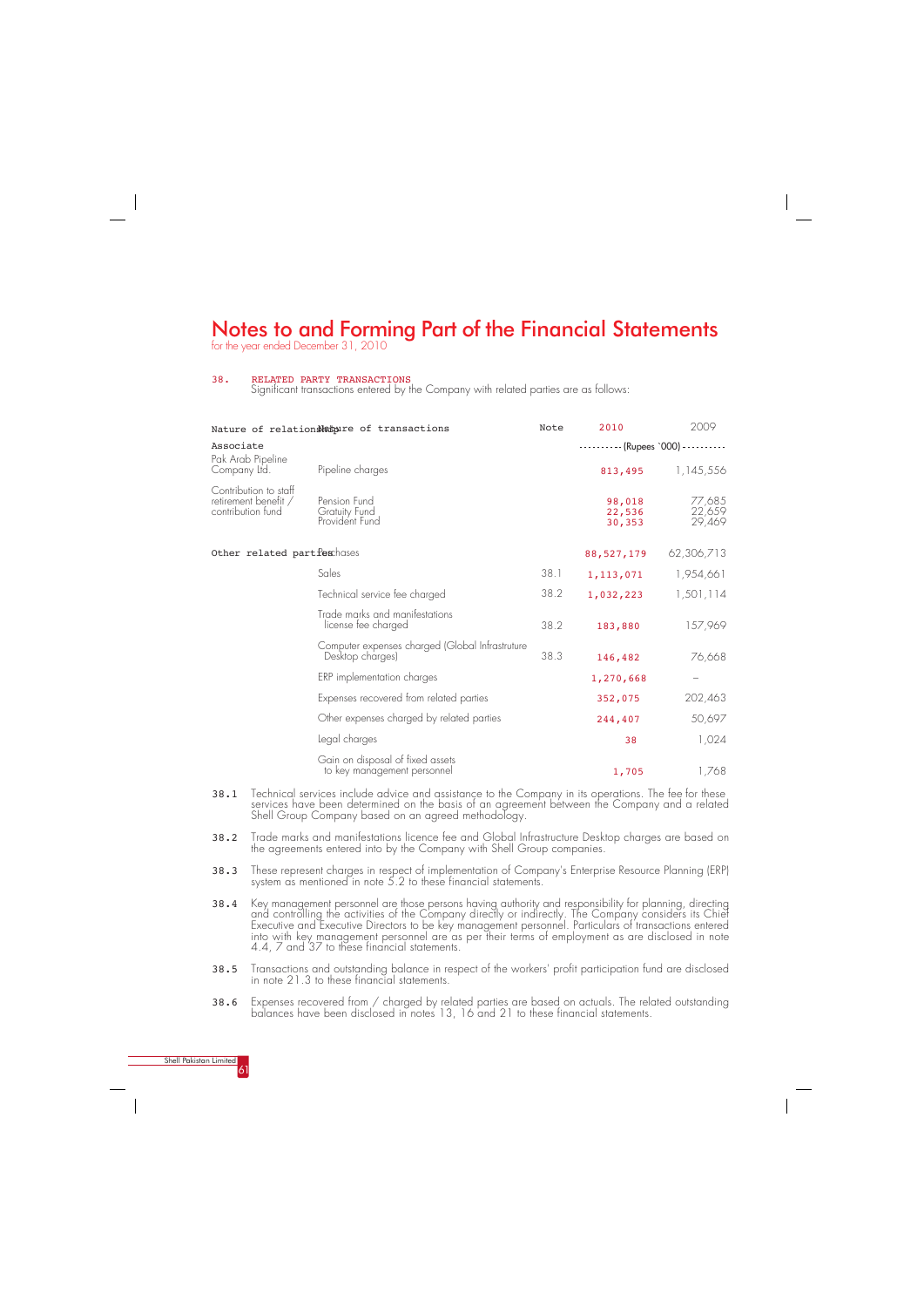

for the year ended December 31, 2010



#### 39. INFORMATION ABOUT PRODUCTS

#### 40. CASH GENERATED FROM OPERATIONS

As described in note 1 to these financial statements the Company markets petroleum products and compressed natural gas. It also blends and markets various kinds of lubricating oils. Revenues from external customers for products of the Company are as follows:

|                                            | Note | 2010                                     | 2009                      |
|--------------------------------------------|------|------------------------------------------|---------------------------|
| Product                                    |      | $\cdots$ $\cdots$ (Rupees `000) $\cdots$ |                           |
| Motor Gasoline<br><b>High Speed Diesel</b> |      | 44,716,399<br>107, 341, 188              | 34,221,863<br>100,348,518 |
| Jet Fuels                                  |      | 37,662,539                               | 23,030,065                |
| Lubricants                                 |      | 11,837,802                               | 12,412,929                |
| Others                                     |      | 22,255,664                               | 7,096,833                 |
|                                            |      | 223,813,592                              | 177, 110, 208             |

| Profit before taxation                                                                                   |      | 3,044,085           | 3,910,009            |
|----------------------------------------------------------------------------------------------------------|------|---------------------|----------------------|
| Adjustment for non-cash charges and other items:                                                         |      |                     |                      |
| Depreciation and amortization charge<br>Accretion expense in respect of asset retirement                 |      | 988,971             | 749,717              |
| obligation<br>Reversal of liability in respect of asset retirement                                       | 33   | 7,717               | 32,913               |
| obligation                                                                                               | 31   | (32, 651)           |                      |
| Provision for impairment of trade debts<br>Reversal of provision for impairment                          | 32   | 173,712             | 124,907              |
| of trade debts                                                                                           | 31   | (79, 571)           | (161, 595)           |
| Provision for impairment of operating assets                                                             | 32   |                     | 88,811               |
| Write off of operating assets<br>Loss on disposal of property, plant and                                 | 32   | 98,922              | 282,487              |
| equipment<br>Share of profit of associate                                                                | 32   | 4,052<br>(596, 008) | 11,814<br>(424, 585) |
| Mark-up on short term deposits                                                                           | 31   | (52, 471)           | (30, 380)            |
| Mark-up on short term running finances and loans<br>Finance charge on liabilities against assets subject | 33   | 1,065,444           | 1,243,998            |
| to finance lease                                                                                         | 33   | 4,726               | 5,959                |
| Working capital changes                                                                                  | 40.1 | (112, 070)          | 177,901)             |
|                                                                                                          |      | 4,514,858           | 5,656,154            |

#### 40.1 Working capital changes

 $\overline{a}$ 

| Decrease / (increase) in current assets   |             |             |
|-------------------------------------------|-------------|-------------|
| Stores and spares                         | 1,217       | 2 2 2 3     |
| Stock-in-trade                            | 728,280     | (4,072,413) |
| Trade debts                               | (886, 926)  | 1 679 311   |
| Loans and advances                        | (15, 904)   | (8.861)     |
| Trade deposits and short term prepayments | (55, 334)   | 22.754      |
| Other receivables                         | (3,833,131) | 829 114     |
|                                           |             |             |

Increase in current liabilities Trade and other payables

(4,061,798) (547,822)

| з.<br>19.728 | "2 T |
|--------------|------|
| (112, 070)   |      |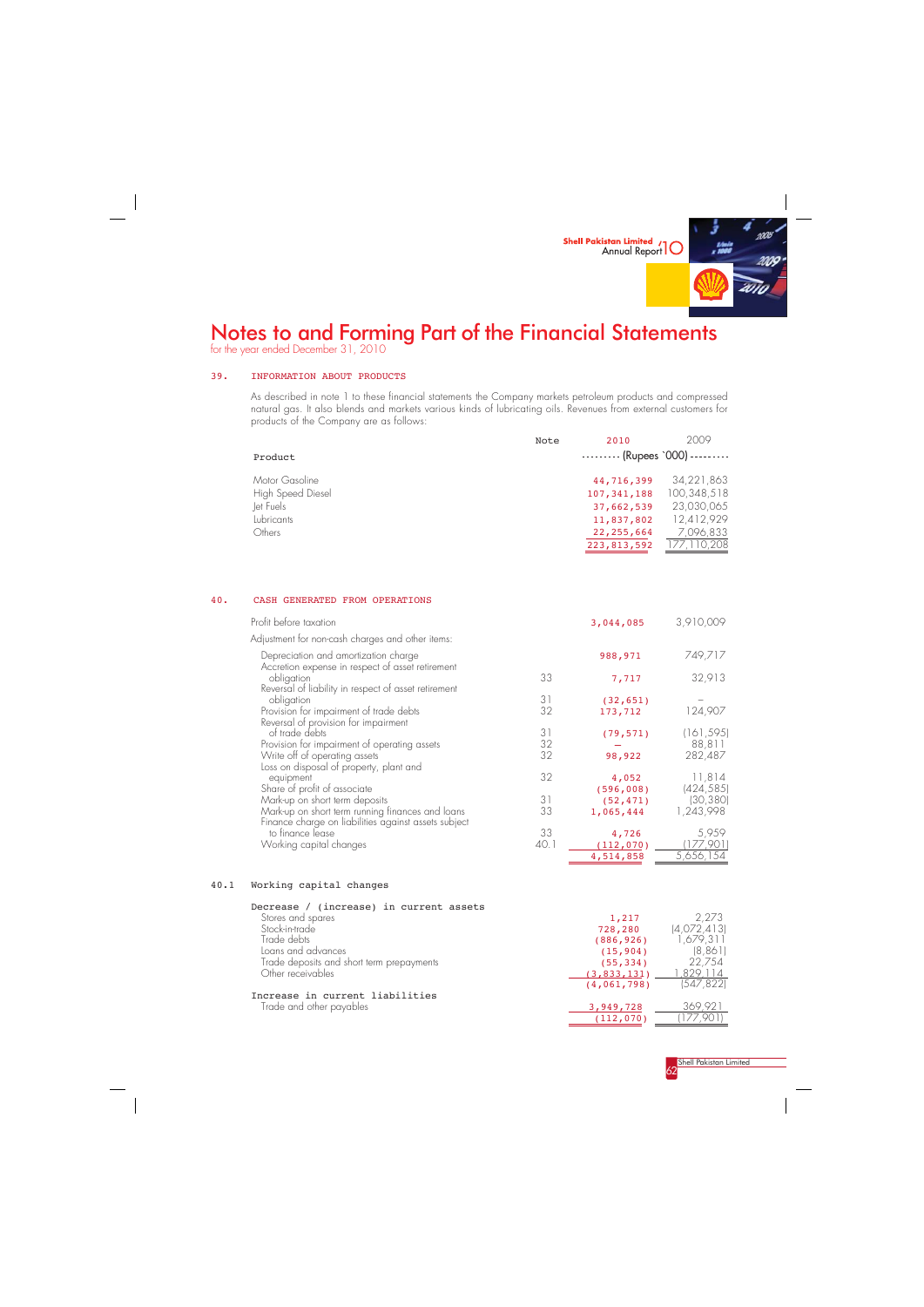for the year ended December 31, 2010



 $\overline{\phantom{a}}$ 

### 42. FINANCIAL ASSETS AND LIABILITIES

42.1 The Company's exposure to interest rate risk on its financial assets and liabilities as the balance sheet date are summarised as follows:

|     |                                                                              | Note | 2010                                            | 2009                                      |
|-----|------------------------------------------------------------------------------|------|-------------------------------------------------|-------------------------------------------|
| 41. | CASH AND CASH EQUIVALENTS                                                    |      | $\cdots$ $\cdots$ (Rupees `000) $\cdots$        |                                           |
|     | Cash and bank balances<br>Short term running finances utilised under mark-up |      | 1,045,025                                       | 869,623                                   |
|     | arrangements<br>Short term loans                                             | 24   | (1, 586, 438)<br>(8, 400, 000)<br>(8, 941, 413) | (2,453,001)<br>(3,500,000)<br>(5,083,378) |

|                                         |                              |                  |                                                     | 2010                         |                               |                                |                                                                              |
|-----------------------------------------|------------------------------|------------------|-----------------------------------------------------|------------------------------|-------------------------------|--------------------------------|------------------------------------------------------------------------------|
|                                         |                              |                  | Interest / Mark-up bearing                          |                              |                               | Non Interest / Mark-up bearing |                                                                              |
|                                         | Maturity<br>upto one<br>year | Maturity<br>year | after one Subtotal                                  | Maturity<br>upto one<br>year | Maturity<br>after one<br>year | Subtotal                       | Total                                                                        |
|                                         |                              |                  |                                                     |                              |                               |                                |                                                                              |
| Financial assets                        |                              |                  |                                                     |                              |                               |                                |                                                                              |
| Available-for-sale<br>Investments       |                              |                  |                                                     |                              | 5,000                         | 5,000                          | 5,000                                                                        |
| Loans and receivables<br>Loans          |                              | 51,664 76,359    | 128,023                                             |                              | 1,023 1,026                   | 2,049 130,072                  |                                                                              |
| Deposits                                |                              |                  |                                                     |                              | 75,564                        | 75,564                         | 75,564                                                                       |
| Trade debts                             |                              |                  |                                                     | 2,013,35811,442              |                               | 2,024,800                      | 2,024,800                                                                    |
| Other receivables                       |                              |                  |                                                     | 3,637,526                    | $\equiv$                      | 3,637,526                      | 3,637,526                                                                    |
| Cash and bank balances                  | 43,903                       |                  | 43,903                                              | 1,001,122                    | <b>Contract</b>               | 1,001,122                      | 1,045,025                                                                    |
|                                         |                              | 95,567 76,359    | 171,926                                             | 6,653,02993,032              |                               | 6,746,061                      | 6,917,987                                                                    |
| Financial liabilities                   |                              |                  |                                                     |                              |                               |                                |                                                                              |
| Financial liabilities at amortised cost |                              |                  |                                                     |                              |                               |                                |                                                                              |
| Trade and other payables                |                              |                  |                                                     | 17, 247, 421                 | $\qquad \qquad -$             |                                | 17, 247, 421 17, 247, 421                                                    |
| Accrued mark-up                         |                              |                  |                                                     | 86,350                       |                               | 86,350                         | 86,350                                                                       |
| Liabilities against assets subject      |                              |                  |                                                     |                              |                               |                                |                                                                              |
| to finance lease                        |                              | 2,662 15,550     | 18,212                                              |                              |                               |                                | 18,212                                                                       |
| Short term running finance utilised     |                              |                  |                                                     |                              |                               |                                |                                                                              |
| under mark-up arrangements              | $1,586,438 -$                |                  | 1,586,438                                           |                              |                               |                                | 1,586,438                                                                    |
| Short term loans                        | $8,400,000 =$                |                  | 8,400,000<br>9,989,100 15,550 10,004,650 17,333,771 |                              |                               |                                | 8,400,000<br>17, 333, 771 27, 338, 421                                       |
|                                         |                              |                  |                                                     |                              |                               |                                |                                                                              |
| On balance sheet gap                    |                              |                  |                                                     |                              |                               |                                | $(9,893,53360,809$ $(9,832,724)(10,680,74293,032)$ $(10,587,710120,420,434)$ |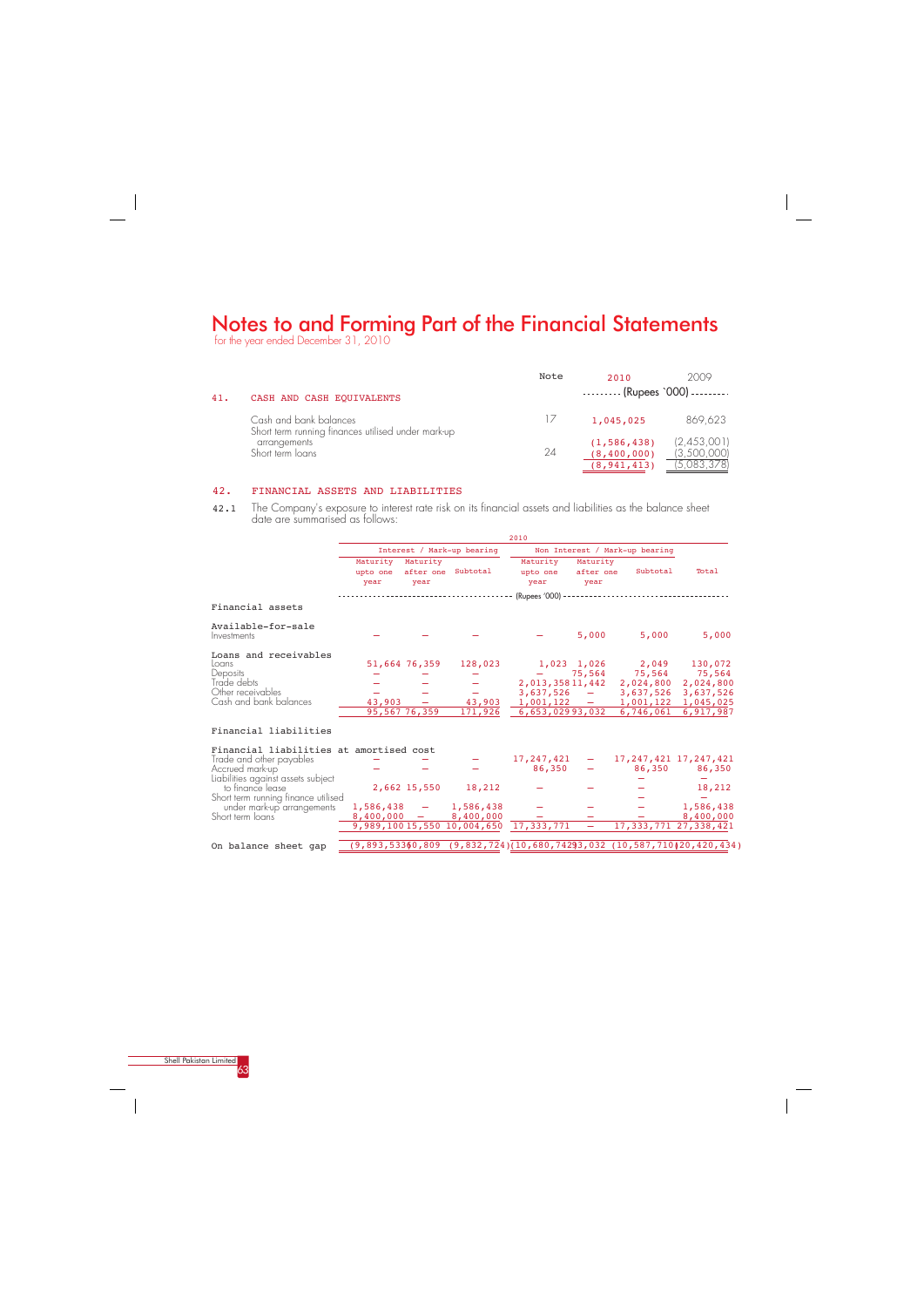

for the year ended December 31, 2010



The on balance sheet gap represents the net amounts of on-balance sheet items.

The effective interest / mark-up rates for the monetary financial assets and liabilities are mentioned in the respective notes to the financial statements.

#### 42.2 Financial risk management objectives and policies

Credit risk arises from cash and cash equivalents and deposits with banks and financial institutions, as well as credit exposures to customers, including trade receivables and committed transactions. The maximum credit risk is equal to the carrying amount of financial assets. Out of the financial assets aggregating Rs. 6,917,987 thousand (2009: Rs. 4,865,491 thousand) the financial assets subject to credit risk amount to Rs. 6,902,712 thousand (2009: Rs. 4,840,187 thousand). For banks and financial institutions, only independently rated parties with a minimum rating of A are accepted. For trade receivables, internal risk assessment process determines the credit quality of the customer, taking into account its financial position, past experience and other factors. Individual risk limits are set based on internal or external ratings in accordance with limits set by the management. The utilization of credit limits is regularly monitored.

The Company's activities are exposed to a variety of financial risks namely credit risk, foreign exchange risk, interest rate risk and liquidity risk. The Company finances its operations through equity, borrowings and management of working capital with a view to maintaining an appropriate mix between various sources of finance to minimise risk and provide maximum return to shareholders.

#### 42.2.1 Credit risk

Credit risk represents the accounting loss that would be recognised at the reporting date if counter parties failed completely to perform as contracted.

|                                                                                               |                              |                          |                            | 2009                              |                               |                                   |                                   |
|-----------------------------------------------------------------------------------------------|------------------------------|--------------------------|----------------------------|-----------------------------------|-------------------------------|-----------------------------------|-----------------------------------|
|                                                                                               |                              |                          | Interest / Mark-up bearing | Non Interest / Mark-up bearing    |                               |                                   |                                   |
|                                                                                               | Maturity<br>upto one<br>year | Maturity<br>year         | after one Subtotal         | Maturity<br>upto one<br>year      | Maturity<br>after one<br>year | Subtotal                          | Total                             |
|                                                                                               |                              |                          |                            |                                   |                               |                                   |                                   |
| Financial assets                                                                              |                              |                          |                            |                                   |                               |                                   |                                   |
| Available-for-sale<br>Investments                                                             |                              |                          |                            |                                   | 5,000                         | 5,000                             | 5,000                             |
| Loans and receivables<br>Loans<br>Deposits                                                    | 52,654 81,620                |                          | 134,274                    | 940                               | 1,090<br>72,278               | 2,030<br>72,278                   | 136,304<br>72,278                 |
| Trade debts<br>Other receivables<br>Cash and bank balances                                    | 695,109                      |                          | 695,109                    | 1,239,213<br>2,522,154<br>174,514 | 20,919                        | 1,260,132<br>2,522,154<br>174,514 | 1,260,132<br>2,522,154<br>869,623 |
|                                                                                               | 747.763                      | 81,620                   | 829,383                    | 3,936,821                         | 99,287                        | 4,036,108                         | 4,865,491                         |
| Financial liabilities                                                                         |                              |                          |                            |                                   |                               |                                   |                                   |
| Financial liabilities at amortised cost<br>Trade and other payables<br>Accrued mark-up        |                              |                          |                            | 14,138,013<br>200.038             |                               | 14,138,013<br>200.038             | 14,138,013<br>200,038             |
| Liabilities against assets subject<br>to finance lease<br>Short term running finance utilised | 38,808                       | 1,790                    | 40,598                     |                                   |                               |                                   | 40,598                            |
| under mark-up arrangements<br>Short term loans                                                | 2,453,001<br>6,000,000       | $\overline{\phantom{m}}$ | 2,453,001<br>6,000,000     |                                   |                               |                                   | 2,453,001<br>6,000,000            |
|                                                                                               | 8,491,809                    | ,790                     | 8,493,599                  | 14,338,051                        | $\overline{\phantom{m}}$      | 4,338,051                         | 22,831,650                        |
| On balance sheet gap                                                                          | (7,744,046) 79,830           |                          | [7,664,216]                |                                   |                               | 10,401,230) 99,287 (10,301,943)   | (17,966,159)                      |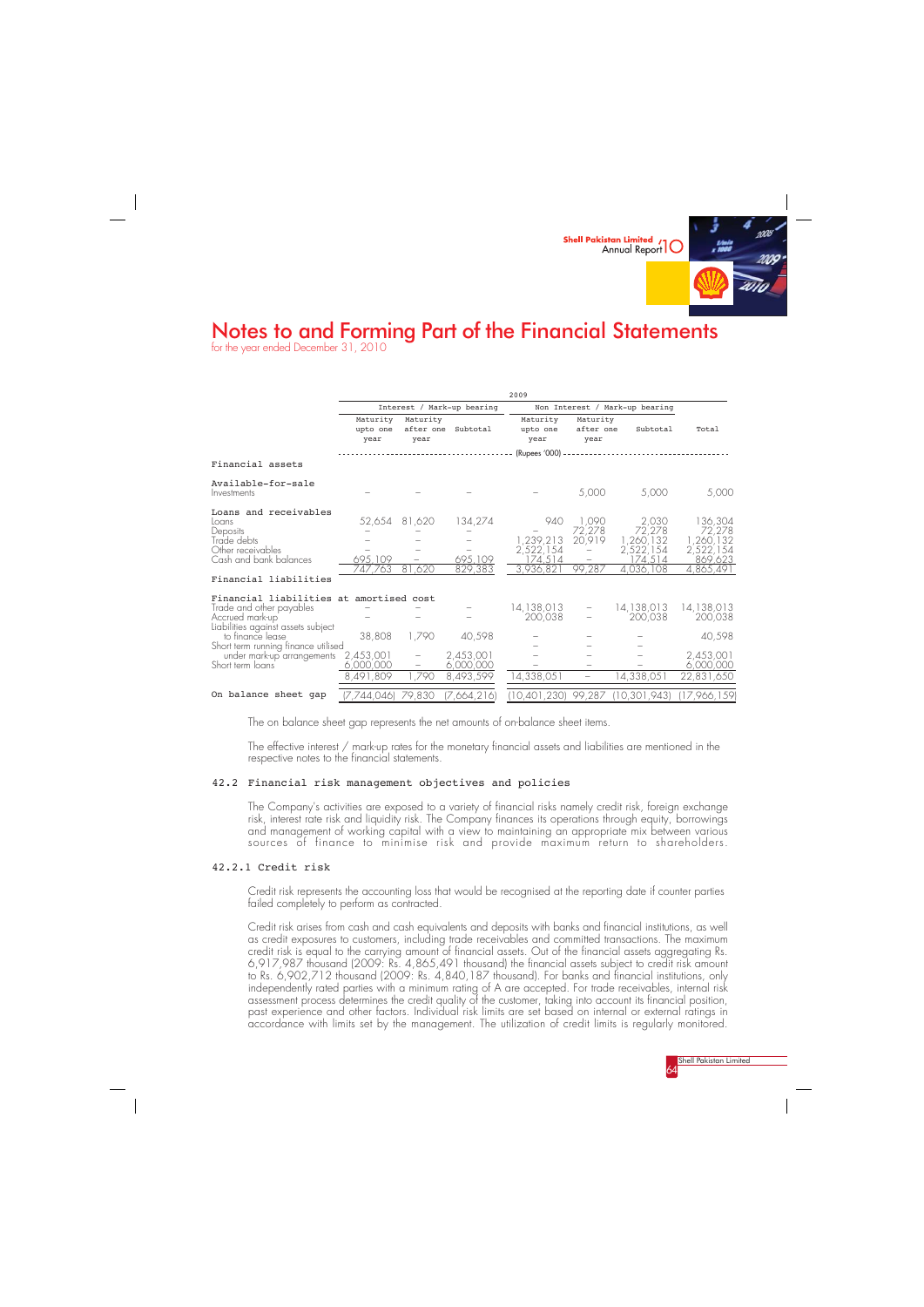for the year ended December 31, 2010



#### 42.2.2Market risk

Market risk is the risk that the value of the financial instruments may fluctuate as a result of changes in market interest rates, foreign exchange rate or the equity prices due to a change in credit rating of the issuer or the instrument, change in market sentiments, speculative activities, supply and demand of securities and liquidity in the market.

#### i)Currency risk

Currency risk is the risk that the fair value of future cash flows of a financial instrument will fluctuate because of changes in foreign exchange rates. Foreign currency risk arises mainly where payables exist due to imports of goods and transactions with foreign related parties as well as trade receivables from foreign related parties. The Company obtains forward exchange cover, where necessary and permissible, to hedge foreign currency exposure. The Company primarily has foreign currency exposures in US Dollar (USD), Pounds (GBP) and EURO (EUR).

Concentrations of credit risk arise when a number of counterparties are engaged in similar business activities or have similar economic features that would cause their ability to meet contractual obligations to be similarly affected by changes in economic, political or other conditions. Concentrations of credit risk indicate the relative sensitivity of the Company's performance to developments affecting a particular industry. The most significant financial asset exposed to credit risk is the trade debts and other receivables of the Company. The utilization of credit limits is regularly monitored.

The carrying values of financial assets which are neither past due nor impaired are as under:

|                         | 2010                             | 2009                   |
|-------------------------|----------------------------------|------------------------|
|                         | $------$ (Rupees `000) --------- |                        |
| Loans                   | 130,072                          | 136,304                |
| Deposits<br>Trade debts | 75,564                           | 72.278                 |
|                         | 1,499,030                        | 355.997                |
| Other receivables       | 3,637,526                        | 2,522,154              |
| Cash and bank balances  | 1,045,025                        | 869,623                |
|                         | 6,387,217                        | $3,956,3\overline{56}$ |

| Bank                                                                          | Rating agency  | Rating<br>Short term | Long term  |
|-------------------------------------------------------------------------------|----------------|----------------------|------------|
|                                                                               |                |                      |            |
| National Bank of Pakistan<br>Standard Chartered Bank                          | <b>ICR-VIS</b> | $A$ ] +              | <b>AAA</b> |
| (Pakistan) Limited                                                            | <b>PACRA</b>   | $A$ l +              | aaa        |
| United Bank Limited                                                           | JCR-VIS        | $A1+$                | $AA+$      |
| Habib Bank Limited                                                            | JCR-VIS        | $A$ l +              | $AA+$      |
| Allied Bank Limited                                                           | PACRA          | $A1+$                | АA         |
| Askari Bank Limited                                                           | PACRA          | $A$ l +              | АA         |
| Faysal Bank Limited                                                           | PACRA          | $A1+$                | АA         |
| <b>MCB</b> Bank Limited                                                       | <b>PACRA</b>   | $A1+$                | $AA+$      |
| Citibank N.A.                                                                 | S&P            | $A-1$                | A+         |
| Deutsche Bank                                                                 | S&P            | $A-1$                | A+         |
| Bank of Tokyo Mitsubishi UFJ<br>Limited Pakistan<br>The Hongkong and Shanghai | S&P            | $A-1$                | A+         |
| <b>Banking Corporation Limited</b>                                            | Moody's        | $P-1$                | $A0$ 3     |

The credit quality of receivables can be assessed with reference to their historical performance with no or some defaults in recent history, however, no losses. The credit quality of Company's bank balances can be assessed with reference to external credit ratings as follows: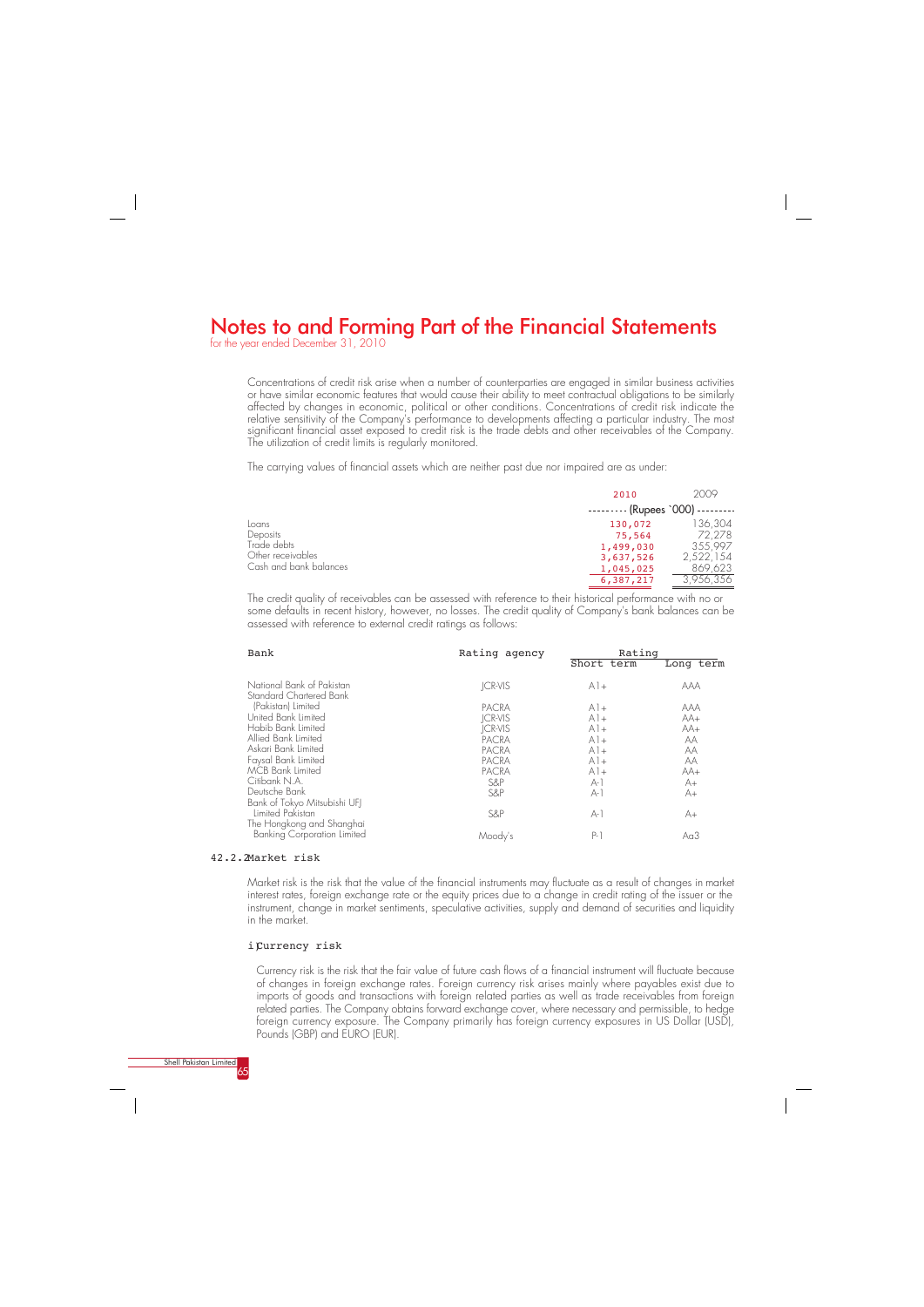

for the year ended December 31, 2010



As at December 31, 2010, had the exchange rates of USD, GBP and EUR appreciated or depreciated against the currency with all other variables held constant, the change in post-tax profit would have been as follows

|                          | Profit                                       | 2010                          |                            | 2009                    |                  |
|--------------------------|----------------------------------------------|-------------------------------|----------------------------|-------------------------|------------------|
| Currency                 |                                              | ႜႜ                            | 000<br>Rs.                 | %                       | Rs. '000         |
| USD<br>GBP<br><b>EUR</b> | lower/higher<br>lower/higher<br>lower/higher | 10 <sub>8</sub><br>10%<br>10% | 424,607<br>82,785<br>8,848 | $O\%$<br>$O\%$<br>$O\%$ | 279,356<br>4,382 |

#### iiInterest rate risk

Interest rate risk is the risk that the fair value or future cash flows of a financial instrument will fluctuate because of changes in market interest rates. As the Company has no significant interest-bearing assets, the Company's income and operating cash flows are substantially independent of changes in market interest rates.

Price risk represents the risk that the fair value or future cash flows of financial instruments will fluctuate because of changes in market prices (other then those arising from currency risk or interest rate risk), whether those changes are caused by factors specific to the individual financial instruments or its issuer or factors affecting all similar financial instruments traded in the market. The Company is not exposed to equity securities price risk as currently the Company has no investments in listed securities.

The Company's interest rate risk arises from short-term loans and running finance facilities. Loans and running finance obtained at variable rates expose the Company to cash flow interest rate risk.

The Company analyses its interest rate exposure on a regular basis by monitoring existing facilities against prevailing market interest rates and taking into account various other financing options available.

At December 31, 2010, if interest rates on Company's borrowings had been 1% higher/lower with all other variables held constant, post tax profit for the year would have been lower/higher by Rs. 64,912 thousand (2009: Rs. 54,945 thousand) mainly as a result of higher/lower interest exposure on variable rate borrowings.

### iiPrice risk

### 42.2.3Liquidity risk

Liquidity risk is the risk that an enterprise will encounter difficulties in raising funds to meet commitments associated with financial instruments.

Through its treasury function, the Company continually monitors its liquidity position and ensures availability of funds by maintaining flexibility in funding by keeping committed credit lines available.

The maturity profile of the Company's liabilities based on contractual maturities is disclosed in note 42.1 to these financial statements.

### 42.3 Capital Risk Management

The Company's prime objective when managing capital is to safeguard its ability to continue as a going concern in order to provide adequate returns for shareholders and benefits for other stakeholders and to maintain an optimal capital structure to reduce the cost of capital.

In order to maintain or adjust the capital structure, the Company may adjust the amount of dividends paid to shareholders, issue new shares or sell assets to reduce debt.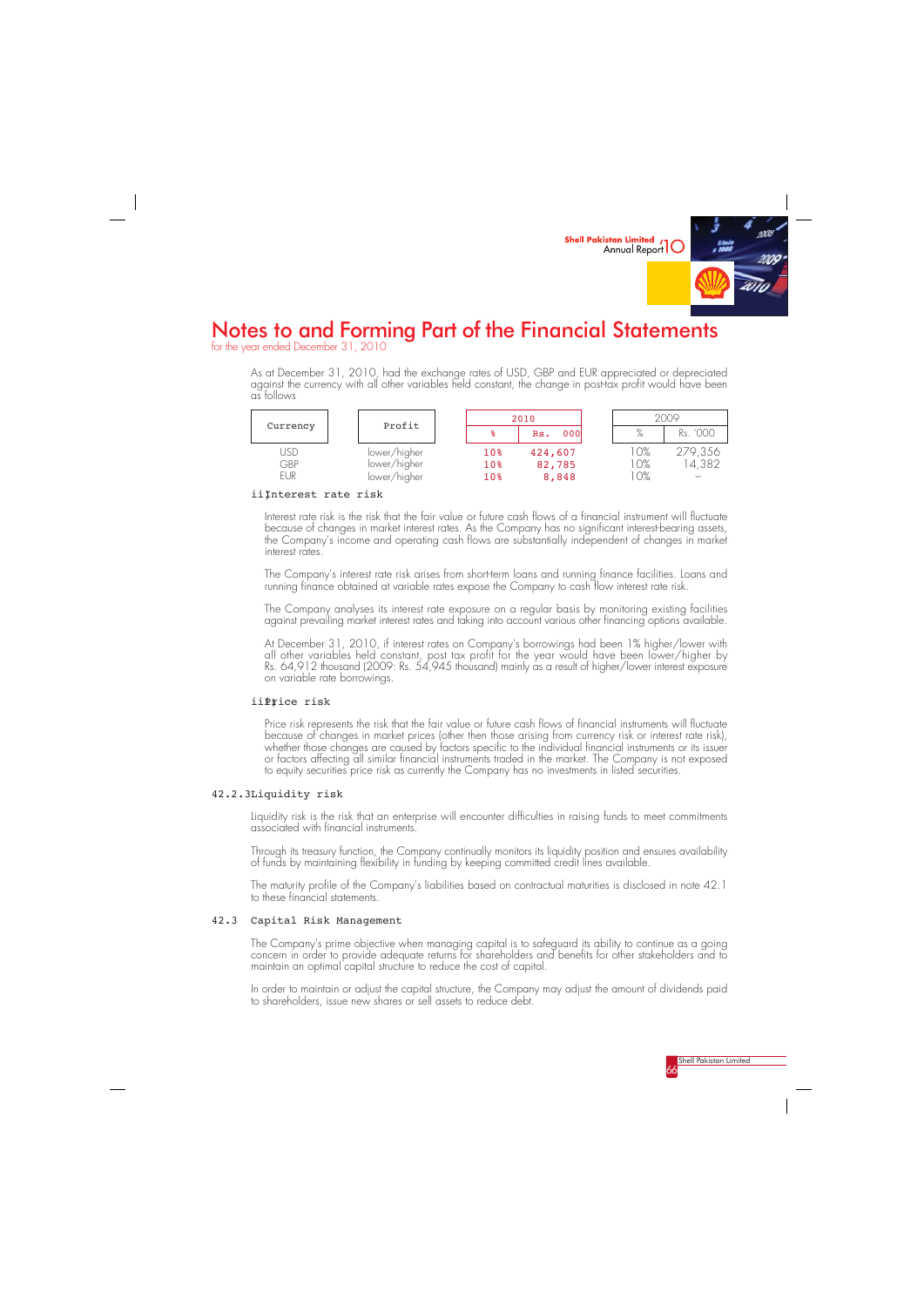for the year ended December 31, 2010



### **Zaiviji Ismail bin Abdullah**

Chairman & Chief Executive

#### **Imran R. Ibrahin** Director

Consistent with others in the industry, the Company monitors capital on the basis of the gearing ratio. This ratio is calculated as net debt divided by total capital. Net debt is calculated as total borrowings less cash and bank balances. Total capital is calculated as equity as shown in the balance sheet plus net debt.

|                                                  | 2010                                     | 2009                    |
|--------------------------------------------------|------------------------------------------|-------------------------|
|                                                  | $\cdots$ $\cdots$ (Rupees `000) $\cdots$ |                         |
| Total borrowings<br>Less: Cash and bank balances | 10,004,650<br>(1, 045, 025)              | 8,493,599<br>(869, 623) |
| Net Debt                                         | 8,959,625                                | 7,623,976               |
| <b>Total Equity</b><br>Total Capital             | 7,372,035<br>16,331,660                  | 8,270,603<br>15,894,579 |
| Gearing Ratio                                    | 54.86%                                   | 47 97%                  |

#### 42.4 Fair value of financial instruments

The carrying value of financial instruments reflected in the financial statements approximate their fair values.

#### 43. NON-ADJUSTING EVENT AFTER THE BALANCE SHEET DATE

Subsequent to the year end, the Board of Directors of the Company in their meeting held on March 3, 2011have proposed a final cash dividend of Rs. 8.00 per share (80%) (2009 Rs. 25 per share). This is in addition to the interim cash dividend of Rs. 4.00 per share (40%) (2009 Rs 8 per share) resulting in a total cash dividend for the year of Rs.12 per share (2009 Rs. 33 per share) amounting to Rs. 821,856 thousand (2009 Rs. 2,260,101 thousand). The approval of the members for final cash dividend will be obtained in the Annual General Meeting to be held on April 4, 2011. The financial statements for the year ended December 31, 2010 do not include the effect of these appropriations which will be accounted for in the financial statements for the year ending December 31, 2011.

#### 44. CORRESPONDING FIGURES

Corresponding figures have been rearranged and reclassified, wherever necessary, for the purpose of comparison. For better presentation following significant reclassification changes have been made during the year:

| Description              | the year ended<br>December 31, 2009 | Head of account of the Head of account of the Rupees '000<br>financial statements for financial statements for<br>the year ended<br>December 31, 2010 |           |
|--------------------------|-------------------------------------|-------------------------------------------------------------------------------------------------------------------------------------------------------|-----------|
| Operating fixed assets   | Fixed assets                        | Property, plant & equipment                                                                                                                           | 6,283,879 |
| Capital work-in-progress | Fixed assets                        | Property, plant & equipment                                                                                                                           | 740.908   |
| Intangible assets        | Fixed assets                        | Intangible assets                                                                                                                                     | 289,573   |

#### 45. GENERAL

Figures have been rounded off to the nearest thousand.

#### 46. DATE OF AUTHORISATION

These financial statements were authorised for issue on March 3, 2011 by the Board of Directors of the Company.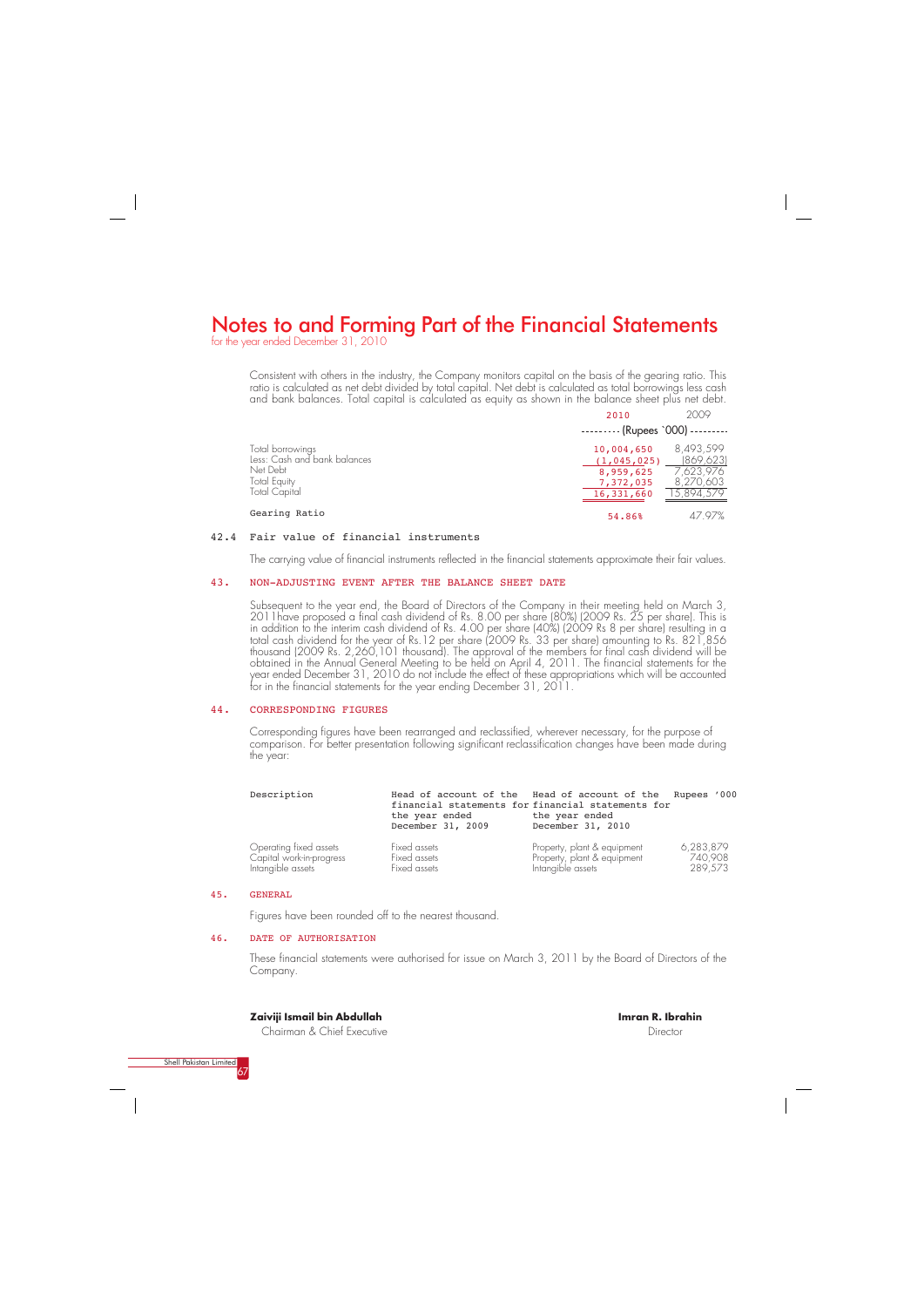

# Attendance at Board Meetings

for the year ended December 31, 2010



 $\frac{1}{\sqrt{2\pi}}\int_{0}^{\pi}\frac{1}{\sqrt{2\pi}}\left( \frac{1}{2}\frac{1}{2}\frac{1}{2}\frac{1}{2}\frac{1}{2}\frac{1}{2}\frac{1}{2}\frac{1}{2}\frac{1}{2}\frac{1}{2}\frac{1}{2}\frac{1}{2}\frac{1}{2}\frac{1}{2}\frac{1}{2}\frac{1}{2}\frac{1}{2}\frac{1}{2}\frac{1}{2}\frac{1}{2}\frac{1}{2}\frac{1}{2}\frac{1}{2}\frac{1}{2}\frac{1}{2}\frac{1}{2}\frac{1}{2}\frac{1}{2}\frac{1}{2}\frac{1}{2}\frac{1}{$ 

| Name of Directors               | Total No.      | No. of Board<br>of Board Meetings Meetings Attended |
|---------------------------------|----------------|-----------------------------------------------------|
| Mr. Zaiviji Ismail bin Abdullah | $\Diamond$     | 6                                                   |
| Ms. Shahnaz Wazir Ali           | 6              | $\overline{A}$                                      |
| Mr. Yousuf Ali                  | 6              | 6                                                   |
| Mr. Rafi H. Basheer             | 6              | 6                                                   |
| Mr. Farrokh K. Captain          | 6              | 6                                                   |
| Ms. Fawzia Kazmi                | $\sqrt{2}$     | 1                                                   |
| Mr. Zaffar A. Khan              | 6              | 6                                                   |
| Mr. Imran R. Ibrahim            | 6              | 6                                                   |
| Mr. Leon Menezes                | 6              | 6                                                   |
| Mr. Michael Noll                | 6              | $\overline{A}$                                      |
| Mr. Badaruddin F. Vellani       | 6              | 5                                                   |
| Mr. Chong Keng Cheen            | $\overline{A}$ | 1                                                   |

\*held during the period concerned Director was on the Board.

 $\frac{1}{\sqrt{2}}$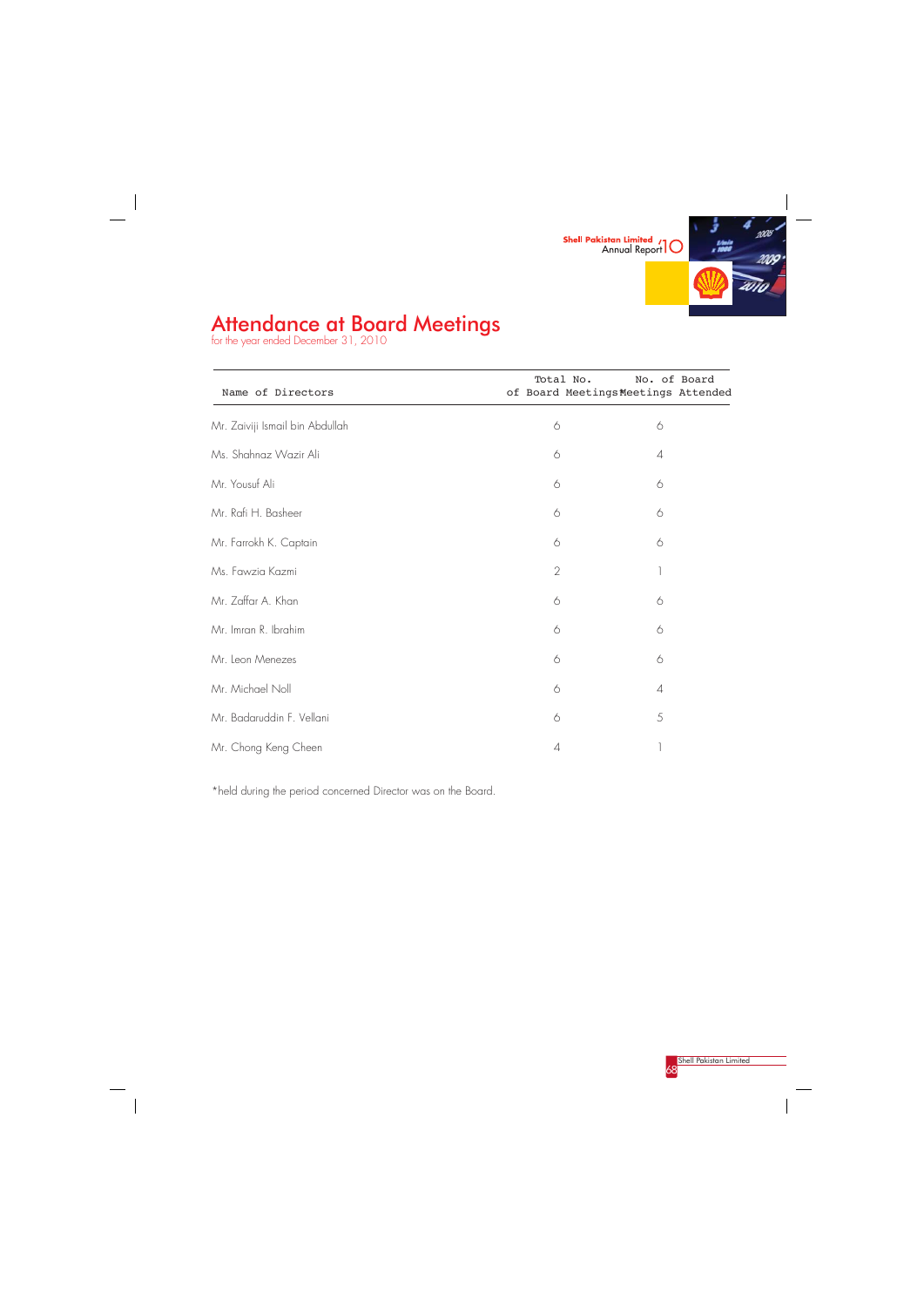## Pattern of Shareholding

for the year ended December 31, 2010

 $\sim$  1



68,487,892

\* This category represents the foreign shareholding of The Shell Petroleum Company Ltd., London.

\*\* This category represents shareholders of Bangladesh, whose dividend is paid to the Administrator, Abandoned Properties Organisation, Government of Pakistan.

100.00

| Shares Held<br>Shareholders<br>To<br>From<br>100<br>1,617<br>67,781<br>1<br>500<br>101<br>2,090<br>609,993<br>L.<br>501<br>1,000<br>1,044<br>792,342<br>1,160<br>1,001<br>5,000<br>2,628,003<br>198<br>5,001<br>10,000<br>1,417,331<br>64<br>10,001<br>15,000<br>796,660<br>23<br>15,001<br>20,000<br>419,481<br>L.<br>19<br>20,001<br>25,000<br>447,966<br>13<br>25,001<br>30,000<br>360,673<br>L<br>8<br>35,000<br>259,391<br>30,001<br>8<br>35,001<br>40,000<br>303,325<br>1<br>40,001<br>45,000<br>40,125<br>$\mathfrak 3$<br>137,976<br>45,001<br>50,000<br>L.<br>$\ensuremath{\mathsf{3}}$<br>50,001<br>55,000<br>155,526<br>$\overline{\mathcal{A}}$<br>227,391<br>55,001<br>60,000<br>$\sqrt{2}$<br>70,000<br>65,001<br>139,015<br>$\mathfrak 3$<br>75,000<br>70,001<br>221,411<br>75,001<br>80,000<br>78,672<br>$\overline{2}$<br>80,001<br>85,000<br>161,376<br>85,001<br>90,000<br>85,600<br>90.001<br>95,000<br>95,000<br>95,001<br>100,000<br>100,000<br>110,001<br>115,000<br>113,716<br>120,001<br>125,000<br>120,897<br>125,001<br>130,000<br>125,713<br>L.<br>130,001<br>135,000<br>132,500<br>135,001<br>139,700<br>140,000<br>19,5001<br>200,000<br>200,000<br>215,001<br>220,000<br>216,250<br>255,001<br>260,000<br>258,502<br>-<br>295,001<br>300,000<br>300,000<br>325,001<br>330,000<br>328,470<br>340,001<br>345,000<br>343,606<br>345,001<br>350,000<br>346,015<br>465,001<br>470,000<br>469,675<br>L.<br>675,001<br>680,000<br>675,531<br>L.<br>685,001<br>690,000<br>685,468<br>2,360,001<br>2,365,000<br>2,362,841<br>52,125,000<br>52,123,970<br>52,120,001<br>6,283<br>68,487,892<br>Shareholders<br>Number of<br>Number of<br>Shareholders<br>Shares Held<br>Category<br>Percentage<br>Individuals<br>14.59<br>6,120<br>9,990,806<br> 4<br>445,255<br>Investment Companies<br>0.65<br>8<br>3,171,666<br>4.63<br>Insurance Companies<br>84<br>0.58<br>Joint Stock Companies<br>400,620<br>5<br>20,018<br>0.03<br>Modaraba Companies<br>13<br>0.97<br>Financial Institutions<br>661,853<br>Associated Companies*<br>-1<br>52,123,970<br>76.11<br>1<br>0.17<br>Abandoned Properties**<br>113,716<br>37<br>1,559,988<br>2.27<br>Others | Number of | Shareholding | Total Number of |
|--------------------------------------------------------------------------------------------------------------------------------------------------------------------------------------------------------------------------------------------------------------------------------------------------------------------------------------------------------------------------------------------------------------------------------------------------------------------------------------------------------------------------------------------------------------------------------------------------------------------------------------------------------------------------------------------------------------------------------------------------------------------------------------------------------------------------------------------------------------------------------------------------------------------------------------------------------------------------------------------------------------------------------------------------------------------------------------------------------------------------------------------------------------------------------------------------------------------------------------------------------------------------------------------------------------------------------------------------------------------------------------------------------------------------------------------------------------------------------------------------------------------------------------------------------------------------------------------------------------------------------------------------------------------------------------------------------------------------------------------------------------------------------------------------------------------------------------------------------------------------------------------------------------------------------------------------------------------------------------------------------------------------------------------------------------------------------------------------------------------------------------------------------------------|-----------|--------------|-----------------|
|                                                                                                                                                                                                                                                                                                                                                                                                                                                                                                                                                                                                                                                                                                                                                                                                                                                                                                                                                                                                                                                                                                                                                                                                                                                                                                                                                                                                                                                                                                                                                                                                                                                                                                                                                                                                                                                                                                                                                                                                                                                                                                                                                                    |           |              |                 |
|                                                                                                                                                                                                                                                                                                                                                                                                                                                                                                                                                                                                                                                                                                                                                                                                                                                                                                                                                                                                                                                                                                                                                                                                                                                                                                                                                                                                                                                                                                                                                                                                                                                                                                                                                                                                                                                                                                                                                                                                                                                                                                                                                                    |           |              |                 |
|                                                                                                                                                                                                                                                                                                                                                                                                                                                                                                                                                                                                                                                                                                                                                                                                                                                                                                                                                                                                                                                                                                                                                                                                                                                                                                                                                                                                                                                                                                                                                                                                                                                                                                                                                                                                                                                                                                                                                                                                                                                                                                                                                                    |           |              |                 |
|                                                                                                                                                                                                                                                                                                                                                                                                                                                                                                                                                                                                                                                                                                                                                                                                                                                                                                                                                                                                                                                                                                                                                                                                                                                                                                                                                                                                                                                                                                                                                                                                                                                                                                                                                                                                                                                                                                                                                                                                                                                                                                                                                                    |           |              |                 |
|                                                                                                                                                                                                                                                                                                                                                                                                                                                                                                                                                                                                                                                                                                                                                                                                                                                                                                                                                                                                                                                                                                                                                                                                                                                                                                                                                                                                                                                                                                                                                                                                                                                                                                                                                                                                                                                                                                                                                                                                                                                                                                                                                                    |           |              |                 |
|                                                                                                                                                                                                                                                                                                                                                                                                                                                                                                                                                                                                                                                                                                                                                                                                                                                                                                                                                                                                                                                                                                                                                                                                                                                                                                                                                                                                                                                                                                                                                                                                                                                                                                                                                                                                                                                                                                                                                                                                                                                                                                                                                                    |           |              |                 |
|                                                                                                                                                                                                                                                                                                                                                                                                                                                                                                                                                                                                                                                                                                                                                                                                                                                                                                                                                                                                                                                                                                                                                                                                                                                                                                                                                                                                                                                                                                                                                                                                                                                                                                                                                                                                                                                                                                                                                                                                                                                                                                                                                                    |           |              |                 |
|                                                                                                                                                                                                                                                                                                                                                                                                                                                                                                                                                                                                                                                                                                                                                                                                                                                                                                                                                                                                                                                                                                                                                                                                                                                                                                                                                                                                                                                                                                                                                                                                                                                                                                                                                                                                                                                                                                                                                                                                                                                                                                                                                                    |           |              |                 |
|                                                                                                                                                                                                                                                                                                                                                                                                                                                                                                                                                                                                                                                                                                                                                                                                                                                                                                                                                                                                                                                                                                                                                                                                                                                                                                                                                                                                                                                                                                                                                                                                                                                                                                                                                                                                                                                                                                                                                                                                                                                                                                                                                                    |           |              |                 |
|                                                                                                                                                                                                                                                                                                                                                                                                                                                                                                                                                                                                                                                                                                                                                                                                                                                                                                                                                                                                                                                                                                                                                                                                                                                                                                                                                                                                                                                                                                                                                                                                                                                                                                                                                                                                                                                                                                                                                                                                                                                                                                                                                                    |           |              |                 |
|                                                                                                                                                                                                                                                                                                                                                                                                                                                                                                                                                                                                                                                                                                                                                                                                                                                                                                                                                                                                                                                                                                                                                                                                                                                                                                                                                                                                                                                                                                                                                                                                                                                                                                                                                                                                                                                                                                                                                                                                                                                                                                                                                                    |           |              |                 |
|                                                                                                                                                                                                                                                                                                                                                                                                                                                                                                                                                                                                                                                                                                                                                                                                                                                                                                                                                                                                                                                                                                                                                                                                                                                                                                                                                                                                                                                                                                                                                                                                                                                                                                                                                                                                                                                                                                                                                                                                                                                                                                                                                                    |           |              |                 |
|                                                                                                                                                                                                                                                                                                                                                                                                                                                                                                                                                                                                                                                                                                                                                                                                                                                                                                                                                                                                                                                                                                                                                                                                                                                                                                                                                                                                                                                                                                                                                                                                                                                                                                                                                                                                                                                                                                                                                                                                                                                                                                                                                                    |           |              |                 |
|                                                                                                                                                                                                                                                                                                                                                                                                                                                                                                                                                                                                                                                                                                                                                                                                                                                                                                                                                                                                                                                                                                                                                                                                                                                                                                                                                                                                                                                                                                                                                                                                                                                                                                                                                                                                                                                                                                                                                                                                                                                                                                                                                                    |           |              |                 |
|                                                                                                                                                                                                                                                                                                                                                                                                                                                                                                                                                                                                                                                                                                                                                                                                                                                                                                                                                                                                                                                                                                                                                                                                                                                                                                                                                                                                                                                                                                                                                                                                                                                                                                                                                                                                                                                                                                                                                                                                                                                                                                                                                                    |           |              |                 |
|                                                                                                                                                                                                                                                                                                                                                                                                                                                                                                                                                                                                                                                                                                                                                                                                                                                                                                                                                                                                                                                                                                                                                                                                                                                                                                                                                                                                                                                                                                                                                                                                                                                                                                                                                                                                                                                                                                                                                                                                                                                                                                                                                                    |           |              |                 |
|                                                                                                                                                                                                                                                                                                                                                                                                                                                                                                                                                                                                                                                                                                                                                                                                                                                                                                                                                                                                                                                                                                                                                                                                                                                                                                                                                                                                                                                                                                                                                                                                                                                                                                                                                                                                                                                                                                                                                                                                                                                                                                                                                                    |           |              |                 |
|                                                                                                                                                                                                                                                                                                                                                                                                                                                                                                                                                                                                                                                                                                                                                                                                                                                                                                                                                                                                                                                                                                                                                                                                                                                                                                                                                                                                                                                                                                                                                                                                                                                                                                                                                                                                                                                                                                                                                                                                                                                                                                                                                                    |           |              |                 |
|                                                                                                                                                                                                                                                                                                                                                                                                                                                                                                                                                                                                                                                                                                                                                                                                                                                                                                                                                                                                                                                                                                                                                                                                                                                                                                                                                                                                                                                                                                                                                                                                                                                                                                                                                                                                                                                                                                                                                                                                                                                                                                                                                                    |           |              |                 |
|                                                                                                                                                                                                                                                                                                                                                                                                                                                                                                                                                                                                                                                                                                                                                                                                                                                                                                                                                                                                                                                                                                                                                                                                                                                                                                                                                                                                                                                                                                                                                                                                                                                                                                                                                                                                                                                                                                                                                                                                                                                                                                                                                                    |           |              |                 |
|                                                                                                                                                                                                                                                                                                                                                                                                                                                                                                                                                                                                                                                                                                                                                                                                                                                                                                                                                                                                                                                                                                                                                                                                                                                                                                                                                                                                                                                                                                                                                                                                                                                                                                                                                                                                                                                                                                                                                                                                                                                                                                                                                                    |           |              |                 |
|                                                                                                                                                                                                                                                                                                                                                                                                                                                                                                                                                                                                                                                                                                                                                                                                                                                                                                                                                                                                                                                                                                                                                                                                                                                                                                                                                                                                                                                                                                                                                                                                                                                                                                                                                                                                                                                                                                                                                                                                                                                                                                                                                                    |           |              |                 |
|                                                                                                                                                                                                                                                                                                                                                                                                                                                                                                                                                                                                                                                                                                                                                                                                                                                                                                                                                                                                                                                                                                                                                                                                                                                                                                                                                                                                                                                                                                                                                                                                                                                                                                                                                                                                                                                                                                                                                                                                                                                                                                                                                                    |           |              |                 |
|                                                                                                                                                                                                                                                                                                                                                                                                                                                                                                                                                                                                                                                                                                                                                                                                                                                                                                                                                                                                                                                                                                                                                                                                                                                                                                                                                                                                                                                                                                                                                                                                                                                                                                                                                                                                                                                                                                                                                                                                                                                                                                                                                                    |           |              |                 |
|                                                                                                                                                                                                                                                                                                                                                                                                                                                                                                                                                                                                                                                                                                                                                                                                                                                                                                                                                                                                                                                                                                                                                                                                                                                                                                                                                                                                                                                                                                                                                                                                                                                                                                                                                                                                                                                                                                                                                                                                                                                                                                                                                                    |           |              |                 |
|                                                                                                                                                                                                                                                                                                                                                                                                                                                                                                                                                                                                                                                                                                                                                                                                                                                                                                                                                                                                                                                                                                                                                                                                                                                                                                                                                                                                                                                                                                                                                                                                                                                                                                                                                                                                                                                                                                                                                                                                                                                                                                                                                                    |           |              |                 |
|                                                                                                                                                                                                                                                                                                                                                                                                                                                                                                                                                                                                                                                                                                                                                                                                                                                                                                                                                                                                                                                                                                                                                                                                                                                                                                                                                                                                                                                                                                                                                                                                                                                                                                                                                                                                                                                                                                                                                                                                                                                                                                                                                                    |           |              |                 |
|                                                                                                                                                                                                                                                                                                                                                                                                                                                                                                                                                                                                                                                                                                                                                                                                                                                                                                                                                                                                                                                                                                                                                                                                                                                                                                                                                                                                                                                                                                                                                                                                                                                                                                                                                                                                                                                                                                                                                                                                                                                                                                                                                                    |           |              |                 |
|                                                                                                                                                                                                                                                                                                                                                                                                                                                                                                                                                                                                                                                                                                                                                                                                                                                                                                                                                                                                                                                                                                                                                                                                                                                                                                                                                                                                                                                                                                                                                                                                                                                                                                                                                                                                                                                                                                                                                                                                                                                                                                                                                                    |           |              |                 |
|                                                                                                                                                                                                                                                                                                                                                                                                                                                                                                                                                                                                                                                                                                                                                                                                                                                                                                                                                                                                                                                                                                                                                                                                                                                                                                                                                                                                                                                                                                                                                                                                                                                                                                                                                                                                                                                                                                                                                                                                                                                                                                                                                                    |           |              |                 |
|                                                                                                                                                                                                                                                                                                                                                                                                                                                                                                                                                                                                                                                                                                                                                                                                                                                                                                                                                                                                                                                                                                                                                                                                                                                                                                                                                                                                                                                                                                                                                                                                                                                                                                                                                                                                                                                                                                                                                                                                                                                                                                                                                                    |           |              |                 |
|                                                                                                                                                                                                                                                                                                                                                                                                                                                                                                                                                                                                                                                                                                                                                                                                                                                                                                                                                                                                                                                                                                                                                                                                                                                                                                                                                                                                                                                                                                                                                                                                                                                                                                                                                                                                                                                                                                                                                                                                                                                                                                                                                                    |           |              |                 |
|                                                                                                                                                                                                                                                                                                                                                                                                                                                                                                                                                                                                                                                                                                                                                                                                                                                                                                                                                                                                                                                                                                                                                                                                                                                                                                                                                                                                                                                                                                                                                                                                                                                                                                                                                                                                                                                                                                                                                                                                                                                                                                                                                                    |           |              |                 |
|                                                                                                                                                                                                                                                                                                                                                                                                                                                                                                                                                                                                                                                                                                                                                                                                                                                                                                                                                                                                                                                                                                                                                                                                                                                                                                                                                                                                                                                                                                                                                                                                                                                                                                                                                                                                                                                                                                                                                                                                                                                                                                                                                                    |           |              |                 |
|                                                                                                                                                                                                                                                                                                                                                                                                                                                                                                                                                                                                                                                                                                                                                                                                                                                                                                                                                                                                                                                                                                                                                                                                                                                                                                                                                                                                                                                                                                                                                                                                                                                                                                                                                                                                                                                                                                                                                                                                                                                                                                                                                                    |           |              |                 |
|                                                                                                                                                                                                                                                                                                                                                                                                                                                                                                                                                                                                                                                                                                                                                                                                                                                                                                                                                                                                                                                                                                                                                                                                                                                                                                                                                                                                                                                                                                                                                                                                                                                                                                                                                                                                                                                                                                                                                                                                                                                                                                                                                                    |           |              |                 |
|                                                                                                                                                                                                                                                                                                                                                                                                                                                                                                                                                                                                                                                                                                                                                                                                                                                                                                                                                                                                                                                                                                                                                                                                                                                                                                                                                                                                                                                                                                                                                                                                                                                                                                                                                                                                                                                                                                                                                                                                                                                                                                                                                                    |           |              |                 |
|                                                                                                                                                                                                                                                                                                                                                                                                                                                                                                                                                                                                                                                                                                                                                                                                                                                                                                                                                                                                                                                                                                                                                                                                                                                                                                                                                                                                                                                                                                                                                                                                                                                                                                                                                                                                                                                                                                                                                                                                                                                                                                                                                                    |           |              |                 |
|                                                                                                                                                                                                                                                                                                                                                                                                                                                                                                                                                                                                                                                                                                                                                                                                                                                                                                                                                                                                                                                                                                                                                                                                                                                                                                                                                                                                                                                                                                                                                                                                                                                                                                                                                                                                                                                                                                                                                                                                                                                                                                                                                                    |           |              |                 |
|                                                                                                                                                                                                                                                                                                                                                                                                                                                                                                                                                                                                                                                                                                                                                                                                                                                                                                                                                                                                                                                                                                                                                                                                                                                                                                                                                                                                                                                                                                                                                                                                                                                                                                                                                                                                                                                                                                                                                                                                                                                                                                                                                                    |           |              |                 |
|                                                                                                                                                                                                                                                                                                                                                                                                                                                                                                                                                                                                                                                                                                                                                                                                                                                                                                                                                                                                                                                                                                                                                                                                                                                                                                                                                                                                                                                                                                                                                                                                                                                                                                                                                                                                                                                                                                                                                                                                                                                                                                                                                                    |           |              |                 |
|                                                                                                                                                                                                                                                                                                                                                                                                                                                                                                                                                                                                                                                                                                                                                                                                                                                                                                                                                                                                                                                                                                                                                                                                                                                                                                                                                                                                                                                                                                                                                                                                                                                                                                                                                                                                                                                                                                                                                                                                                                                                                                                                                                    |           |              |                 |
|                                                                                                                                                                                                                                                                                                                                                                                                                                                                                                                                                                                                                                                                                                                                                                                                                                                                                                                                                                                                                                                                                                                                                                                                                                                                                                                                                                                                                                                                                                                                                                                                                                                                                                                                                                                                                                                                                                                                                                                                                                                                                                                                                                    |           |              |                 |
|                                                                                                                                                                                                                                                                                                                                                                                                                                                                                                                                                                                                                                                                                                                                                                                                                                                                                                                                                                                                                                                                                                                                                                                                                                                                                                                                                                                                                                                                                                                                                                                                                                                                                                                                                                                                                                                                                                                                                                                                                                                                                                                                                                    |           |              |                 |
|                                                                                                                                                                                                                                                                                                                                                                                                                                                                                                                                                                                                                                                                                                                                                                                                                                                                                                                                                                                                                                                                                                                                                                                                                                                                                                                                                                                                                                                                                                                                                                                                                                                                                                                                                                                                                                                                                                                                                                                                                                                                                                                                                                    |           |              |                 |
|                                                                                                                                                                                                                                                                                                                                                                                                                                                                                                                                                                                                                                                                                                                                                                                                                                                                                                                                                                                                                                                                                                                                                                                                                                                                                                                                                                                                                                                                                                                                                                                                                                                                                                                                                                                                                                                                                                                                                                                                                                                                                                                                                                    |           |              |                 |
|                                                                                                                                                                                                                                                                                                                                                                                                                                                                                                                                                                                                                                                                                                                                                                                                                                                                                                                                                                                                                                                                                                                                                                                                                                                                                                                                                                                                                                                                                                                                                                                                                                                                                                                                                                                                                                                                                                                                                                                                                                                                                                                                                                    |           |              |                 |
|                                                                                                                                                                                                                                                                                                                                                                                                                                                                                                                                                                                                                                                                                                                                                                                                                                                                                                                                                                                                                                                                                                                                                                                                                                                                                                                                                                                                                                                                                                                                                                                                                                                                                                                                                                                                                                                                                                                                                                                                                                                                                                                                                                    |           |              |                 |
|                                                                                                                                                                                                                                                                                                                                                                                                                                                                                                                                                                                                                                                                                                                                                                                                                                                                                                                                                                                                                                                                                                                                                                                                                                                                                                                                                                                                                                                                                                                                                                                                                                                                                                                                                                                                                                                                                                                                                                                                                                                                                                                                                                    |           |              |                 |
|                                                                                                                                                                                                                                                                                                                                                                                                                                                                                                                                                                                                                                                                                                                                                                                                                                                                                                                                                                                                                                                                                                                                                                                                                                                                                                                                                                                                                                                                                                                                                                                                                                                                                                                                                                                                                                                                                                                                                                                                                                                                                                                                                                    |           |              |                 |

6,283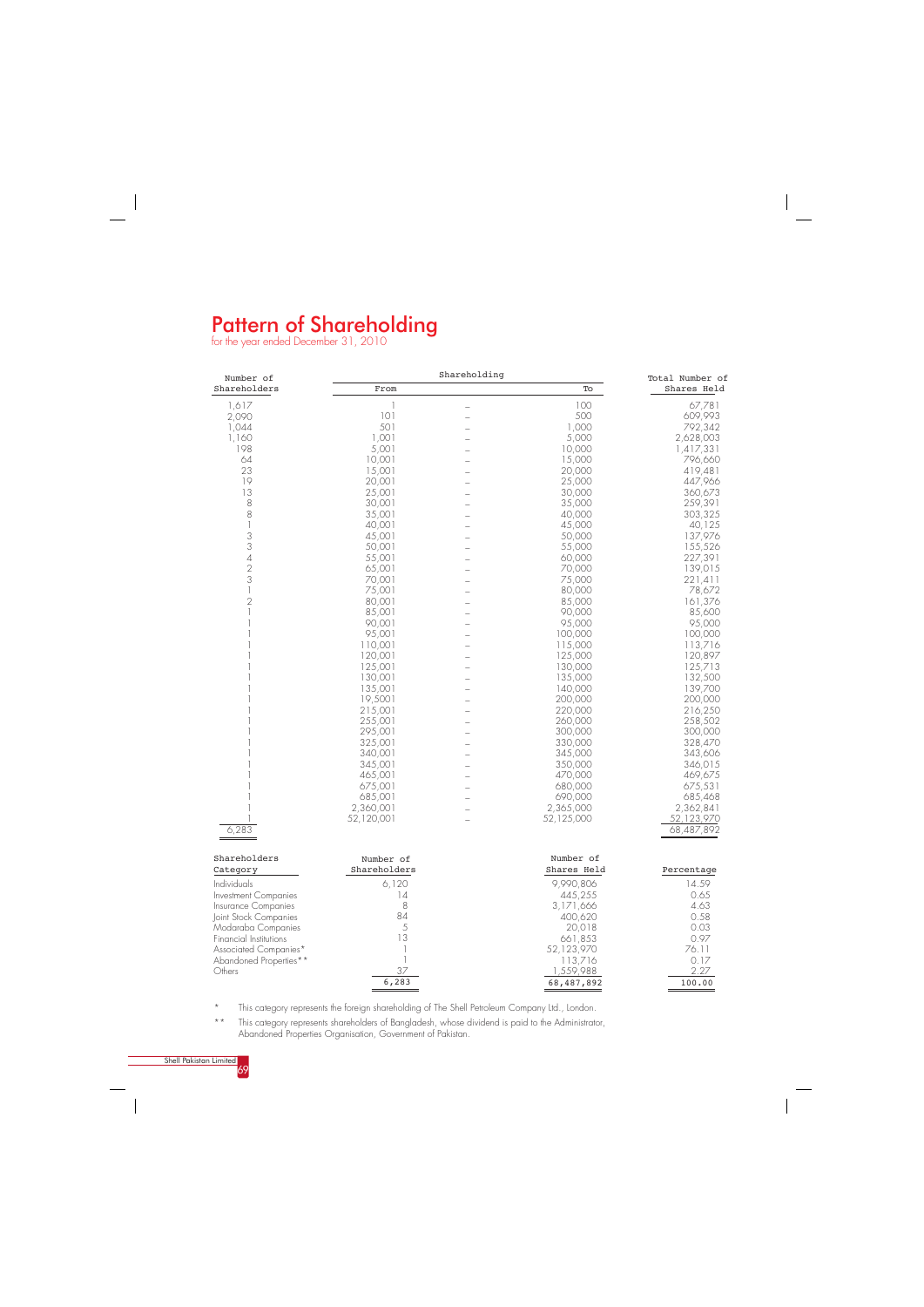

# Pattern of Shareholding

for the year ended December 31, 2010



 $\frac{1}{\sqrt{2\pi}}\int_{0}^{\pi}d\mathbf{x}^{2}d\mathbf{x}^{2}d\mathbf{x}^{2}d\mathbf{x}^{2}d\mathbf{x}^{2}d\mathbf{x}^{2}d\mathbf{x}^{2}d\mathbf{x}^{2}d\mathbf{x}^{2}d\mathbf{x}^{2}d\mathbf{x}^{2}d\mathbf{x}^{2}d\mathbf{x}^{2}d\mathbf{x}^{2}d\mathbf{x}^{2}d\mathbf{x}^{2}d\mathbf{x}^{2}d\mathbf{x}^{2}d\mathbf{x}^{2}d\mathbf{x}^{2}d\mathbf{x}^{2}d\mathbf{x}^{2}d$ 

Additional Information

 $\begin{array}{c} \begin{array}{c} \begin{array}{c} \begin{array}{c} \end{array} \\ \begin{array}{c} \end{array} \end{array} \end{array} \end{array}$ 

| Shareholders<br>Category                                                                                                               | Number of<br>Shareholders | Number of<br>Shares Held               |
|----------------------------------------------------------------------------------------------------------------------------------------|---------------------------|----------------------------------------|
| Associated companies<br>The Shell Petroleum Company Limited, London                                                                    |                           | 52,123,970                             |
| NIT and ICP<br>National Investment Trust<br>National Bank of Pakistan Trustee Department<br>Investment Corporation of Pakistan         |                           | 59<br>2,305<br>1,897                   |
| Directors<br>Mr. Farrokh K. Captain<br>Mr. Imran R. Ibrahim<br>Mr. Zaffar A. Khan<br>Mr. Badaruddin F. Vellani<br>Ms Shahnaz Wazir Ali |                           | 469,816<br>45,084<br>5,156<br>125<br>6 |
| Chief Executive Officer                                                                                                                |                           |                                        |
| Directors / CEO s spouses<br>Mrs. Samina Ibrahim<br>w/o. Mr. Imran R. Ibrahim                                                          |                           | 17,864                                 |
| Executives                                                                                                                             | 3                         | 2,851                                  |
| Public sector companies and corporations                                                                                               | 3                         | 3,308,207                              |
| Banks, Development Finance<br>Institutions, Non-banking Finance<br>Institutions, Insurance Companies,<br>Modarabas and Mutual Funds    | 35                        | 1,673,689                              |
| Shareholders holding 10% or more voting interest<br>The Shell Petroleum Company Limited, London                                        |                           | 52,123,970                             |